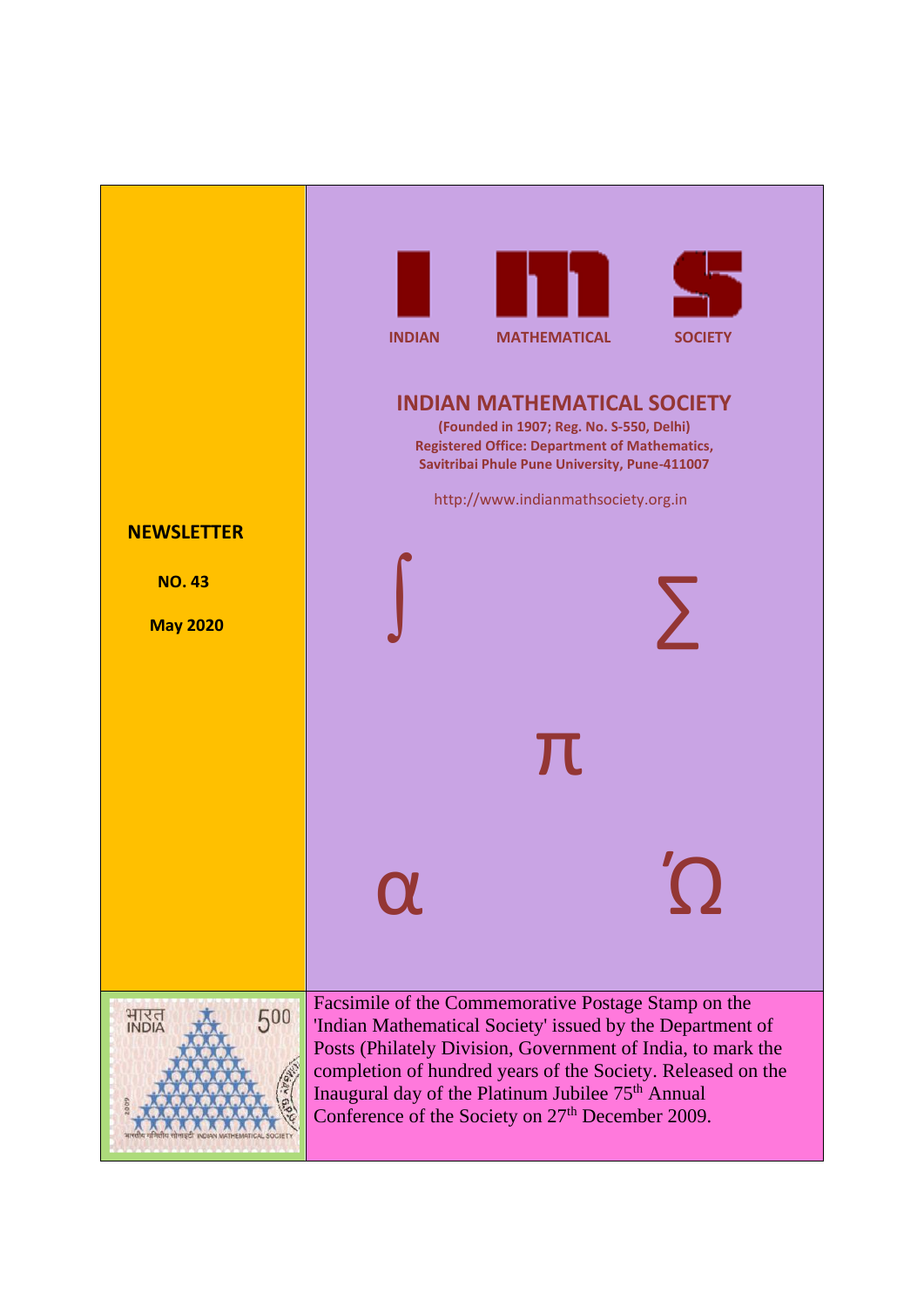## **CONTENTS**

| 1.  | A Brief Report of the $85^{th}$ Annual Conference of the In-<br>dian Mathematical Society                                                                                                                                                                                         | $\mathbf{1}$ |
|-----|-----------------------------------------------------------------------------------------------------------------------------------------------------------------------------------------------------------------------------------------------------------------------------------|--------------|
| 2.  | Minutes of the $85^{th}$ Annual General Body meeting of the<br>society                                                                                                                                                                                                            | 4            |
| 3.  | Periodicals published by the Society                                                                                                                                                                                                                                              | 12           |
| 4.  | Membership of the Society                                                                                                                                                                                                                                                         | 12           |
| 5.  | Guidelines for acceptance of Donations to the Society                                                                                                                                                                                                                             | 13           |
| 6.  | An Appeal to all members of the IMS                                                                                                                                                                                                                                               | 14           |
| 7.  | Abstracts of the Plenary Talks, IMS Memorial Award<br>Lectures and Invited lectures, Talks in Symposia, deliv-<br>ered at the $85^{th}$ Annual conference of IMS held at De-<br>partment of Mathematics, Indian Institute of Technology<br>Kharagpur, during November 22-25, 2019 | 15           |
| 8.  | Abstracts of the papers received for prizes and for pre-<br>sentation at the $85^{th}$ Annual conference of IMS held at<br>Department of Mathematics, Indian Institute of Technol-<br>ogy Kharagpur, during November 22-25, 2019                                                  | 30           |
| 9.  | Call for nominations for the IMS Awards                                                                                                                                                                                                                                           | 70           |
| 10. | List of Council for the session 2020-21                                                                                                                                                                                                                                           | 72           |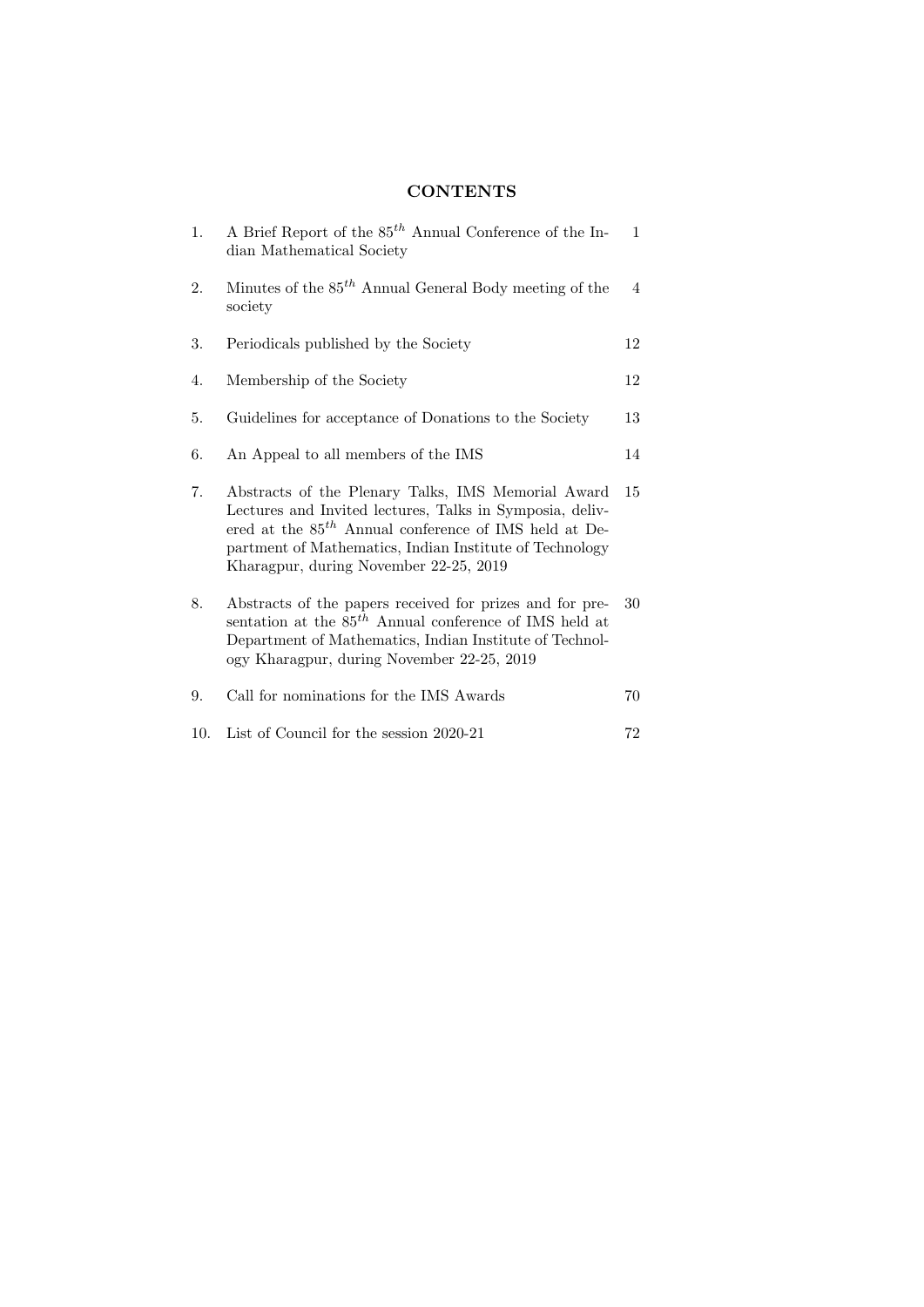## A BRIEF REPORT OF THE  $85^{th}$  ANNUAL CONFERENCE OF THE IMS

The 85th Annual Conference of the Indian Mathematical Society was held at the Department of Mathematics, Indian Institute of Technology Kharagpur, Kharagpur (West Bengal) during November 22-25, 2019 under the president-ship of Prof. S. Arumugam, Department of Mathematics, Kalasalingam University, Anand Nagar, Krishnankoil (TN). The Conference was attended by more than 200 delegates. Two presidential addresses (General and Technical), one plenary talk by Prof Gadadhar Misra, IISc. Bangalore, Five Memorial Award lectures and six invited lectures were delivered in the conference. Also, six symposia were organized during the conference and thirty invited speakers gave talks in the symposia. Moreover, in all 160 research papers were accepted for presentation at the Conference including 14 research papers for the paper presentation competition for various prizes.

The Conference was inaugurated by Prof. Sriman Kumar Bhattacharyya, Director of IIT, Kharagpur. The function was presided over by Prof. S. Arumugam, the President of the IMS. Prof. G. P. Raja Sekhar, the Local Organizing Secretary of the Conference welcomed the delegates. The General Secretary of IMS, Prof. Satya Deo spoke about the Indian Mathematical Society and on behalf of the Society expressed his sincere and profuse thanks to the host for organizing the Conference. Prof. N. K. Thakare (Former General Secretary of IMS) was awarded the Life time achivement award for his valuable research in Mathematics and services to the IMS. Prof. J. R. Patadia was also felicitated for his devoted services to the IMS. Prof. Peeyush Chandra, the Academic Secretary of the IMS, reported the academic programmes of the Conference.

Prof. S. Arumugam delivered his the Presidential address (General) on "Applications of Linear Algebra to Physics and Computer Mathematics". The function ended with a vote of thanks by Prof. Jitendra Kumar, Co-Organizing Secretary of the conference.

Prof. Arumugam gave his Presidential address (Technical) on "Coloring of Graphs" which was chaired over by Prof. N. K. Thakare, the senior most past president of the IMS present at that time.

Prof. Gadadhar Misra, IISc Bangalore, gave a plenary talk on "A product formula for homogeneous characteristic functions".

The  $33^{st}$  P. L. Bhatnagar Memorial Award Lecture was delivered by Prof. Mythily Ramaswamy (TIFR, CAM) on "An invitation to Control of Differential equations".

The  $30<sup>th</sup>$  V. Ramaswami Aivar Memorial Award Lecture was delivered by Prof Swagato K. Ray (ISI Kolkata) on "Quasianaliticity of functions and an uncertainty principle of Fourier analysis".

The  $30<sup>th</sup>$  Srinivasa Ramanujan Memorial Award Lecture was delivered-Prof Pratulananda Das (Jadavpur University) on "Non-negative summability matrices and ideals".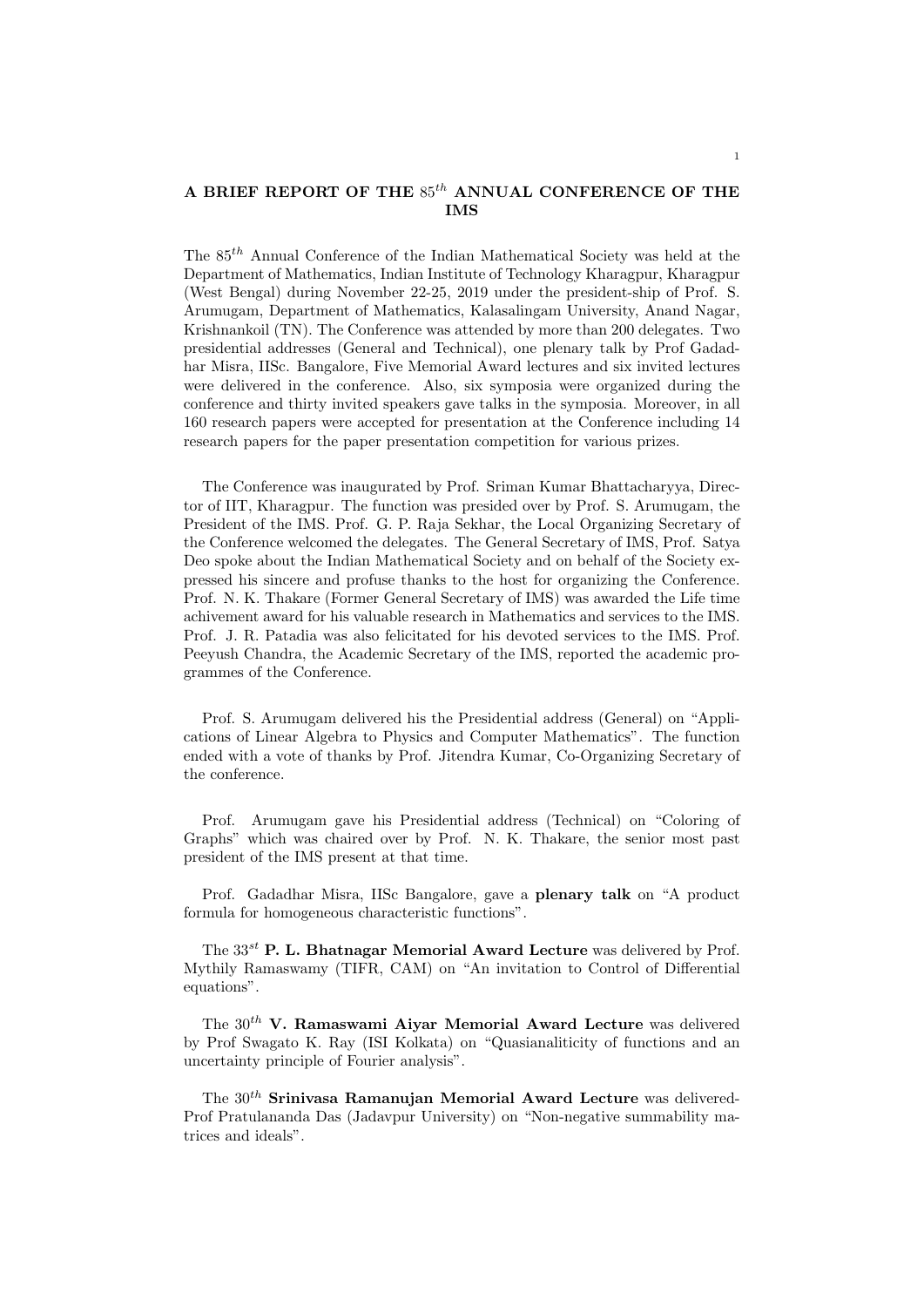The  $30<sup>th</sup>$  Hansraj Gupta Memorial Award Lecture was delivered by Prof. Gurmeet Bakshi (Panjab University) on "Can we explicitly describe the structure of rational group algebras?".

The  $14^{th}$  Ganesh Prasad Memorial Award Lecture was delivered by Prof. Kaushal Verma (I.I.Sc, Bangalore) on "An introduction to quadrature domains".

Apart from the above lectures Satish Bhatnagar Award Lecture was delivered by Prof. K. Ramasubramaniam, IIT Bombay on "The art of weaving geometry and trigonometry with poetry : A study based on Nityanand's Sarvasidhantraja". A. K. Agarwal Award Lecture was given by Dr. G. Kasi Viswanadham on "Products of weighted multiple zeta functions".

No papers were received or nominated this year for the year 2018 Prof. A. M. Mathai Award and so the Award has not been given to anyone.

P. L. Bhatnagar Memorial Prize for the top scorer in the Indian team which participated in the International Mathematical Olympiad (IMO) held at BATH, UK during July 11-22, 2019 is given to Pranjal Srivastava of National Public School, Koramangala, Bengaluru. He won a gold medal at the IMO.

Various prizes for the Paper Presentation Competition:

For the IMS prizes 14 papers were received : one in Group 1, two in Group 2, one in group 4, three in group 5, two in group 6, three for AMU Prize and two for V M Shah Prize. No paper was received for Group 3. The papers were presented in the competition section.

The following is the result for the award of these prizes.

IMS Prize - Group-1: One paper was presented in this group. The prize was awarded to Dr. Prashant P. Malvadkar, School of Mathematics, MIT World Peace University, Pune.

IMS Prize - Group-2: Two papers were presented in this group. The prize was awarded to Dr. Ganesh Kadu, Department of Mathematics, Savitribai Phule Pune University, Pune.

IMS Prize - Group-3: No paper was received in this group.

IMS Prize - Group-4: One papers was received and presented. However, the prize was not given to this paper.

IMS Prize - Group-5: Three papers were received in this group. But the prize was not awarded to anyone.

IMS Prize - Group-6: Two papers were received in this group. However, the prize was not awarded to anyone.

AMU Prize: Three papers were received in this group and the prize was awarded to Mr. Pankaj Gautam, Department of Mathematical Sciences, Indian Institute of Technology (BHU), Varanasi.

V. M. Shah Prize: Two papers were received and presented. The prize was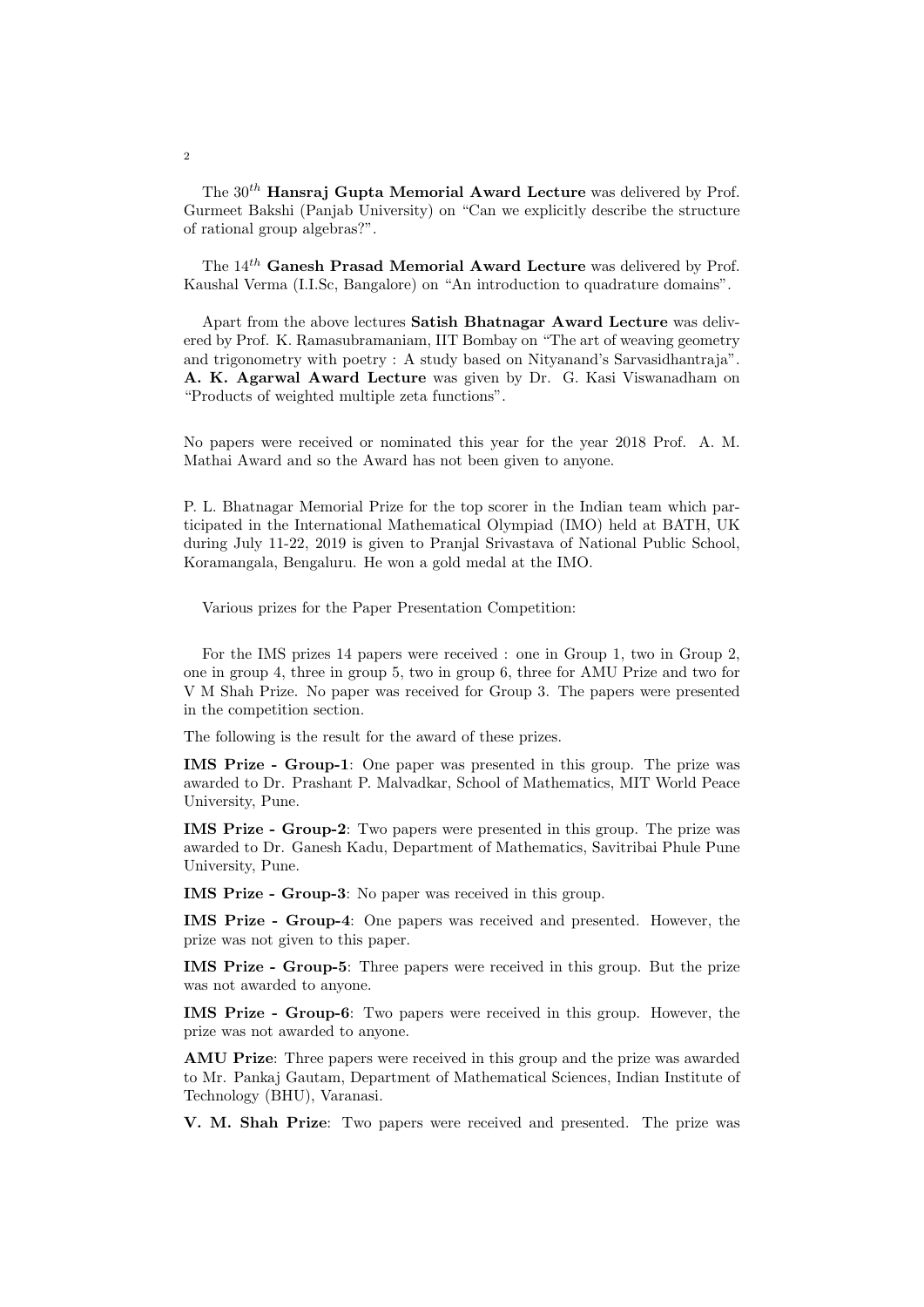awarded to Mr. Chaitanya G. K., Department of Mathematical and Computational Sciences, National Institute of Technology Karnataka, Mangalore.

#### Invited Lectures delivered

Prof. Ramji Lal (Allahabad University) : Schur Multiplier and Milnor K-Theory.

Prof. Ashish Upadhyay (IIT Patna) : Centrally symmetric manifolds.

Prof. C. S. Dalawat (HRI, Prayagraj) : Two footnotes to Galioss Memoirs.

Prof. A Lakshmi Narayana (IIT Hyderabad) : Recent developments in matrix special function theory.

Prof. Rafikul Alam (IIT Guwahati) : Perturbation analysis of discrete spectra of analytic operator-valued functions.

Prof. Anand Srivastava (CAU Kiel Germany) : A New Bound for the Maker Breaker Triangle Game.

### Symposia organized

Six symposia were organized and the details are as follows.

1. Group Theory.

Convener : Prof N S N Sastry (IIT Dharwad).

2. Theoretical and Computational Biology.

Convener : Prof P K Srivastava (IIT Patna).

3. Ramanujan and Mathematical Analysis.

Convener : Prof S Ahmad Ali (BBD University, Lucknow).

4. Combinatorics on Finite Sets.

Convener : Prof B. N. Waphare (S. P. Pune University, Pune).

5. Recent Trends in Differential Geometry.

Convener : Prof. M. M. Tripathi (BHU Varanasi).

6. Higher Mathematics Education in India.

Convener : Prof S. Kumaresan (IIT Kanpur).

There was also a session on Student Meet for school children in Kharagpur. The convener of the meet was prof G. P. Raja sekhar . Members on the panel Prof. Praveen Chaurasia, Prof. Somesh Kumar and Prof. G. P. Raja Sekhar.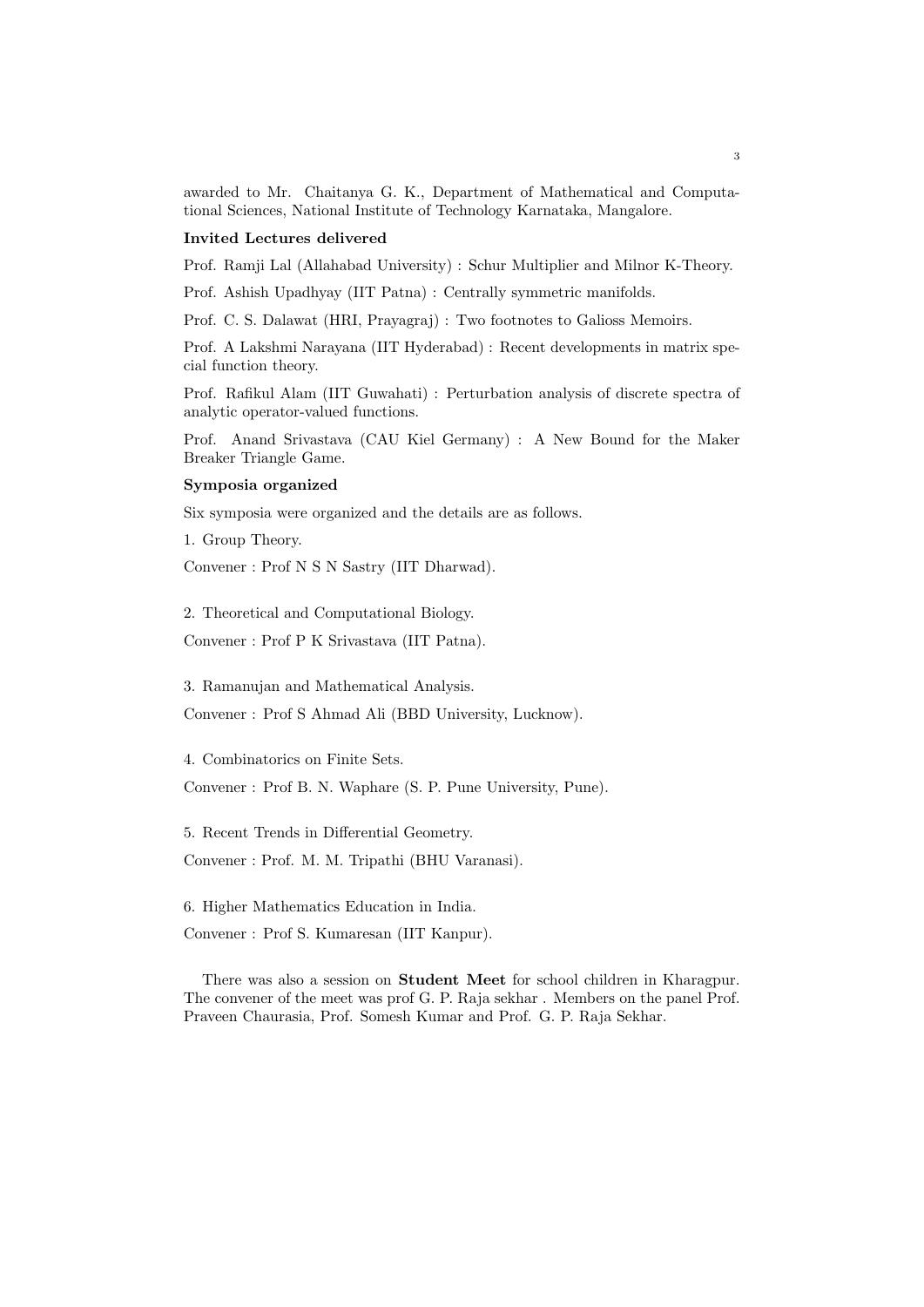## MINUTES OF THE  $85^{th}$  ANNUAL GENERAL BODY MEETING OF THE INDIAN MATHEMATICAL SOCIETY

The 85th Annual General Body Meeting of the Indian Mathematical Society was held on Monday, the 25th November, 2019 at 12 noon in the Gargi Seminar Hall of IIT Kharagpur, West Bengal.

In the absence of the President, Prof. S. Arumugam, the General Secretary Prof. Satya Deo welcomed all the members present and took up the agenda items as follows:

### Item No. 1.

To confirm the Minutes of the General Body meeting held on Friday, the 30th November, 2018 at 12 noon in the Meeting Hall of Shri Mata Vaishno Devi University, Katra, Jammu and Kashmir under the presidentship of Prof. Sudhir Ghorpade.

Since no comments were received from any member of the Society, the Minutes of the General Body meeting held on November 30, 2018 at 12 noon at Shri Mata Vaishno Devi Univesrsity, Jammu and Kashmir were conrmed.

### Item No. 2:

To receive the report of the General Secretary, Prof Satya Deo.

Report of the General Secretary:

- (i) The IMS Newsletter No 41 of March 2019 (prepared by Prof N. K. Thakare, the retiring GS) was sent to all members of the IMS and uploaded on our website. The Newsletter No. 42 of August, 2019 was finalized by the General Secretary Prof Satya Deo with the help of the Administrative Secretary Prof. B. N. Waphare. These newsletters were uploaded on the IMS website by Prof J. R. Patadia. The soft copies of the newsletters were sent to all members of the Indian Mathematical Society. Announcements of various Memorial Prize winners as well as the IMS Award winners of 2019 were made as soon as possible and they were uploaded on the IMS website for the benefit of members of the IMS and others.
- (ii) The meeting of the Academic Planning Committee (APC) of the IMS was held at the Department of Mathematics, S. P. University, Pune on June 9, 2019 from 11 am onward. All the necessary arrangements were made by the Administrative Secretary Prof. Waphare. The meeting was presided by the President of IMS Prof. S. Arumugam and all members (except the past President Prof. Sudhir Ghorpade, who was abroad) including Prof. Raja Sekhar, were present. The names of the five memorial Award lecturers, plenary speakers and conveners of various symposia were finalized. The academic secretary was requested to send invitation letters to all concerned and if some changes were needed, he was authorized to contact alternatives in consultation with the General Secretary Prof. Satya Deo and finalize.
- (iii) The General Secretary kept constant touch with the local organizing secretary Prof. Raja Sekhar and the Academic Secretary Prof. Peeyush Chandra for providing any kind of help/guidance requested by them.
- (iv) Narasinga Rao Memorial Prize: A committee consisting of Prof. Peeyush Chandra (convener), Pro.f Sudhir Ghorpade, Pro.f M. M. Shikare was constituted to recommend the Narasinga Rao Memorial Prize for the best paper published in the JIMS or MS in the year 2018. In the absence of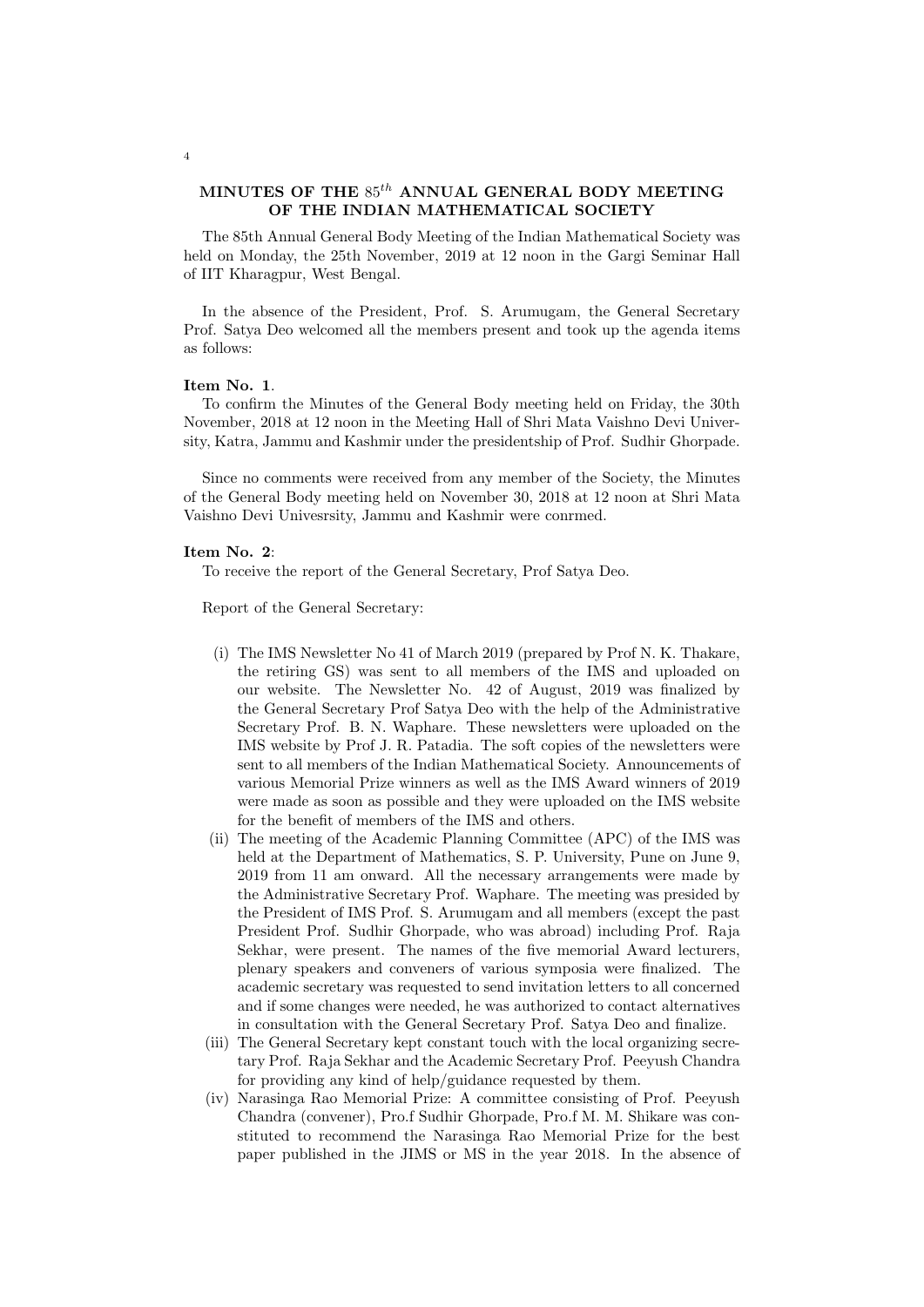Prof. Sudhir Ghorpade, Pro.f Shriram Nimbhorkar was also included in the committee. The committee, compelled by the terms and conditions of the prize, recommended that none of the papers were found suitable for the prize and so the prize has not been given to anyone this year. A committee to review the terms and conditions of this prize has been constituted by the IMS Council so that the prize is given to someone for his/her best paper.

- (v) P. L. Bhatnagar Memorial Prize: The prize for this year has been given to the top scorer of the Indian Team of International Math Olympiad Mr Pranjal Srivastava of Bangaluru, who also won a gold medal in the competition. The IMO was held at BATH, UK during July 11-22, 2019. A letter was sent to Pranjal Srivastava requesting him to be present during the inaugural function of the annual session of IMS at IIT, Kharagpur. He accepted the award and informed that he will come to receive the prize. However, he fell ill at the eleventh hour due to the viral fever and could not come.
- (vi) A. K. Agarwal Award: For this Award, only two applications were received. One of the applications was in an applied mathematics area, and according to the terms of the award, that paper cannot be considered. The other paper was in number theory. Three referees were appointed to evaluate this paper and all of them recommended that the paper is quite suitable for the award. Accordingly, Dr G. Kashi Viswanadham of IISER, Berhampur, Odissa has been awarded the A. K. Agarwal Award of 2019 for his paper entitled Products of weighted multiple zeta functions published in Bulletin des Sciences Mathematiques, Vol 147 (2018) pp 26-39. A letter was sent to him giving this information and also asking him to be present during the annual session of the IMS at Kharagpur. He accepted the award and informed that he will come to the annual session to accept the award, and he participated in the conference and made a presentation on his paper.
- (vii) A. M. Mathai Award: No papers were received or nominated this year for this Award and so the Award has not been given to anyone. A letter received from Prof. Mathai in this connection was placed before the Council. The Council decided that the same committee as for Narsingarao prize, will also suggest ways so that there are enough applications for this award and the prize is given to someone for the best paper
- (viii) Satish Bhatnagar Award: This year, only one joint paper was nominated by Prof Amartya Datta of ISI, Kolkata. Prof S. G.Dani, Prof M. D. Srinivas and Prof R. Sridharan were appointed referees to see if the paper is really of exceptional quality for the Satish Bhatnagar Award. All of them stated that the paper is exceptionally outstanding and recommended both the mathematicians for the joint award. Accordingly, the Award has been given to Profs C. Montelle and K. Ramasubramaniam jointly on their paper entitled Determining the Sine of one degree in the Sarvasidhantraja of Nityanand published in SCIAMVS, Vol. 19(2018)pp. 1-52. The winners of the award were informed and both the professors wrote back accepting the award. Prof. Ramasubramaniam indicated that he will come to the annual session of the IMS to receive the award, and he participated in the conference and made a presentation on his paper.
	- (ix) During this period more than 138 life members and about 40 sessional members were enrolled for the IMS conference at IIT, Kharagpur. This information was given by the treasurer of IMS and the local secretary of the IMS respectively.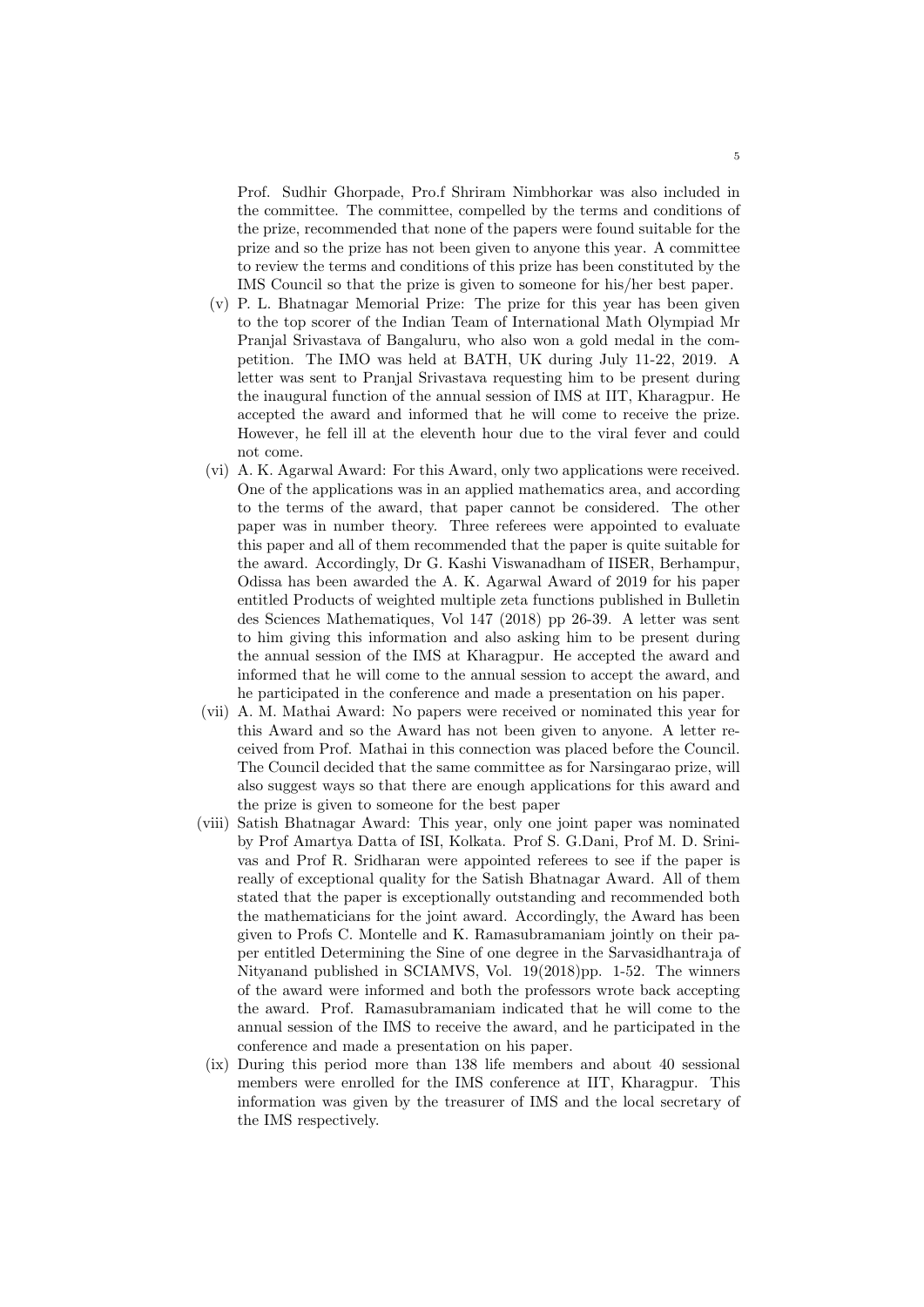- (x) I am in constant touch with Prof. J. R. Patadia to update, maintain and improve the IMS website. The website has the unique permanent ID of every member along with his/her name and the place. Other details of the member like the address, email and phone etc. is not uploaded to keep their privacy intact.
- (xi) The old proposal of the IMS for having a piece of land for its permanent headquarters in Pune got a good start this year. Office bearers based at Pune namely, Prof. M. M. Shikare and Prof. B. N. Waphare, under the guidance of Prof. N. K. Thakare, searched and found a suitable plot for the IMS headquarter. Prof. Peeyush Chandra and Prof. Nimbhorkar also visited the plot site. This matter has been considered in detail in the Council of the IMS and a suitable decision has been made to purchase the land. The initial agreement for the purchase of the plot measuring about 32,000 sq.ft. at the approximate cost of Rs 1,60,00,000=00 has been signed and an advance of Rs 6 lakhs has also been paid.

### Acknowledgements:

The General Secretary thanks Prof. B. N. Waphare, the Administrative Secretary, for his help in the preparation of IMS Newsletters. He also thanks Prof J. R. Patadia for maintaining the IMS website and uploading newsletters and various other announcements of the IMS from time to time.

Item No. 3 : To receive the Report of the Academic Secretary, Prof Peeyush Chandra:

Report of the Academic Secretary.

Based on the deliberations during the APC meeting held on June 9, 2019 at SP Pune University, Pune and subsequent consultations with the General Secretary following speakers have been finalized.

Plenary Speaker: Prof. Gadadhar Misra(I. I. Sc. Bangalore) : A Product Formula for Homogeneous Characteristic Functions

### Memorial Award Lectures:

33rd P. L. Bhatnagar memorial Award Lecture: Prof. Mythily Ramaswamy(TIFR, CAM) : An invitation to Control of Differential equations

30th Hansraj Gupta Memorial Award Lecture: Prof. Gurmeet Bakshi (Panjab University) : Can we explicitly describe the structure of rational group algebras? 30th Ramanujan Memorial Award Lecture: Prof. Pratulananda Das(Jadavpur University) : Non-negative summability matrices and ideals

30th RamaswamyAiyer Memorial Award Lecture: Prof. Swagato K. Ray(ISI Kolkata) : Quasianaliticity of functions and an uncertainty principle of Fourier analysis

14th Ganesh Prasad Memorial Award Lecture: Prof. Kaushal Verma(I.I.Sc, Bangalore) : An introduction to quadrature domains

### Invited speakers:

Prof. Ramji Lal (Allahabad University) : Schur Multiplier and Milnor K-Theory. Prof. Ashish Upadhyay(IIT Patna) : Centrally symmetric manifolds.

Prof. C. S. Dalawat(HRI, Prayagraj) : Two footnotes to Galioss Memoirs.

Prof. A Lakshmi Narayana (IIT Hyderabad) : Recent developments in matrix special function theory.

Prof. Rafikul Alam(IIT Guwahati) : Perturbation analysis of discrete spectra of

6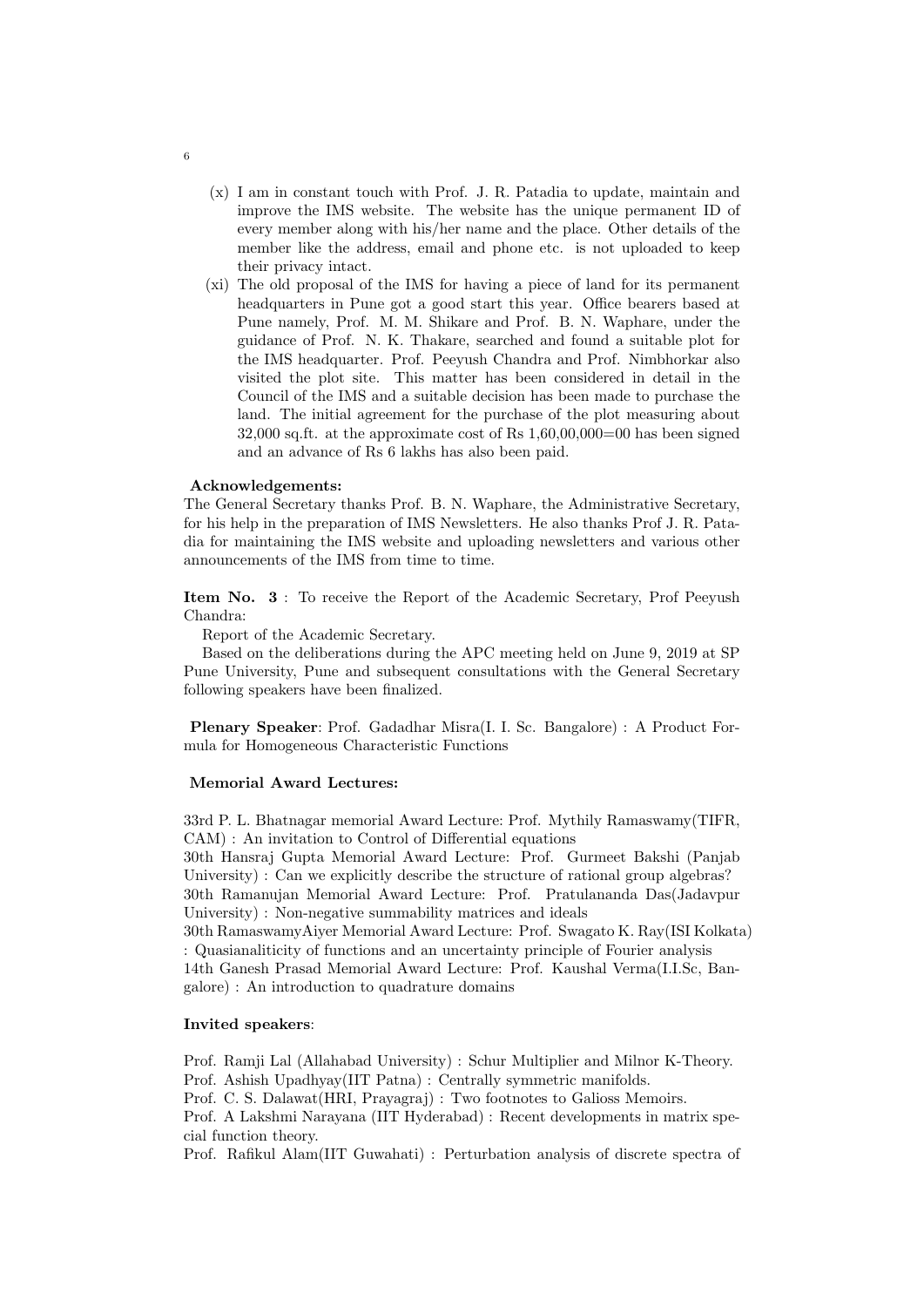analytic operator-valued functions.

Prof. Anand Srivastava(CAU Kiel Germany) : A New Bound for the Maker Breaker Triangle Game.

### Symposia

1. Group Theory

Convener : Prof. N S N Sastry (IIT Dharwad) Speakers : K. N. Raghavan, IMSc, Chennai, Anupam Kumar Singh, IISER, Pune, Shripad M. Garge, IIT, Bombay, Manoj Kumar Yadav, HRI Allahabad, Ravindra Prasad Shukla, Allahabad, University, N S N Sastry IIT Dharwad

2. Theoretical and Computational Biology Convener : Prof. P K Srivastava (IIT Patna) Speakers : Malay Banerjee, IIT Kanpur, A. K.Misra, BHU Varanasi, Pranay Goel, IISER Pune, BSRV Prasad, VIT Vellore, P K Srivastava, IIT Patna.

3. Ramanujan and Mathematical Analysis

Convener : Prof. S Ahmad Ali (BBD University, Lucknow) Speakers : A. K. Agarwal, Punjab University, M. A. Pathan A M U, Aligarh , Kalyan Chakraborty, HRI Prayagraj, Atul DixitI I T, Gandhinagar, S. Ahmad Ali, BBD University, Lucknow.

4. Combinatorics on Finite Sets

Convener : Prof. B. N. Waphare (S. P. Pune University, Pune) Speakers : S. Sivaramakrishnan IIT, Bombay, Anirban Banerjee, IISER Kolkata,

M. M. Pawar, SSVPS Dr. P. R. Ghogare Science College, Dhule, Vinayak Joshi, S. P. Pune University,V. S. Kharat S P Pune University, B. N. Waphare, S. P. Pune University.

5. Recent Trends in Differential Geometry

Convener : Prof. M M Tripathi (BHU Varanasi))

Speakers : M Hasan Shahid, Jamia Milia Islamia University, New Delhi, Shiv Sharma Shukla, Univ of Allahabad, D G Prakasha, Davangere Univ. Davangere, Gauree Shanker Central University of Panjab, Bhatinda, M M Tripathi, BHU, Varanasi.

6. Higher Mathematics Education in India

Convener : Prof. S. Kumaresan(IIT Kanpur)

Speakers : B K Sarma IIT Guwahati, Ajit Kumar ICT Mumbai, Sudhir Ghorpade IIT Bombay, V Sholapurkar SP College Pune, S Kumaresan IIT Kanpur.

The Conveners for various symposia have finalized the speakers in each case. An event of School Children Meet is going to be organized this year with Prof G P Raja Sekhar as coordinator.

This year total of 160 papers have been received out of which 14 papers are for Prizes (3 for AMU Prize, 2 for V M Shah prize, 1 for Gr 1, 2 for Gr 2, 1 for Gr 4, 3 for Gr 5 and 2 for Gr 6), Apart from it about Five papers had been rejected. No paper was received for Posters this year.

I am thankful to the General Secretary for his suggestions at various stages in finalizing the speakers.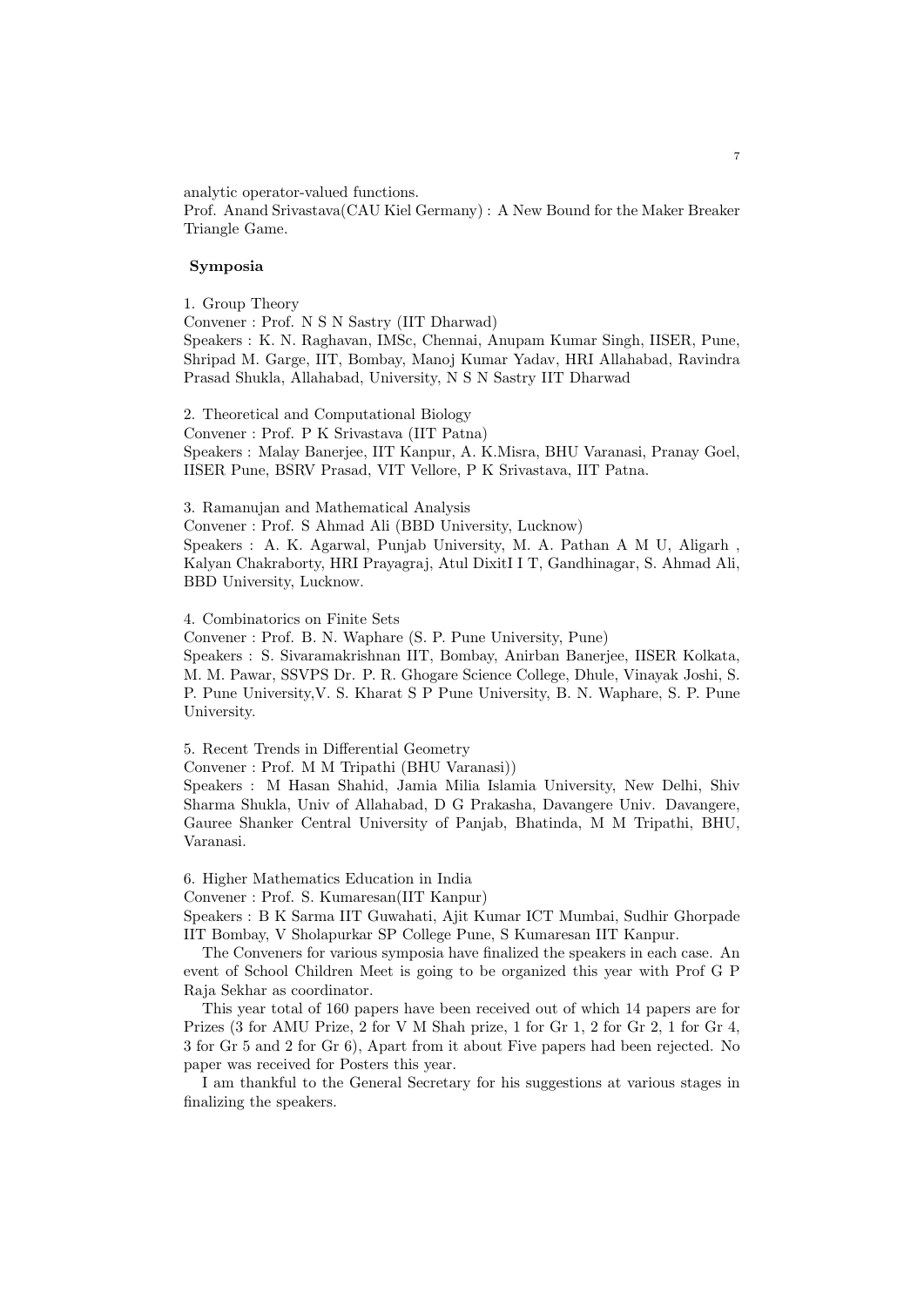Item No. 4: To consider the Audited Statement of Accounts for the year 2018 -2019 and budget for the year 2020- 2021.

The Audited Statement of Accounts for the year 2018- 2019 and budget for the year 2020- 2021 presented by the Treasurer, Prof. S. K. Nimbhorkar were approved.

Item No. 5. To receive the report of the Editor, Prof Sudhir Ghorpade, the Journal of the Indian Mathematical Society for 2019. Report of the Editor, the Journal of the Indian Mathematical Society for 2019.

#### Manuscript status:

| (a) Number of manuscripts pending with the referees/ under pro-<br>cess at the end of 2018 : | 20  |
|----------------------------------------------------------------------------------------------|-----|
| (b) Number of manuscripts received during 2019:                                              | 80  |
| Total:                                                                                       | 100 |
| (a) Number of manuscripts accepted in 2019:                                                  |     |
| (c) Number of manuscripts not accepted in 2019                                               |     |
| (d) Number of manuscripts with the referees/ under process:                                  | 60  |
| Total:                                                                                       | 100 |

### Publication Status (online by the IPL)

(a) Volume  $86$  (1-2) 2019 of the JIMS was published in November 2018. (b) Volume 86 (3-4) 2019 of the JIMS was published on July 1, 2019. (c) Volume 87 (1-2) 2020 of the JIMS is expected to be published online in January 2020. Publication Status (Print by the IMS) (a) Volume 86 (1-2) 2019 of the JIMS was published in Dec-Jan 2019 and has been sent to the subscribers. (b) Volume 86 (3-4) 2019 of the JIMS is now published and it is being sent to the subscribers by the Administrative Secretary, IMS in November-December 2019. (c) Volume 87 (1-2) 2020 of the JIMS is expected to be published in February 2020.

### Acknowledgements:

The Chief Editor, JIMS expresses his sincere thanks to numerous referees and the members of the Editorial Board, JIMS, especially Prof Peeyush Chandra and Prof. Ravi Agarwal, for their help in refereeing and/or processing the manuscripts received for JIMS. He also records his sincere thanks to Prof. B. N. Waphare for extending all possible help in printing and dispatching copies of the JIMS to the subscribers of the Journal. He is also very grateful to Prof. Satya Deo for able guidance and to Prof. Shriram Nimbhorkar for excellent overall help in various matters related to the JIMS.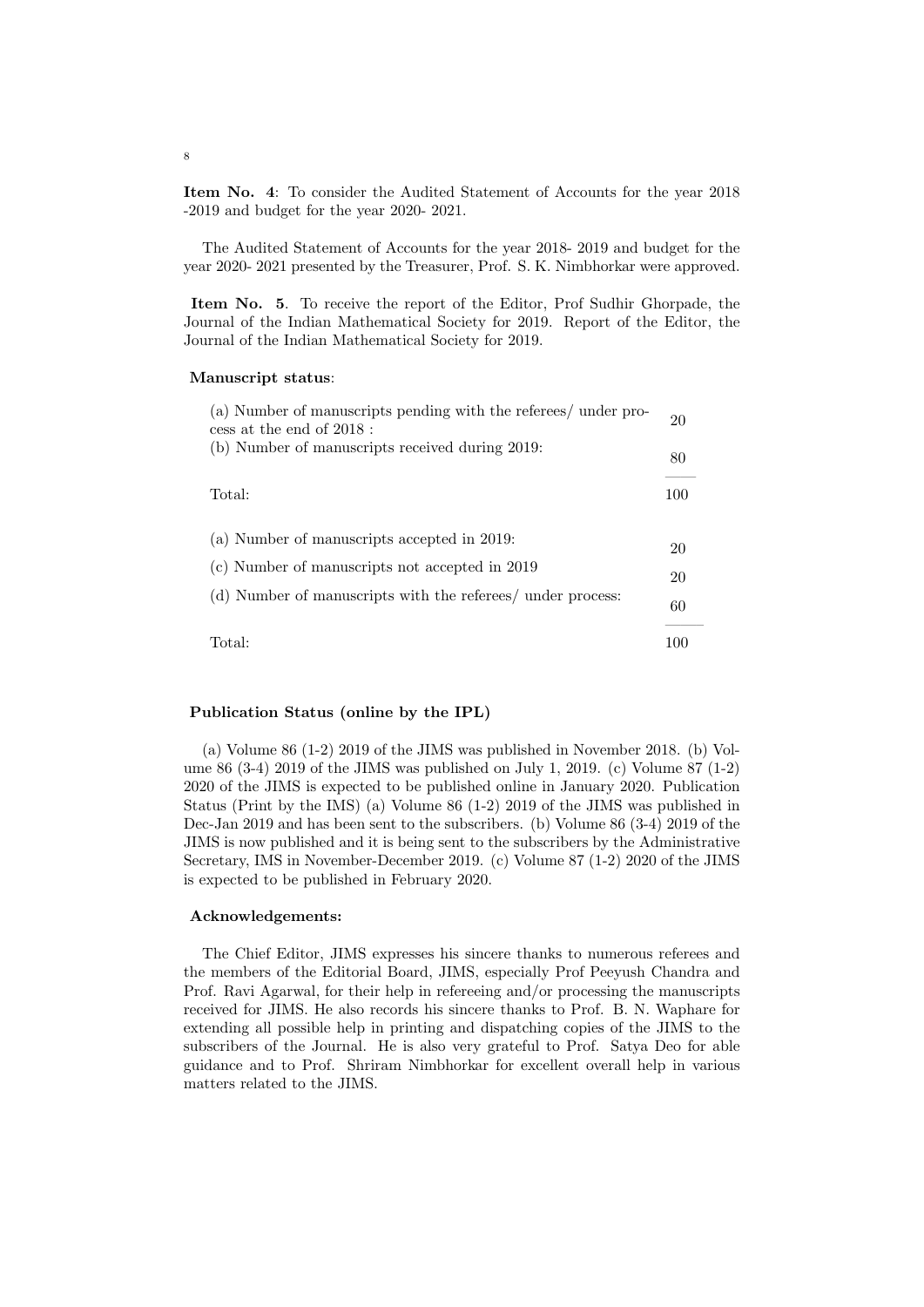Item No. 6: To receive the report of the Editor of The Mathematics Student for 2019, Prof M. M. Shkare

Report of the Editor of the Mathematics Student for 2019.

## Publication Status of the Journal

The Volume 88 (Nos. 1-2) January-June, 2019 of the Mathematics Student has been published in June 2019. The soft copy of the issue is sent to all the life members of the IMS by e-mail. The camera ready copy of Volume 88 (Nos. 3- 4) July-December, 2019 of the Mathematics Student is ready and is forwarded to Parshuram Process, Pune for printing it out. The printing will be completed by first week of December 2019. The soft copy of this issue will be sent to the life members of the IMS by e-mail soon. The soft copies of both the issues have been uploaded on the website of the Indian Mathematical Society.

### Status of the Manuscripts

In all 60 research papers have been received by the Chief Editor for publication in the Mathematics Student till November 14, 2019. Out of these 60 research papers, 23 papers have been accepted for publication in the journal, 17 papers were not accepted, 15 papers are pending with referees and 5 papers are under process.

### Status of the Journal

Recently the University Grants Commission (UGC) has included the Mathematics Student in the list of the UGC approved journals. Attempts are being made to bring the journal in the list of Scopus Indexed Journals. Scopus is Elseviers abstract and citation database launched in 2004. We have received the indication that the Mathematics Student will get this status in a short period of time.

#### Digitization of Back Volumes

We propose to digitize the back volumes of the Mathematics Student with the help of Informatics Publishing Limited, Bangalore. The back volumes of the journal can be made available from the IMS library, Chennai and the Library of the Savitribai Phule Pune University, Pune.

### Acknowledgements

We take this opportunity to put on record our sincere thanks and profuse gratefulness to the Members of the Editorial Board and the learned referees for their continuous support and assistance in our sustained efforts for timely publication of the Mathematics Student. We would like to thank Prof. George E. Andrews, Prof. M. Ram Murty and Prof. B. Sury for proposing Problems for the Problem section, verifying solutions received from researchers and providing solutions to unsolved problems.

We are grateful to Prof. J. R. Patadia for typesetting the papers and sending soft copies of the journal to the life members of the IMS and the General Secretary Prof. Satya Deo for reading the camera ready copies of the issues carefully. We are also thankful to the Administrative Secretary Prof. B. N. Waphare for getting the issues printed from Parshuram Process, Pune and preserving the hard copies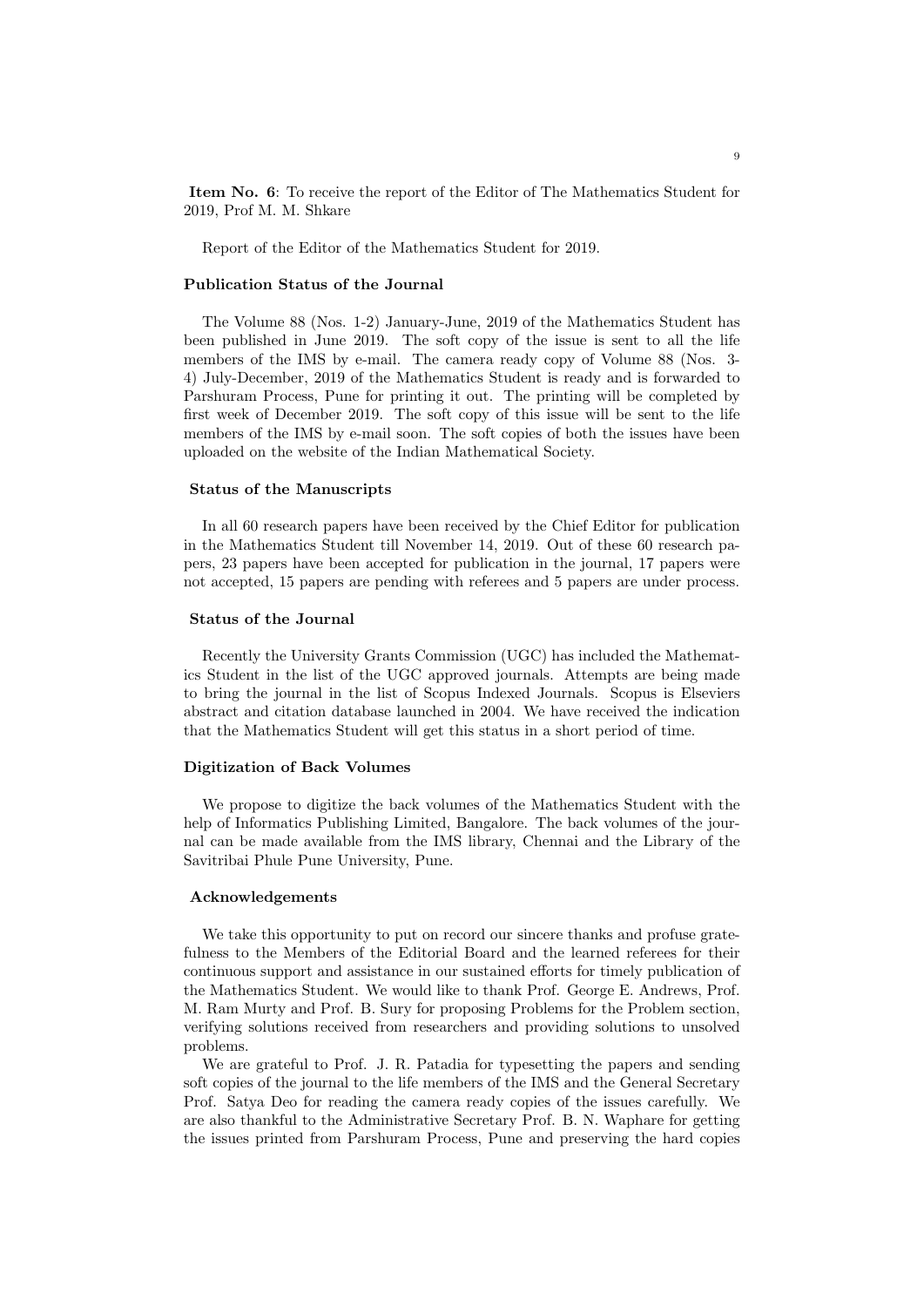of the journal in the library of the Mathematics Department of S. P. Pune University, Pune. (PS. : On 25/11/2019 we received an e-mail from the Scopus Title Evaluation Team stating that The review of the Mathematics Student by Content Selection and Advisory Board (CSAB) is complete and the CSAB has advised that the Mathematics Student will be accepted for inclusion in Scopus. This is really a great achievement.)

Item 7. To consider the venue of the 86th Annual session of the Society to be held in December 2020.

There were four proposals to host the next annual conference of the IMS. The Council accepted the firm invitation from the Registrar (Director), Vellore Institute of Technology (VIT), Vellore, Tamil Nadu, for organizing the 86thAnnual Conference of the Indian Mathematical Society. The 86th Annual Conference of the IMS will be held at VIT, Vellore, Tamil Nadu during December 17-20, 2020. Prof. Rushi Kumar, Head, Department of Mathematics, VIT, Vellore will be the Local Organizing Secretary of the conference. Suitable regret letters will be sent to the remaining organizations thanking them for their proposals to host the annual session of the IMS

Item 8. Announcement of the results of the following elections.

- (i) President for 2020-2021;
- (ii) Three members of the Council for a period of three years w. e. f. April 01, 2020.

Returning officer Prof. Waphare reported as follows.

The Council of the Indian Mathematical Society (IMS), at its meeting held in November 2018 at Shri Mata Vaishno Devi University, Katra, Jammu and Kashmir made the following nominations to the Office of the President of the Society and to the Council of the IMS.

The Office of the President :

The Council nominated Prof. B. Sury, Theoretical Stat. And Math. Unit, Indian Statistical Institute, Banglore for election to the Office of the President of the Society with effect from April 01, 2020. No other nominations have been received from the members of the IMS for election to the office of the President. Therefore no election was held and Prof. B. Sury is declared elected unopposed to the office of the President of the IMS for one year with effect from April 01, 2020.

Election of members to the Council of the Society :

The Council made the following nominations as members of the Council of the Society with effect from April 01, 2020 for three years.

1. Prof. A. K. Das (Shri Mata Vaishno Devi University, Katra, Jammu).

2. Prof. N. D. Baruah (Department of Mathematical Sciences, Tezpur University, Assam).

3. Prof. G. P. Youvaraj (Ramanujan Institute for Advanced Study in Mathematics, Uni. of Madras, Chennai).

Item 9. Any other item with the permission of the chair.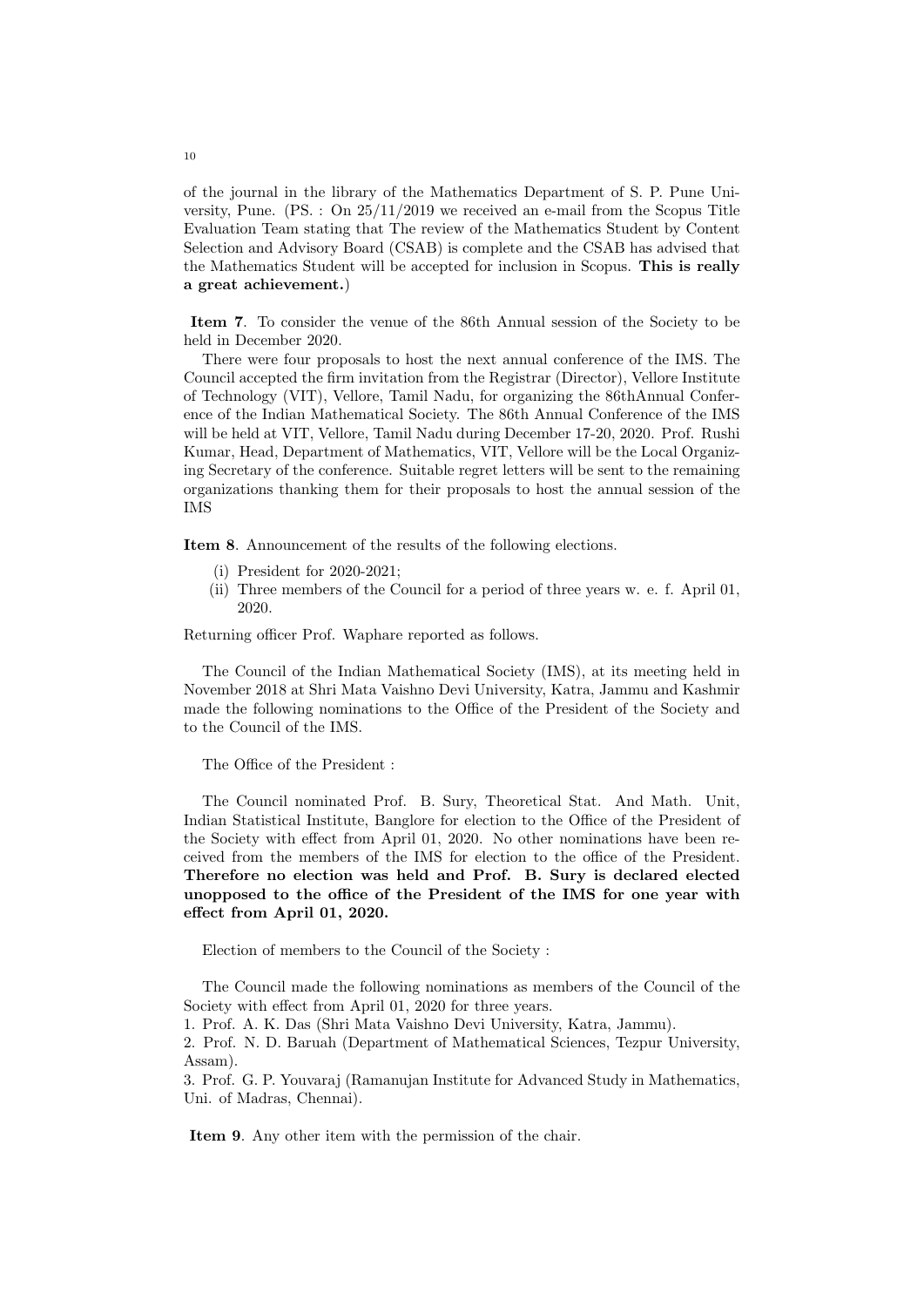No other item was under consideration.

The efforts put in by the Local organizing Secretary Prof. G. P. Raja Sekhar, his colleagues and the IIT Kharagpur administration for successful organization of the conference were appreciated by the office bearers and the members of the IMS.

The Meeting ended with a vote of thanks to the Chair and members of the IMS, Prof. G. P. Raja Sekhar, his colleagues and the IIT Kharagpur administration.

Satya Deo General Secretary Indian Mathematical Society

### IMS Sponsored Lectures

To popularize mathematics and to create awareness regarding the Society and its activities in the Country, the Society has a Scheme of Sponsored Lectures. It provides a token support of Rs. 1000/- to a number of Departments / Institutions for organizing popular and semi technical lectures.

Prof. Ravi Kulkarni has also donated Rs. 1,25,000/- to organize

### Meenakshisundaram–Patoudi lectures.

Members arranging such lectures are required to send the report of the arranged lectures to The Treasurer, IMS, with a copy to The Editor, The Mathematics Student.

Society intends to enhance this activity of organizing such lectures at more and more centers. Members desirous to organize such lectures at their centers may write to the General Secretary Prof. Satya Deo through their respective Head of the Department.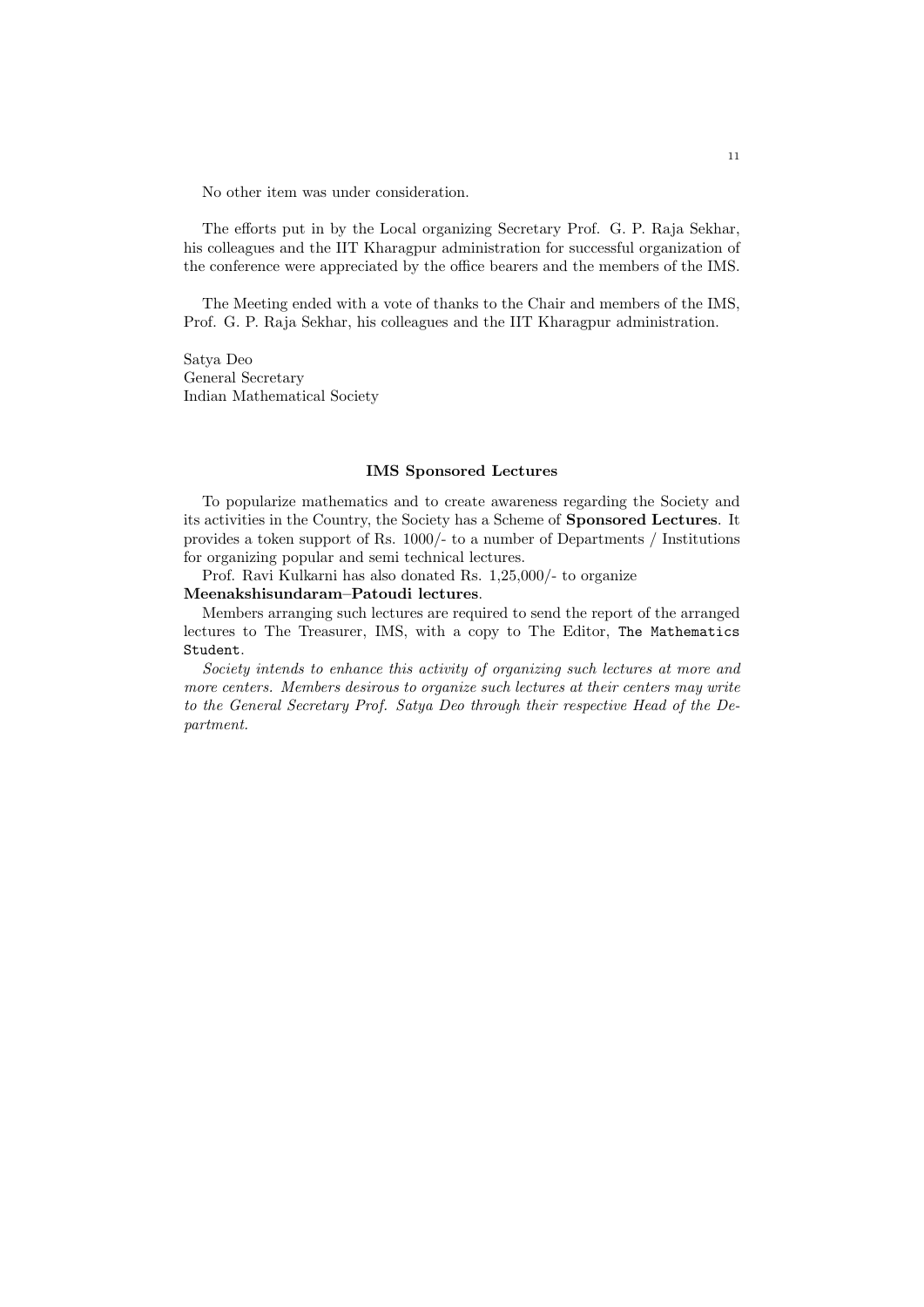### Periodicals published by the Society

The Society publishes two periodicals: The Journal of the Indian Mathematical Society (JIMS; the Journal; Print ISSN 0019-5839, Online ISSN 2455-6475 ) and The Mathematics Student (Math Student; the Mathematics Student; Print ISSN 0025-5742), both of which are quarterly. The details can be found on on the website: www.indianmathsociety.org.in

#### Subscriptions

Annual subscription for the Journal / the Mathematics Student : For each periodical

- Rs. 2000/- for Libraries of Educational Institutions in India provided the subscription is direct or through an agent who gives complete name and address of the subscriber. The supply will be made directly to the subscribing library. If an agent subscribes for an educational Institution in India, the subscription is Rs. 2500/-
- Rs. 10000/- for others for personal use or to the agents who do not supply the name and address of the end user.
- \$200/- for personal use or for Libraries outside India.

The agents are entitled to 15 % discount on their orders.

From the 2012 issue of The Mathematics Student onwards, the life Members are given online access to The Mathematics Student / are sent the soft copy of The Mathematics Student, instead of supplying the hard copy, for their personal use (not for circulation) at their E-mail address registered with the Society.

### Those Members who have not registered their e-mail address are requested to register it online on msgoesgreen@gmail.com

It may please be noted that the contents of The Mathematics Student will continue to be available on the Society's website www.indianmathsociety.org and a physical copy of The Mathematics Student will continue to be available at the IMS Library (Ramanujan Institute of Advanced Study in Mathematics, Madras University, Chennai) as well as at the Registered Office of the Society (Department of Mathematics, S. P. Pune University, Pune 411 007) for reference during office hours.

### Membership of the Society

### Life Membership Fees:

Rs. 2500/- (US \$150/- for those residing outside India - referred to as International Life Members ).

The Life Members of the Indian Mathematical Society who have registered their e-mail with the Society are entitled to a FREE online access to The Mathematics Student for their personal use (not for circulation). They can subscribe the Journal at Rs. 2000/- (US \$ 50/-) for their personal use (not for sale/resale).

### Ordinary Annual Membership Fees:

Rs.300/- ( US \$50/- for those residing outside India ).

### Sessional Membership Fees:

Rs. 300/- ( US \$50/- for those residing outside India ). Sessional Members are those who join the Society only for a particular Session. They may contribute papers for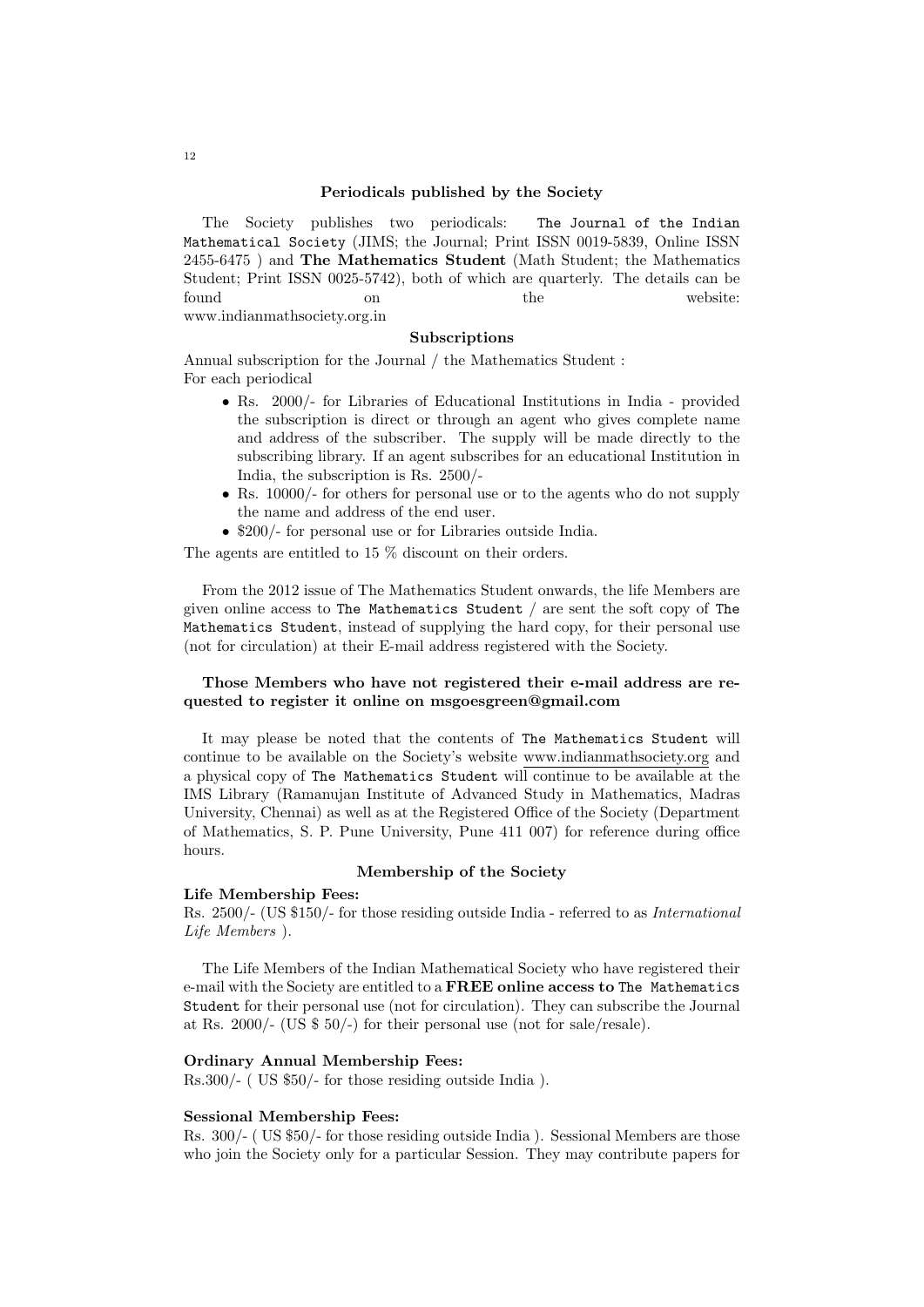presentation and / or participate in any of the academic programmes held during the Session.

• Membership form is available on the IMS website.

### Business Correspondence and Payments:

All business correspondence be addressed to Prof. S. K. Nimbhorkar, Treasurer, IMS; c/o Dr. Mrs. Prachi Kulkarni, Ankur Hospital, Tilaknagar, Aurangabad 431001. All payments should be sent to Prof. S. K. Nimbhorkar, Treasurer, IMS by DD / payable at par cheque drawn in favor of "The Indian Mathematical Society" payable at Aurangabad (Maharashtra), India at the address mentioned in the above.

### Members in good standing:

A member is considered to be of good standing in a particular year if he/she has paid his/her Membership dues by **July 31**<sup>st</sup> of that year.

### IMS Library:

The information pertaining to IMS library is available on the website www.indianmathsociety.org.in of the society.

### Guidelines for acceptance of Donations to the Society:

There will not be any further institution of Memorial Award Lectures. (This point was discussed in the earlier meetings of the Council and such was the consensus).

The donation amount will not be less than Rupees Five Lacs. (There could be an upward revision of this amount from time to time).

The donor may be an individual or a trust or a group of individuals.

The Indian Mathematical Society will solely and independently own the amount donated to it.

A prospective donor should approach the General Secretary of the Indian Mathematical Society with a Offer. Keeping with the spirit of this Policy Guidelines and if so felt necessary, referring to the Council whether the proposal be negotiated or not, in his wisdom, the General Secretary will negotiate the terms and conditions for each donation proposal and will put it before the Council for its consideration and approval. The Council will deliberate on the proposal, and after modifications, if any, may accept the proposal through a special resolution with specific details mentioning the terms and conditions. This will be published in the IMS News Letter after the Donor agrees to the resolution of the Council.

Ordinarily during every Annual Conference of the Society there are several Invited Lectures and Symposia running in parallel sessions. One of these academic programmes may be permanently marked / identified as so and so sponsored programme in the (fond) memory of or so and so sponsored programme in the honor of as per the wish of each donor by the Council. This programme may be arranged in a parallel session during the Conference.

The Council through its Academic Planning Committee (APC) will be the final authority in this regard to finalize the name of a speaker of an invited talk or the names of the Symposia speakers for this sponsored programme. The modus operandi for identifying the speaker(s) may be decided by the Council.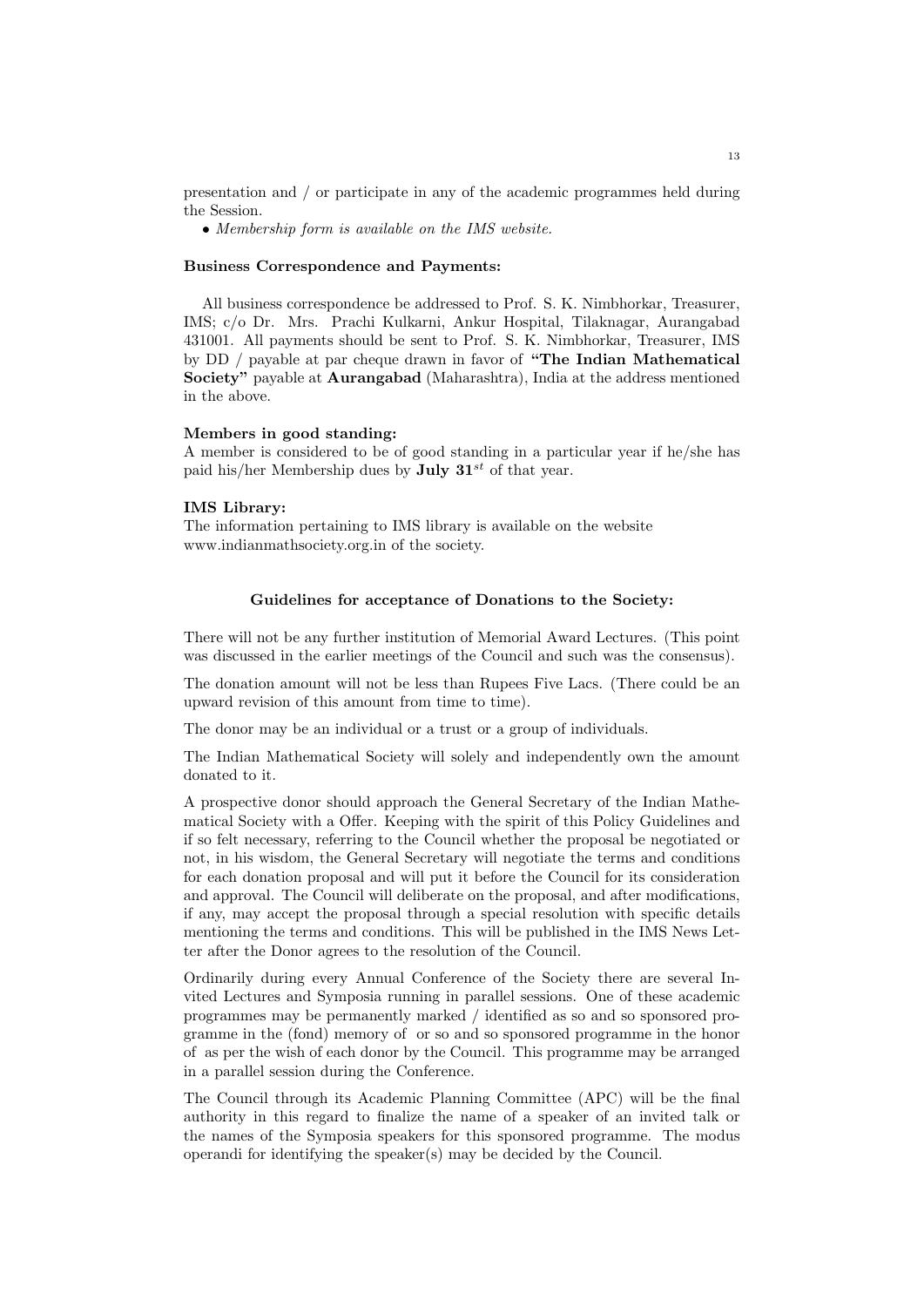The invited speaker(s) will be the guest of the host institution. In case of an honorarium, if any, to the invited speaker, the amount of the honorarium will not exceed the honorarium amount for the existing Memorial Award Lectures.

Ordinarily train travel to the extent of AC-2 Tier be reimbursed. However, in special cases the domestic air travel may be considered.

Not withstanding the above,

(A) An offer of a donation with a stipulated purpose (not as part of the corpus), may be accepted by the Council on its merit.

(B) An offer of a donation of any amount in general, without any stipulated conditions, may be accepted by the Council on its merit as a part of the General Purpose Corpus.

The Council reserves its right whether or not a particular donation be accepted.

### An Appeal to all members of the IMS

As a part of the "Green Initiative "taken by the Society (for further details, refer Society's website www.indianmathsociety.org.in ), the Council of the Society has decided to send online the soft copy of the Mathematics Student / give online access to the Mathematics Student to all the Life members instead of supplying the hard copy. For this purpose, all the members of the Society are requested to register their e-mail address online, along with Name and the Unique Membership Number therein, to Prof. J. R. Patadia on e-mail imsgoesgreen@gmail.com or jamanadaspat@gmail.com so that further necessary action can be taken.

### Important Change:

Beginning from the  $84^{th}$  annual conference of the IMS the abstract of the papers accepted for presentation and invited talks etc. are being published in our newsletter and this policy will continue in future also. Such abstract will no longer be published in the Mathematics Student..

14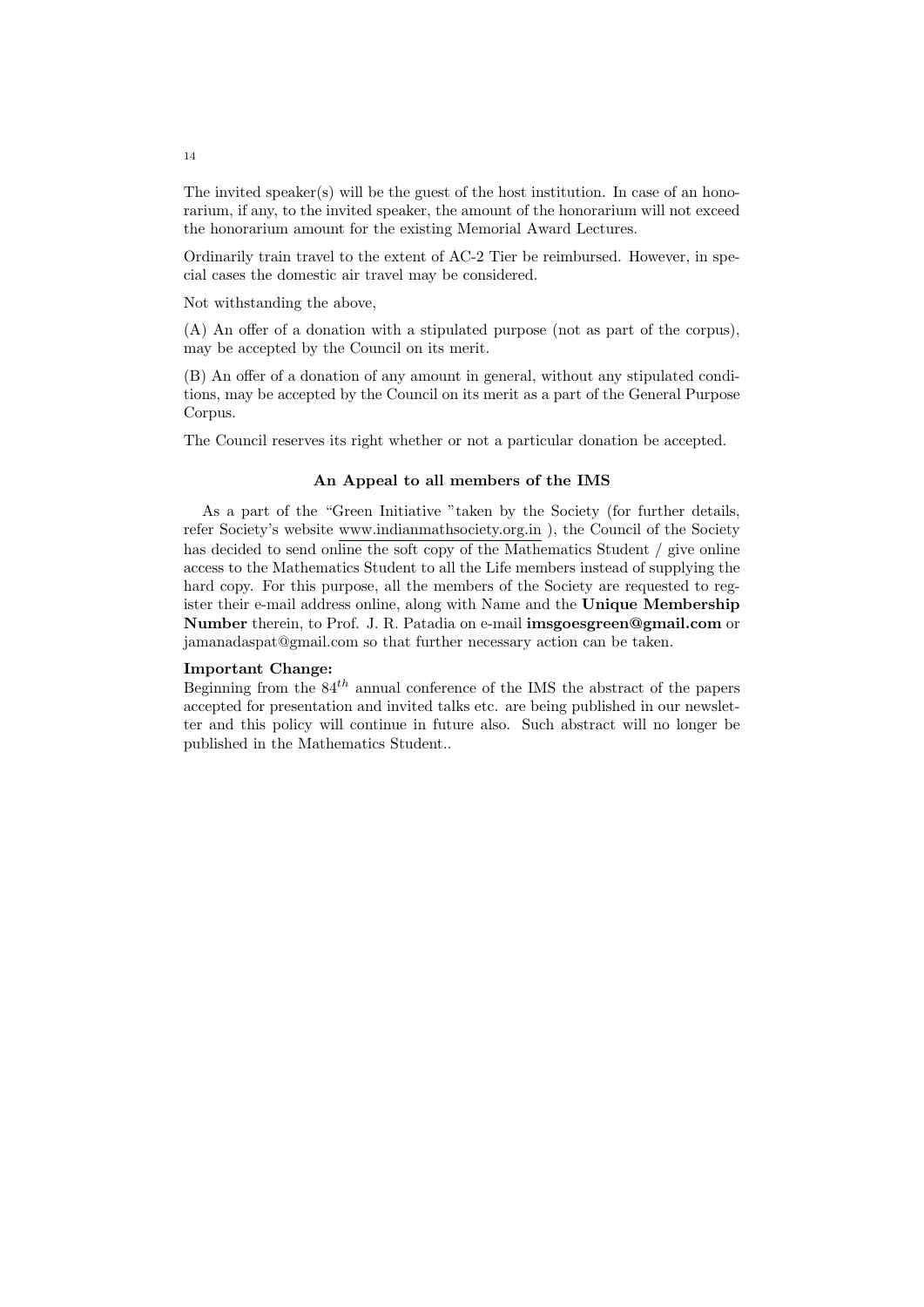## Abstracts of the papers presented at the  $85^{th}$  IMS Conference, IIT, Kharagpur, West Bengal

### Plenary Talk

A product formula for homogeneous characteristic functions by Gadadhar Misra Department of Mathematics Indian Institute of Science, Bangalore 560012 gm@iisc.ac.in

A bounded linear operator T on a Hilbert space is said to be homogeneous if  $\varphi(T)$  is unitarily equivalent to T for all  $\varphi$  in the group Möb of bi-holomorphic automorphisms of the unit disc. A projective unitary representation  $\sigma$  of Möb is said to be associated with an operator T if  $\varphi(T) = \sigma(\varphi)^* T \sigma(\varphi)$  for all  $\varphi$  in Möb.

In this talk, we discuss a Möbius equivariant version of the Sz.-Nagy–Foias model theory for completely non-unitary (cnu) contractions. As an application, we prove that if T is a cnu contraction with associated (projective unitary) representation  $\sigma$ , then there is a unique projective unitary representation  $\hat{\sigma}$ , extending  $\sigma$ , associated with the minimal unitary dilation of T. The representation  $\hat{\sigma}$  is given in terms of  $\sigma$  by the formula

$$
\hat{\sigma} = (\pi \otimes D_1^+) \oplus \sigma \oplus (\pi \star \otimes D_1^-),
$$

where  $D_1^{\pm}$  are the two Discrete series representations (one holomorphic and the other anti-holomorphic) living on the Hardy space  $H^2(\mathbb{D})$ , and  $\pi, \pi_*$  are representations of Möb living on the two defect spaces of T defined explicitly in terms of  $\sigma$ .

Moreover, a cnu contraction  $T$  has an associated representation if and only if its Sz.-Nagy–Foias characteristic function  $\theta_T$  has the product form  $\theta_T(z) = \pi_*(\varphi_z)^* \theta_T(0) \pi(\varphi_z)$ ,  $z \in \mathbb{D}$ , where  $\varphi_z$  is the involution in Möb mapping z to 0. We obtain a concrete realization of this product formula for a large subclass of homogeneous cnu contractions from the Cowen-Douglas class.

This talk is based on the joint work with Bhaskar Bagchi and Somnath Hazra.

# Memorial Award Lectures

## $33^{rd}$  P L Bhatnagar Memorial Award Lecture

An Invitation to Control of Differential Equations by Mythily Ramaswamy Chennai Mathematical Institute, Chennai mythily@cmi.ac.in

After introducing the basic concepts of control theory for ordinary differential equations, we discuss the infinite dimensional analogue of partial differential equations, indicating the behaviors for different type of partial differential equations. The example of a mixed parabolic-hyperbolic system, modeling compressible fluids will be indicated.

# $30^{th}$  Hansraj Gupta Memorial Award Lecture

Can we explicitly describe the structure of rational group algebras? by Gurmeet K. Bakshi Centre for Advanced Study in Mathematics Panjab University, Chandigarh 160014, India gkbakshi@pu.ac.in

It is a classical problem to determine the primitive central idempotents (pcis) and the Wedderburn decomposition of a rational group algebra  $\mathbb{Q}G$ . This problem has relevence to other problems in group rings and coding theory. The classical method of computing pcis involves the knowledge of the character table of G and does not bring the subgroup structure of G into picture. It also does not give any insight into the structure of the corresponding simple components of  $\mathbb{Q}G$ . In 2004, Olivieri, del Río and Simón introduced a powerful character free method and proved that these computations can be efficiently done for strongly monomial groups (in particular abelian by supersolvable groups). In this talk we will show that the method of Olivieri, del Río and Simón can be extended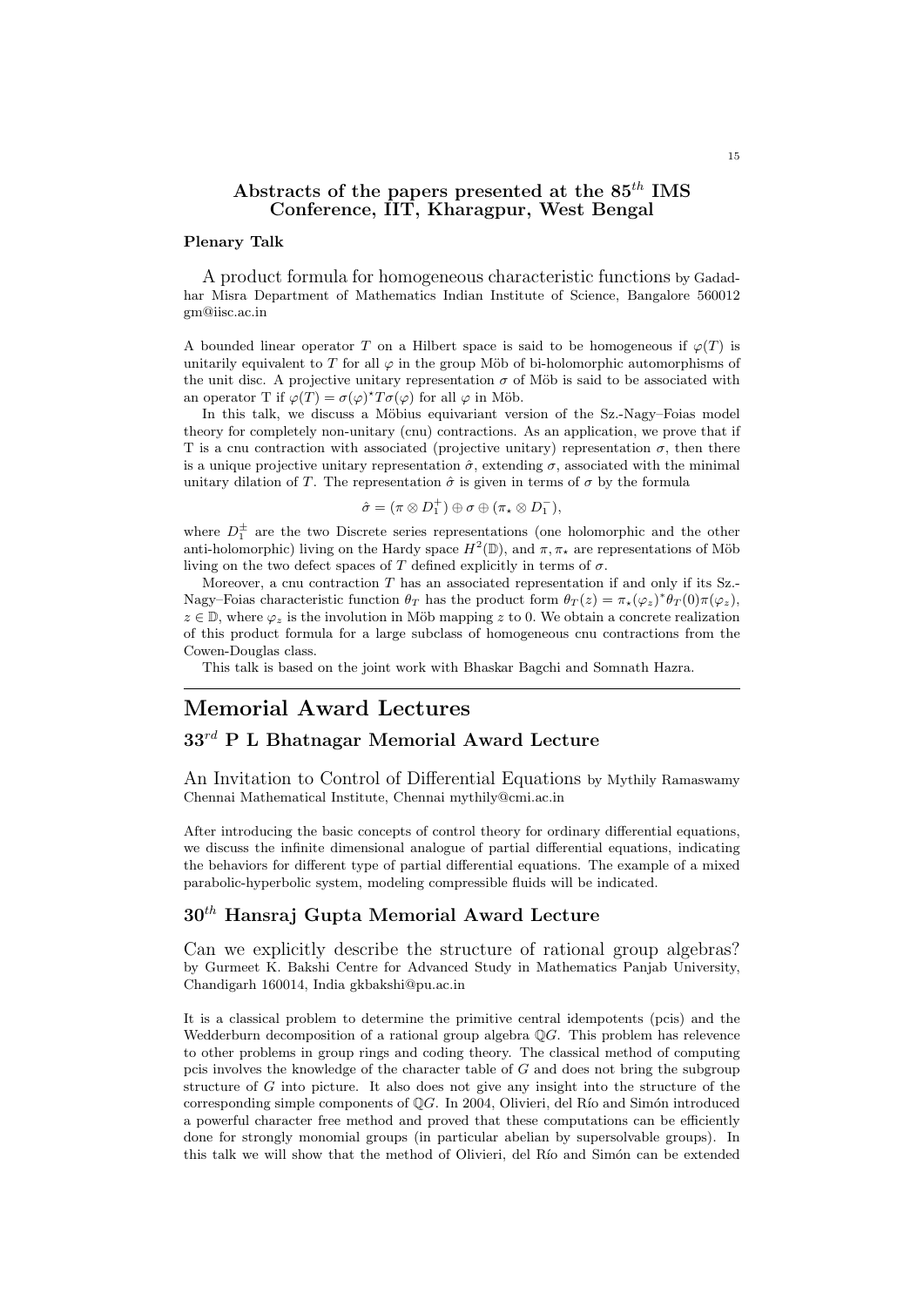for a very large class of monomial groups, which we call as generalized strongly monomial groups. This is a natural but a non trivial generalization. We'll show that the class of generalized strongly monomial groups is vast, and rather so vast that it is difficult to construct an example of a monomial group which is not generalized strongly monomial.

## $30<sup>th</sup>$  V. Ramaswamy Aiyer Memorial Award Lecture

Quasianaliticity of functions and the decay of Fourier transform by Swagato K. Ray Stat-Math Unit, Indian Statistical Institute, Kolkata swagato@isical.ac.in

It is a well known fact of Harmonic Analysis that very rapid decay of the Fourier transform of an integrable function, on Euclidean spaces, imposes real analyticity on the function. Consequently, such functions cannot vanish on nonempty open sets. In the context of real line, classical results of N. Levinson and A. E. Ingham characterized the decay of the Fourier transform which prohibits a nonzero function to vanish on nonempty open subsets. For instance, the following result was proved by N. Levinson: Suppose  $f \in L^1(\mathbb{R})$ and  $\psi : [0, \infty) \to [0, \infty)$  is such that

$$
\int_{1}^{\infty} \frac{\psi(|x|)}{x^2} dx = \infty.
$$

If f vanishes on a nonempty open subset of  $\mathbb R$  then it vanishes identically.

Results of this genre are related to the classical Denjoy-Carleman theorem regarding characterization of quasianaytic functions on R. In this lecture we will talk about extension of a Denjoy-Carleman type theorem and the results of N. Levinson and A. E. Ingham to Riemannian symmetric spaces of noncompact type which are generalizations of hyperbolic spaces.

# $30<sup>th</sup>$  Srinivasa Ramanujan Memorial Award Lecture

Non-negative summability matrices and ideals by Pratulananda Das Department of Mathematics, Jadavpur University, Kolkata - 700032 pratulananda@yahoo.co.in

Historically non-negative summability matrices  $A = (a_{ik})$ , in particular non-negative regular matrices have played important role in the field of Summability Theory and Convergence of Sequences. The idea of ideals were introduced (Kostyrko, Salat, Wilczynsky, Real Anal. Exchange, 2001) to extend the notion of several types of convergence in 2001 and over the next eighteen years it has been seen that analytic P-ideals play a very important role in the development of the theory. Analytic P-ideals have always also played a major role in descriptive set theory. In 1999 S. Solecki in his seminal paper, characterized these ideals as exhaustive sets  $Exh(\varphi)$  of lower semicontinuous submeasures  $\varphi$  on  $\omega$ . Subsequently using a weight function g depend on  $\omega$ , Balcerzak, Das, Filipczak, Swaczina have shown that one can generate uncountably many different analytic P-ideals using different functions g (Acta Math. Hungarica, 2015) using Solecki's characterization by submeasure which was further extended in (Bose, Das, Kwela, Indag. Math., 2018). In both these cases the matrices corresponding to the density functions were not necessarily regular. Very recently Das, Filipow, Tryba have finally been able to describe ideals generated by non-regular positive matrices in the process disproving Connor's conjecture that only regular matrices can generate such ideals because they showed that one can generate an analytic  $P$ -ideal by a certain type of non-regular matrix which can not be generated by any regular matrix (Colloq. Math., 2019). We will discuss this whole development in this talk.

# 14th Ganesh Prasad Memorial Award Lecture

An introduction to quadrature domains by Kaushal Verma Department of Mathematics, Indian Institute of Science, Bangalore kverma@math.iisc.ernet.in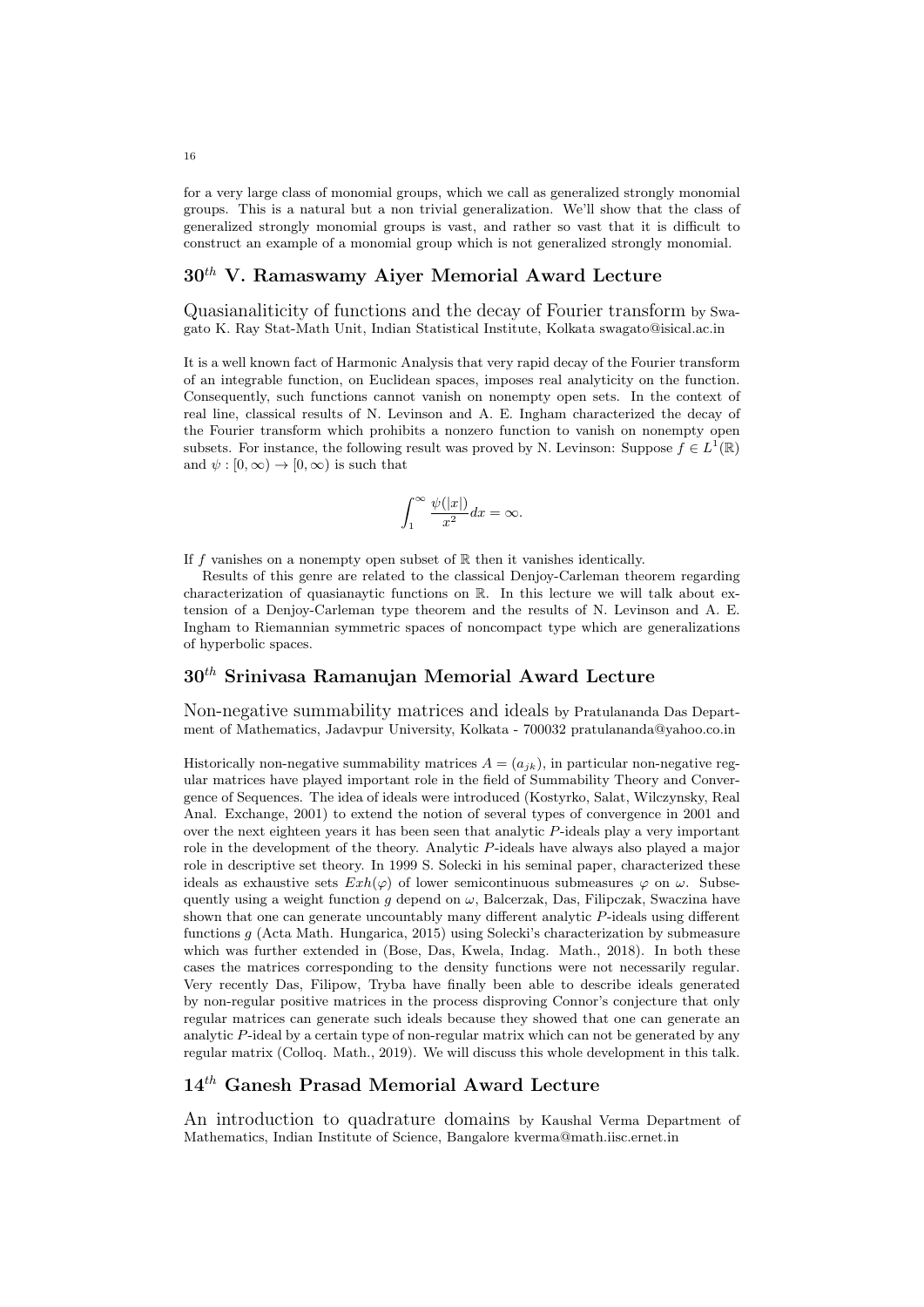Quadrature domains are those on which integrable holomorphic functions satisfy a generalized mean value inequality. The purpose of this talk will be to discuss some of the remarkable properties that these domains possess.

# IMS Award Lectures

## A. K. Agarwal Award Lecture

Products of weighted multiple zeta functions by G. Kasi Viswanadham IISER Berhampur vissu35@gmail.com

We define the weighted multiple zeta functions which are certain variants of the usual multiple zeta functions. We characterise all the weighted multiple zeta functions whose products satisfy stuffle (shuffle) relation.

## Satish Bhatanagar Award Lecture

The art of weaving geometry and trigonometry with poetry: A study based on Nityānanda's Sarvasiddhāntarāja by K. Ramasubramanian Cell for Indian Science and Technology in Sanskrit Department of HSS, IIT Bombay mullaikramas@gmail.com

Scholarly investigations, particularly over the past few decades, on the history, philosophy and practice of mathematics across different cultures, has amply demonstrated that the 'muse of mathematics can be wooed in many different ways'. While it is granted that the practice has been widely different, nevertheless it is not so well known that mathematics can also be fused beautifully with poetry. Though in the ancient past, scholars in the Indian tradition had adopted the s.utra style of composition, most of the works in Indian astronomy or mathematics, after the 5th century ce, have been composed in metrical form. This was perhaps a conscious choice to make the medium of composition as beautiful as the content. Blending mathematics with beautiful poetry seems to be an art by itself. It is remarkable that this art has been perfected by scores of Indian astronomermathematicians like Sripati (11th cent.), Bhaskaracarya (12th cent), Nityananda (17th cent) and so on. They not only perfected, but have been exceedingly successful in taking this art to great heights. During the talk, by considering a few passages from Nityananda's Sarvasiddhantaraja, particularly dealing with the computation of sines, we would like to demonstrate how he has been able to intricately weave geometry and trigonometry into the fabric of beautiful poetry with great delicacy. Starting with the basic rules and relations for determining the sines, cosines, and versines of various arcs, we intend to take the audience through the double and half-angle formulae, as well as the demonstration of the formulae for sines of sums and differences of two angles, and finally end up with a discussion on the different techniques of computing the sine of one degree.

# Invited Talks

1. Perturbation analysis of discrete spectra of analytic operator-valued functions by Rafikul Alam, Department of Mathematics Indian Institute of Technology Guwahati, Guwahati-781 039, India rafik@iitg.ac.in

Let X be a complex Banach space and  $L(X)$  be the Banach space of all bounded linear operators on X. Let  $\Omega \subset \mathbb{C}$  be open and  $T : \Omega \longrightarrow L(X)$  be analytic. The analytic eigenvalue problem is to solve  $T(\lambda)v = 0$  for  $\lambda \in \Omega$  and a nonzero vector  $v \in X$ . Consider the one parameter family of analytic operator-valued functions  $W(\lambda, t)$  :=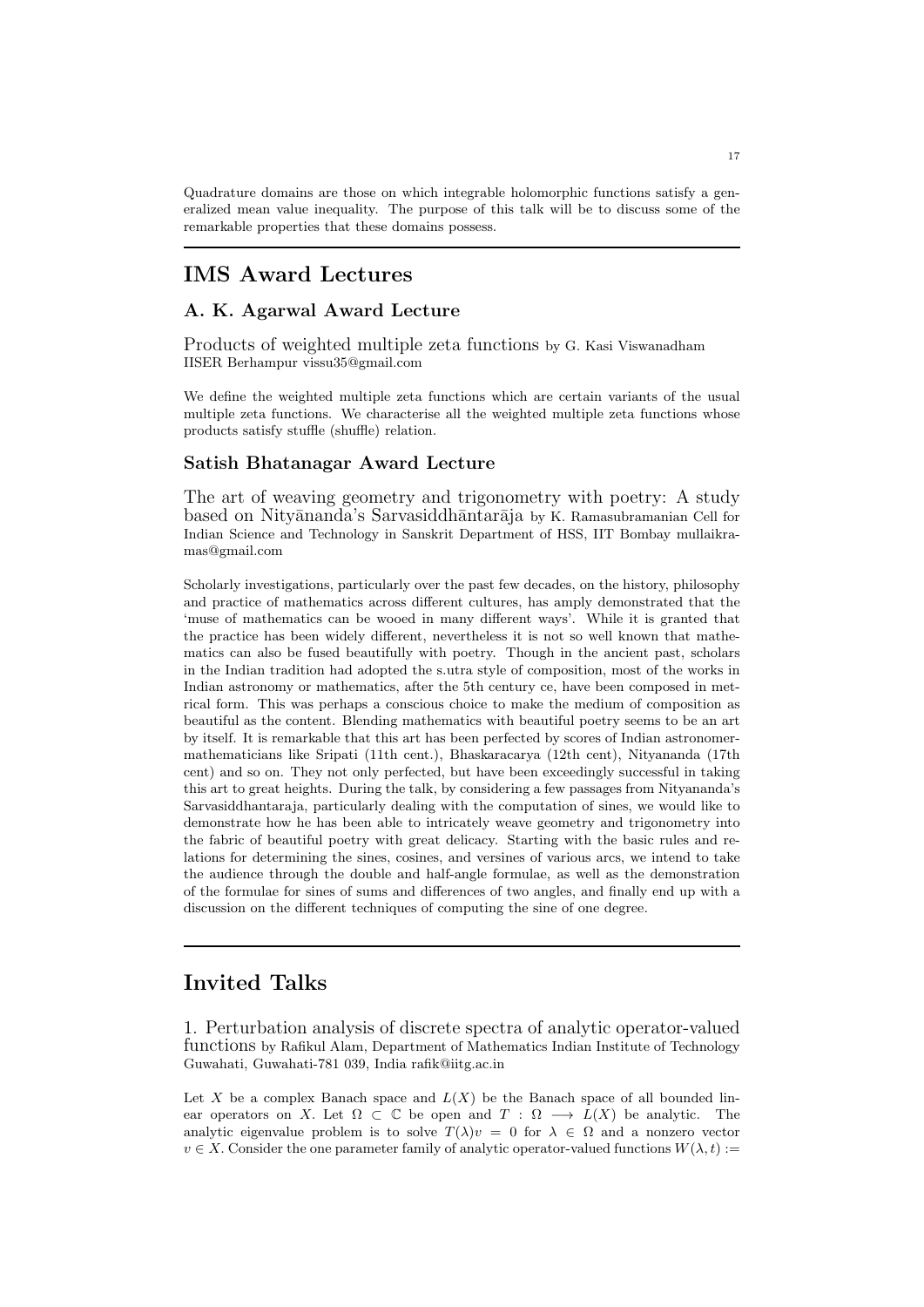$T(\lambda) + tV_1(\lambda) + t^2V_2(\lambda) + \cdots$ , where  $t \in \mathbb{C}$  and  $V_j : \Omega \longrightarrow L(X)$  is analytic for  $j \in \mathbb{N}$ . We analyze the discrete spectra of  $W(\lambda, t)$  when t varies in  $\mathbb{C}$ . We prove Rouche's theorem for the operator-valued function  $W(t, \lambda)$  under a weaker assumption which we utilize to prove the analyticity of a simple eigenvalue  $\mu(t)$  as well as the weighted average  $\mu_{av}(t)$  of a group of discrete eigenvalues of  $W(t, \lambda)$  and derive series expansions of  $\mu(t)$  and  $\mu_{av}(t)$  when  $|t|$ is sufficiently small. We also drive perturbation bounds for the discrete eigenvalues of  $W(\lambda, t)$  when |t| is small.

2. Two footnotes to Galois's Memoirs by Chandan Singh Dalawat, Harish-Chandra Research Institute, Allahabad dalawat@gmail.com

In his short life, Galois wrote two unpublished Memoirs. As an application of the theory he developed in the First Memoir, Galois gave a criterion for an equation of prime degree to be solvable by radicals. Using this criterion, we give a parametrisation of solvable extensions of prime degree. In his Second Memoir, Galois introduced the concept of primitivity and proved that if a primitive equation is solvable by radicals, then its degree is a prime power. We complement this result by parametrising all primitive solvable extensions of an arbitrary field. This parametrisation can be explicitly worked out in the important case of local fields. An effort will be made to make the talk accessible to a general mathematical audience, with no prior knowledge of algebra or arithmetic.

3. Centrally symmetric manifoldsby Ashish Kumar Upadhyay, Department of Mathematics Indian Institute of Technology Patna upadhyay@iitp.ac.in

A polyhedral map  $M$  is a surface together with a finite simple graph embedded on it such that the boundary of the union of all the faces containing a vertex is topologically a circle. We call a polyhedral map  $M$  to be centrally symmetric if it remains invariant under the action of an involution on the set of its vertices and which fixes no face of M. Central symmetry has wide applications in mathematics. This talk is based on joint work with Dipendu Maity. In this talk we give a short survey on Centrally Symmetric Manifolds. Further we introduce some methods to construct centrally symmetric triangulated manifolds. In particular, we show the existence of some infinite series of centrally symmetric triangulated manifolds. We also present enumeration of centrally symmetric triangulated 2 and 3 dimensional manifolds with few vertices.

4. A New Bound for the Maker Breaker Triangle Game by Anand Srivastav, Department of Masthematics Christian-Albrechts Universität Kiel (Kiel University), Kiel, Germany srivastav@math.uni-kiel.de

The triangle game introduced by  $Chvátal$  and Erdős (1978) is one of the most famous combinatorial games. For  $n, q \in \mathbb{N}$ , the  $(n, q)$ -triangle game is played by two players, called Maker and Breaker, on the complete graph  $K_n$ . Alternately Maker claims one edge and thereafter Breaker claims  $q$  edges of the graph. Maker wins the game if he can claim all three edges of a triangle, otherwise Breaker wins. Chvátal and Erdős (1978) proved that for  $q < \sqrt{2n+2} - 5/2 \approx 1.414\sqrt{n}$  Maker has a winning strategy, and for  $q \geq 2\sqrt{n}$  Breaker has a winning strategy. Since then, the problem of finding the exact leading constant for the threshold bias of the triangle game has been one of the famous open problems in combinatorial game theory. In fact, the constant is not known for any graph with a cycle and we do not even know if such a constant exists. Balogh and Samotij (2011) slightly improved the Chvatal-Erdős constant for Breaker's winning strategy from 2 to 1.935 with a randomized approach. Since then no progress was made. In this work, we present a new deterministic strategy for Breaker's win whenever  $n$  is sufficiently large we present a new deterministic strategy for Breaker's will whenever *n* is suinciently large<br>and  $q \ge \sqrt{(8/3 + o(1))n} \approx 1.633\sqrt{n}$ , significantly reducing the gap towards the lower bound. In previous strategies Breaker chooses his edges such that one node is part of the last edge chosen by Maker, whereas the remaining node is chosen more or less arbitrarily. In contrast, we introduce a suitable potential function on the set of nodes. This allows Breaker to pick edges that connect the most 'dangerous' nodes. The total potential of the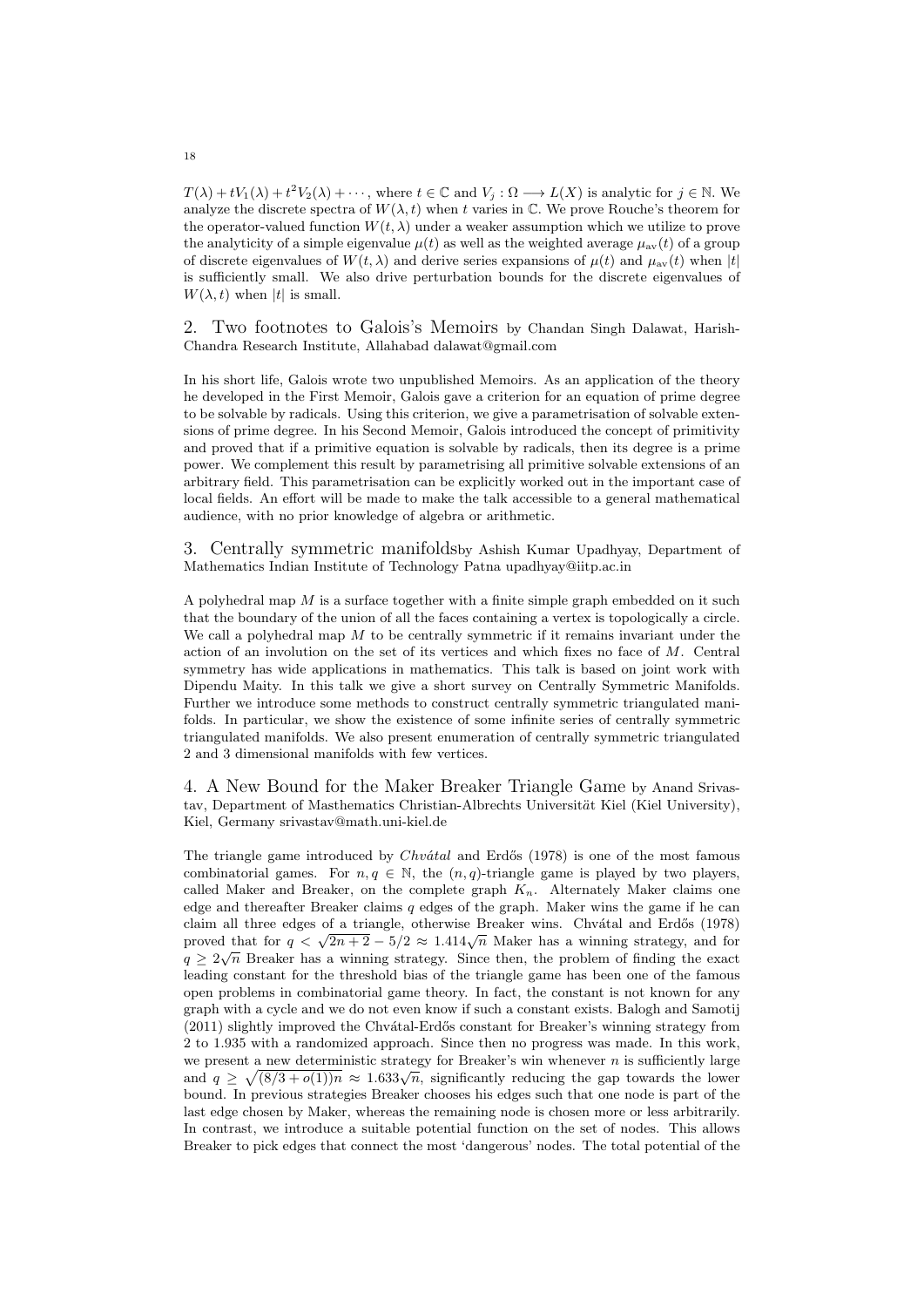game may still increase, even for several turns, but finally Breaker's strategy prevents the total potential of the game from exceeding a critical level and leads to Breaker's win.

5. Nonlinear stability analysis of some flow problems in porous media by P. A. L. Narayana, Department of Mathematics, Indian Institute of Technology Hyderabad ananth@iith.ac.in

In this talk two problems will be addressed. In the first problem, we show that the global stability analysis using  $L^2$  functional gives fruitful results for Hadley-Prats flow in porous media,on the other hand the same approach fails to give global stability for the flows with viscosity stratified flows in porous media. To overcome this difficulty, we resort to another approach using the higher order norms to achieve the global stability of such flows.

6. Schur Multiplier and Milnor K-Theory by Ramji Lal, Harish-Chandra Research Institute, Allahabad mathrjl@gmail.com

The purpose of this talk will be to introduce a version of Schur Hopf formula for multiplicative Lie algebras and discuss its relationship with Milnor K-Theory, and in turn, with arithmetic.

## Symposia Talks

## Combinatorics on Finite Sets

1. Gamma positivity of the Excedance based Eulerian polynomial in  $\mathcal{A}_n$  by Sivaramakrishnan Sivasubramanian, Department of Mathematics, IIT Bombay krishnan@math.iitb.ac.in

For a positive integer n, let  $[n] = \{1, 2, ..., n\}$  and let  $\mathfrak{S}_n$  be the set of permutations on [n]. For  $\pi = \pi_1, \pi_2, \ldots, \pi_n \in \mathfrak{S}_n$ , define its number of excedances as  $\mathsf{exc}(\pi) = |\{i \in [n]:$  $\pi_i > i$ . Let  $\mathcal{A}_n \subseteq \mathfrak{S}_n$  be the subset of even permutations. Define

$$
\mathsf{AEx}(t_n(t)) = \sum_{\pi \in \mathfrak{S}_n} t^{\mathsf{exc}(\pi)} \qquad \mathsf{AExc}_n^+(t) = \sum_{\pi \in \mathcal{A}_n} t^{\mathsf{exc}(\pi)} \qquad \text{and} \qquad \mathsf{AExc}_n^-(t) = \sum_{\pi \in \mathfrak{S}_n - \mathcal{A}_n} t^{\mathsf{exc}(\pi)}
$$

It is easy to see that the polynomial  $AExc_n(t)$  is palindromic and has degree  $n-1$ . Any degree-d palindromic polynomial  $f(t)$  has center of symmetry  $d/2$  and can be written as a linear combination of the polynomials in the set  $\Gamma = \{t^{i}(1+t)^{d-2i} : 0 \leq i \leq d/2\}$ . If this expression for  $f(t)$  has all positive coefficients, then  $f(t)$  is said to be **gamma positive**. Foata and Schutzenberger showed that  $\mathsf{AExc}_n(t)$  is gamma positive for all n.

We consider gamma positivity of positive and negative parts  $\mathsf{AExc}_n^+(t)$  and  $\mathsf{AExc}_n^-(t)$ defined above. Surprisingly there are no results on these polynomials. Two of our results are the following.

**Theorem 1.** For all positive integers  $n \geq 5$  with  $n \equiv 1 \pmod{2}$ ,  $AExc_n^+(s,t)$  and  $\mathsf{AExc}_n^-(s,t)$  are gamma positive, with both polynomials having the same center of symmetry  $(n-1)/2$ .

**Theorem 2.** For all even positive integers  $n = 2m$  with  $n \geq 4$ ,  $AExc_n^+(t)$  and  $AExc_n^-(t)$ can be written as a sum of two gamma positive polynomials whose centers of symmetry differ by one.

We prove similar results when excedances are summed over the positive derangements. Most of our results can be generalised in the context of positive elements of Coxeter Groups. This is joint work with Hiranya Kishore Dey.

2. Spectral study of non-uniform hypergraphs by using matrices by Anirban Banerjee, Department of Mathematics & Statistics Indian Institute of Science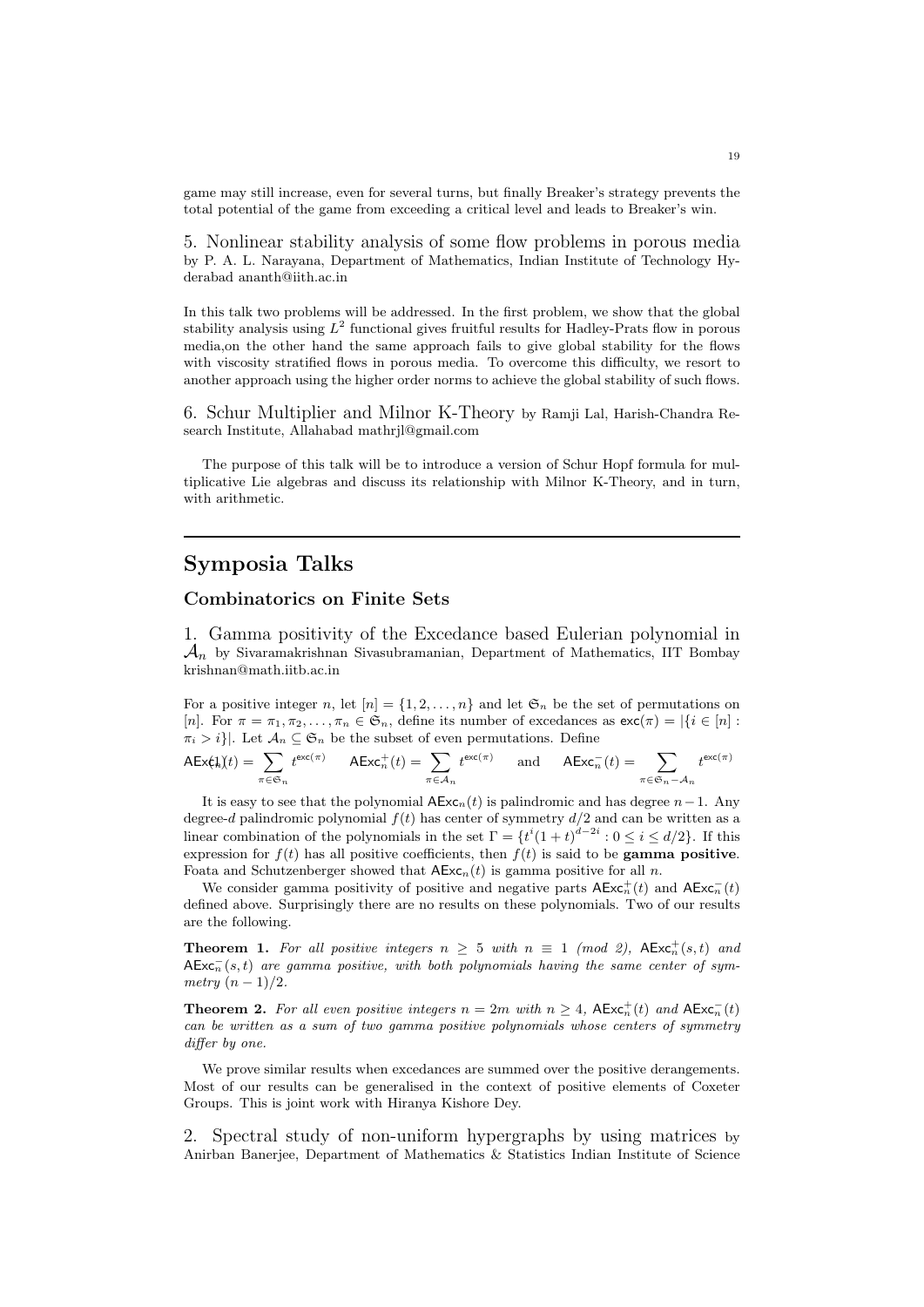Education and Research Kolkata anirban.banerjee@iiserkol.ac.in

Here, we represent a non-uniform hypergraph by an underlying weighted graph and perform the spectral study on that graph to reveal different features of the hypergraph. We introduce different connectivity matrices, such as adjacency, Laplacian, and normalized Laplacian matrices on that weighted graph and show that various structural characteristics of non-uniform hypergraphs, like, diameter, vertex strong chromatic number, Cheeger constant, etc., can also be well studied using spectral properties of these matrices. Spectral radii of the same can be bounded by different parameters of a non-uniform hypergraph. With this approach, we also study random walk and Ricci curvature on a non-uniform hypergraph.

3. Adjunct operation of posets,colouring and enumeration by Madhukar M. Pawar, Department of Mathematics S. S. V. P. S's. L. K. Dr. P. R. Ghogrey Science College, Dhule m2pawar@yahoo.com

The aim of this lecture is to explain the concept of adjunct of posets introduced by Professor N. K. Thakare and his group. Using this novel concept of adjunct of lattices a structure theorem for dismantlable lattices is established.

One of the application of this theorem is to show that every dismantlable lattice is three colourable. It is also used to characterize two chromatic dismantlable lattices and this characterization helps us to classify the class of dismantlable lattices. Moreover, a co-relation between chromatic number of two posets and their adjunct is obtained.

Other application of the structure theorem is to enumerate non-isomorphic lattices of certain type.

4. Union-Closed Sets Conjecture - A lattice theoretic approachby Vinayak Joshi, Center for Advanced Study, Department of Mathematics Savitribai Phule Pune University, vvjoshi@unipune.ac.in

In 1979, Peter Frankl conjectured the following, known as the Union-Closed Sets Conjecture or Frankl's Conjecture.

Union-Closed Sets Conjecture 1. Let  $\mathcal F$  be a collection of subsets of a finite set  $X$ such that  $F \cup G \in \mathcal{F}$  holds for all  $F, G \in \mathcal{F}$ , that is,  $\mathcal{F}$  is a union-closed family. If  $|\mathcal{F}| \geq 2$ then there is an element x in X such that at least  $|\mathcal{F}|/2$  members  $F \in \mathcal{F}$  satisfy  $x \in F$ .

Despite its elementary statement, the Union-Closed Sets Conjecture is considered to be one of the difficult problems in extremal set theory. The conjecture remains unsolved, though some partial results have been obtained.

Mainly, two approaches were used to solve the conjecture, one using pure combinatorial arguments and second by the use of lattice theoretic methods.

Poonen [*Union-closed families*, J. Combin. Theory Ser. A 59(1992), 253–268.] seems to be the first one who formulated the Conjecture in the language of lattice theory.

Union-Closed Sets Conjecture(Lattice Theoretic Version) 1 (Poonen (1992)). In every finite lattice L with  $|L| > 2$ , there is a join-irreducible element j (that is  $j = a \vee b \Rightarrow$  $j = a \text{ or } j = b$ ) such that  $|\{x \in L : j \leq x\}| \leq |L|/2$ .

In this talk, we discuss the partial solutions of the Union-Closed Sets Conjecture via lattice theoretic methods.

5. Combinatorial Aspects of AFS Structures by Vilas Kharat, Center for Advanced Study, Department of Mathematics S. P. Pune University, Pune, India laddoo1@yahoo.com

The structures of " $EI$  Algebra generated by a finite set" is essentially a study using information attributes. Given a set  $M$  of simple concepts on a set  $X$ , the order of  $EM$  is the number of complex concepts generated by the simple concepts in M, which are not equivalent in the EI Algebra EM. In fact, if  $C_k(E, M)$  is the set of k length irreducible elements in EM, then order of EN can be evaluated with help of  $C_k(E, M)$ . By using the

20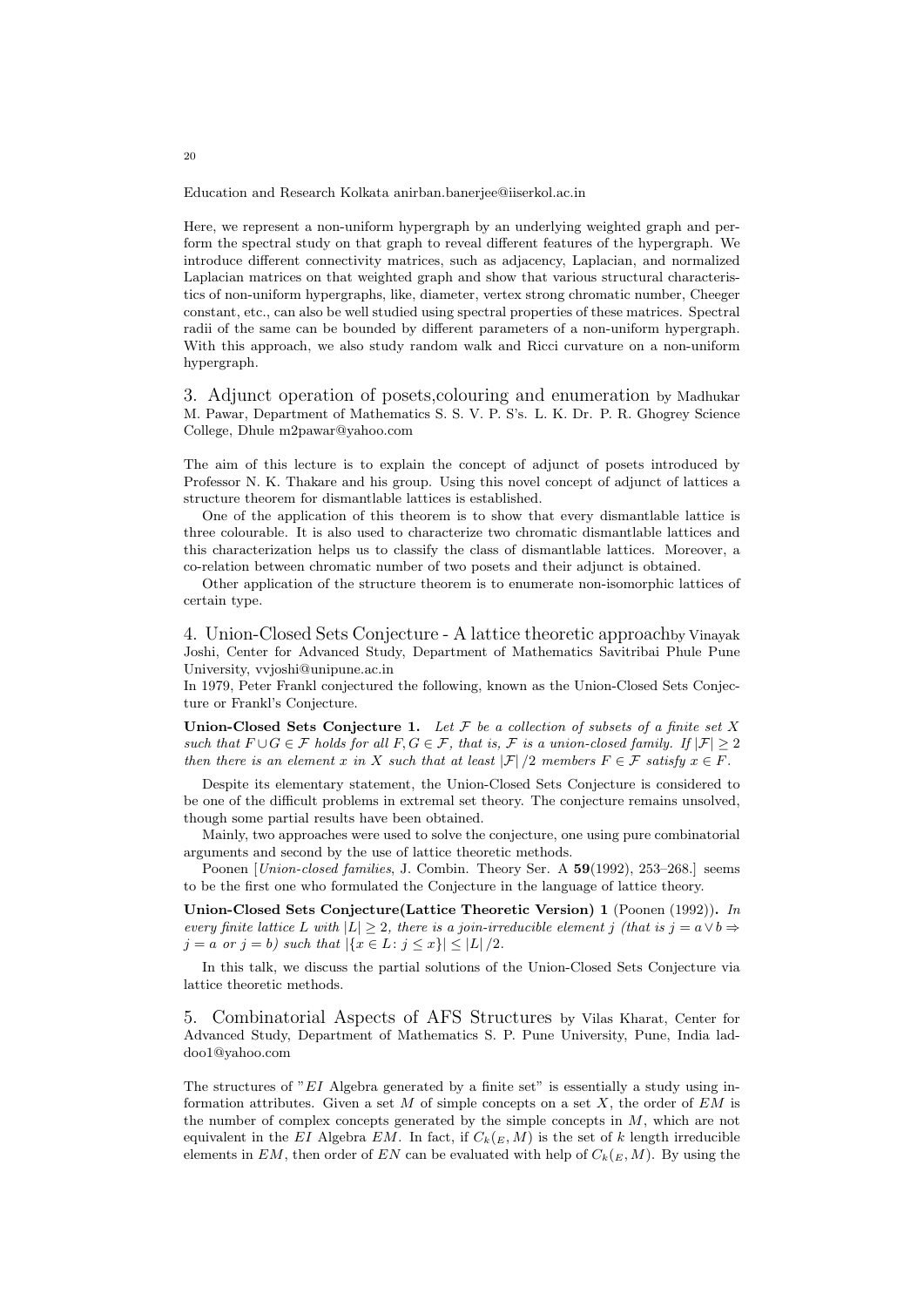Sperner class theory, the size of the longest fuzzy concept in  $EM$  can be determined.

6. On Spanning Subgraphs and Generalized Connectivity of Augmented Cubes, a Variation of Hypercubes by B.N. Waphare, Department of Mathematics, Savitribai Phule Pune University waphare@yahoo.com

The spanning trees  $T_1, T_2, \ldots, T_n$  of a graph G, if exist, are edge-disjoint spanning trees (EDSTs) if they are pairwise edge-disjoint. Two spanning trees  $T_1, T_2$  in G are internally vertex disjoint if for any pair of vertices u and v of  $V(G)$ , the path in  $T_1$  from u to v and the path in  $T_2$  from u to v share only two vertices namely u and v. The spanning trees  $T_1, T_2, \ldots, T_n$  of a graph G, if exist, are completely independent spanning trees (CISTs), if they are pairwise internally vertex disjoint. A set of  $m$  paths between  $u$  and  $v$  in  $G$ , do not contain the same vertex besides  $u$  and  $v$ , and their union covers all vertices of  $G$ is called m-disjoint path cover (m-DPC) in  $G$ . A graph  $G$  is one-to-one m-disjoint path coverable if there is an m-DPC between any two vertices of  $G$ . In a connected graph  $G$ , for a given set  $S \subseteq V(G)$  with at least two vertices, an S-Steiner tree is a subgraph T of G such that it is a tree with  $S \subseteq V(T)$ . For a given set  $S \subseteq V(G)$  and  $|S| \geq 2$ , the generalized local connectivity, denoted by  $\kappa_G(S)$ , is the maximum number of edge-disjoint and vertex-disjoint  $S$ -Steiner trees in  $G$ . The generalized  $k$ -connectivity of a graph  $G$ , denoted by  $\kappa_k(G)$ , is the minimum value of  $\kappa_G(S)$  when S runs over all k-subsets of  $V(G)$ . The hypercube is very popular interconnection network. Augmented cube is one of the important variations of hypercube due to its favorable properties, useful in routing algorithms and in fault tolerant systems. In this talk, we explore the concepts EDSTs, CISTs and conditional path covers in the augmented cube. We also see the generalized connectivity of augmented cube which we obtained by using its conditional path covers.

## Report on the Symposium Combinatorics on Finite Sets

The symposium was held in the Gargi Auditorium, IIT Kharagpur on  $24^{th}$ November, 2019 from 14.30 to 17.00 hours. As a convenor, B. N. Waphare introduced the speakers, gave highlights of the symposium and presented the recent developements in respect of spanning subgraphs and generalized connectivity of Hypercube structures.

After that five speakers gave talks.

1. Sivaramkrishnan Sivasubramanian, IIT Bombay, gave a talk on gamma positivity of the excedance based Eulerian polynomials in  $A_n$  by way of giving nice connections of center of symmetries of these polynomials.

2. Anirban Banerjee, IISER Kolkata, talked on "The spectral study of nonuniform hypergraphs by using matrices." He presented spectral properties of various matrices associated with these hypergraphs and also the results related to random walk and Ricci curvature on a non-uniform hypergraph.

3. M. M. Pawar, P. R. Ghogre Science College, Dhule presented various techniques of colouring and enumeration of posets and dismantlable lattices using related structure theorem.

4. V. V. Joshi, S. P. Pune University gave the updated developements in respect of the various partial solutions of the famous long-standing "Unionclosed sets conjecture" including its lattice theoretic version.

5. Lastly, Vilas Kharat from S. P. Pune University presented combinatorial aspects of AFS-structures. He highlighted applications of these structures in recent developement of information technology and decision making theory. There were useful interactions among the speakers and the audience of the symposium.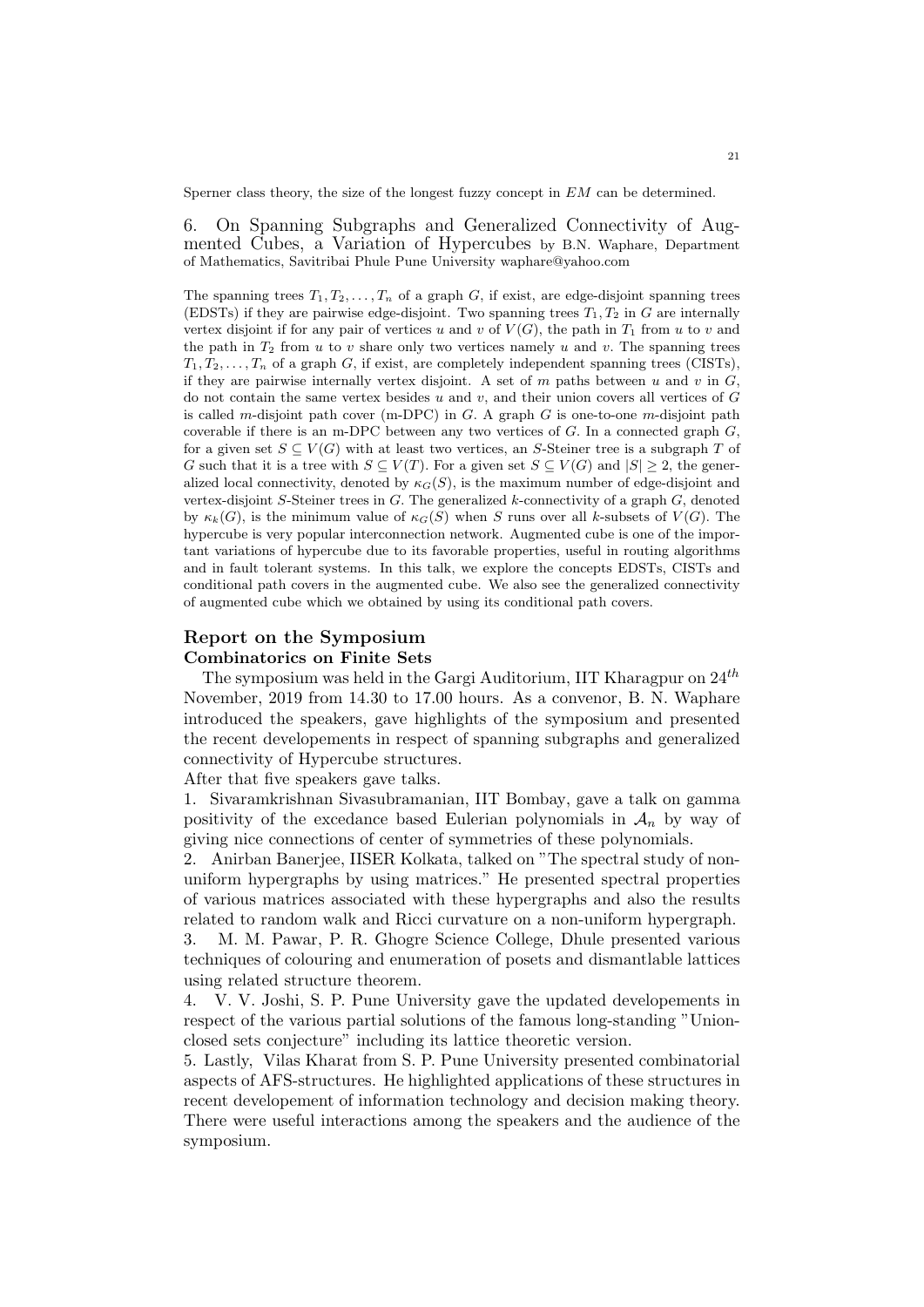## Group Theory

1. pi-systems in symmetrizable Kac-Moody Lie algebras by K.N. Raghavan, The Institute of Mathematical Sciences, Chennai knr@imsc.res.in

We will discuss the results (and the ideas behind their proofs) in the following paper: arXiv: 1902.06413, joint with Lisa Carbone, Biswajit Ransingh, Krishanu Roy, and Sankaran Viswanath. The notion of a pi-system goes back to Dynkin and comes up naturally in the investigation of regular imbeddings of semisimple Lie algebras in one another. The results, in part motivated by physics, are about the existence of pi-systems of certain types in a given Lie algebra and their conjugacy under the Weyl group action. We will recall the relevant definitions, provide context, and illustrate by means of simple examples in an attempt to make the talk accessible to a wide audience.

2. Word map on groups by Anupam Singh, IISER Pune, anupam@iiserpune.ac.in

Solving equations is a fundamental problem in Mathematics. We look at the equation  $w(X_1, \ldots, X_n) = q$  where w is a monomial in the variables  $X_1, \ldots, X_n$  for an element q in a group  $G$ . The surjectivity of word map over finite simple groups and quasi-simple groups has been one of the central problems in finite group theory in recent times. These are called Waring-like problems. Shalev and others computed bounds for  $|w(G)|/|G|$  when G is a finite simple group of Lie type and showed that the lower bound is  $c/n$  except for type  $A_n$  and  $A_n$ . He further conjectured that the same bound is expected for these cases as well. In this talk we present our exploration in this direction.

3. z-classes of reductive groups by Shripad M. Garge, Department of Mathematics, IIT Bombay shripad@math.iitb.ac.in

Two elements of a group  $G$  are called z-equivalent if their centralizers in  $G$  are conjugate in  $G$ , and the corresponding equivalence classes are called z-classes. In this talk, we shall review results regarding the z-classes of  $G(k)$  where G is a reductive linear algebraic group defined over a field  $k$ .

3. Finite groups with abelian automorphism groups by Manoj Kumar Yadav Harish-Chandra Research Institute, Prayagraj myadav@hri.res.in

Study of finite groups with abelian automorphism groups was initiated a century ago by G. A. Miller, who constructed examples of finite non-abelian 2-groups admitting abelian automorphism groups. For this reason, such groups are called Miller groups. It is an easy observation that non-abelian Miller groups are of nilpotency class 2. Inspite of nilpotency class 2 and many rigorous attempts by several mathematicians, the structure of Miller groups is still a mystery. It is planned to present an extensive survey on the topic with some pointers to further possible directions of search.

4. Monster and its mysteries by N.S. Narasimha Sastry Department of Mathematics Indian Institute of Technology, Dharwad nnsastry@iitdh.ac.in

The discovery and the construction of the monster simple group is one of the last major components of the enormous and successful project classifying finite simple groups, a very major achievement of twentieth century mathematics. This enormous group with very intricate structure, manifests strikingly the sporadic (that is, the non-Lie theoretic) nature of simplicity of a finite group and ties together many exceptionally attractive mathematical objects (Golay codes, Leech lattice, extra-special groups,etc) and has deep connections with other areas of mathematics and physics (modular functions,  $(E_8)$ ) algebra, string theory,...) I very briefly indicate some of these aspects and hope that it motivates for deeper understanding of this group.

22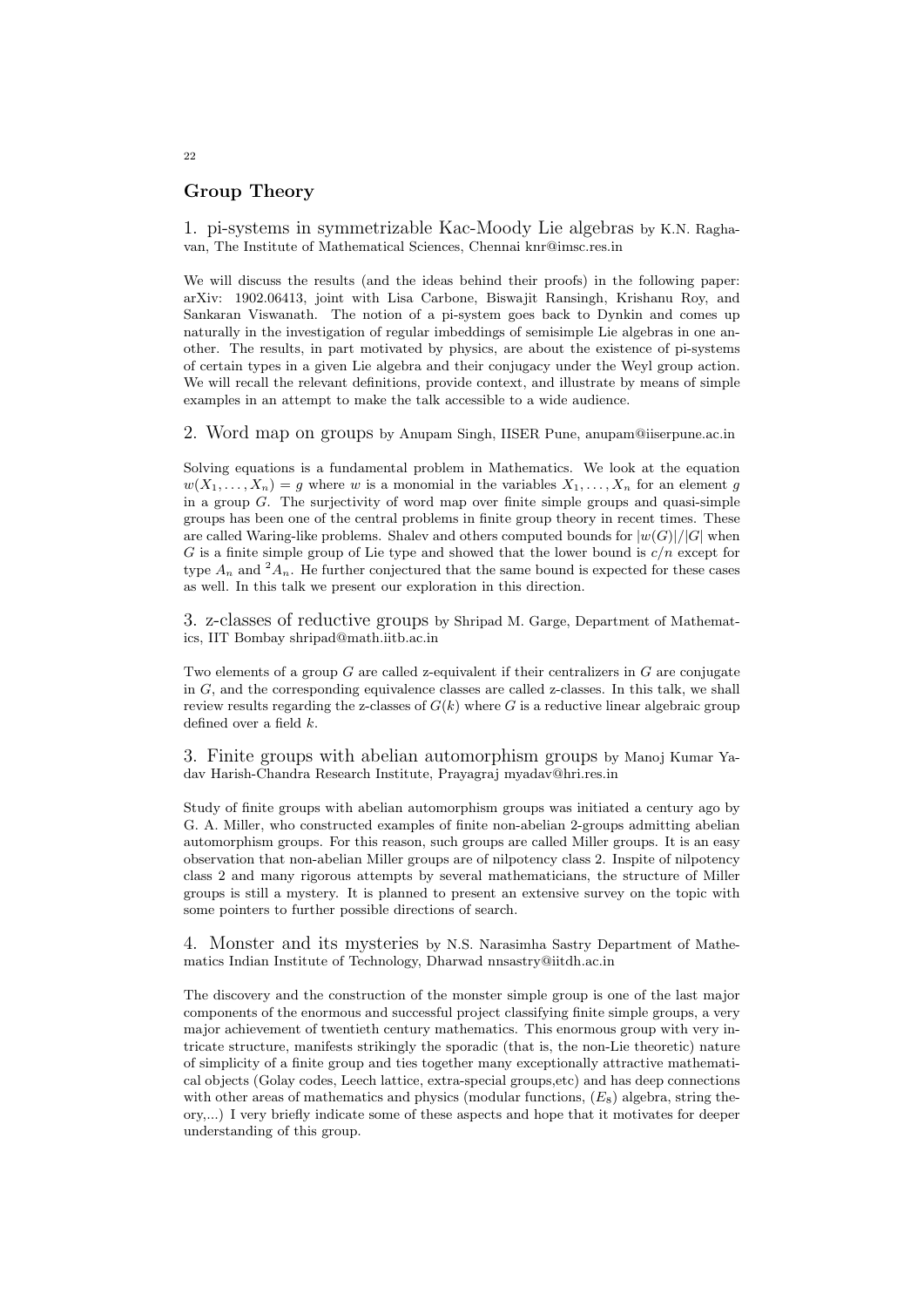#### Report on the 'Symposium on Group theory'

held on 24 Nov 2019 as a part of the 85th annual meeting of Indian Mathematical Society held at IIT, Kharagpur

There were five lectures, of half an hour duration each, in the Symposium on Group theory, held on 24 November 2019. All the lectures were on topics of current active research interest. Here is a brief description of the themes of the lectures:

Professor Anupam Kumar Singh (IISER, Pune) highlighted some of the current work on word problems and Waring type problems for finite simple groups and finite quasi simple groups by Larsen, Shalev and Tiep, as well as, his work with his collaborators.

Professor Shripad Garge (IIT, Bombay) introduced the concept of Z- classes (a variation of conjugacy classes) for a group and presented some structure revealing examples. He also indicated the proof of the finiteness of the number of classes in reductive algebraic groups over fields satisfying a mild arithmetic condition.

Professor Manoj Kumar Yadav (HRI, Prayag) discussed some significant results on the important topic of the automorphism groups of finite  $p$ -groups and highlighted the structure of finite p-groups whose automorphism group is abelian.

Professor K,N,Raghavan (IMSC, Chennai) introduced the concept of  $pi$ -systems in Symmetrized Kac-Moody algebras and indicated the uniqueness of the embedding, up to Weyl group conjugacy and negation, of the algebra  $A_1^{++}$  in  $E_{10}$  as well as its physical interpretation that Einstein's gravity in 4-dimensions embeds canonically in 11-dimensional Super gravity;

Professor N.S.N.Sastry (IIT,Dharwad) explained the discovery of the amazing finite simple group, the Monster, as a final piece in the classification of finite simple groups; and indicated its connection to modular forms via Monster moonshine conjectures (due to Conway and Norton and proved by Borcherds) as well as to the affine  $E_8$ - root system observed by McKay.

-NSN Sastry (03-12-2019; IIT, Dharwad)

## Theoretical and Computational Biology

1. Nonlocal interacting population model with Neumann boundary condition: Turing and spatial Hopf instability by Malay Banerjee Department of Mathematics & Statistics, IIT Kanpur malayb@iitk.ac.in

Spatio-temporal pattern formation by reaction-diffusion models of interacting species is an active area of research to understand the self-organized heterogeneous distribution of population over their habitat. There is a good number of interacting population models which fail to satisfy the Turing instability conditions however the constituent species are known to produce stationary heterogeneous distribution. This stationary pattern forming scenario can be captured by considering nonlocal interaction, by modifying the reactiondiffusion model to integro-differential equations to model the nonlocal interaction. A good number of literature is available in this direction but the boundary conditions are assumed to be periodic for mathematical simplicity. In the context of ecology, no-flux boundary condition is a resonable choice. The main objective of this presentation is to explore the effect of Neumann boundary condition on the resulting patterns produced by a preypredator model with nonlocal interaction. The complicacy of linear stability analysis to determine the Turing and spatial Hopf-bifurcation conditions will be discussed in detail. Sensitivity of the obtained results with the variation of kernel function will be addressed briefly.

2. Dynamics of infectious diseases: Effects of TV, radio and social media advertisements by A.K. Misra, Department of Mathematics, Institute of Science Banaras Hindu University, Varanasi akmisra knp@yahoomail.com

Public health information through media plays an important role to curb the spread of various infectious diseases as most of the populations rely on what media projects to them. Social media and TV and radio advertisements are important mediums to communicate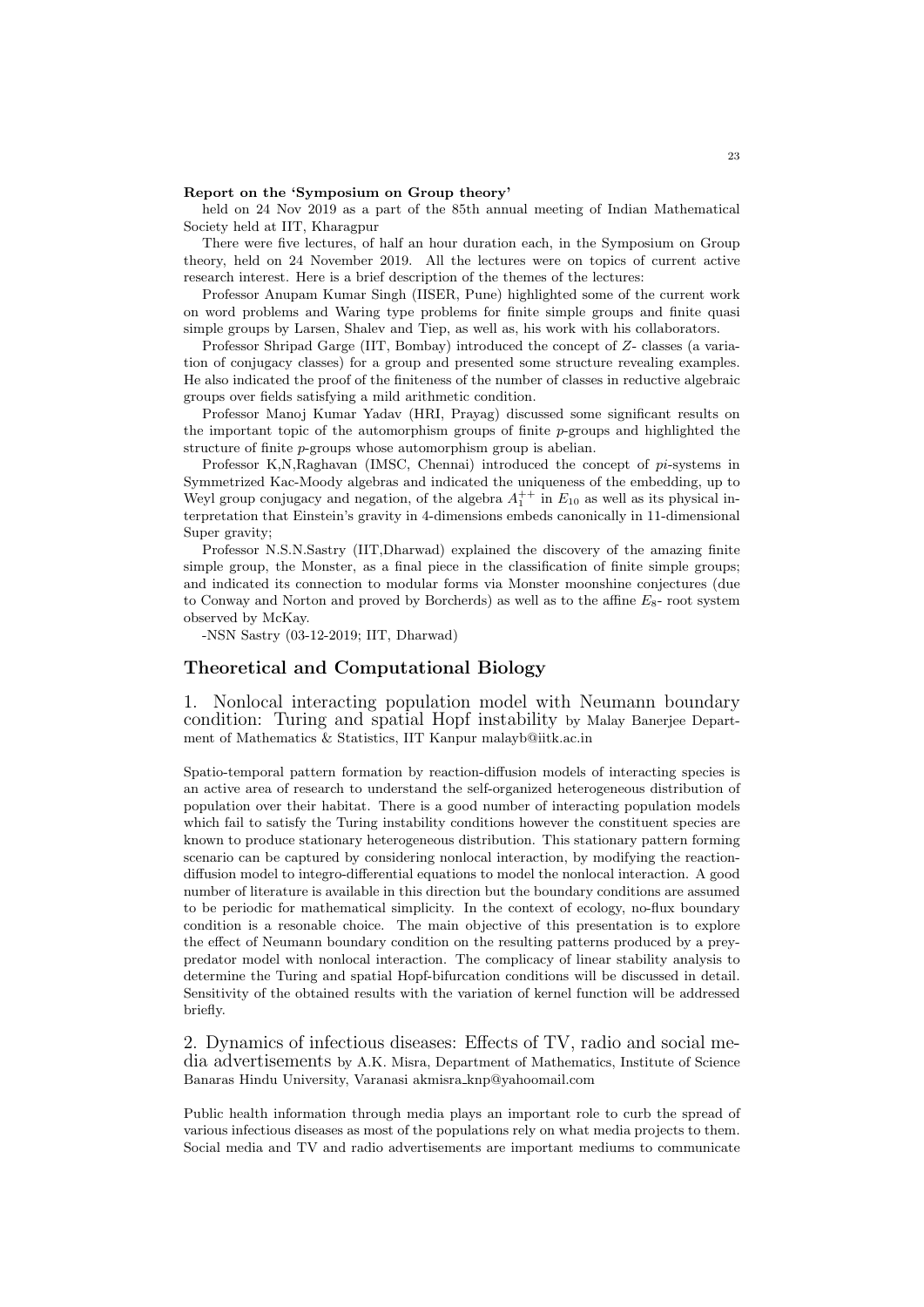people regarding the spread of any infectious disease and methods to prevent its spread. They are widely acknowledged as important interventions in raising issues of public health care and play promising role to control the infection through propagating awareness among the individuals. Awareness which brings behavioral changes among the individuals can be seen as partial treatments at no cost. Apart from this, it also reduces the economic burden required for medication. In this talk, my main focus will be on the modelling the control of infectious diseases in presence of broadcasting the information through TV, radio and social media as dynamic variables. The susceptible population is assumed vulnerable to infection as well as information (through TV, radio and social media ads). It is assumed that the growth rate of advertisements is proportional to the number of infected individuals with decreasing function of aware individuals. The feasibility of possible equilibria, their stability properties, existence of Hopf-bifurcation and results for the direction of bifurcating periodic solutions are discussed. It is shown that the increment in growth rate of TV and social media ads destabilizes the system and periodic oscillations arise through Hopf-bifurcation. It is observed that TV and social media advertisements regarding the spread of infectious diseases have the potential to bring behavioral changes among the people and control the spread of diseases. Since radio is a cost-effective and responsive medium to disseminate the information among the communities. Therefore, a mathematical model is also proposed to see the interplay between impacts of TV and radio ads to control the infectious diseases in a variable size of population by considering equal importance of broadcasting the information through TV (specially for urban population) and radio (for rural population) as dynamic variables. In this case also, we analyzed the proposed model using stability theory of differential equations and numerical simulation. It is found that the increase in dissemination rate of awareness among susceptible population through TV and radio ads due to popularity of some new ads gives rise interesting dynamics about the stability of endemic equilibrium and causes stability switch through Hopf-bifurcation.

3. Oxidative stress and insulin secretion in type 2 diabetesby Pranay Goel, IISER Pune pgoel@iiserpune.ac.in

Diabetes is diagnosed as a persistent elevation in blood glucose. Insulin secretion is a very important aspect of the regulation of glucose homeostasis: An (eventual) insufficiency of insulin typically leads to the inability to clear glucose to normal levels. It is, however, debated what are the essential causal mechanisms that lead to the sequence of events resulting in the overt disease. We have postulated that oxidative stress, that is, an excess of reactive oxygen species produced during glucose metabolism, is the key to understanding not only diabetogenesis but also the complications of the disease. I will present some results of a clinical trial we have recently concluded on antioxidant supplementation in diabetes. We find that the supplementation group appears to do better in terms of glucose control, and suprisingly, in elderly diabetics insulin secretion was significantly increased. I will present a preliminary mathematical model that tries to explain these results in terms of the action of oxidants on insulin secretion. I will attempt to present a unified framework to describe the relationship of oxidative stress to insulin secreation in both the development of diabetes as well as its control. This is joint work with collaborators at Pune University, Jehangir Hospital and others.

4. Role of supplementary food resources on biological control efficiency of natural enemies: Theoretical perspectives by B.S.R.V. Prasad, School of Advanced Sciences, Vellore Institute of Technology srvprasad.bh@gmail.com

Modern agriculture methods are focusing on alternative and sustainable methods to overcome the detrimental impacts caused by chemical control of pests on the environment. One such service is biological control of pests by natural enemies such as predators, parasitoids and pathogens. It is well established that many biocontrol agents are a generalist in nature and depend on other plant-derived foods such as pollen, nectar. The complex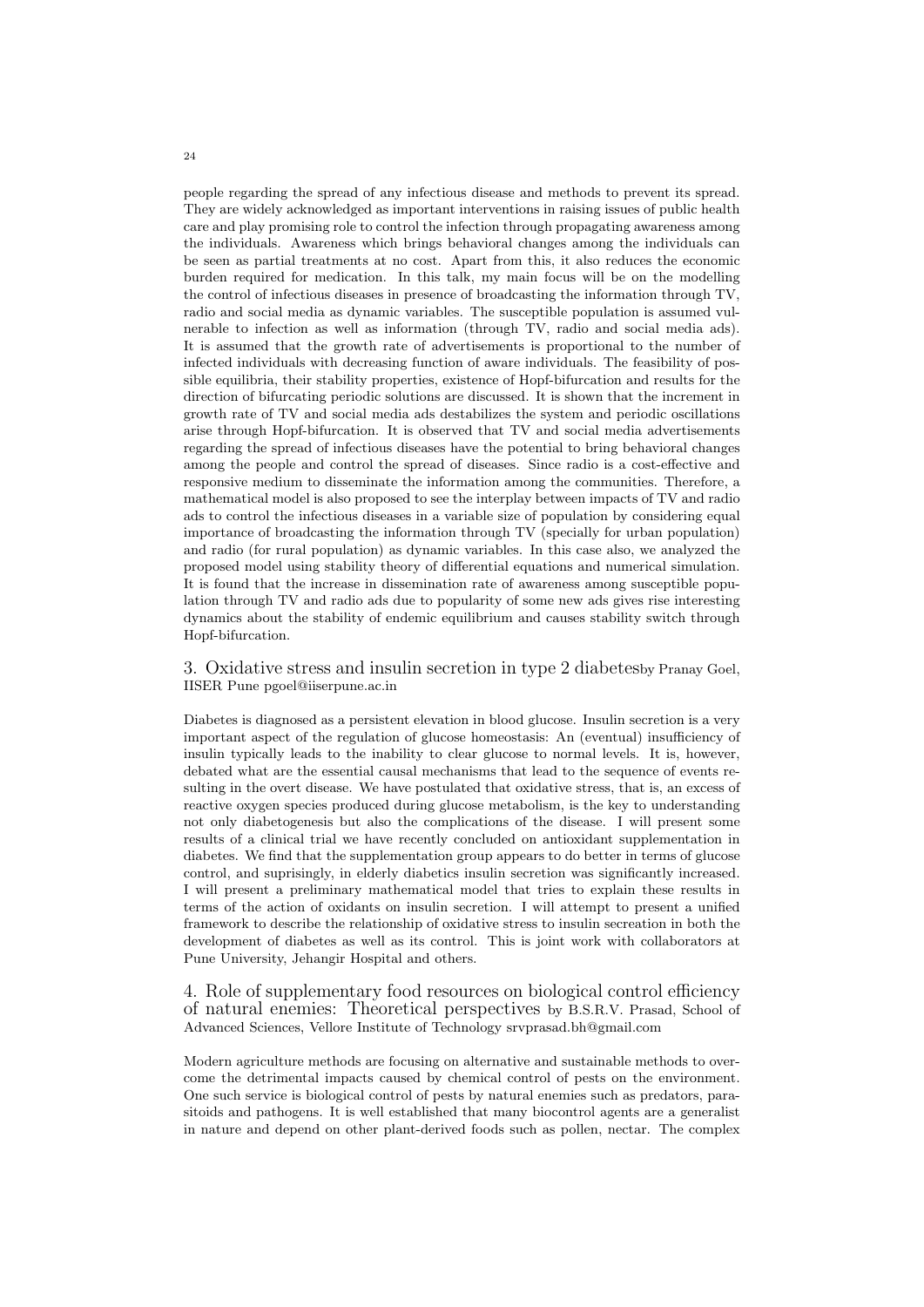trophic interactions arising between natural enemy and pest viz., predation, competition, anti-predator behaviour of prey and conspecific predation in predators can hinder the goals of biological control. Understanding the role of supplementary foods on the life-history traits of biocontrol agents and their influence on the trophic interactions is essential to develop efficient pest control strategies to generate higher economic returns in agro-industry. Improving the availability of alternative hosts by the provision of supplementary resources to sustain natural enemies is a part of habitat management, a pivotal process to develop sustainable management systems. In the present work, we will explore the use of mathematical modelling in understanding the role of supplementary foods to enhance the biocontrol efficiency of predators under various trophic interactions. By using the theory of dynamical systems, we characterise the food supplements and derive the conditions under which, provision of food supplements help the predators to drive the pest below the economic threshold levels. These studies can aid eco managers to identify suitable food resources and time of release in a specific agro-ecological site.

5. Oscillations and Stability Switches due to Delay in an Infectious Disease Modelby A. Kumar<sup>1</sup>, Y. Takeuchi<sup>2</sup>, P.K. Srivastava<sup>3</sup> <sup>1</sup>Thapar Institute of Engineering and Technology, Patiala <sup>2</sup> Aoyama Gakuin University, Kanagawa, Japan <sup>3</sup>Indian Institute of Technology Patna anujdubey17@gmail.com, takeuchi@gem.aoyama.ac.jp, and pksri@iitp.ac.in

A delay differential equation model for the dynamics of infectious disease is proposed and analyzed which accounts for the effect of disease information. As the information propagation is dependent on the prevalence of disease, the delay in reporting the prevalence is an important factor. Keeping this in mind, the dynamics of information with delay effect is modeled by a separate rate equation. Also, the time lag in waning immunity related with protective measures (such as vaccination, self protection, responsive behaviour etc.) is also accounted. It is proved that the disease free equilibrium exists unconditionally whereas the unique infected equilibrium is obtained when the basic reproduction number  $(R_0)$  is greater than unity. When  $R_0 < 1$  and the rate of loss of total immunity is sufficiently small for the removed population, it is shown that the disease free equilibrium is locally stable irrespective of the effect of delays. On the other hand, when the rate is large, the disease free equilibrium is shown to become unstable for large time delay for waning of immunity. Whereas, when  $R_0 > 1$ , the model dynamics exhibits rich and complex dynamics in presence of time delays. Due to delay effect, model analysis accentuates the occurrence of oscillatory behaviour of the population around the infected equilibrium via Hopf bifurcation. The occurrence of Hopf-Hopf (double) bifurcation at two different delays for the model system is also investigated. At the first Hopf bifurcation threshold, the endemic equilibrium loses its stability, produces periodic orbits and then regains its stability at another Hopf bifurcation threshold. Hence, the delay effect in the model system causes multiple stability switches. Numerical experimentations are performed to analyze and support the obtained results.

### Report on symposium Theoretical and Computational Biology

A symposium on the Theoretical and Computational Biology was organized by Dr Prashant Kumar Srivastava of IIT Patna in the 85th IMS held at IIT Kharagpur. A group of senior and young researchers were invited to deliver talks related to the symposium. A wide spectrum of topics from ecology and epidemiology were covered by the speakers. These topics included (a) theoretical models in ecology - nonlocal interacting population models and role of supplementary food on biological control, (b) nonlinear dynamical models in epidemiology dealing with effect of media on disease dynamics and impact of time lags in disease models and (c) a model and data study on type 2 diabetes. The speakers included Dr Malay Banerjee (IIT Kanpur), Dr Arvind Kumar Misra (BHU Varanasi), Dr Pranay Goel (IISER Pune), Dr BSRV Prasad (VIT Vellore) and Dr Prashant Kumar Srivastava (IIT Patna). The session was well taken by audience. The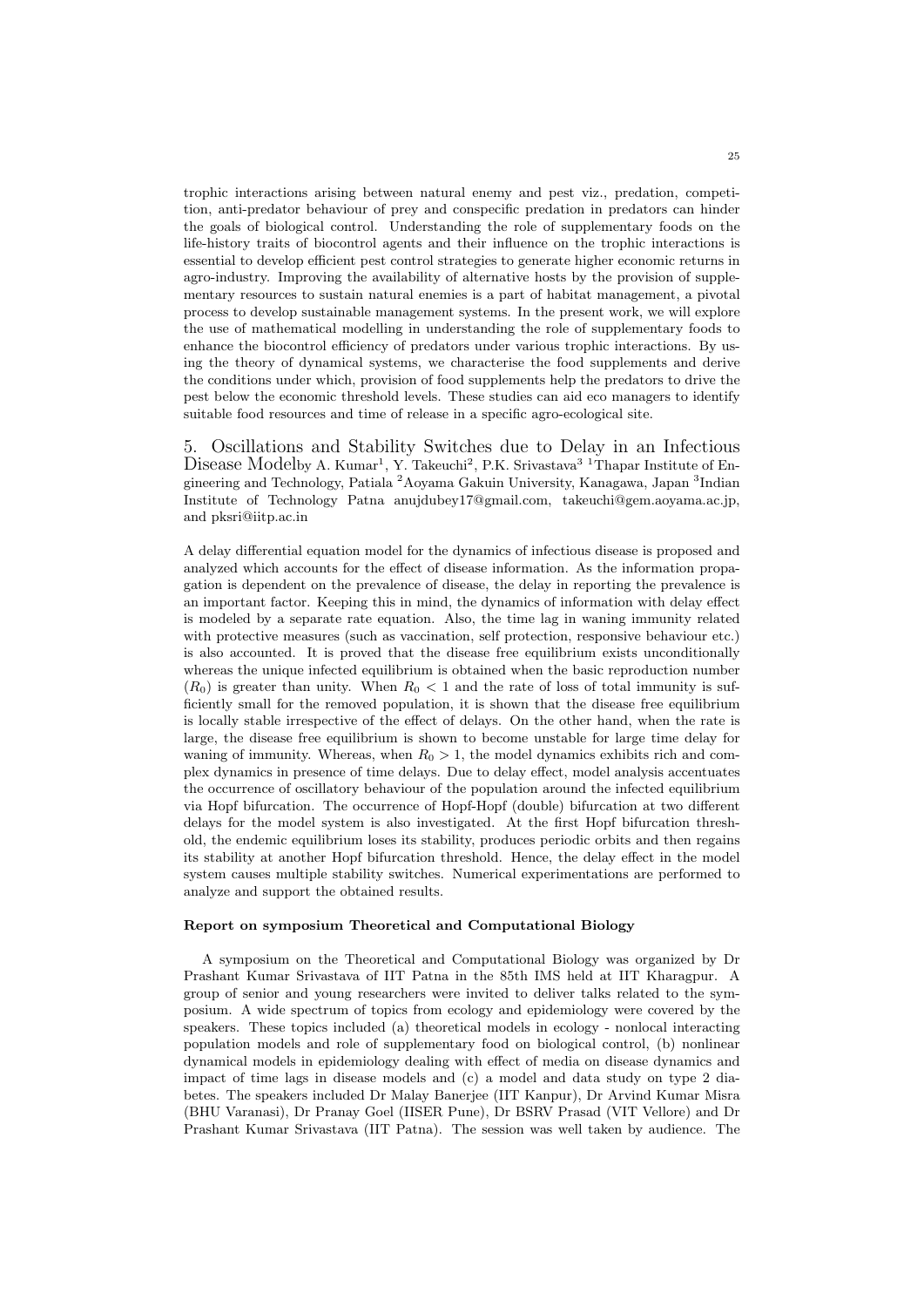symposium showcased current advances in the area of theoretical and computational biology and provided awareness among the audience about the important interdisciplinary research area of mathematical biology.

## Ramanujan and Mathematical Analysis

1. Ramanujan-the legendary Indian mathematician of the twentieth centuryby A.K. Agarwal, Centre for Advanced Study in Mathematics, Panjab University, Chandigarh

Srinivasa Ramanujan was certainly the most influential Indian mathematician of the 20th century. He is a universally well known most charismatic mathematician with a standing and reputation such as only a very few other mathematicians have enjoyed. In this lecture we shall talk about some of his crowning mathematical achievements and their global impact.

2. On generalization of Taylor's series, Riemann zeta functions, (p,q)- Bernoulli-Hermite polynomials and formulas of Ramanujanby M.A. Pathan, Centre for Mathematical and Statistical Sciences, Thrissur Department of Mathematics, Aligarh Muslim University mapathan@gmail.com

Lidstone series is a generalization of Taylor's series. It approximates to a given function in the neighborhood of two points(instead of one). This series includes the polynomials later called Lidstone polynomials. Since our results of Hermite-Bernoulli polynomials can be connected to Riemann zeta functions, Bernoulli polynomials, Hermite number, Bernoulli-Hermite numbers and (p,q)-hypergeometric-Bernoulli polynomials, we can apply above connection of Lidstone polynomial and Bernoulli polynomials to obtain new results and connections of Hermite-Bernoulli polynomials and Lidstone polynomials. Some celebrated formulas of Ramanujan are generalized in terms of degenerate Bernoulli polynomials. These results extend some known summations and identities of Ozarslan, Ozden, Dere and Simsek, Bayad et al and Kim et al.

3. Closed form expressions for Dedekind zeta values by Kalyan Chakraborty Harish-Chandra Research Institute, Allahabad kalychak@gmail.com

J. R. Wilton obtained a formula for the product of two Riemann zeta functions. This formula played a crucial role to find the approximate functional equation for the product of two Riemann zeta functions in the critical region. We find an analogous formula for the product of two Dedekind zeta functions and then use this formula to find closed form expressions for Dedekind zeta values attached to arbitrary real as well as imaginary quadratic number fields at any positive integer. This a joint work with Soumyarup Banerjee and Azizul Hoque.

4. Analogue of a Fock-type integral arising from electromagnetism and its applications in number theory by Atul Dixit, IIT Gandhinagar adixit@iitgn.ac.in

Closed-form evaluations of certain integrals of  $J_0(\xi)$ , the Bessel function of the first kind, have been crucial in the studies on the electromagnetic field of alternating current in a circuit with two groundings, as can be seen from the works of Fock and Bursian, Schermann etc. Koshliakov's generalization of one such integral, which contains  $J_s(\xi)$  in the integrand, encompasses several important integrals in the literature including Sonine's integral. Here we derive an analogous integral identity where  $J_s(\xi)$  is replaced by a kernel consisting of a combination of  $J_s(\xi)$ ,  $K_s(\xi)$  and  $Y_s(\xi)$  that is of utmost importance in number theory. Using this identity and the Voronoi summation formula, we derive a general transformation relating infinite series of products of Bessel functions $I_\lambda(\xi)$  and  $K_{\lambda}(\xi)$  with those involving the Gaussian hypergeometric function. As applications of this transformation, several important results are derived, including what we believe to be a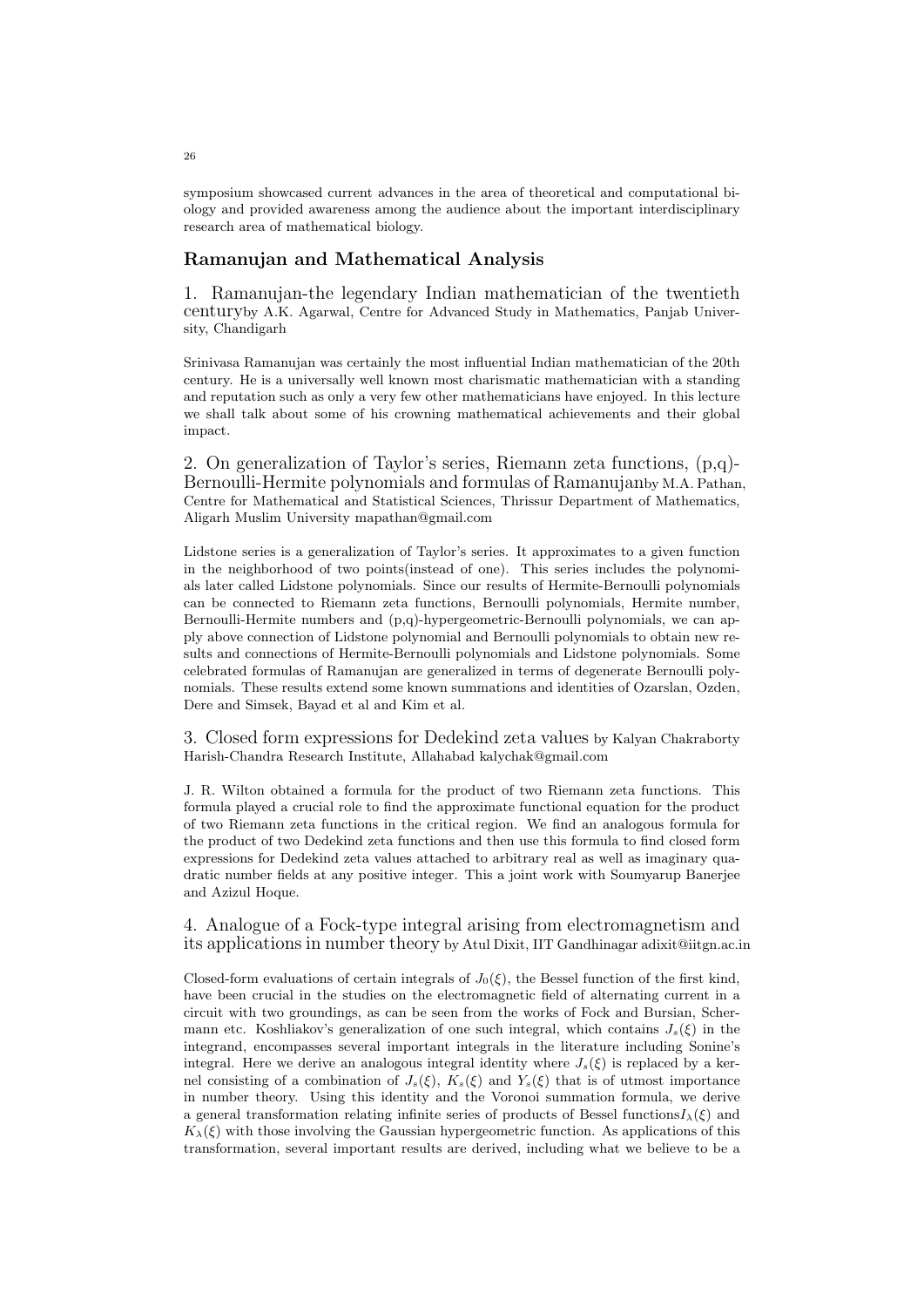corrected version of the first identity found on page 336 of Ramanujan's Lost Notebook.

5. On Basic Hypergeometric Series and Continued Fractions by S. Ahmad Ali, Babu Banarasi Das University, Lucknow ali.sahmad@yahoo.com

Ramanujan recorded many continued fractions in his Notebook. In the present talk we give the continued fractions for the ratio of certain basic hypergeometric series. Many continued fractions of Ramanujan and those for some mock theta functions follow as special case of our results.

### Higher Mathematics Education in India

1. Higher Mathematics Education in India: Some Challenges by Bhaba Kumar Sharma Indian Institute of Technology Guwahati bks@iitg.ac.in

The Draft New Education Policy (DNEP) envisages to revamp the entire education system in the country, including primary, secondary and higher education. For higher education, its prescriptions include large multidisciplinary higher education institutions across the country, and a more liberal multidisciplinary undergraduate curricula accompanied by rigorous specialization in chosen disciplines or fields. The recommendations of DNEP have been intensely debated by individuals, forums and societies. For example, the three science academies have submitted their analysis and recommendations formulated by taking the opinions of different stakeholders including their members into account. The recommendation of the DNEP for revamping curriculum, pedagogy and assessment, and to move away from solely rote learning of facts and mechanical procedures has been generally welcomed. However, there will be great challenges for this paradigm shift, and will require careful planning and need to place a robust mechanism of huge scale. In this talk, we will discuss some of the challenges of higher education in mathematics in the light of issues that DNEP has brought to the front.

2. Teaching Methodology in MTTS Programme and Pedagogical Benefits of Computer Algebra System in Teaching Mathematics by Ajit Kumar Institute of Chemical Technology, Mumbai ajit72@gmail.com

Mathematics Training and Talent Search (MTTS) Programme is a four-week intensive summer training programme for undegraduate and postgraduate students of mathematics in India which has been organized since 1993. It is one of the most effective and unparalleled training programmes and has made significant impact on mathematical scenario in India. The aim of this presentation is to give a brief introduction of teaching methodology adopted in this programme. We shall also look at how this programme has evolved based on rigorous feedback from participants and resource persons.

The second part of this presentation focuses on pedagogical benefits of using computer algebra systems (CAS) in teaching mathematics. Use of CAS has become a very useful and essential tool in learning, teaching and research in mathematics. Several universities and institutes have made use of such tools as part of their carriculum. We shall look at how these tools can be effectively used in classrooms which can make mathematical content more rich and interesting.

3. The importance of problem solving in Mathematics with a special reference to Madhava competition by V.M. Sholapurkar Department of Mathematics, SP College, Pune vmshola@gmail.com

Problem solving is one of the most important aspects of teaching-learning processes in mathematics, especially at the undergraduate level. The present curricula in Indian universities fail to attach weightage to problem solving, as much as it desreves. With a view to to address this problem, Department fo Mathematics, S. P. College, Pune launched a mathematics competition for undergraduate students in the year 2009-10, named after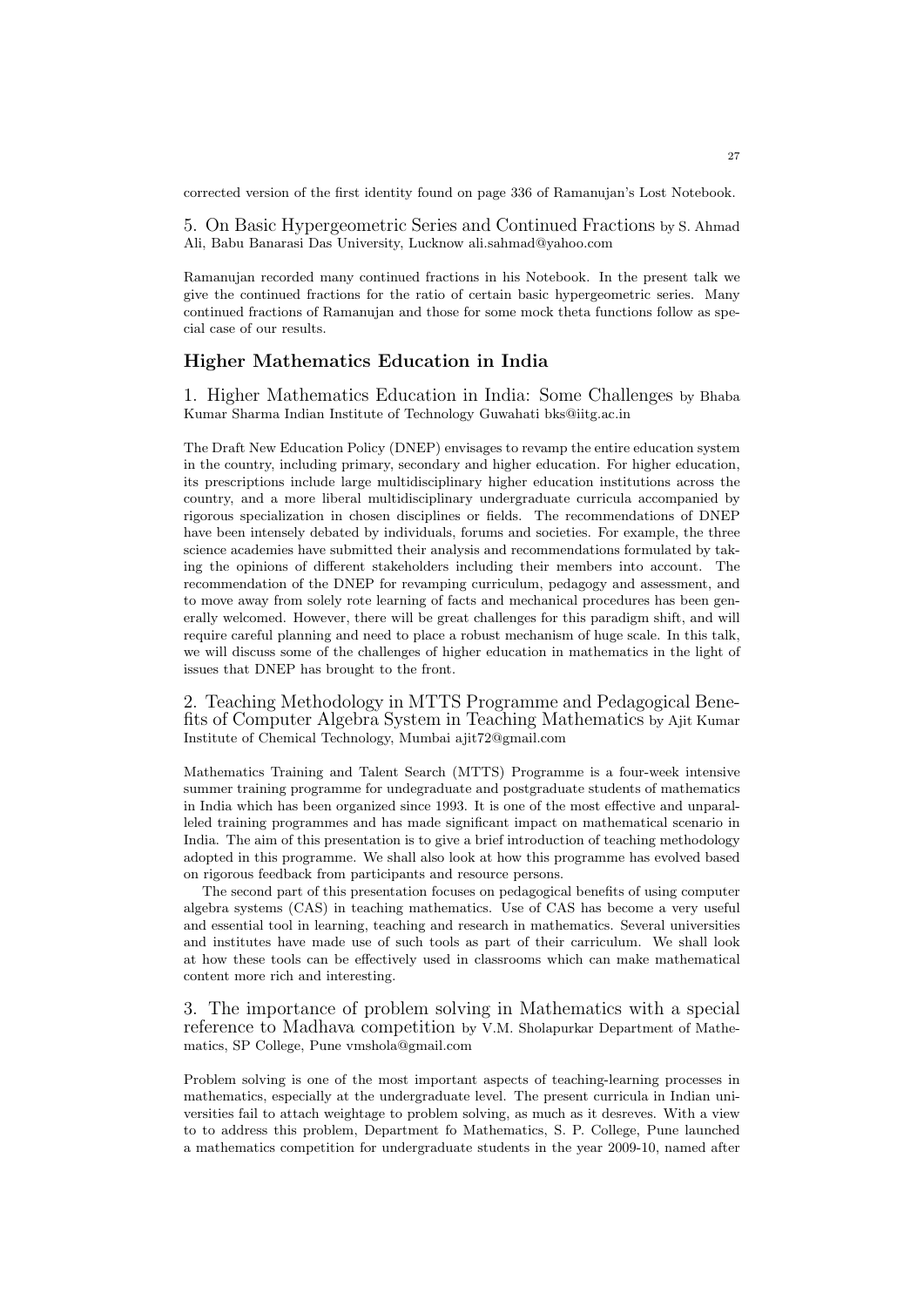14th century Indian mathematician Madhava. After 10 years, the competition has grown into a national level event spread over 23 regions in the country including Delhi, Mumbai, Chennai, Kolkata, Bangaluru, etc. The competition, in some sense, is an extension of the math olympiad competitions for the high school students and invites undergrads to tackle tougher problems in typical undergraduate topics like Calculus, Matrices, Polynomials, Number Theory, etc. The organization of post-competition nurture camps is a disnctive feature of the activity allowing around 100 students to participate in training programmes and interact with experts as well as peers across the country. In this presentation, we propose to talk on the process of cultivating the culture of problem solving with a special reference to Madhava competition.

4. The Role of the National Centre of Mathematics in Higher Mathematics Education in India by Sudhir R. Ghorpade Department of Mathematics Indian Institute of Technology, Bombay Powai, Mumbai 400076, India srg@math.iitb.ac.in

I will give an overview of the activities of the National Centre of Mathematics (NCM), which is a joint centre of IIT Bombay and TIFR. This will include especially the ATM  $(=$ Advanced Training in Mathematics) schools, which have been coordinated by the NCM for the past several years, and which appear to be making a positive contribution to higher mathematics education in India.

5. Higher Mathematics Education in India: Radical Changes required in Assessment by S. Kumaresan Department of Mathematics and Statistics, IIT Kanpur kumaresa@gmail.com

Almost all things negative about Education in India can be traced to the wrong notion of equating assessment with written examinations. Though all educationists talk of the evil of rote-learning, what is the root cause of such an approach? In my talk I shall share some of my experiments in assessment and their outcome. I hope to convince the listeners that if one is committed, there are means within the system that pay off.

### Report on the Symposium : Higher Mathematics Education in India

A symposium titled Higher Mathematics Education in India was held on 24 November, 2019 during the 85th Annual Conference of IMS. Initiating the discussion Bhaba Kumar Sarma, IIT Guwahati, placed some systemic issues involved at undergraduate and postgraduate education of Mathematics in the country. It was emphasized that there is a need to place a robust mechanism of huge scale to change the prevailing teaching-learning from rote learning, as envisaged by the new Draft New Education Policy. Prof. S. Kumaresan, IIT Kanpur, emphasized that radical changes are required in assessment and provided several novel new techniques that have been successfully experimented. Dr. Ajit Kumar, ICT Mumbai, presented the teaching methodology in MTTS Programmes, the most successful training programme in Mathematics in the country. V.M. Sholapurkar, S.P. College, Pune, talked about the importance of problem solving and about the experience of Madhava Mathematics Competition, an nationwide competition for undergraduate students in Mathematics. Sudhir R. Ghorpade, IIT Bombay, gave an overview of initiatives and activities (like ATM, AFS, etc.) of National Centre of Mathematics, a joint centre of IIT Bombay and TIFR. There were useful interactions among the speakers and the audience of the symposium.

28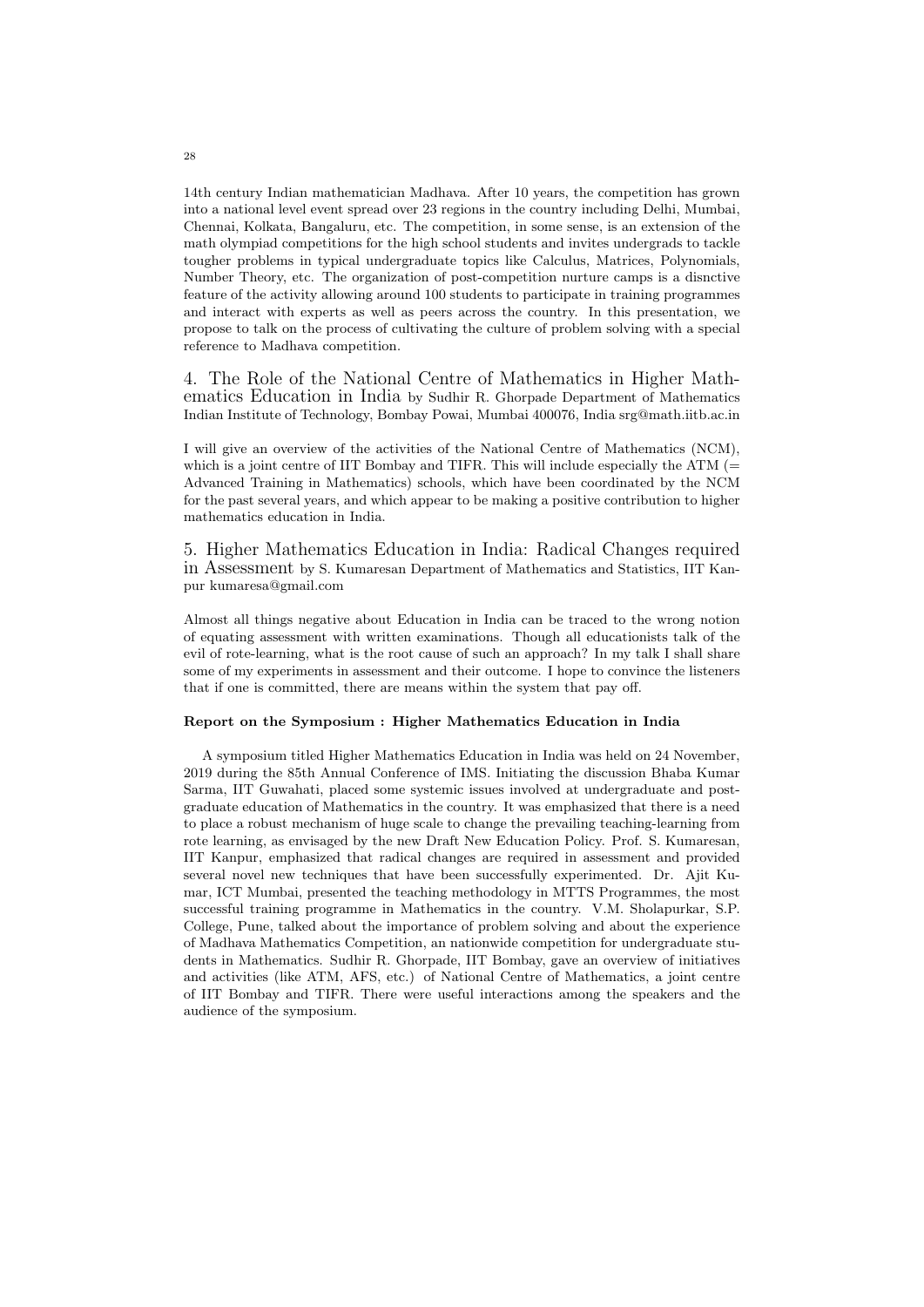### Recent Trends in Differential Geometry

1. Lightlike Submersions by S.S. Shukla Department of Mathematics, University of Allahabad ssshukla au@rediffmail.com

The aim of this talk is to discuss some classes of lightlike submersions from a semi-Riemannian manifold onto a lightlike manifold. We shall also focus on properties of O' Neill's tensors and the geometry of such submersions when the total manifold is equipped with certain structure such as Kaehler or Sasakian.

2. On Generalized Sasakian-Space-Forms by D.G. Prakasha Department of Mathematics, Davangere University, Shivagangothri Campus prakashadg@gmail.com

Generalized Sasakian-space- forms have become today a rather special topic in contact Riemannian geometry. The study of Generalized Sasakian-space-forms was initiated by Alegre, Blair and Carriazo. Sasakian space forms and Kenmotsu space forms can be considered as special cases of Generalized Sasakian-space-forms. In this talk, first we explain the main facts about generalized Sasakian-space- forms. Further, some contemporary works are concerned with geometric properties and of their curvature related problems have been discussed. Finally, give the directions to possible extension of this topic.

3. Geometry of a manifold with first approximate slope metric by Gauree Shanker Department of Mathematics and Statistics, Central University of Punjab grshnkr2007@gmail.com

The geometry on a slope of a mountain is the geometry of a Finsler metric, called the slope metric or Matsumoto metric written as  $F = \frac{\alpha^2}{\alpha}$  $\frac{\alpha}{\alpha - \beta}$ , where  $\alpha = \sqrt{a_{ij}y^i y^j}$  is a Riemannian metric and  $\beta = b_i(x)y^i$  is a 1-form. The metric  $F = \alpha + \beta + \frac{\beta^2}{\beta}$  $\frac{\infty}{\alpha}$  is known as first approximate slope metric. In this talk, we discuss about the existence of globally defined first approximate slope metrics on surfaces of revolutions as well as the geodesics's behavior. In the last, we compare Finslerian and Riemannian areas of a bounded region.

4. Some basic inequalities of curvature like tensors and their applications by Mukut Mani Tripathi Department of Mathematics, Banaras Hindu University mmtripathi66@yahoo.com

Since the celebrated theory of J. F. Nash of isometric immersion of a Riemannian manifold into a suitable Euclidean space gives very important and effective motivation to view each Riemannian manifold as a submanifold in a Euclidean space, the problem of discovering simple sharp relationships between intrinsic and extrinsic invariants of a Riemannian submanifold becomes one of the most fundamental problems in submanifold theory. The main extrinsic invariant is the squared mean curvature and the main intrinsic invariants include the classical curvature invariants namely the Ricci curvature and the scalar curvature. There are also many other important modern intrinsic invariants of (sub)manifolds introduced by B.-Y. Chen. In this talk, the author will give several inequalities for curvature like tensors. These inequalities will be applied in different kind of Riemannian submanifolds, including submanifolds of real space forms, Kaehlerian slant submanifolds of complex space forms and Legendrian submanifolds of Sasakian space forms. Equality cases will also be discussed.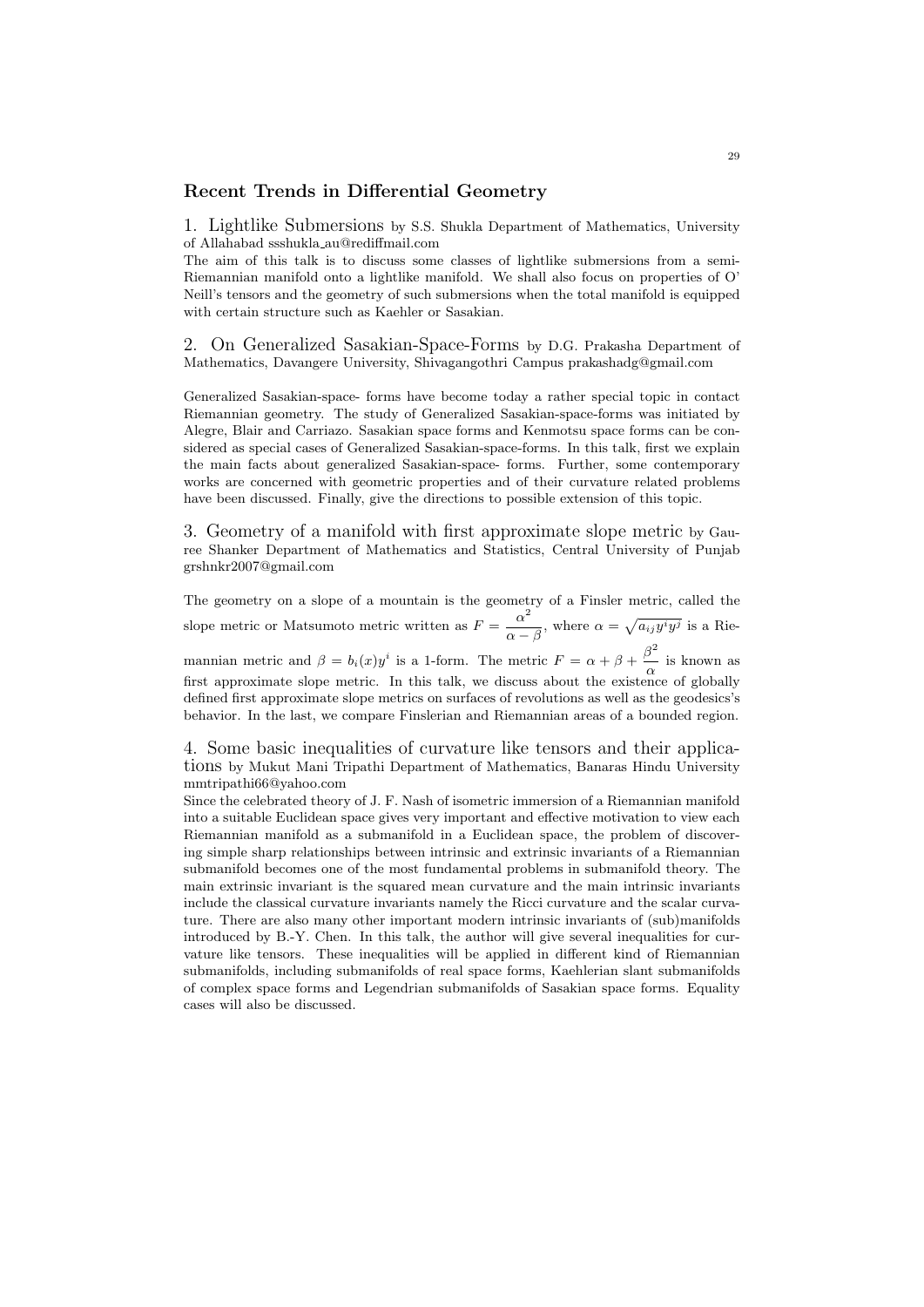### Papers for Competition Session

### IMS Prize Group 1

1. Splitting operation for matroids representable over finite fields of prime order by Prashant P. Malavadkar School of Mathematics, MIT World Peace University, Pune - 411038 (India) prashant.malavadkar@mitwpu.edu.in

The notion of splitting operation for binary matroids was introduced by Raghunathan, Shikare and Waphare as a natural generalization of the splitting operation for graphs. The present paper defines related notion of splitting operation for matroids which are representable over  $GF(p)$  and characterizes circuits, bases and hyperplanes of the resulting matroid. It also investigates the effect of this operation on Eulerian, bipartite and connected matroids which are representable over  $GF(p)$ .

### IMS Prize Group 2

1. Pointwise Topologically Stable Actions by Abdul Gaffar Khan Department of Mathematics, University of Delhi, Delhi, India gaffarkhan18@gmail.com

It is well known that the notion of a shadowing property plays a vital role in guaranteeing the topological stability of a dynamical system. Recently, mathematicians started exploring the scope of dynamics of homeomorphisms and continuous flows possessing these notions locally. Motivated from these works, we introduce shadowable points and topologically stable points for finitely generated group actions on compact metric spaces. We studied the relation between the set of all shadowable points with the shadowing of an action and with the set of all shadowable measures. Finally, we proved that every shadowable point of an expansive action is topologically stable.

2. Betti Numbers of Quotients of Rings and Hilbert Polynomials Associated to Derived Functors by Ganesh S. Kadu Department of Mathematics, Savitribai Phule Pune University, Pune, India ganeshkadu@gmail.com

Let  $(A, \mathfrak{m}, k)$  be a Cohen-Macaulay ring of Krull dimension  $d \geq 1$ . Let I be an  $\mathfrak{m}$ -primary ideal in A. We consider the following numerical function for  $i \geq 1$ ,

$$
n \mapsto l(\operatorname{Tor}_i^A(k, A/I^{n+1})).
$$

It is well known that the number  $l(\text{Tor}_i^A(k, A/I^{n+1}))$  is the  $i^{th}$  Betti number of  $A/I^{n+1}$ . It is also known that this numerical function is given by a polynomial for  $n \gg 0$  of degree at most  $d-1$ . We show that if  $\text{curv}(I^n) > 1$  for all  $n \geq 1$  then the degree of the polynomial is exactly  $d-1$ . We also note that there are lots of examples of ideals satisfying the condition curv $(I^n) > 1$  for all  $n \geq 1$ . We also consider more general functions for maximal Cohen-Macaulay A-module M,

$$
n \mapsto l(\operatorname{Tor}_i^A(M, A/I^n))
$$

We prove that this function is given by a polynomial of degree  $d-1$  when the reduction number of ideal I is one.

### IMS Prize Group 4

1. The incomplete exponential  ${}_{p}R_{q}(\alpha,\beta;z)$  function with an application by Ankit Pal Department of Applied Mathematics and Humanities, Sardar Vallabhbhai National Institute of Technology, Surat-395 007, Gujarat, India ankit.pal07@gmail.com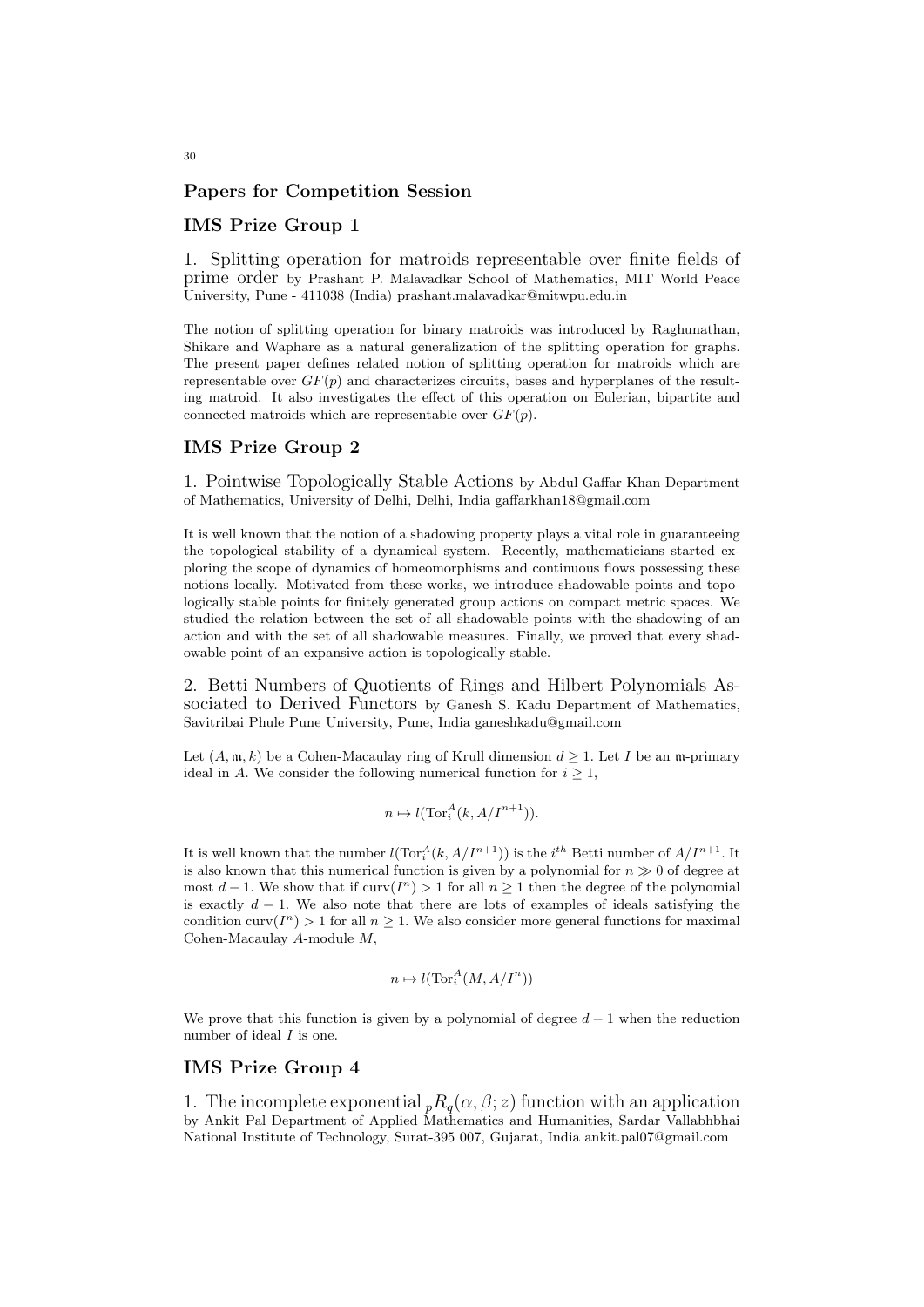An attempt is made to define the incomplete exponential  ${}_{p}R_{q}(\alpha, \beta; z)$  function and its properties. Further we establish generating function for the given function. An application have also been discussed related to the area of ground water pumping modelling.

## IMS Prize Group 5

1. A study of analytical solution on imbibition phenomenon in a fractured porous medium by Juhi Kesarwani Department of Applied Mathematics & Humanities

S. V. National Institute of Technology Surat naincyas@gmail.com

The counter-current imbibition phenomenon is studied in a fractured porous medium and explore the effects of viscosity ratio, inclination angle and gravitational force on the field of oil production. Relative permeability and Capillary pressure has been analyzed on the saturation profile of the wetting phase by deriving a mathematical expression for the wetting phase saturation profile during imbibition process and discussed the behavior of all parameters on the saturation and recovery rate of the fractured reservoir.

2. The effect of imperfect interface on SH wave propagation in micropolar layer/half-space configuration by Mriganka Shekhar Chaki Department of Applied Mathematics, Indian Institute of Technology (ISM) Dhanbad mriganka.chaki@gmail.com

The present study articulates SH wave propagation in a layer/half-space configuration consisting of micropolar layer imperfectly bonded to a micropolar half-space. Closed-form expressions of dispersion equations for Love-type wave and new-type dispersive wave due to microrotations have been obtained. The obtained analytical results have been validated with the classical cases in literature. The influence of transverse force stiffness, normal couple stiffness and transverse couple stiffness coefficients associated with imperfect interface on Love-type wave and new-type dispersive wave has been studied through graphical illustrations.

3. Mathematical Modelling of surface wave transference through imperfect interface between two dissimilar Functionally Graded Piezoelectric Materials by Sonali Mondal Department of Mathematics and Computing, IIT(ISM) Dhanbad, 826004, Jharkhand sonalimondal.am@gmail.com

In the present paper, a theoretical investigation has been carried out to analyse the propagation of shear horizontal surfacewaves (SH-waves) in a structure consisting of an FGPM layer lying over an FGPM half-space. The material properties ofFGPM layer are assumed to have exponential function distribution along the thickness direction whereas those of FGPMhalf-space are presumed to have quadratic variation. The interface between the FGPM layer and the FGPM half-space hasbeen considered to be imperfect. At the surface, two cases are considered, electrically open case and electrically short case.Moreover two types of imperfections at the interface are taken into account (one as mechanically compliant anddielectrically weakly conducting and other as mechanically compliant and dielectrically highly conducting). Variableseparable method is used for the wave solution. In particular, the solutions for mechanical displacement and electricpotential function for FGPM half-space has been obtained in the form of modified Bessel function. The dispersion relationfor each case is obtained in determinant form using suitable boundary conditions. Numerical example is given and graphsare plotted. The numerical results show that the surface wave velocity is affected by the gradient coefficient of the twoFGPM media and the degree of mechanically and dielectrically imperfection at the interface between the covering layer and the substrate. This study finds its application in optimization of SAW devices.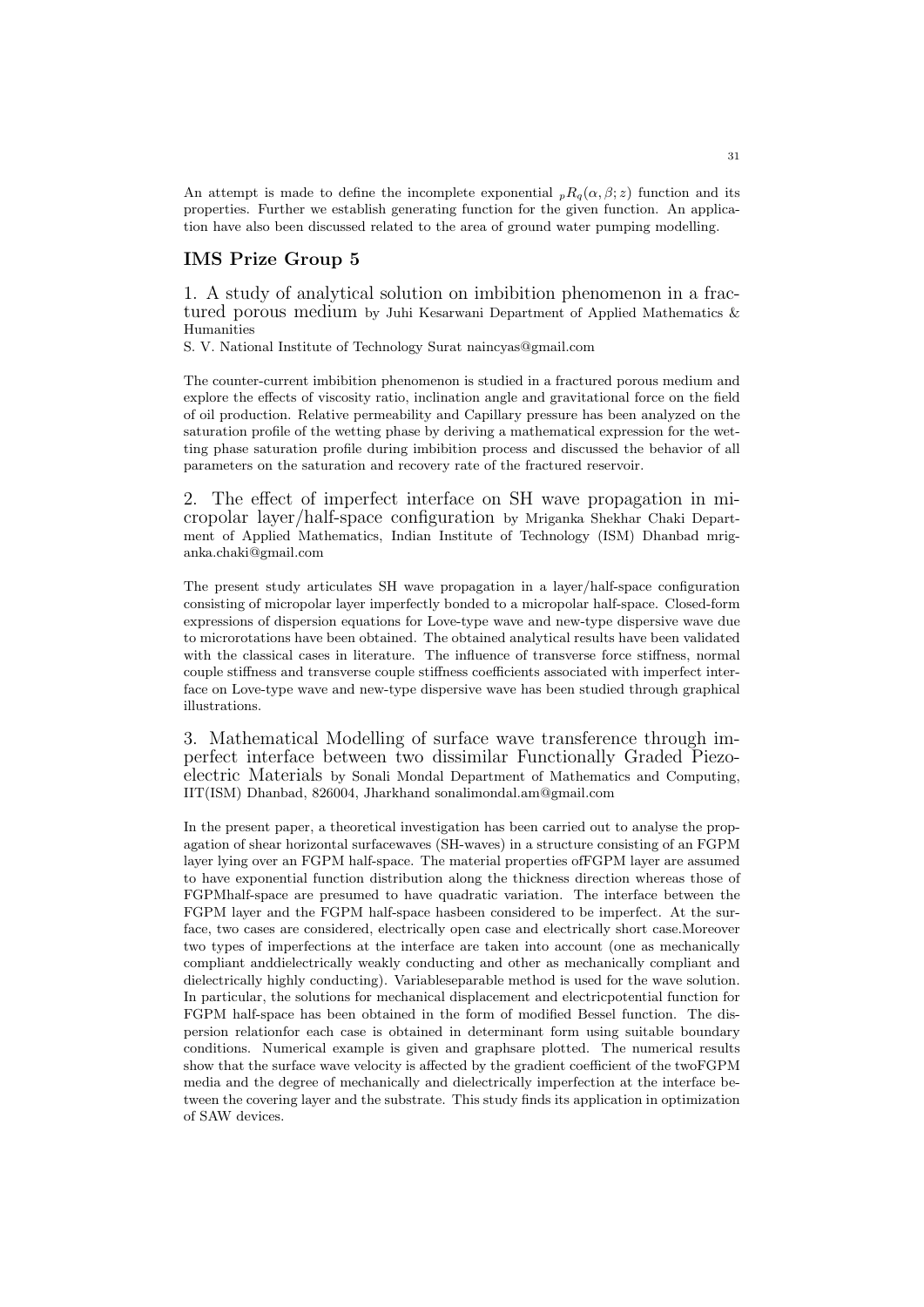## IMS Prize Group 6

1. Mathematical Modeling of Malaria with Saturated Treatment and Optimal Control-A Case Study of India by Akhil Kumar Srivastav Division of Mathematics, School of Advanced Sciences Vellore Institute of Technology, Chennai, India akhilkumar.srivastav@vit.ac.in

Malaria is a life-threatening mosquito-borne disease. It is transmitted through the bite of an infected Anopheles mosquito. People who get infected with malaria become very sick with high fevers, chills, and flu-like symptoms. Malaria may be fatal if not treated promptly. Here we propose an SIS model to study the transmission dynamics of malaria with saturated treatment. We assume that the mosquito population is growing logistically in the environment. Here we include a saturated type treatment function which is more suitable for the regions with limited resources. We discuss the existence and stability of different equilibria of the proposed model. We also compute the basic reproduction number R0 which plays an important role in existence and stability of equilibria of the model. We estimate the parameter corresponding to transmission of malaria using real data from different states of India by least square method. We also perform sensitivity analysis to identify the key parameters which influence the basic reproduction number and hence regulate the transmission dynamics of malaria. Numerical simulations are presented to illustrate the analytic findings. Finally, we extend our model to optimal control problem to find the suitable cost-effective and time-dependent control strategies to reduce the number of infectives in a desired interval of time.

2. Generation of Random numbers using LCG and Low discrepancy sequence by Mahesh Sudhakar Naik Department of Basic Sciences & Humanities SVKM's NMIMS Mukesh Patel School of Technology Management & Engineering, Mumbai, India Mahesh.naik@nmims.edu

Many statistical and mathematical models depend on random data for further analysis. These random data are dependent on the random sequences produced with the help of generators. Random numbers are significantly used in Numerical Analysis, Simulation, Monte Carlo methods, Cryptography and many such fields. In this paper an attempt has been made to design a generator using the existing generator and quasi random sequences, as both these methods have their own advantages and disadvantages, here the focus is to combine the advantages and reduce the weakness thus putting forward a new approach to produce random numbers.

## A M U Prize

1. Characterization of prime near rings with multiplicative generalized derivations by Inzamam ul Huque Department of Mathematics Aligarh Muslim University, Aligarh, India inzamamulhuque057@gmail.com

In this paper, we investigate multiplicative generalized derivations and multiplicative multipliers satisfying certain differential identities on semigroup ideals of a left near ring and discuss related results. Moreover, we provide examples to show that the assumed restrictions cannot be relaxed.

2. FI-Semi injective modules by Manoj Kumar Patel Department of Mathematics National Institute of Technology Nagaland, Dimapur - 797103, Nagaland, India mkpitb@gmail.com

This paper introduce and investigate the notion of  $FI - M$ -principally injective and  $FI$ –semi-injective (fully invariant-semi injective) modules. Clearly  $FI$ –semi-injective module does not satisfies the  $(C_1)$  condition, so we provide several sufficient conditions under which  $FI$  –semi-injective modules to be continuous. Apart from this we obtain more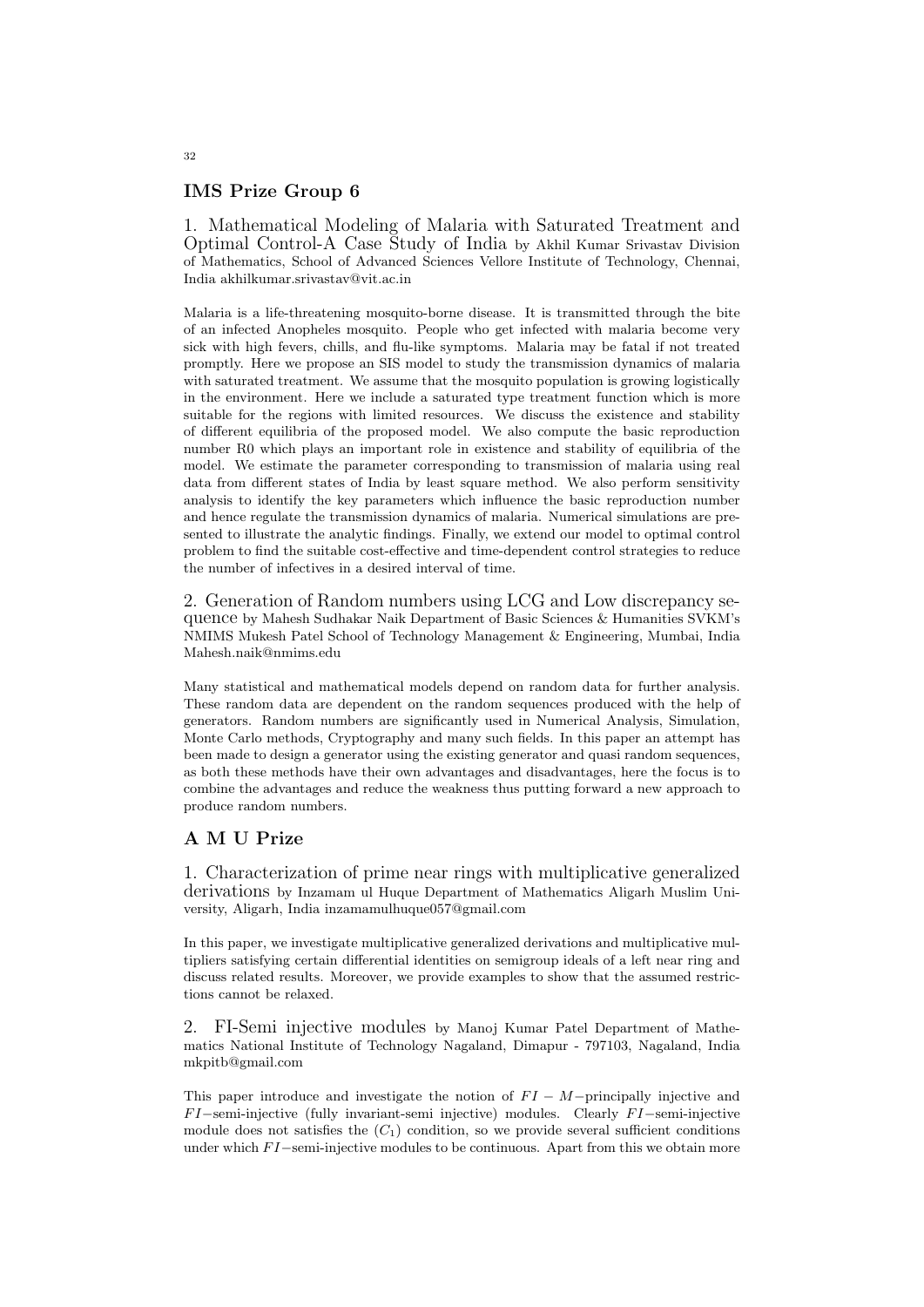results related with uniform, weakly co-Hopfian and square free modules and shows that it satisfies the SSP and SIP property. Also investigate the characterizations of PP-ring and commutative semi-simple rings in term of  $FI$ -semi-injective modules. Finally shows that the property of being  $fi$ -semi-injective is Morita invariant.

3. Backward-forward dynamical systems with preconditioning for monotone inclusion problem by Pankaj Gautam Department of Mathematical Sciences Indian Institute of Technology (BHU), Varanasi, India pankajg.rs.mat16@iitbhu.ac.in

In this work first-order backward-forward dynamical systems with preconditioning associated with monotone inclusion in real Hilbert space have been investigated. The operators are chosen in such a way that it is closely related to the forward-backward dynamical system with preconditioning and has the same computational complexity. Existence, uniqueness, and convergence of the generated trajectories of the dynamical system have been studied. I also establish that an equilibrium point of the trajectory is globally exponentially stable and monotone attractor. As a particular case, I explore similar perspectives of the trajectories generated by a dynamical system related to the minimization of the sum of a nonsmooth convex and a smooth convex function. Numerical examples are cited to illustrate the convergence of trajectories.

## V M Shah Prize

1. Nonexistence of conjugacy via kneading matrix by Chaitanya G K Department of Mathematical and Computational Sciences National Institute of Technology Karnataka Suarthkal, Mangalore- 575 025 cberbalaje@gmail.com

Continuous piecewise monotone self-maps of a compact interval in the real line provide interesting examples of discrete dynamical systems, however their behaviour can be very complicated. Milnor and Thurston, in their kneading theory to study the iterates of such maps, have proved that the kneading matrix associated with a piecewise monotone map is invariant under orientation-preserving topological conjugacy. In this paper, by exhibiting an interesting relation between kneading matrices, we prove that the kneading matrix is not invariant under orientation-reversing topological conjugacy. Further, as an application, we illustrate how our result can be used to prove the nonexistence of topological conjugacy between such maps.

2. Coefficient Multipliers on class of vector valued multiple Dirichlet Series having complex frequencies by Nibha Dua Department Of Mathematics, Netaji Subhas Institute Of Technology University of Delhi, Sector 3 Dwarka, New Delhi-110078 , India nibhad.phd.16@nsit.net.in

In the present paper we deal with vector valued Dirichlet series in 'n' complex variables and having complex sequence of exponents. We obtain the necessary and sufficient condition on vector valued coefficients for the series to converge absolutely in the entire complex plane. Later we study the coefficient multipliers for a class of such series defining an entire function in  $\mathbb{C}^n$ .

## Contributory Papers

# Section A : Combinatorics, Graph Theory and Discrete Mathematics

1. Flow-up bases and Basis criteria for Generalized Spline Modules on Dutch Windmill graphby Radha Madhavi Duggaraju Navrachana University,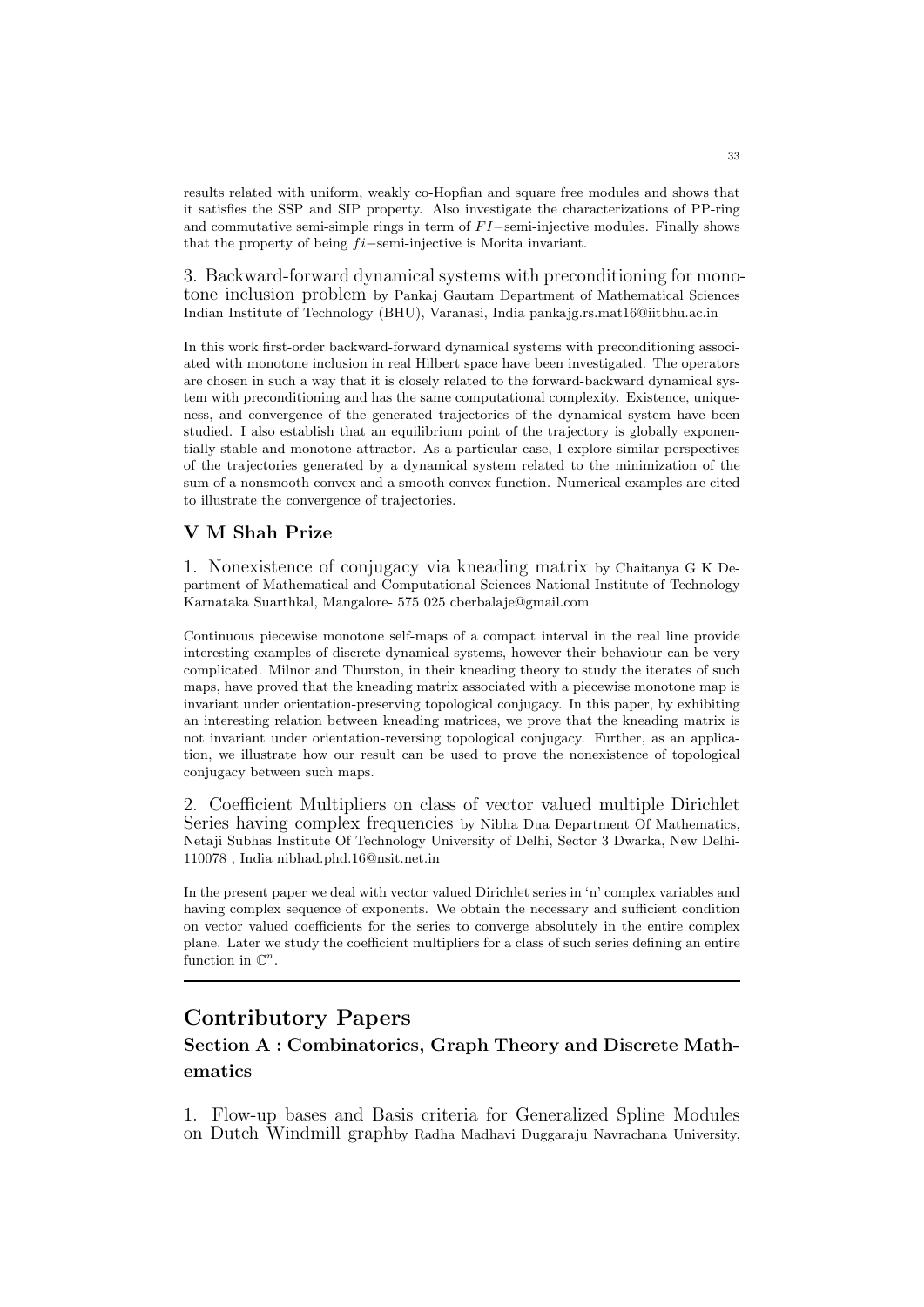#### Vadodara, India 15721006@nuv.ac.in

Let G be an edge labeled graph whose edges are labeled by ideals of a ring R where R is a commutative ring with identity. A generalized spline is a vertex labeling over an edge labeled graph G, such that the difference of vertex labels of adjacent vertices belongs to the edge ideal associated to the edge joining those vertices. The set of generalized splines has a ring as well as R-module structure. We find flow-up bases for generalized spline modules on edge labeled Dutch Windmill graph also known as Friendship graph, consisting of m copies of triangles sharing a common vertex. We use the method based on the zero trials of the edge labeled graph G. We also generalize the method to find flow-up bases for generalized spline modules on edge labeled Dutch Windmill graph consisting of m copies of n- cycles (for any positive integer n) sharing a common vertex. We take the base ring R to be the greatest common divisor domain. Also, we give basis criteria for generalized splines on Dutch Windmill graph by using determinantal techniques.

2. Degree Based Topological Indices of  $C_8$  Layer Structure by Syeda Afiya, PG Department of Mathematics Women's Christian College, Chennai 600006. afiyazaakia@gmail.com

Chemical Graph Theory is the topology branch which combines graph theory to math modelling using chemical phenomena. Chemical reaction network theory is an area of applied mathematics that attempts to model the behavior of real world. A network is simply a connected graph having no multiple edges and loops. A chemical graph is a graph whose vertices denote atoms and edges denote bonds between those atoms of any underlying chemical structure. The degree of a vertex is the number of vertices which are connected to that fixed vertex by the edges. The pioneers of the chemical graph theory are Haruo Hasaya, Ivan Gutman, Milan Randic and N.Trinajstic and Harry Weiner. It has aroused interest from pure mathematicians due to its interesting problems that arise from the mathematical structures involved. In this report, we compute newly defined topological indices, namely, arithmetic-geometric index, SK index, index, index, modified Randic index and sum-connectivity of Layer.

3. A Note on the r-Locating-Domination and r-Locating-Total Domination in Graphs by R. Jayagopal, School of Advanced Sciences Vellore Institute of Technology, Chennai-600 127, India jgopal89@gmail.com

A set S of vertices in a graph  $G$  is called a distance r-dominating set and a distance rtotal dominating set of G if every vertex in  $V(G)\backslash S$  and  $V(G)$  such that  $d(v, x) \leq r, v \in S$ respectively. The minimum cardinality of a distance r-dominating set and a distance r-total dominating set of G is called the distance r-domination number  $\gamma_r(G)$  and the distance r-total domination number  $\gamma_{t,r}(G)$  respectively. A r-locating-dominating set in a connected graph G is a  $r$ -dominating set S of G such that for every pair of vertices  $u$ and v in  $V(G)\backslash S$ ,  $N(u) \cap S \neq N(v) \cap S$ . Moreover if S is a r-total dominating set S of  $G$  then  $S$  is called as  $r$ -locating-total dominating set of  $G$ . The minimum cardinality of a r-locating-dominating set and r-locating-total dominating set of G is denoted as  $\gamma_r^L(G)$ and  $\gamma_{r,t}^{L}(G)$  respectively. The problems' motivation comes from the study of the location of monitoring devices to safeguard a system, in which the process involves the following two steps, one is sensing a fault among its neighbors and the other is locating the faulty sites. In this paper we obtain a lower bound for the r-locating-total dominating set and also find the graphs which attain this lower bound. Moreover, graphs like necklace graphs, windmill graphs and coronagraphs have also been discussed.

4. On removal of perfect matching from folded hypercubes by S.A. Mane, Department of Mathematics, S. P. Pune University, Pune, India manesmruti@yahoo.com

The hypercube  $Q_n$  of dimension n is one of the most versatile and powerful interconnection networks. The n-dimensional folded cube denoted as  $FQ_n$ , a variation of the hypercube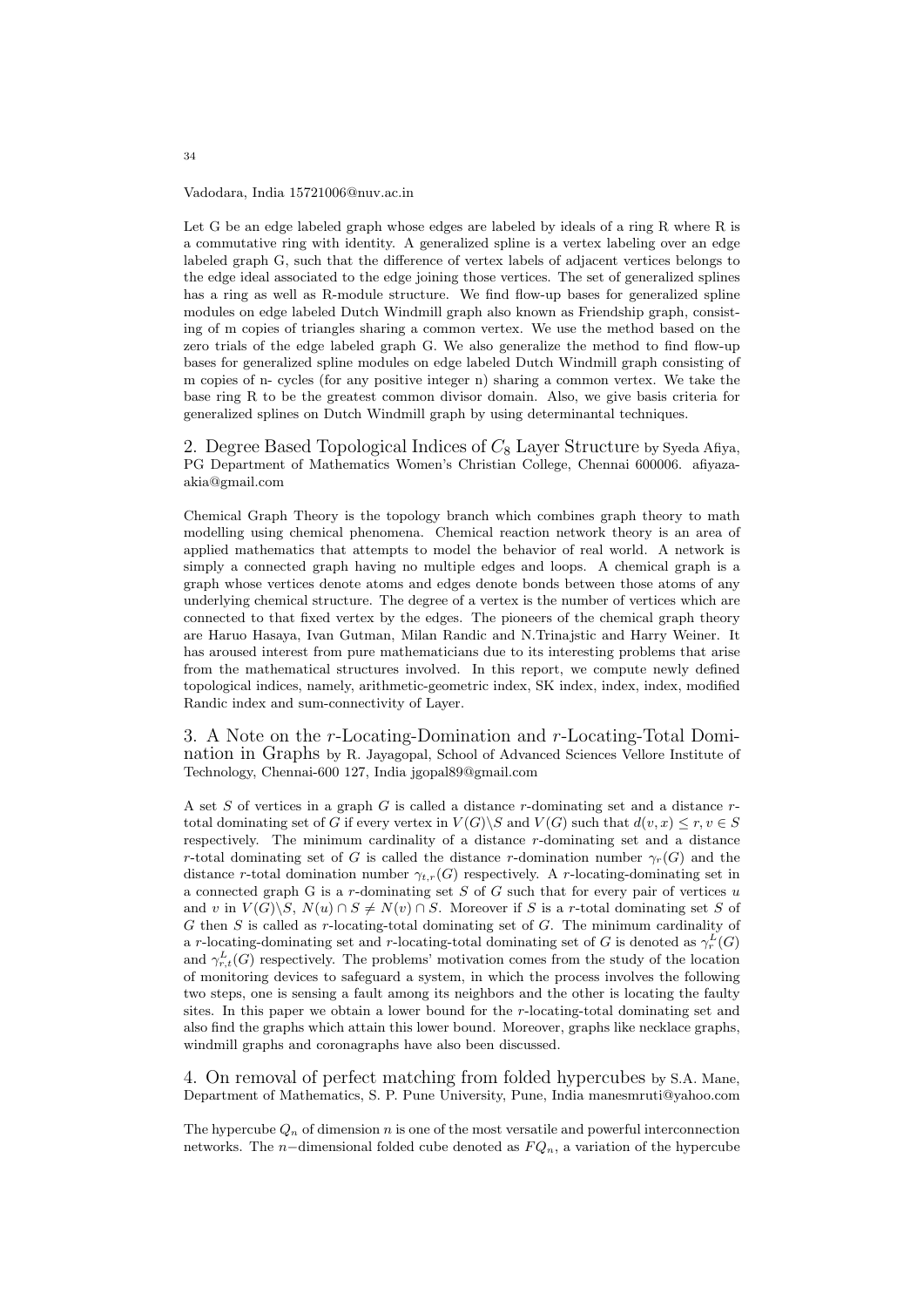possesses some embeddable properties that the hypercube does not possess. Dong and Wang (In Theor. Comput. Sci.771(2019)93 – 98) conjectured that "A subset  $E^m$  of  $2^n - 1$ edges of  $FQ_n$  is a perfect matching if and only if  $FQ_n - E^m$  is isomorphic to  $Q_n$ ". In this paper, we disprove this conjecture by providing some perfect matchings removal of which from  $FQ_n$  do not give a graph isomorphic to  $Q_n$ .

5. Generalized 3-connectivity and Pendant 3-tree-connectivity of Augmented Cubes by Smita Kandekar, Department of Mathematics, S. P. Pune University, Pune, India, smitakandekar54@gmail.com

In a connected graph G, for a given set  $S \subseteq V(G)$  with at least two vertices, an S-Steiner tree is a subgraph T of G such that it is a tree with  $S \subseteq V(T)$ . For a given set  $S \subseteq V(G)$  and  $|S| \geq 2$ , the generalized local connectivity, denoted by  $\kappa_G(S)$ , is the maximum number of internally disjoint S-Steiner trees in G. For an integer k with  $2 \leq k \leq |V(G)|$ , the generalized  $k$ -connectivity (or  $k$ -tree-connectivity) is defined as

$$
\kappa_k(G) = \min\{\kappa_G(S) : S \subseteq V(G), |S| = k\}.
$$

For an  $S$ -Steiner tree, if the degree of each vertex in  $S$  is equal to one, then that tree is called a pendant S-Steiner tree. For  $S \subseteq V(G)$  and  $|S| \geq 2$ , the local pendant treeconnectivity  $\tau_G(S)$  is the maximum number of internally disjoint pendant S-Steiner trees in G. For an integer k with  $2 \leq k \leq |V(G)|$ , the pendant k-tree-connectivity is defined as

$$
\tau_k(G) = \min\{\tau_G(S) : S \subseteq V(G), |S| = k\}.
$$

The hypercube  $Q_n$ , is very popular interconnection network. Augmented cube  $AQ_n$ , is one of the important variations of hypercube due to its favorable properties, useful in routing algorithms and in fault tolerant systems. In this paper, we have shown that for  $n \geq 3$ , the generalized 3-connectivity of  $AQ_n$ ,  $\kappa_3(AQ_n) = 2n - 2$  and the pendant 3-treeconnectivity of  $AQ_n$ ,  $\tau_3(AQ_n) = 2n - 3$ .

6. Trace description and Hamming weights of irreducible constacyclic codes by Saroj Rani Department of Mathematics S.A. Jain P.G. College, Ambala City 134003, India iitsaroj@gmail.com

Irreducible constacyclic codes constitute an important family of error-correcting codes and have applications in space communications. Their error-performance relative to various communication channels is measured by their weight distributions, which have been an interesting object of study for a long time. We provide a trace description of irreducible constacyclic codes of length n over the finite field  $\mathbb{F}_q$  of order q, where n is a positive integer and  $q$  is a prime power coprime to n. As an application, we determine Hamming weight distributions of some irreducible constacyclic codes of length n over  $\mathbb{F}_q$ . In this talk, I would like to discuss all these results. This is joint work with Prof. Anuradha Sharma.

7. Arithmetic properties for  $k$ -tuples  $t$ -core partitions by Ranjit Mehatari<sup>1</sup>, M. Rajesh Kannan<sup>2</sup>, Aniruddha Samanta<sup>2</sup> <sup>1</sup>Department of Mathematics, National Institute of Technology Rourkela, India <sup>2</sup> Department of Mathematics, Indian Institute of Technology Kharagpur, India aniruddha.sam@gmail.com

A complex unit gain graph is a simple graph in which each orientation of an edge is given a complex number with modulus 1 and its inverse is assigned to the opposite orientation of the edge. In this article, first we establish bounds for the eigenvalues of the complex unit gain graphs. Then we study some of the properties of the adjacency matrix of complex unit gain graph in connection with the characteristic and the permanental polynomials. Then we establish spectral properties of the adjacency matrices of complex unit gain graphs. In particular, using Perron-Frobenius theory, we establish a characterization for bipartite graphs in terms of the spectrum of complex unit gain graph and the spectrum of the underlying graph. Also, we derive an equivalent condition on the gain so that the eigenvalues of the gain graph and the eigenvalues of the underlying graph are the same.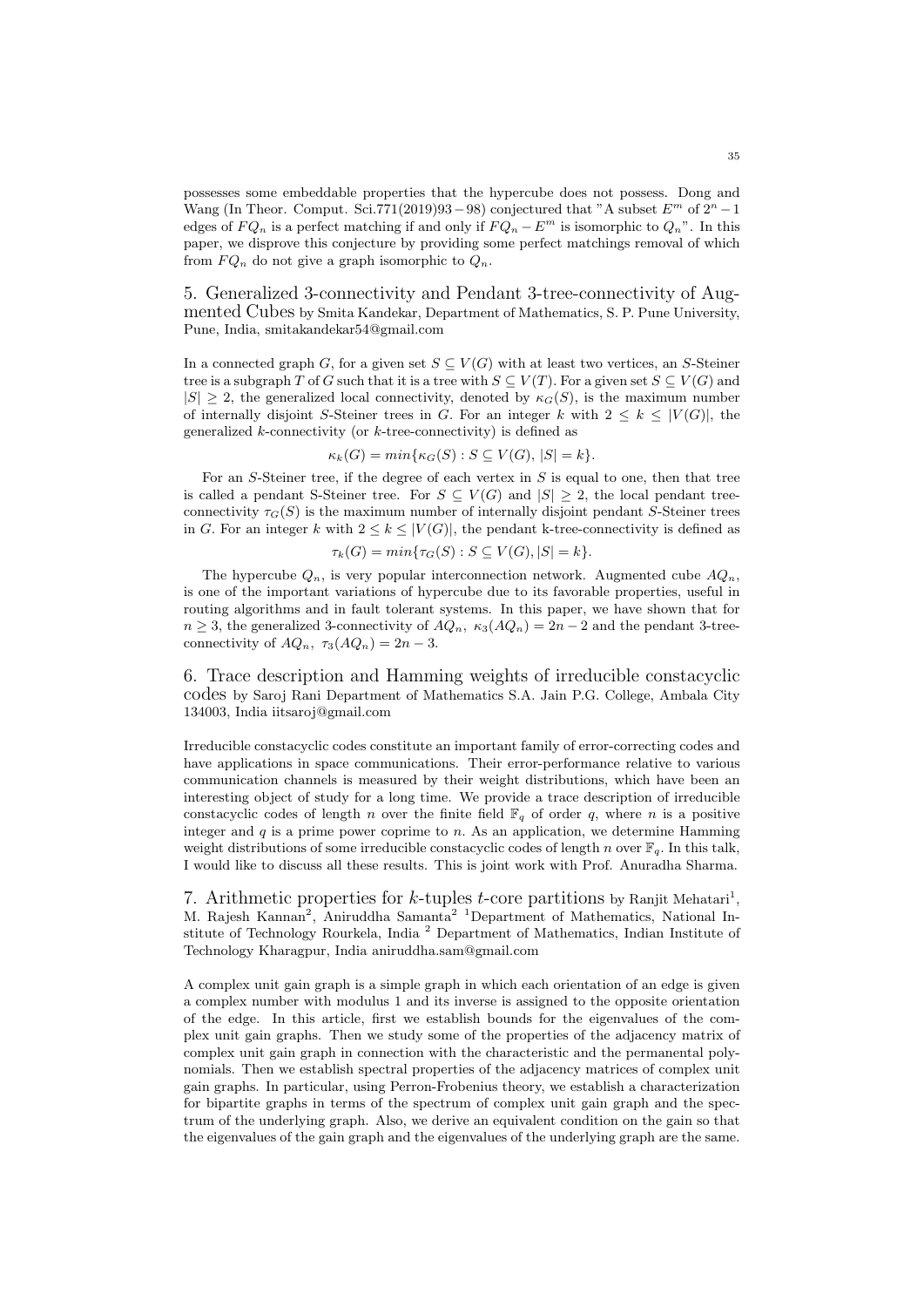## Section B : Algebra, Number Theory and Lattice Theory

1. Strong Regularity & Related Conceptsby Shankar Rajak Dept. Of Mathematics, B.N. Mandal University, Madhepura-852113, maakalaschoolmath@gmail.com

In this paper we have generalized some properties of strongly reduced near-rings. We have characterized some results on strong regularity in near-rings which are closely related with strongly reduced near-rings. A near rings is said to be left regular if for each  $a \in R$ , there exists  $x \in R$  such that  $a = xa^2$ . A near-ring is called strongly left regular if R is left regular and regular, similarly we define right regular. A strongly left and strongly right regular near-ring is called strongly regular near-ring. We find that the concept of left, strongly left, strongly right and strong regularities are all equivalent. A near-ring  $R$  is reduced if R has no non-zero nilpotent elements. That is, for each a in R,  $a^n = 0$  for some positive integer n implies  $a = 0$ . A near-ring is strongly reduced, if for each  $a \in R$ ,  $2 \in R_c$ that is  $a_0 = a^2$  implies  $a_0 = a$ . We find that a strongly regular near-ring is reduced and every strongly reduced near-ring is reduced.

2. On L-fuzzy automata with L-fuzzy partitions by Shailendra Singh Department of Mathematics & Computing Indian Institute of Technology (ISM) Dhanbad, India shailendrasingh281293@gmail.com

This paper is towards the study of theory of fuzzy automata with fuzzy partitions based on complete residuated lattices. Specifically, we study the concept of the L-fuzzy partitioned automaton corresponding to a given L-fuzzy automaton, whose set of states is a space with an *L*-fuzzy partition of the set of states of such given automaton. Also, we introduce the relationship among the L-fuzzy languages of the L-fuzzy partitioned automaton and L-fuzzy automaton. Further, we introduce the concept of a crisp-deterministic L-fuzzy automaton corresponding to the L-fuzzy partitioned automaton such that both accept the same L-fuzzy language. Finally, the notion of the fuzzified L-fuzzy partitioned automaton corresponding to a given L-fuzzy partitioned automaton is introduced and a characterization of its L-fuzzy language is given.

3. On Deterministic Fuzzy Automata and languages in category theoretic setting by Priyanka Pal, Department of Mathematics & Computing Indian Institute of Technology (ISM) Dhanbad, India priyankapal2192@gmail.com

The purpose of the given work is to introduce the categories of deterministic fuzzy automata and fuzzy languages based on a complete residuated lattice without zero divisors. Specifically, we associate two deterministic fuzzy automata with a given deterministic fuzzy automaton and show that the reachability and observability maps of the given deterministic fuzzy automaton turn out to be morphisms in the category of deterministic fuzzy automata. Finally, the observability map of one of the associated deterministic fuzzy automaton led to deduce the well-known relationship between a fuzzy regular language and Myhill-Nerode equivalence.

4. Invariants of the symbolic powers of edge ideals by Bidwan Chakraborty, Department of Mathematics Indian Institute of Technology Kharagpur, India bidwanc@gmail.com

Let G be a graph and  $I = I(G)$  be its edge ideal. When G is the clique sum of two different length odd cycles joined at single vertex then we give an explicit description of the symbolic powers of  $I$  and compute the Waldschmidt constant. When  $G$  is complete graph then we describe the generators of the symbolic powers of I and compute the Waldschmidt constant and the resurgence of I. Moreover for complete graph we prove that the Castelnuovo-Mumford regularity of the symbolic powers and ordinary powers of the edge ideal coincide.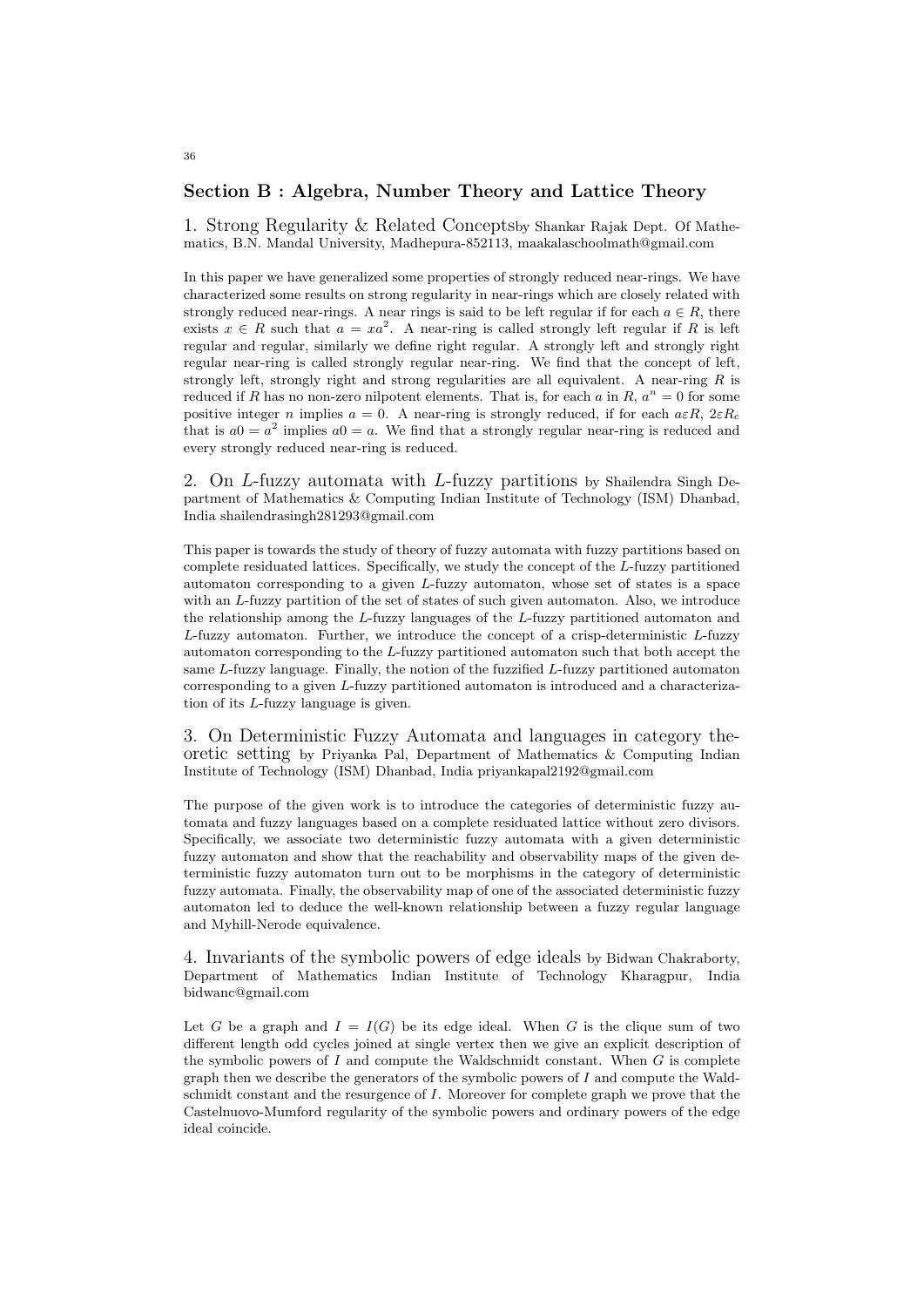5. On the relationship between fuzzy reflexive approximation spaces and fuzzy transformation systems by Sutapa Mahato, Department of Mathematics and Computing, Indian Institute of Technology (ISM), Dhanbad-826004, India sutapaiitdhanbad@gmail.com

The objective of this paper is to establish the relationship between fuzzy reflexive approximation operators and fuzzy transformation systems. We show that for each upper fuzzy transformation system there exits a fuzzy reflexive approximation space and viceversa. We futher establish such relationship between lower fuzzy transformation systems and fuzzy reflexive approximation spaces under the condition that the undersign lattice structure satisfies double negation law.

6. Invariants of edge ideal of some class of weighted oriented graphs by Dipak Kumar Pradhan, Department of Mathematics, Indian Institute of Technology Kharagpur, India, saidipakkumar94@gmail.com

Let D be a weighted oriented graph and let  $I(D)$  be its edge ideal. We give explicit formula for the projective dimension and regularity of edge ideal of weighted oriented dumbbell graph, complete graph and join of an arbitrary graph and a cycle.

7. Some new results on Commutative Algebraby Abhik Singh, Department of Mathematics, Patna University Patna-800005, Bihar, India abhik51@gmail.com

In this paper, we shall discuss and give applications of a polarization formula, which yields estimates of  $x_1 \ldots x_n$  when estimates of  $x^n$  are given, and estimates of the polarized forms of the terms of the Taylor expansion of a bounded holomorphic function over a bell in Banach space. The polarization formula can be used to obtain new properties of commutative algebras, with a convex topology or a convex bounded structure.The polarization formula will be proved and then few application will be given in which we obtain estimates of  $x_1 \ldots x^n$  from estimates of  $x^n$ . We shall also define the infinite dimensional holomorphic functional calculus.

8. On Relational Aspects of  $L^M$ -valued F-transformsby Abha Tripathi, Department of Mathematics and Computing Indian Institute of Technology, India tripathiabha29@gmail.com

The purpose of the present work is to introduce and study the concept of the many-valued version of L-valued F-transforms (in short,  $L^M$ -valued F-transforms). Further, we established the relationship between  $L^M$ -valued fuzzy rough sets and  $L^M$ -valued F-transforms and shown that  $L^M$ -valued F-transforms are particular cases of  $L^M$ -valued fuzzy rough approximation operators. Finally, by defining the notion of  $L^M$ -valued fuzzy transformation systems, we developed the relationship with  $L^M$ -valued F-transforms.

9. Four Equalities Connected with Intuitionistic Fuzzy Matrices by J. Boobalan, Department of Mathematics, Annamalai University Annamalai Nagar - 608 002, India jboobalan@hotmail.com

In the present work, we prove four new equalities conneted with intuitionistic fuzzy matrices under the basic operations:  $+$ , .,  $\mathcal{Q}, \mathcal{S}, \cup, \cap$ .

10. Primality Test with Lucas Sequences by B. Ravitheja, Department of Mathematics, Andhra University Visakhapatnam, Andhra Pradesh, India baduguraviteja@gamil.com

Study on Primality tests is an important study in Number Theory. There are several known tests for primality. In this paper we give a primality test for positive integer  $N > 1$  by adapting a group structure on the set  $\left\{ (V_m(a,1), U_m(a,1)) \right\}_{m \in \mathbb{Z}^+ \cup \{0\}}$  of all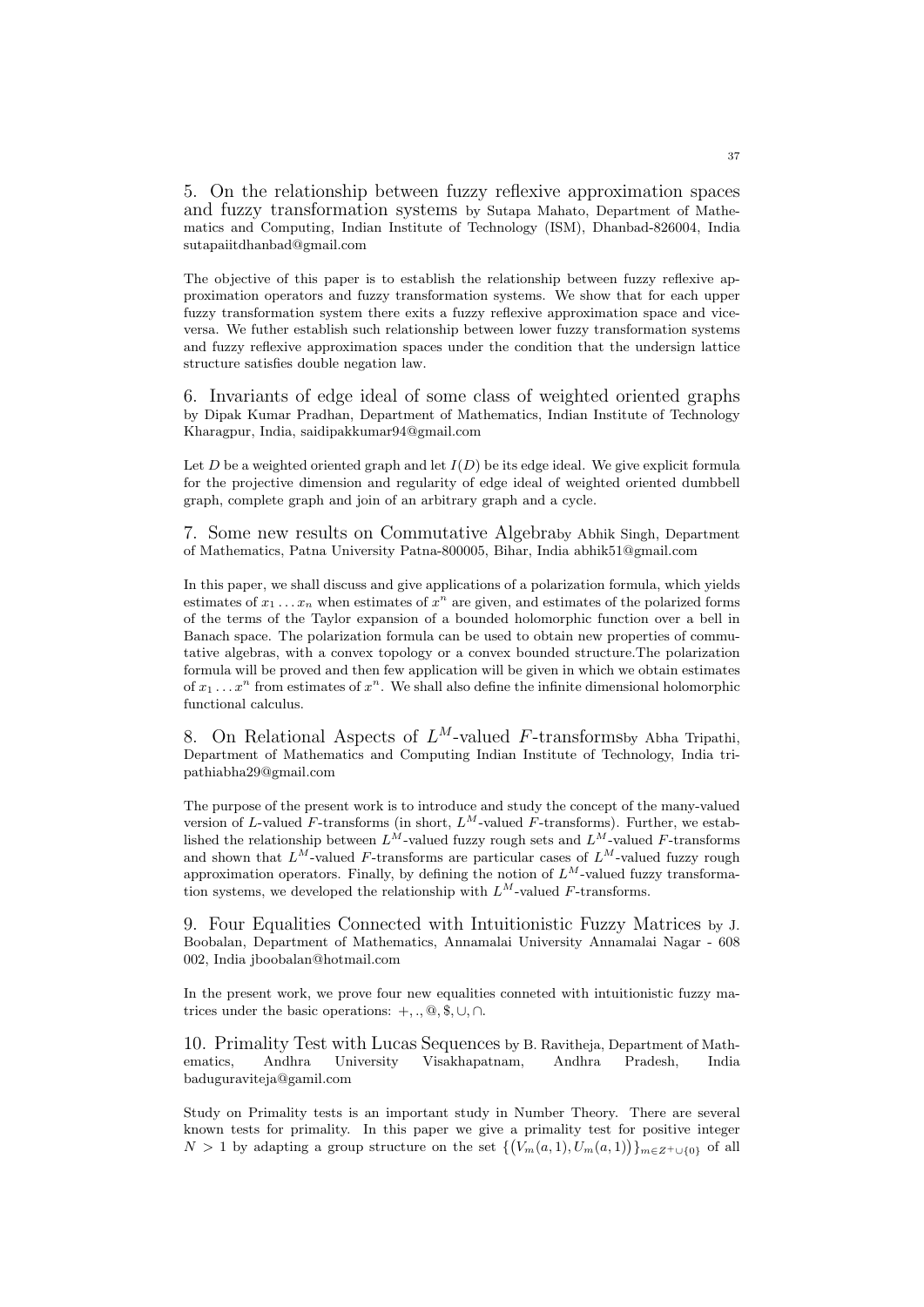Lucas sequences of order  $S(N)$  where  $S(N)$  is an analogue of  $\phi(N)$  given as  $S(N)$  = lcm [all  $p_i^{\alpha_i-1}(p_i - \left(\frac{\Delta}{p_i}\right))]$  where  $\Delta = a^2 - 4$  for some integer a.

11. Counting in Residue of a Polynomial ring  $\mathbf{Z}_{\mathbf{n}}[\mathbf{x}]$  by P. Anuradha Kameswari, Department of Mathematics, Andhra University Visakhapatnam, Andhra Pradesh, India panuradhakameswari@yahoo.in

In the context of cryptosystems over polynomial residue ring, counting in  $\mathbf{Z}_n[\mathbf{x}]$  plays an important role. In this paper for any primitive polynomial  $f(x)$  in  $\mathbf{Z_n}[x]$ , we propose formulas, for counting the number of  $g(x) \in \mathbf{Z}_{n}[\mathbf{x}]$  with  $deg(g(x)) \leq deg(f(x))$  that are co prime to  $f(x)$  and counting the number of factors of  $f(x)$ . These formulas are developed by introducing analogues to arithmetical functions  $\mu$ ,  $\phi$  and  $\sigma$  in  $\mathbf{Z}_{\mathbf{n}}[\mathbf{x}]$ .

12. p-invariant for Elementary Type Fields by Leena Jindal, Centre for Advanced Study in Mathematics Panjab University, Chandigarh, India leenajindal@gmail.com

Let F be a field of characteristic  $\neq 2$ . we have defined a new rational valued numerical invariant of the field F with  $|F^{\times}/F^{\times 2}| < \infty$ , that we call p-invariant and computed it for some well-known fields. In some sense,  $\mathfrak{p}(F)$  gives the probability of a randomly chosen quaternion algebra being division. p-invariant of iterated Laurent series field  $F((t_1))((t_2))\dots((t_n))$  is calculated by knowing  $\mathfrak{p}(F)$  and  $|F^{\times}/F^{\times 2}|$ . Splitting probability of F (i.e.,  $1 - p(F)$ ) is multiplicative over the fibre product of fields. We have also proved that p-invariant of two fields is same if they are Witt equivalent. With the help of these results, we count the number of distinct p-invariants of elementary type fields for a given number of square classes  $|F^{\times}/F^{\times 2}|$ .

13. Arithmetic properties for  $k$ -tuples  $t$ -core partitions by Ranganatha Dasappa, Department of Mathematics, Central University of Karnataka Kalaburagi-570006, Karnataka, India ddranganatha@gmail.com

Let  $A_{t,k}(n)$  denote the number of k-tuple partitions of n where each partition is t-core. In this paper, we generalize some results due to Saikia and Boruah on congruence properties for  $A_{3,9}(n)$ ,  $A_{9,3}(n)$  and  $A_{4,8}(n)$ .

14. A finite field analogue of the Appell series  $F_4$  by Mohit Tripathi, Department of Mathematics, Indian Institute of Technology Guwahati North Guwahati, Guwahati-781039, Assam, INDIA m.tripathi@iitg.ac.in

We define a function as a finite field analogue of the classical Appell series  $F_4$  using Gauss sums. We establish identities for  $F_4^*$  analogous to those satisfied by the classical Appell series F4.

15. On b−generalized derivations in rings with involution by Muzibur Rahman Mozumder, Department of Mathematics, Aligarh Muslim University muzibamu81@gmail.com

Throughout R will represent an associative ring with centre  $Z(R)$ . An additive map  $x \mapsto x^*$  of R into itself is said to be an involution if (i)  $(xy)^* = y^*x^*$  and (ii)  $(x^*)^* = x^*$ holds for all  $x, y \in R$ . A ring R together with an involution is known as ring with involution or \*-ring. An element x in a ring with involution is said to be hermitian if  $x = x^*$ and skew-hermitian if  $-x = x^*$ . The purpose of this paper is to investigate the special type of mappings defined on R. In fact it is shown that these mappings are actually the b−generalized derivation defined on R.

Section C : Real and Complex Analysis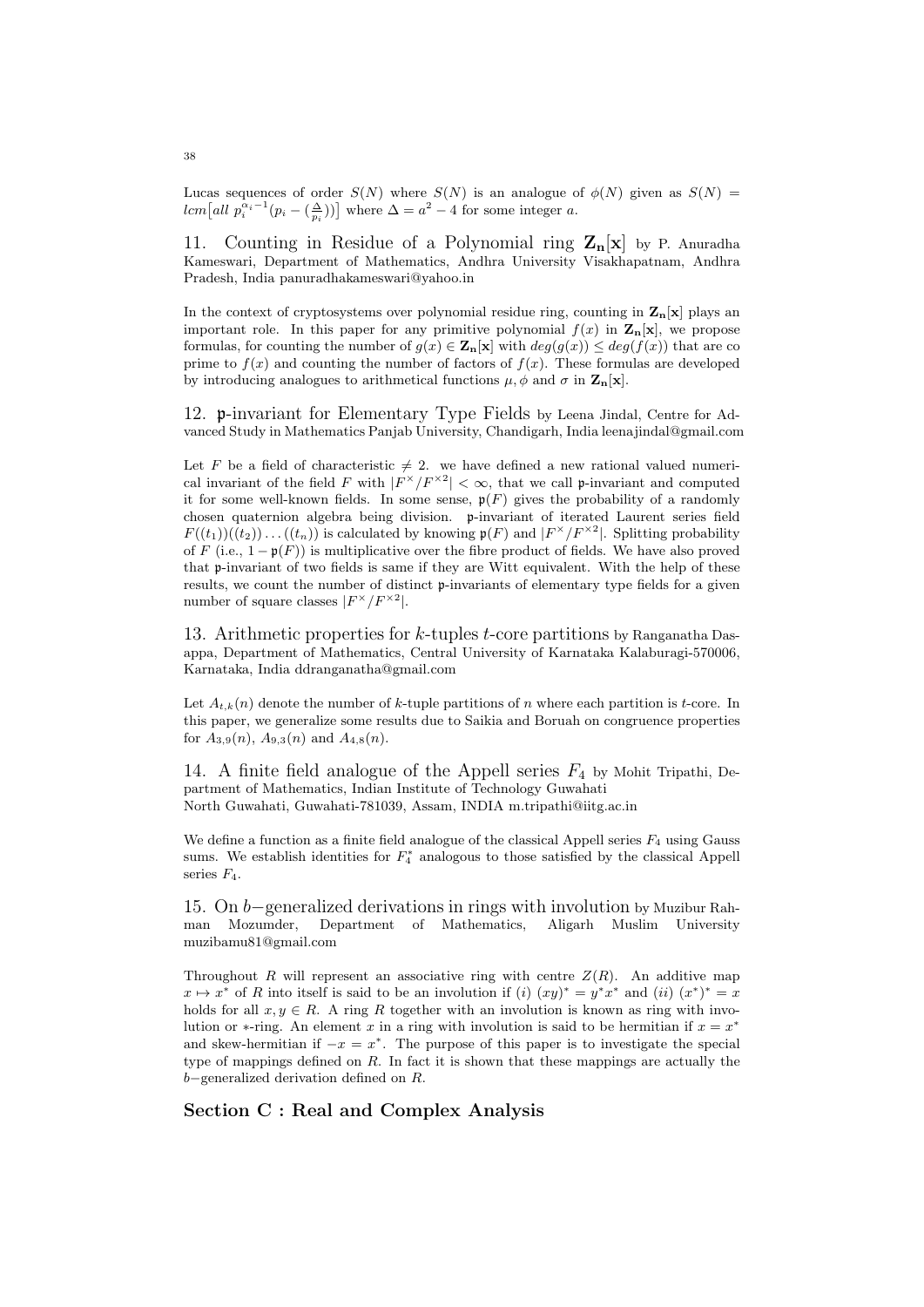1. Fractional calculus of the product of Generalized M-series of power function, Bessel functions and I-function of one variable by <sup>1</sup>Dheerandra Shanker Sachan, <sup>2</sup>Harsha Jalori, <sup>3</sup>Shailesh Jaloree <sup>1</sup>Department of Mathematics St.Marys P. G. College, Vidisha (M.P.)<sup>2</sup>Department of Physics Govt Dr. Shayama Prasad Mukharjee Science & Commerce College, Bhopal <sup>3</sup>Department of Mathematics Samrat Ashok Technological Institute, Vidisha shailesh jaloree@rediffmail.com

In the present paper we have established the Riemann-Liouville fractional integral and derivative of the product of the generalized M-series of power function, Bessel function of first kind and I-function of one variable .The M-series is a particular case of the  $\bar{H}$ function of Inayat Husain. Our results are general and unified in nature. Bessel function of first kind has diverse application in physics and engineering, in connection with fluid motion, elasticity, and propagation of waves diffusion involving cylindrical symmetry and in problems of potential theory.A number of known and new results can be obtained by suitably specializing the parameters involved in the generalized M-series and I-function of one variable.

2. On the value distribution of a Differential Monomial and some normality criteria by Bikash Chakraborty, Department of Mathematics Ramakrishna Mission Vivekananda Centenary College, West Bengal, India bikash@rkmvccrahara.org

Let  $f$  be a transcendental meromorphic function defined in the complex plane  $\mathbb{C}$ , and  $\varphi(\neq 0,\infty)$  be a small function of f. In this paper, We give a quantitative estimation of the characteristic function  $T(r, f)$  in terms of  $N\left(r, \frac{1}{M[f]-\varphi(z)}\right)$  as well as  $\overline{N}\left(r, \frac{1}{M[f]-\varphi(z)}\right)$ , where  $M[f]$  is the differential monomial, generated by f.

Moreover, we prove one normality criterion: Let  $\mathscr F$  be a family of analytic functions on a domain D and let  $k(\geq 1)$ ,  $q_0(\geq 3)$ ,  $q_i(\geq 0)$   $(i = 1, 2, \ldots, k-1)$ ,  $q_k(\geq 1)$  be positive integers. If for each  $f \in \mathscr{F}$ , f has only zeros of multiplicity at least k, and  $f^{q_0}(f')^{q_1}...(f^{(k)})^{q_k} \neq 1$ , then  $\mathscr F$  is normal on domain  $D$ .

3. Laplace transform in Bicomplex space and applications by Ritu Agarwal, Department of Mathematics Malaviya National Institute of Technology, Jaipur, India ragarwal.maths@mnit.ac.in

Bicomplex analysis is the most recent mathematical tool applied in Physics, Electric circuit theory, Power system load frequency control, Control engineering, Communication, Signal analysis and design, System analysis and solving differential equations. In this paper we prove the inversion formula for bicomplex Laplace transform, some of it's properties and convolution theorem for complexified Laplace transform to bicomplex variables that is capable of transferring signals from real-valued (t) domain to bicomplex frequency  $(\xi)$ domain. The bicomplex inverse Laplace transform of a convolution function has been illustrated with the help of an example. Physical Applications of bicomplex Laplace transform in finding solution of bicomplex Maxwell's equation and bicomplex Schrödinger equation for free particle are given.

4. On φ- Statistically Convergence by Shyamal Debnath, Department of Mathematics, Tripura University, Agartala, India shyamalnitamath@gmail.com

Statistical convergence was introduced in connection with problems of series summation. The main idea of the statistical convergence of a sequence  $x_n$  is that the "majority" of elements from the sequence converge, and we do not care what is going on with other elements. In this paper, by using the Orlicz function, we introduce a concept of  $\phi$ -statistically convergence, as a generalization of the convergence as well as  $\phi$ - convergence. Also, we observe some basic properties and some topological properties of the  $\phi$ -statistically convergence.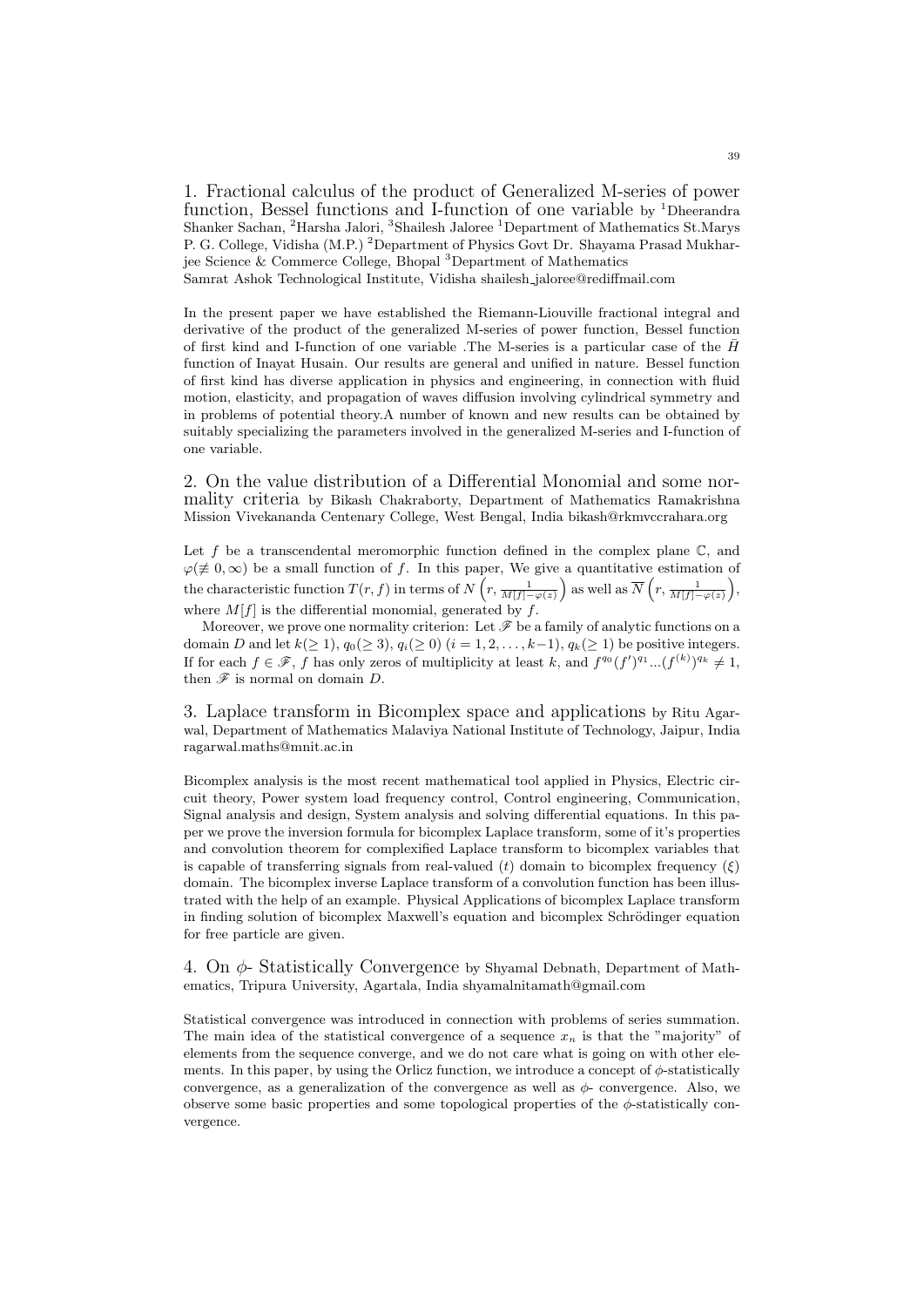5. On the Bohr radius problem by Nilanjan Das, Department of Mathematics Indian Institute of Technology Kharagpur, India nilanjand7@gmail.com

In this talk we will explore various aspects of the Bohr radius problem, and discuss the extensions of Bohr inequality in different directions. We will also present some of our works regarding the Bohr phenomenon for holomorphic and harmonic functions.

6. (p, q)-Mellin Transform and Applications by P. Jain, C. Basu, V. Panwar Department of Mathematics, South Asian University New Delhi, India vivek.pan1992@gmail.com

Integral transforms play an important part in solving many differential and integral equations. Historically, in 1876, Riemann, first recognized the Mellin transform. In 1894, Mellin gave an elaborate discussion of the Mellin transform and its inversion formula. Later, in 2006, Fitouhi et.al. introduced the concept of  $q$ -Mellin transform in the framework of quantum calculus and studied its applications in solving some integral equations. In this paper, we have introduced and studied  $(p, q)$ -Mellin transform, its convolution and inversion. Some applications of  $(p, q)$ -Mellin transform in solving integral equations are also given.

7. Properties of Cauchy wavelet transform in tube domains by V.R. Lakshmi Gorty, Department of Basic Science of Humanities, SVKM's NMIMS University, Vile Parle (W), Mumbai, 400056. India. vr.lakshmigorty@nmims.edu

Relations of Cauchy wavelet transforms in tube domains between Hilbert transforms, Weyl integrals and their generalizations are obtained. These relations are used to derive new inversion, Parseval formula, boundedness and approximation results for the wavelet transform on  $L^p$ -spaces.

8. Geometric Properties of the Extended Confluent  $\tau$ - Hypergeometric Function by R. Roy, R. K. Jana Department of Applied Mathematics & Humanities S. V. National Institute of Technology Surat - 395007, India. 2011rroy@gmail.com

In this present investigation, we have considered the normalized form of the Extended Confluent  $\tau$ - Hypergeometric Function. We obtained several conditions so that the Extended Confluent  $\tau$ - Hypergeometric Function has some geometric properties including univalency, starlikeness and convexity in the unit disk  $|z| < 1$ .

9. Weighted densities using modulus functions and corresponding ideals by Kumardipta Bose, Department of Mathematics, Jadavpur University, India kumardipto@gmail.com

In this paper we extend the idea of weighted density of [BDFS] by using a modulus function and introduce the idea f-density of weight g of subsets of  $\omega := \{0, 1, \dots\}$  (at the same time extending the notion of f-density [ALR]), which we name  $d_g^f$  where  $g: \omega \to [0, \infty)$ satisfies  $g(n) \to \infty$  and  $n/g(n) \to 0$  and f is a modulus function. The aim of this paper is to show that we can get new ideals  $\mathcal{Z}_g(f)$  consisting of sets  $A \subset \omega$  for which  $d_g^f(A) = 0$ different from all the previously constructed ideals  $\mathcal{Z}_q$  of [BDFS] and moreover they retain all the nice properties of the ideals  $\mathcal{Z}_q$ .

10. A Note on Different Types of Ideal Convergence of Sequences of Real-valued Functions by Sayan Sengupta, Department of Mathematics, Jadavpur University, India sengupta.sayan20@gmail.com

In this work we consider the notions of different types of  $\mathcal{I}^{\mathcal{K}}$ -convergence of sequences of real-valued functions and obtain certain combinatorial characterizations of ideals for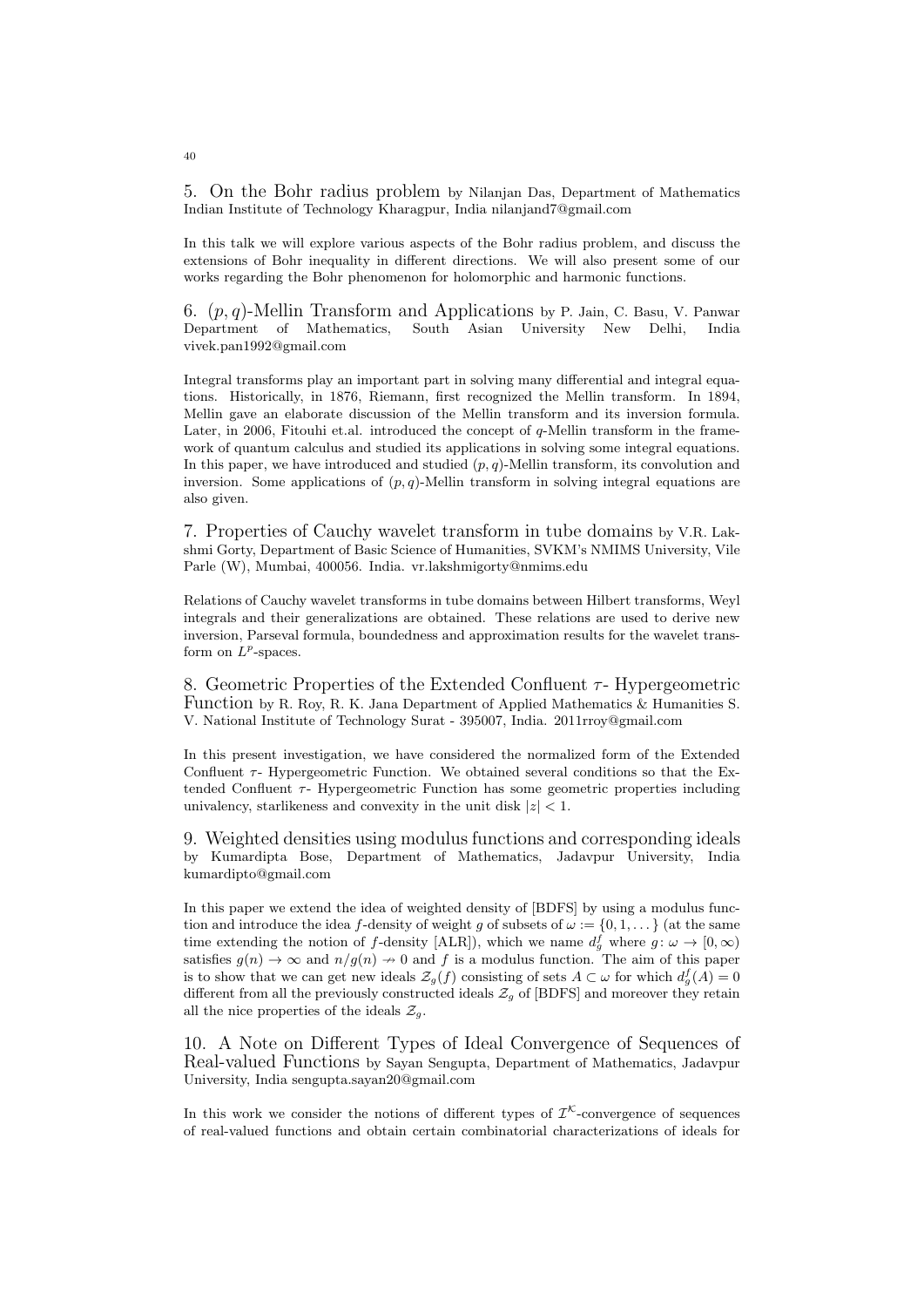which specific implications between these types of convergence hold.

11. On Weighted Bilinear Inequalities with Variable Limits of Integrals by Saikat Kanjilal, Department of Mathematics Faculty of Mathematics and Computer Science South Asian University, Chanakyapuri, New Delhi- 110021, India saikat.kanjilal.07@gmail.com, saikatkanjilal@students.sau.ac.in

The weight characterization of the weighted bilinear Hardy inequality has been obtained by Cañestro et al.  $(2012)$  and Křepela  $(2017)$ . The aim in this presentation is to provide the weight characterizations of the weighted bilinear Hardy inequality in which the integrals have variable limits for possible choices of indices.

12. Growth properties of solutions of complex linear differential-difference equations with coefficients having the same  $\phi$ -order by Sanjib Kumar Datta, Nityagopal Biswas Department of Mathematics, University of Kalyani Kalyani, Nadia, West Bengal - 741235, India. nityamaths@gmail.com

In this paper, we study the growth properties of solutions of complex linear differentialdifference equations with entire or meromorphic coefficients of finite  $\phi$ -order,  $\phi$  being a non-decreasing unbounded function. Here we obtain some results extending earlier theorems due to Wu-Zheng [S. Z. Wu and X. M. Zheng, Growth of meromorphic solutions of complex linear differential-difference equations with coefficients having the same order, J. Math. Res. Appl. 34(6) (2014), pp. 683-695] and Belaidi [B. Belaidi, Growth of meromorphic solutions of finite logarithmic order of linear difference equations, Fasc. Math. 54(2015), pp. 5-20].

13. Some Properties of k-Gauss Hypergeometric Function by Sunil Joshi<sup>(1)</sup>, Ekta Mittal<sup>(2)</sup>, Shruti Dang<sup>(3)</sup> <sup>(1)</sup>Department of Mathematics & Statistics, Manipal University Jaipur (2,3) Department of Mathematics, The IIS University, Jaipur  $(1)$ sunil.joshi@jaipur.manipal.edu,  $(2)$ ekta.jaipur@gmail.com,  $(3)$ adang18aug@gmail.com

The main object of this paper is to develop the transformations of the k-hypergeometric function of the type  ${}_2F_{1,k}[(a, k), (b, k); (c, k); Z)]$  for  $k \to 1$ , it will be converted in to know results. Further we also describe the k-gauss theorem and k-gauss hypergeometric equation and its solution with some interesting particular cases.

14. On Relative Deficiencies of Difference-Polynomials by Sukalyan Sarkar, Department of Mathematics, University of Kalyani Kalyani, Nadia - 741235 sukalyanmath.knc@gmail.com

In this paper, we compare the Valiron defect with the relative Nevanlinna defect of a particular type of differential-difference polynomial generated by a transcendental entire function.

# Section D : Functional Analysis

1. Properties  $(BR)$  and  $(BqR)$  for Bounded Linear Operators by Anu $r$ adha Gupta $^1$  and Ankit Kumar $^2$   $^1$ Department of Mathematics, Delhi College of Arts and Commerce University of Delhi, Netaji Nagar, New Delhi-110023, India <sup>2</sup>Department of Mathematics, University of Delhi, New Delhi-110007, India nktkumar065@gmail.com

In this paper we introduce the notion of property  $(BR)$  and property  $(BqR)$  for bounded linear operators defined on an infinite-dimensional Banach space. These properties in connection with Weyl type theorems and in the frame of polaroid operators are investigated. Moreover, we study the stability of these properties under perturbations by commuting finite-dimensional, quasi-nilpotent, Riesz and algebraic operators.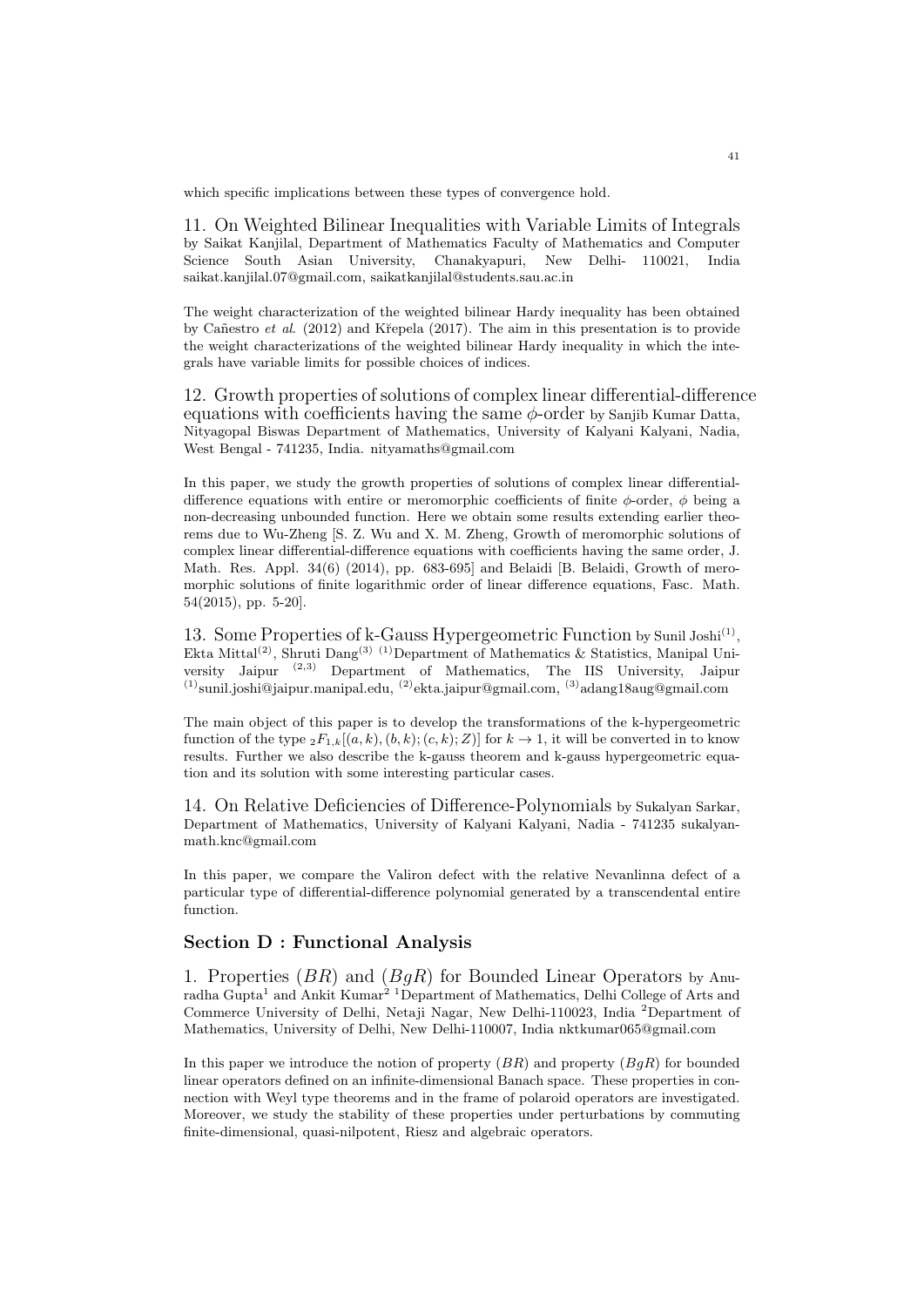2. Coincidence point results in b-metric spaces via  $C_F$ -s-simulation function by Anuradha Gupta<sup>1</sup> and Manu Rohilla<sup>2</sup> <sup>1</sup>Department of Mathematics, Delhi College of Arts and Commerce University of Delhi, Netaji Nagar, New Delhi-110023, India <sup>2</sup>Department of Mathematics, University of Delhi, New Delhi-110007, India manurohilla25994@gmail.com

The main objective of the paper is to establish the existence and uniqueness of point of coincidence of a pair of self mappings in the setting of b-metric spaces via  $C_F$ -s-simulation function, covering the case of commuting and compatible mappings. This approach enables us to study several coincidence point and fixed point problems from a common perspective. The purpose is to unify, generalize and improve several existing results in b-metric spaces. An example with a corresponding numerical simulation is also provided to support the obtained result.

3. A fixed Point Theorem for the class of B-Contraction by Anushree A. Aserkar, Department of Applied Mathematics & Humanities Rajiv Gandhi College of Engineering and Research, Nagpur, India aserkar aaa@rediffmail.com

A fixed point theorem is established for the class of B-Contraction. We have generalized many results which are existing in the literature by introducing the concept of B -Contraction. An example is discussed to validate our result.

4. A Note on Fefferman-Stein's Weighted Lemmaby Duranta Chutia Department of Mathematical Sciences, Tezpur University, Tezpur durantachutia123@gmail.com

We prove an inequality similar to that of Fefferman-Stein's weighted lemma for a generalized one-sided maximal function with the help of one-sided Muckenhoupt weights. We also extend the result to the vector valued set up.

5. Solvability of the system of implicit generalized order complementarity problems by K. Mahalik Department of Mathematics, Indian Institute of Technology Kharagpur, India kartikiit1234@gmail.com

We introduce the notion of exceptional family for the system of implicit generalized order complementarity problems in vector lattice. We present some alternative existence results of the solutions for the system of implicit generalized order complementarity problems via topological degree. The new developments are generalization and improvement of some previous results.

6.Special Classes of Locally Convex Spaces Described as Inductive and Projective Limitsby Santosh Kumar P.G. Department of Mathematics, Patna University, Patna, Bihar, India santoshrathore.kumar20@gmail.com

This paper manages a few parts of the theory of locally convex projective limits. Since the start of the theory of locally convex spaces, a fundamental gadget was to lessen inquiries in general spaces to the inquiries in easier or better-referred to spaces, for example, Banach or Frechet spaces. This methodology might be productive if the space under thought was developed out of those spaces. There is likewise a valuable theory managing last locally convex topologies that originate from topologies on certain convex subsets of a given vector space. A (LF)- space is an inductive breaking point of an arrangement of Frechet-spaces, a (LB)- space of a grouping of Banach-spaces. It is discovered that total locally convex spaces are those where a subspace of the double is feeble and closed if every one of its crossing points with equicontinuous set are frail and closed.

7. On spectra of permutative doubly stochastic matrices of order up to 4 by Amrita Mandal Department of Mathematics, Indian Institute of Technology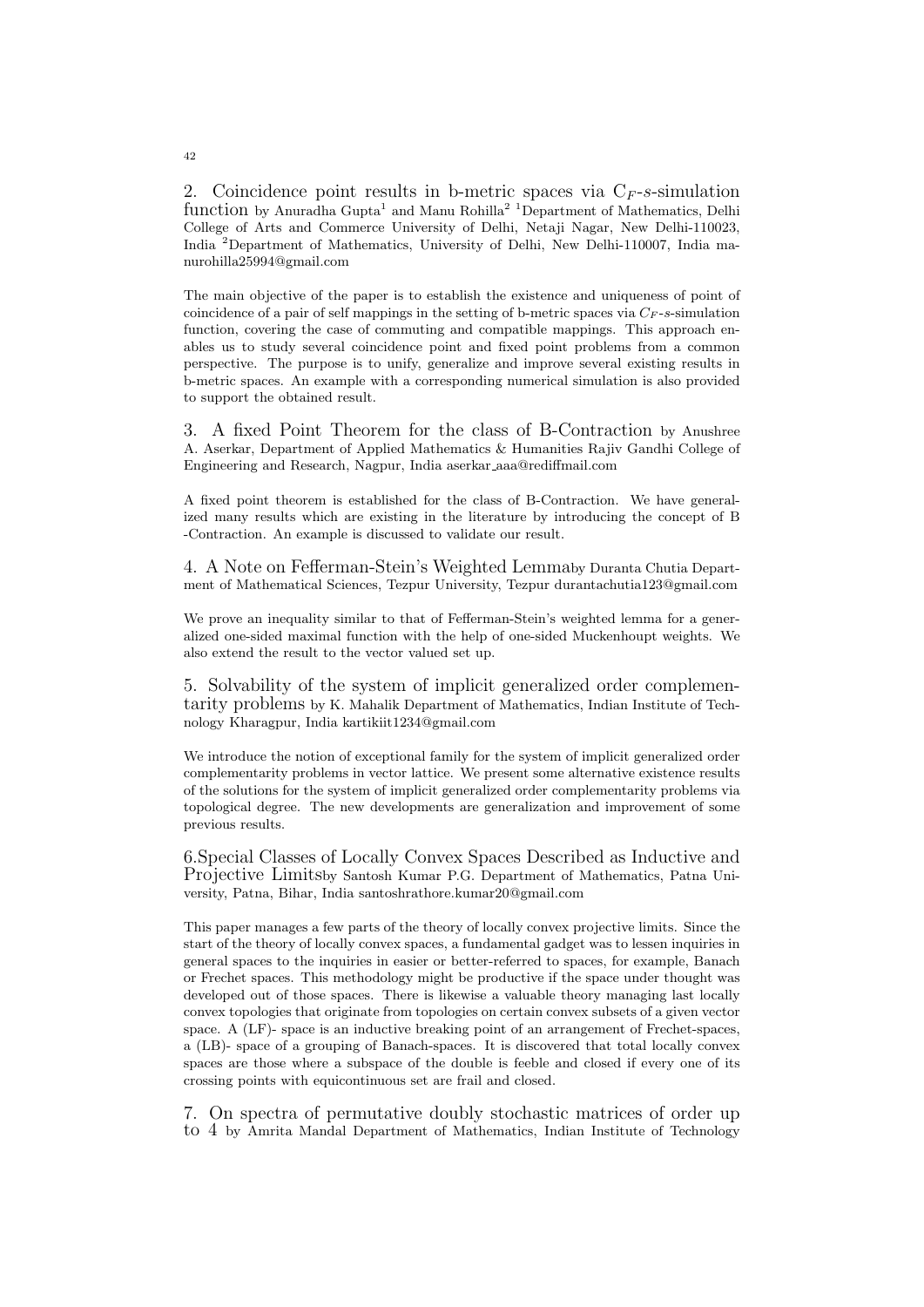Kharagpur, India AMRITAMANDAL@iitkgp.ac.in

A permutative matrix is a matrix whose rows are permutations of its first row. A permutative doubly stochastic matrix is a nonnegative matrix which is both permutative and doubly stochastic. We prove that the eigenvalue region of the set of all  $4 \times 4$  permutative doubly stochastic matrices,  $\Lambda(PDS_4)$ , in C is different from the eigenvalue region of set of all  $4 \times 4$  doubly stochastic matrices  $\omega_4$ . We construct two line segments which are in  $\omega_4$ but not in  $\Lambda$ (PDS<sub>4</sub>).

8. System of split variational inequality problems in semi-inner product spaces by Mohd Furkan University of Polytechnic, Aligarh Muslim University Aligarh, India mohdfurkan786@gmail.com

In this presentation, we introduce a new system of split variational inequality problems which is a natural extension of split variational inequality problem in semi-inner product spaces. We use the retraction technique to propose an iterative algorithm for computing the approximate solution of the system of split variational inequality problems. Further, the convergence analysis of the iterative algorithm is also discussed. Several special cases which can be obtained from the main result are also discussed.

6. Composition Operators on Certain Banach Subspaces of the Space of Holomorphic Mappings of Bounded Type by Deepika Baweja BITS Pilani, Hyderabad Campus, India deepika@hyderabad.bits-pilani.ac.in

In this talk, we consider the Banach subspaces  $\mathcal{H}_p^{\gamma}(E,F)$ ,  $1 \leq p \leq \infty$ , of the space  $\mathcal{H}_b(E, F)$  of holomorphic mappings of bounded type defined with the help of a particular type of entire function  $\gamma$ , known as a comparison function and defined as  $\gamma(z)$  =  $\sum_{n=0}^{\infty} \gamma_n z^n, \gamma_n > 0$  for each  $n \in \mathbb{N}_0$  with  $\gamma_n^{\frac{1}{n}} \to 0$  and  $\frac{\gamma_{n+1}}{\gamma_n} \downarrow 0$  as n increases to  $\infty$ . For a suitably restricted comparison function  $\gamma$ , we will discuss some results concerning the boundedness and spectrum of the differentiation operator  $D_a$  acting between the spaces  $\mathcal{H}_p^{\gamma}(E)$ ,  $1 \leq p < \infty$ . Finally, we investigate the continuity and compactness of the composition operator  $C_{\phi}$ , defined corresponding to a holomorphic function  $\phi$ .

10. Spectral decomposition of lower triangular infinite matrices by Sanjay Kumar Mahto<sup>1,2</sup>, P. D. Srivastava<sup>3 1</sup> Department of Mathematics, R. N. A. R. College Samastipur, India <sup>2</sup> Department of Mathematics, Indian Institute of Technology Kharagpur, India <sup>3</sup>Department of Mathematics, Indian Institute of Technology Bhilai, India skmahto0777@gmail.com

In this paper, a triple band infinite lower triangular matrix consisting of three oscillatory sequences is considered. The spectrum and its disjoint decompositions: point spectrum, continuous spectrum and residual spectrum of the matrix over the space  $c_0$  are determined. Further, the matrix is generalized to an nth band matrix consisting of  $n$  oscillatory sequences and an estimation of the spectrum is determined for this matrix over the same space  $c_0$ .

11. Common Fixed Point Theorem using new contractive condition in Multiplicative Metric Space by Manjusha P. Gandhi<sup>1</sup>, Anushri A. Aserkar<sup>2</sup> <sup>1</sup>Yeshwantrao Chavan College of Engineering, Nagpur <sup>2</sup>Rajiv Gandhi College of Engineering, Nagpur manjusha g2@rediffmail.com

In the present paper, we discuss a unique common fixed point theorem for four mappings in multiplicative metric space which satisfy the new type of contractive condition. The mappings are considered as continuously sub-compatible in pairs to prove the fixed point. This theorem is extension and modification of results available in literature. An example has been given to validate the result.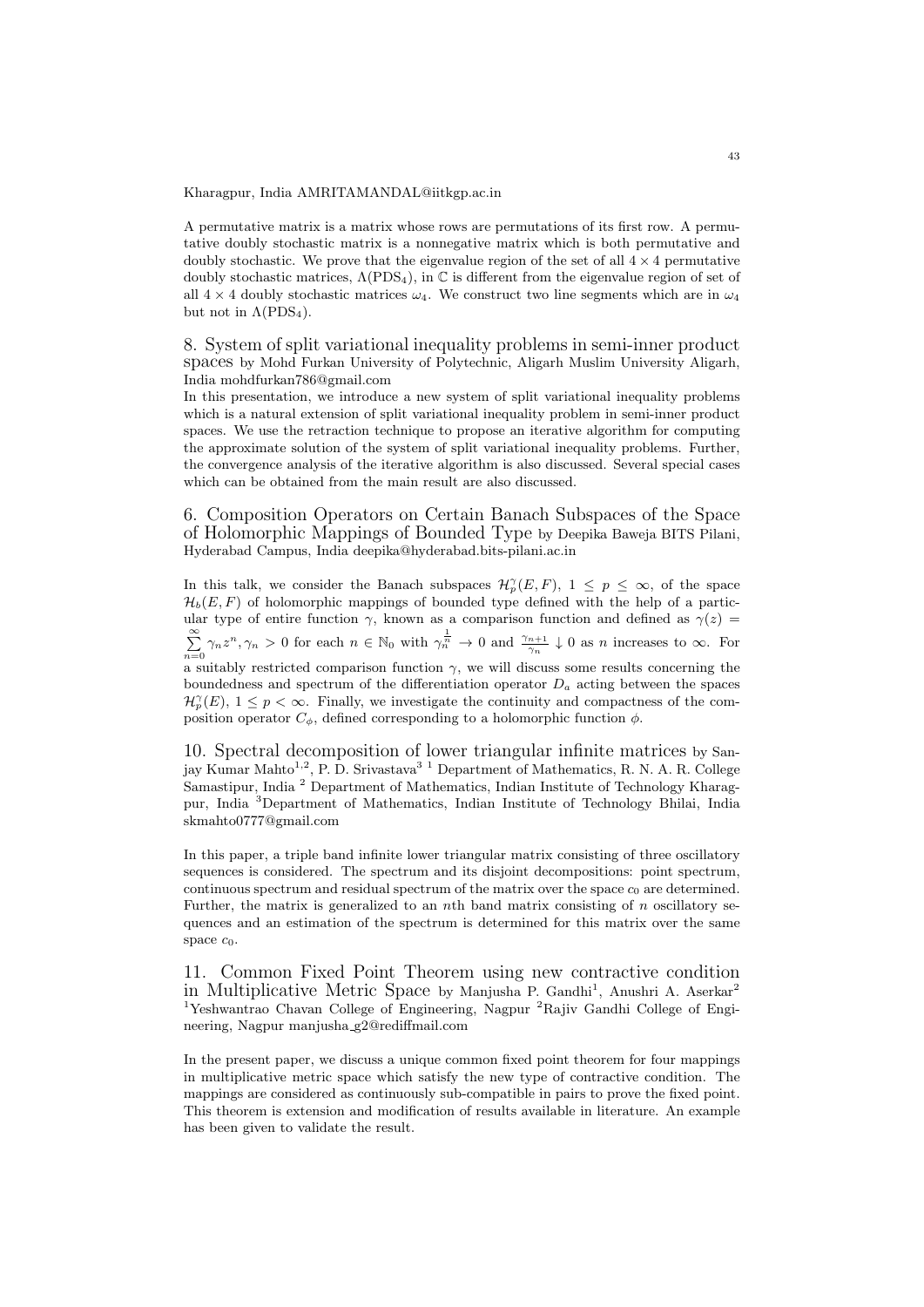12. On ranges and null spaces of a special type of operator namedλ−jection by Rajiv Kumar Mishra Department of Mathematics Rajendra College Jai Prakash University, Chapra, Bihar dr.rkm65@gmail.com

In this article,  $\lambda$ −jection has been introduced which is a generalization of trijection operator as introduced in P. Chandra's Ph. D. thesis titled "Investigation into the theory of operators and linear spaces" (1977). We obtain relation between ranges and null spaces of two given  $\lambda$ -jection under suitable conditions.

# Section E : Differential / Integral / Functional Equations

1. Initial Value Problem for Dynamic Equations on Time Scales by Sanket Tikare<sup>1</sup>, Iguer Luis Domini dos Santos<sup>2 1</sup> Department of Mathematics, Ramniranjan Jhunjhunwala College, Ghatkopar, Mumbai, India <sup>2</sup> Departamento de Matemática, Faculdade de Engenharia de Ilha Solteria, UNESP-Univ Estadual Paulista, Rua Rio de Janeiro, 266, Ilha Solteria São Paulo CEP 15385-000, Brazil sanket.tikare@gmail.com

This paper is concerned with the initial value problem for dynamic equations on time scales involving Carathéodory function. We offer existence and uniqueness of solutions to this initial value problem using Banach's fixed-point theorem. The nonlinear alternative of Leray–Schauder type is used to establish the existence of at least one solution. The paper also covers some properties concerning continuity and convergence of solutions.

2. Numerical solution of space-time fractional Burgers-Fisher and Burgers- Huxley equations by Anup Singh, Subir Das Department of Mathematical Sciences, Indian Institute of Technology (BHU) anup.singh254@gmail.com

The shifted Legendre collocation method is used to solve the one- dimensional nonlinear reaction-advection-diffusion equation having spatial and temporal fractional-order derivatives with initial and boundary conditions. The solution profiles of the normalized solute concentration of space-time fractional-order Burgers-Fisher and Burgers-Huxley equations are presented through graphs for different particular cases. The main purpose of the article is the graphical exhibition of the effect of the temporal, spatial fractional-order derivatives and the reaction term on the solution profile of the space-time fractional-order Burgers-Fisher and Burgers-Huxley equations. The other purpose of the article is the error estimation of the proposed method. A drive has been taken to validate the effectiveness of the proposed method through tabular presentation of comparison of numerical results with analytical results for the existing problems through convergence analysis.

3. Existence the Solution for Fractional Order Differential Equation by B.D. Karande Department of Mathematics Maharashtra Udayagiri Mahavidyalaya Udgir - 413517, Maharashtra, India bdkarande@rediffmail.com

In this Paper we have to prove that the existence the solution for a fractional order nonlinear quadratic differential equation with initial value condition in banach algebras. Moreover; we show that solutions of this equation are locally attractive. We make use of the standard tools of the hybrid fixed point theory for two operators to establish the main result. The existence theorems for extremal solutions are also proved under certain monotonicity conditions.

4. Group Analysis of the One Dimensional Wave Equation With Delay by Jervin Zen Lobo Department of Mathematics, St. Xavier's College Mapusa, Goa 403507, India zenlobo1990@gmail.com

In this paper, we establish a Lie type invariance condition for second order delay partial differential equations. The determining equations are obtained using Taylor's theorem for a function of several variables. The symmetries of the wave equation with delay, its kernel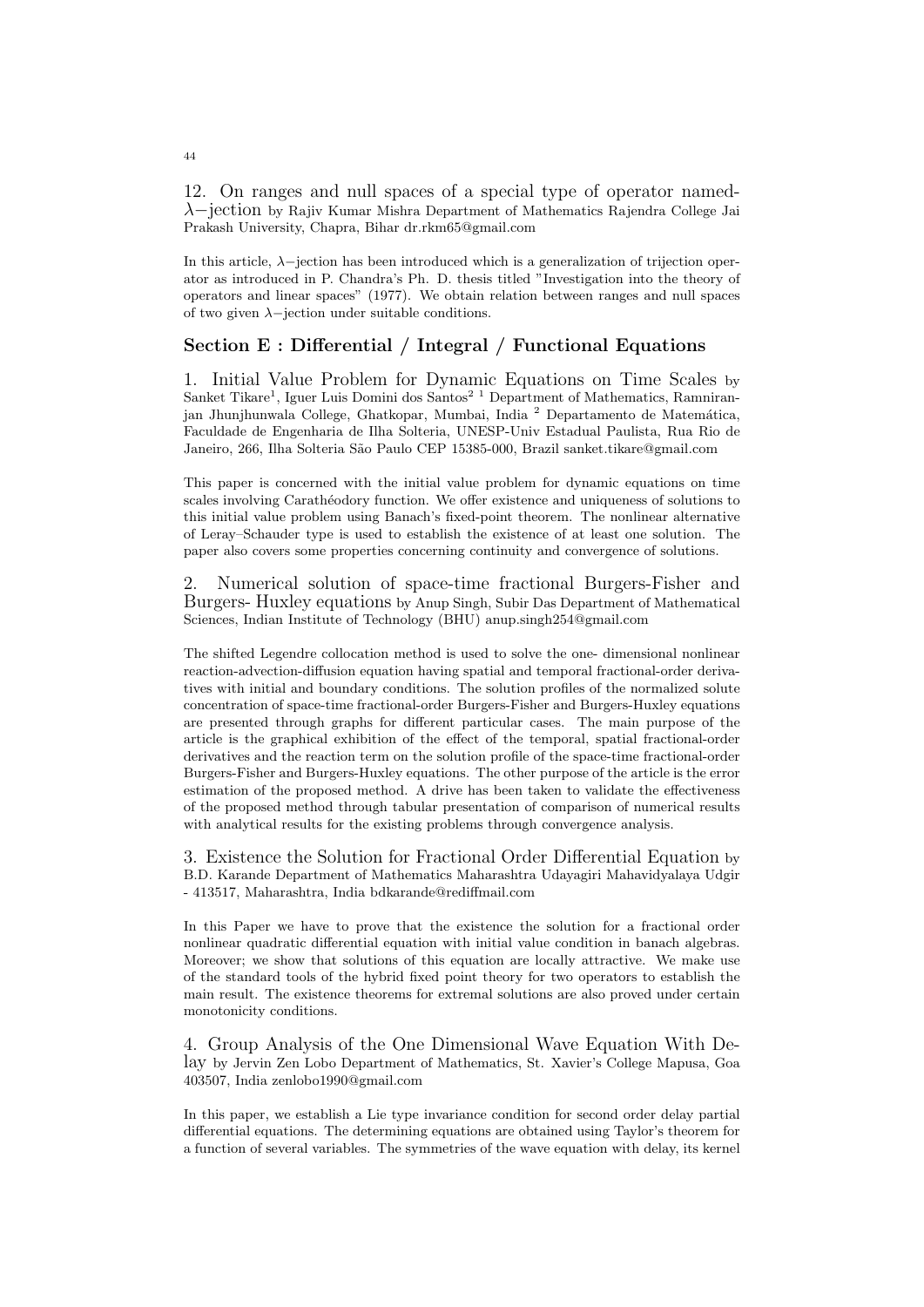and extensions of the kernel have been found. We make a complete group classification of the wave equation containing an arbitrary differentiable functional with delay, for which there is no existing literature. Further, the complete set of invariant solutions led by this classification have been found.

5. Finite difference scheme for electromagnetic waves model arising from dielectric media by Rahul Kumar Maurya Department of Mathematical Sciences Indian Institute of Technology (BHU), Varanasi, India rahulkm.rs.mat16@itbhu.ac.in

In this work, we apply a stable numerical scheme for the solution of two dimensional quasilinear fractional differential waves model (2D FDWM) with Dirichlet boundary condition arising from dielectric media. The proposed method is based on a finite difference scheme in time. The Caputo's fractional derivative in time is approximated by a difference scheme of , and the Laplacian operator is approximated by central difference discretization. Finally, the proposed numerical scheme convert the 2D FDWM into pentagonal system. The unconditional stability for the proposed scheme is derived and convergence analysis is investigated through optimal error bound. The optimal order of convergence is obtained for 2D FDWM numerical scheme, where  $1 < \beta < \alpha < 2$ . Numerical results are included to verify the accuracy and efficiency of the proposed scheme.

6. Analytical solution of non-linear initial value fractional order differential equations with Caputo derivative by Pratibha Verma Department of Mathematics Motilal Nehru National Institute of Technology Allahabad Prayagraja 211004, Uttar Pradesh, India pratibhaverma@mnnit.ac.in

The main focus of this study is to apply the Two-step Adomian decomposition method to solve the non-linear differential equation for fractional order using the Caputo derivative. We are interested to get an analytical solution without any difficulty with less iteration and without converting the nonlinear fractional differential equations to a system of linear algebraic fractional equations. Here, we consider four examples to demonstrate the Two-step Adomain decomposition method and compared with Adomain decomposition method and combination of the spectral method. We conclude that Two-step Adomain decomposition method is provides the exact solution of non-linear differential equation of fractional-order while other methods give approximate solution.

7. Solitary Wave Solutions of Few Nonlinear Evolution Equations by A.K.M. Kazi Sazzad Hossain Department of Mathematics, Begum Rokeya University Rangpur, Bangladesh kazi bru@yahoo.com

The solitary wave solutions of nonlinear evolution equations (NLEEs) is being an attractive subject in the field of physical sciences and engineering. In this article, we have investigated advance solitary wave solutions of three important nonlinear equations such as via simplified MCH equation, Pochhammer-Chree (PC) equation and Schrodinger Hirota equation by using modified simple equation (MSE) method. These equations play an important role in the study of nonlinear sciences. The obtained solutions are expressed in terms of exponential and trigonometric functions including solitary and periodic solutions. It is shown that the obtained solutions are more general and fresh and can be helpful to analyze the NLEEs in mathematical physics.

8. Generalized and Mixed Synchronization of Different Chaotic and Hyperchaotic Systems via OPCL Coupling by Mohammad Ali Khan Department of Mathematics, Ramananda College Bishnupur, West Bengal, India mdmaths@gmail.com

One of the most striking discoveries in the study of chaos is that chaotic systems can be made synchronized with each other. Synchronization of chaos is a phenomenon that may occur when two or more chaotic dynamical systems are coupled. There are different type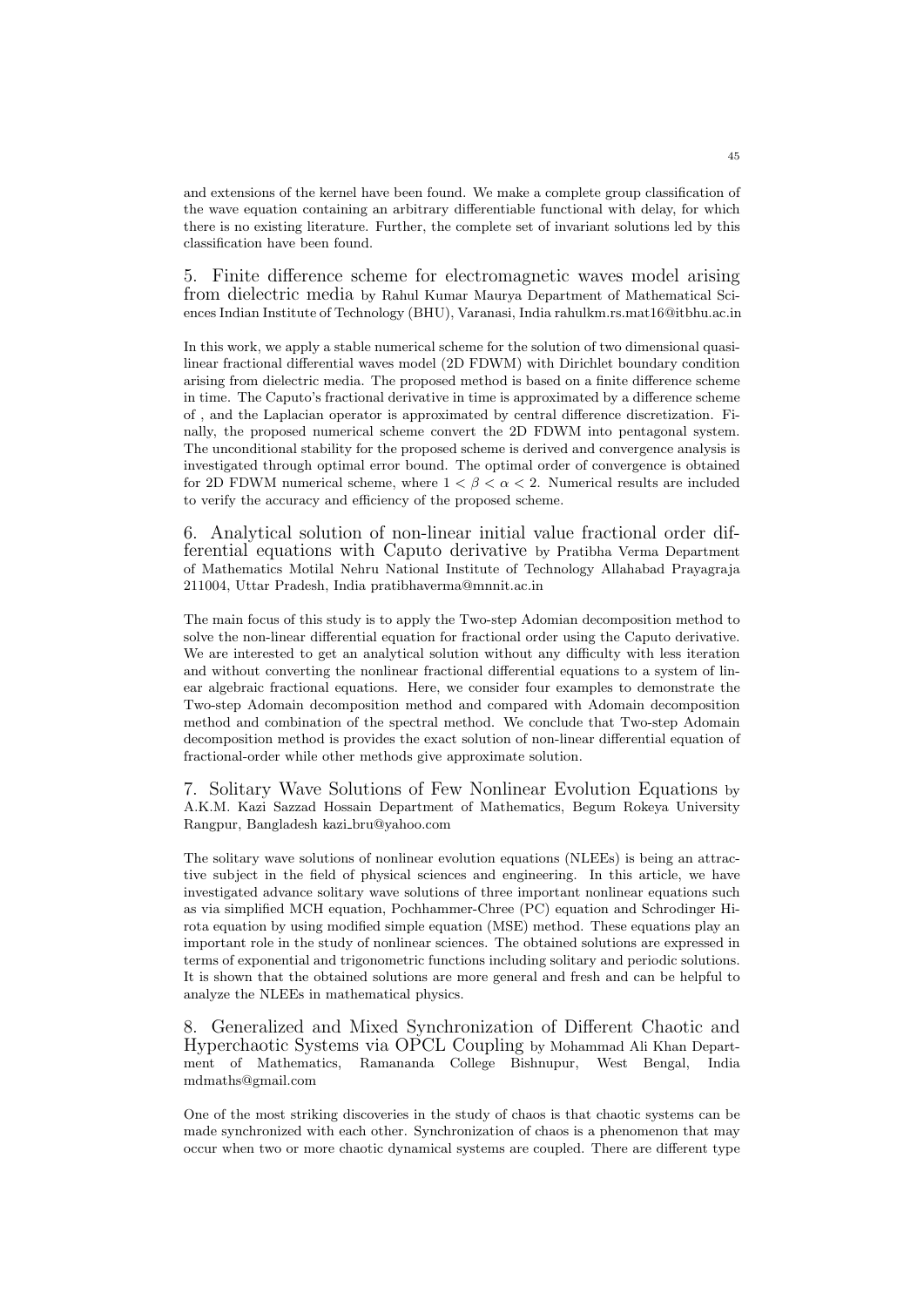of generalized synchronization method have studied earlier. But here we propose different schemes for generalized and mixed synchronization of different chaotic and hyperchaotic systems using open-plus-closed-loop (OPCL) coupling (unidirectional as well as bidirectional). Numerical simulation results are presented to show the efficiency of our proposed schemes.

9. Controllability Results for Abstract Integro Evolution System with Non-instantaneous Impulses over Time Scales by Vipin Kumar, School of Bassic Sciences Indian Institute of Technology Mandi, India math.vipinkumar219@gmail.com

Our purpose in this manuscript is to study the exact controllability results for an abstract integro evolution system with non-instantaneous impulses over time scales. Evolution operator theory, Banach fixed point theorem and nonlinear functional analysis have been used to establish these results. Finally, some theoretical and numerical examples are given to illustrate the application of these results.

10. Existence and Uniqueness of Weighted Pseudo Almost Automorphic Solution for Sobolev-type Differential Equations on Time Scales by Soniya Dhama, School of Basic Sciences Indian Institute of Technology Mandi, India soniadhama.90@gmail.com

Our paper is dedicated to look at the existence, uniqueness consequence of weighted pseudo almost automorphic  $(WPAA)$  solution for sobolev-type differential equation on time scales by applying fixed point hypothesis. Toward the last, a numerical example is given for the adequacy of the hypothetical outcomes.

11. Existence of solutions of Retarded Nonlocal Stochastic Impulsive Delay Differential Equations driven by Rosenblatt process by Tamil Selvan. T, Department of Mathematics with Computer Applications PSG College of Arts & Science, Coimbatore 14, Tamilnadu, India tamilmath94@gmail.com

Present work reports the existence results for solutions of Retarded Nonlocal Stochastic Impulsive differential equations driven by Rosenblatt process with infinite delay. The existence is proved with the aid of fixed point techniques.

12. A new approach of operational matrices for weakly singular nonlinear partial differential equations by Somveer Singh, Department of Mathematical Sciences, Banaras Hindu University rathaurbhu.90@mail.com

A new approach based on operational matrices of multi- wavelets is introduced for solving weakly singular nonlinear partial differential equations (SNPDEs). Operational matrices of multi-wavelets are derived and utilized to transform the given SNPDE into the nonlinear system of equations by combining collocation method. Convergence analysis and error estimation the presented technique are also investigated. Some numerical experiments are performed to demonstrate the validity and applicability of the method.

13. Existence and Uniqueness Results of Impulsive Fractional Neutral Pantograph Integro- Differential Equations by R. Ilavarasi, K. Malar, Department of Mathematics, Erode Arts and Science College, Erode, Tamil Nadu, India ilavarasi99ravi@gmail.com

In this paper, the existence and uniqueness results for fractional Impulsive neutral pantograph integro-differential equations with delay. The results are obtained by using the fixed point theorem. An example is provided to illustrate the main results.

14. Symmetry Analysis and Optimal Systems of Generalized Chaplygin Gas Equations with a Source Term by Pabitra Kumar Pradhan, Manoj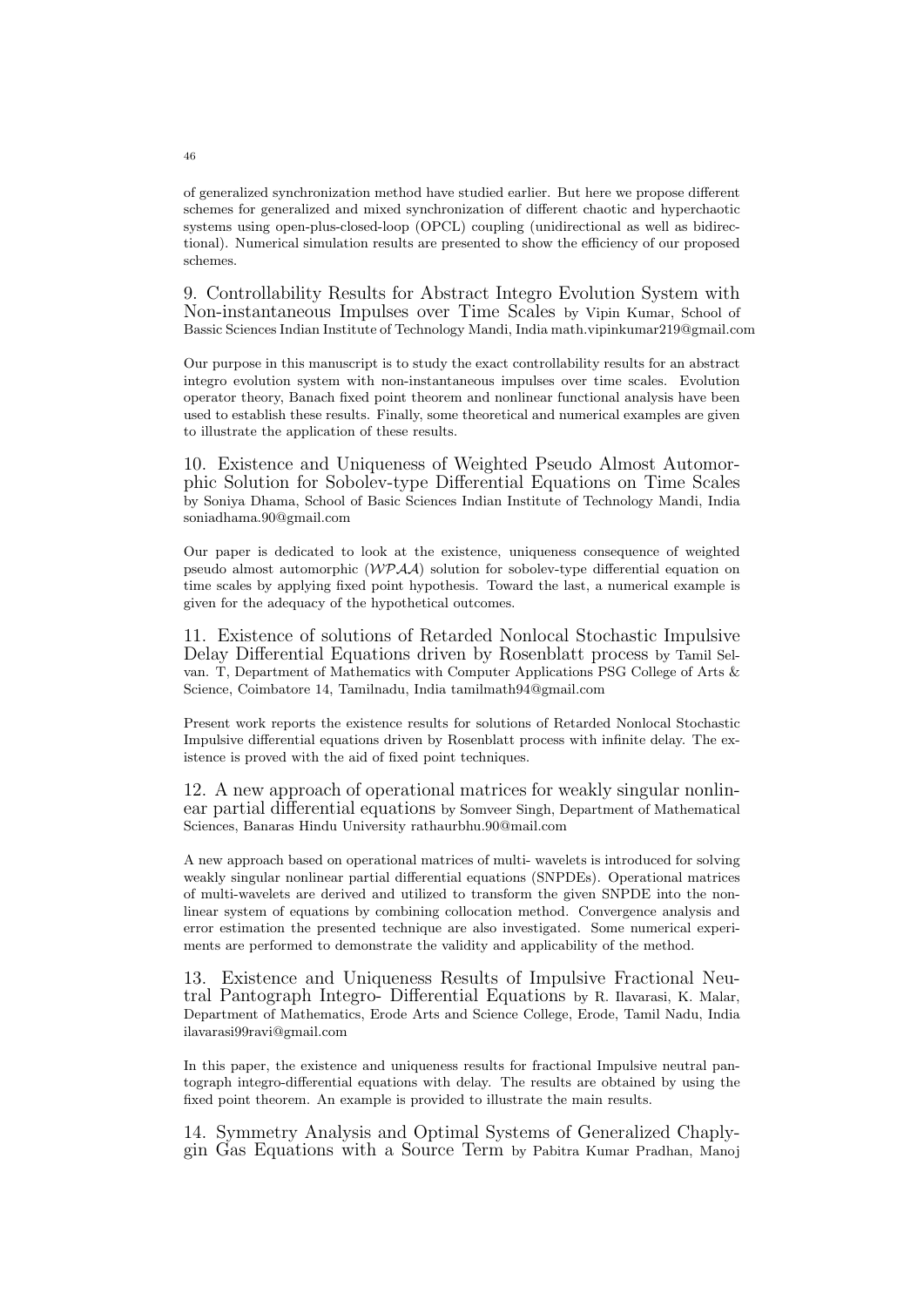Pandey Department of Mathematics, Birla Institute of Technology and Science Pilani, Goa 403726, India pabitrap58@gmail.com

The system of generalized Chaplygin gas equations with a coulomb-like friction term has been investigated by using the famous Lie symmetry method. A direct and systematic algorithm based on the adjoint transformation and invariants of the admitted Lie algebras are then used to construct one and two-dimensional optimal system of the Chaplygin gas equations. An inequivalent class of group invariant solutions are then obtained using the one-dimensional optimal system, further the evolutionary behavior of the weak discontinuity wave within the state characterized by one of the group invariant solutions is investigated in detail, and certain observations are noted in respect to their contrasting behavior.

15. Non-Instantaneous Impulsive Fractional Neutral Functional Stochastic Integro-Differential System with Measure of Non-compactness by K. Malar, Department of Mathematics, Erode Arts and Science College Erode - 638009, Tamil Nadu malarganesaneac@gmail.com

This article focuses on existence results of fractional order stochastic non-instantaneous impulsive neutral functional integro-differential equation with infinite delay. The results are obtained by using the Hausdorff measure of non-compactness, fractional calculus, stochastic analysis techniques and fixed point theorems. At the end of this article, a suitable example is given and justified with our results.

16. Consequences of Psychological impact on Insurgentsin a Counter Insurgency Operation under Decapitation Warfare involving Range-Dependent Attrition-Rate Coefficients by Lambodara Sahu Department of Mathematics, Faculty of Civil Engineering College of Military Engineering, Pune - 411031 lsahucme@gmail.com

Nowadays, using modern technology the forces so called security forces and insurgents are engaged in confrontation with various decapitation strategies comprising undermining operation and ground combat.Considering the objective of the forces, the ground combat may be further subdivided to decapitation combat and regular combat.A counter insurgency operation by the security forces may be considered as good as a regular combat with smaller strength involving undermining operations such as precision strike, missile attack, etc.,against insurgents to nullify their various decapitation strategies.The concept of Lanchester's equations is significant in representing battle model of a counter insurgencyoperation.In addition, suitable probabilities have been assumed to take into account the psychological impact on the insurgents making the situation more realistic, which helps the military leaders to be more tactical for bringing down the operation into a short time frame with less casualties of security forces inflicting more to insurgents.

However, Range-dependent attrition-rate coefficients involving maximum effective range of the forces incorporated with the decapitation effect multipliers may also be the primary constituents of the model to show the efficiency of combat power transformation for causing attrition to the opposing side.

# Section F : Geometry

1. Geometry of Warped Product Lightlike Submanifolds of Indefinite Nearly Kaehler Manifolds by Sangeet Kumar Department of Mathematics, SGTB Khalsa College Sri Anandpur Sahib - 140018 sp7maths@gmail.com

Warped product manifolds are generalization of Riemannian product manifolds. For instance, a surface of revolution is a warped product manifold. This class of manifolds have extensive uses in differential geometry and mathematical physics. For example, the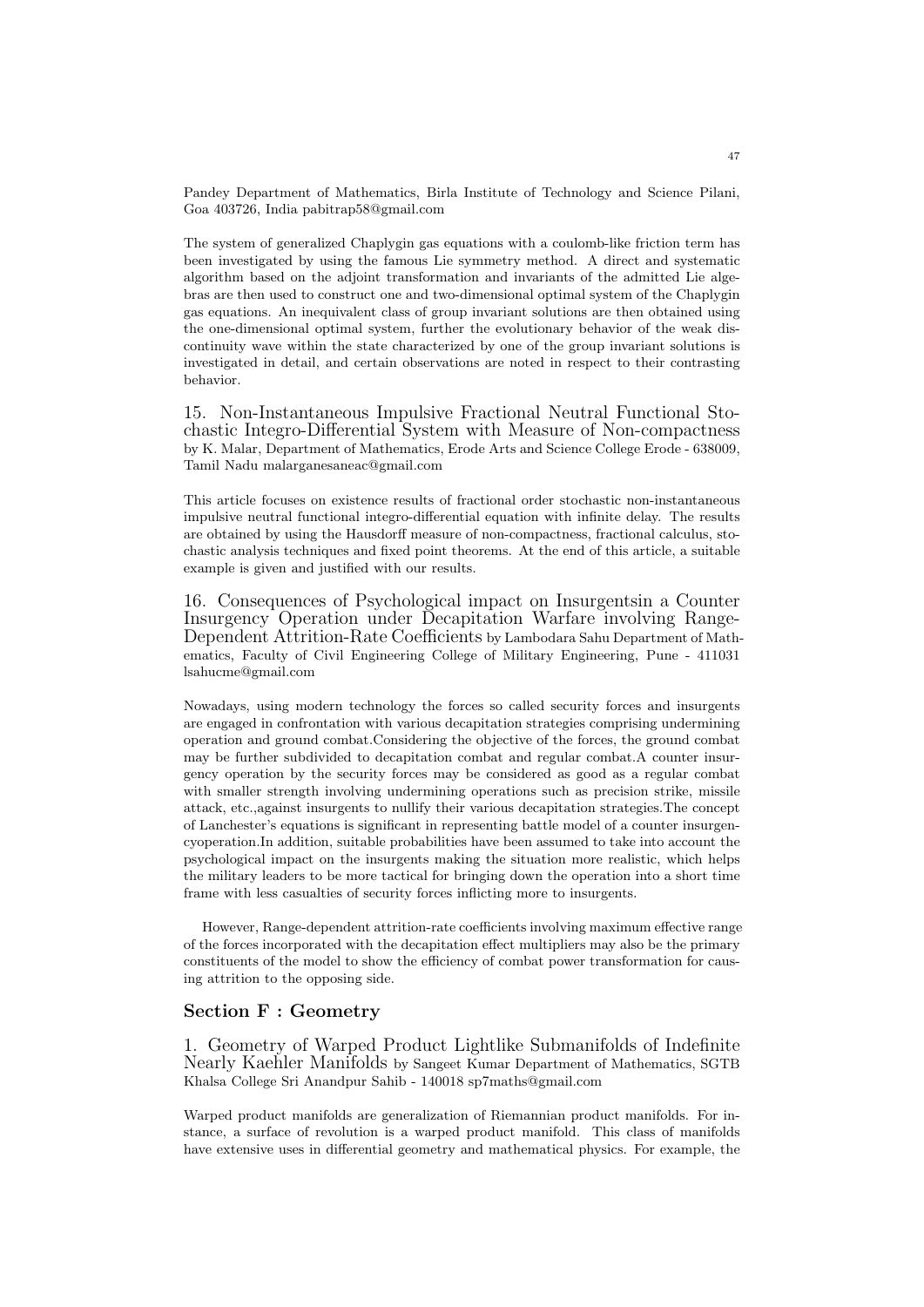warped product manifolds provide an excellent setting to model space time near black holes or bodies with large gravitational field. Moreover, many solutions to Einstein's field equations are expressed in terms of warped products. Therefore, in this paper, we study geometry of warped product GCR-lightlike submanifolds of indefinite nearly Kaehler manifolds. We prove the non-existence of warped product GCR-lightlike submanifolds of the type  $N_{\perp} \times_f N_T$  in an indefinite nearly Kaehler manifold. Then, we prove the existence of GCR-lightlike warped product submanifolds of the type  $N_T \times_f N_\perp$  in indefinite nearly Kaehler manifolds by developing a characterization in terms of the shape operator. We also derive some necessary and sufficient conditions for a GCR-lightlike submanifold of an indefinite nearly Kaehler manifold to be a GCR-lightlike warped product submanifold.

2. Some characterizations of slant submanifolds of trans-Sasakian manifolds by Avijit Sarkar Department of Mathematics, University of Kalyani avjaj@yahoo.co.in

The object of the present paper is to study slant submanifolds of trans-Sasakian manifolds with second fundamental form satisfying certain conditions. Totally umbilical slant submanifolds of trans-Sasakian manifolds have been considered. Nature of slant submanifolds of transSasakian manifolds as Ricci soliton has also been analyzed.

3. Kaehlerian Spaces Admitting in H-Projective Vector Field with Constant Scalar Curvature by U.S. Negi H.N.B. Garhwal (A Central) University S.R.T. Campus Badshahi-Thaul, Tehri Garhwal 249199 usnegi7@gmail.com

Ishihara (1959) has studied holomorphically projective changes and their groups in an almost complex manifold and also proved on holomorphic planes. Obata (1965) has defined and studied Riemannian manifolds admitting a solution of a certain system of differential equations. In this paper, we have defined and studied Kaehlerian spaces admitting in H-projective vector field with constant scalar curvature and several theorems have been proved. Also, then find necessary and sufficient conditions for such a Kaehlerian space to be isometric to a complex projective space with Fubini-Study metric.

4. Semi-invariant Submanifolds of Generalized  $(\kappa, \mu)$  space-forms by Sujoy Ghosh Department of Mathematics, University of Kalyani, West Bengal, India sujoy0008@gmail.com

In differential geometry, submanifold theory has become a growing topic of research. The idea of "submanifold" forms the most outstanding concept in differential geometry and plays an important role in the development of the subject. The object of the present paper is the study of Semi-invariant submanifolds of generalized  $(\kappa, \mu)$  space-forms. Present paper reports their principal characteristics and the particular cases in which the manifold is generalized  $(\kappa, \mu)$  space. This paper also present some results for semi-invariant submanifolds of a generalized  $(\kappa, \mu)$  space-forms.

# Section G : Topology

Minimally Supported Frequency(MSF) d-dilation Wavelets by Aparna Vyas Department of Mathematics, Manav Rachna University, Faridabad, India aparna.vyaas@gmail.com

In this paper, we provide a geometric construction of a symmetric  $2n$ -interval minimally supported frequency(MSF) d-dilation wavelet set with  $d \in (1,\infty)$  and characterize all symmetric d-dilation wavelet sets. We also provide two special kinds of symmetric d-dilation wavelet sets, one of which has  $4m$ -intervals whereas the other has  $(4m + 2)$ -intervals, for  $m \in \mathbb{N}$ . In addition, we construct a family of d-dilation wavelet sets which has an infinite number of components.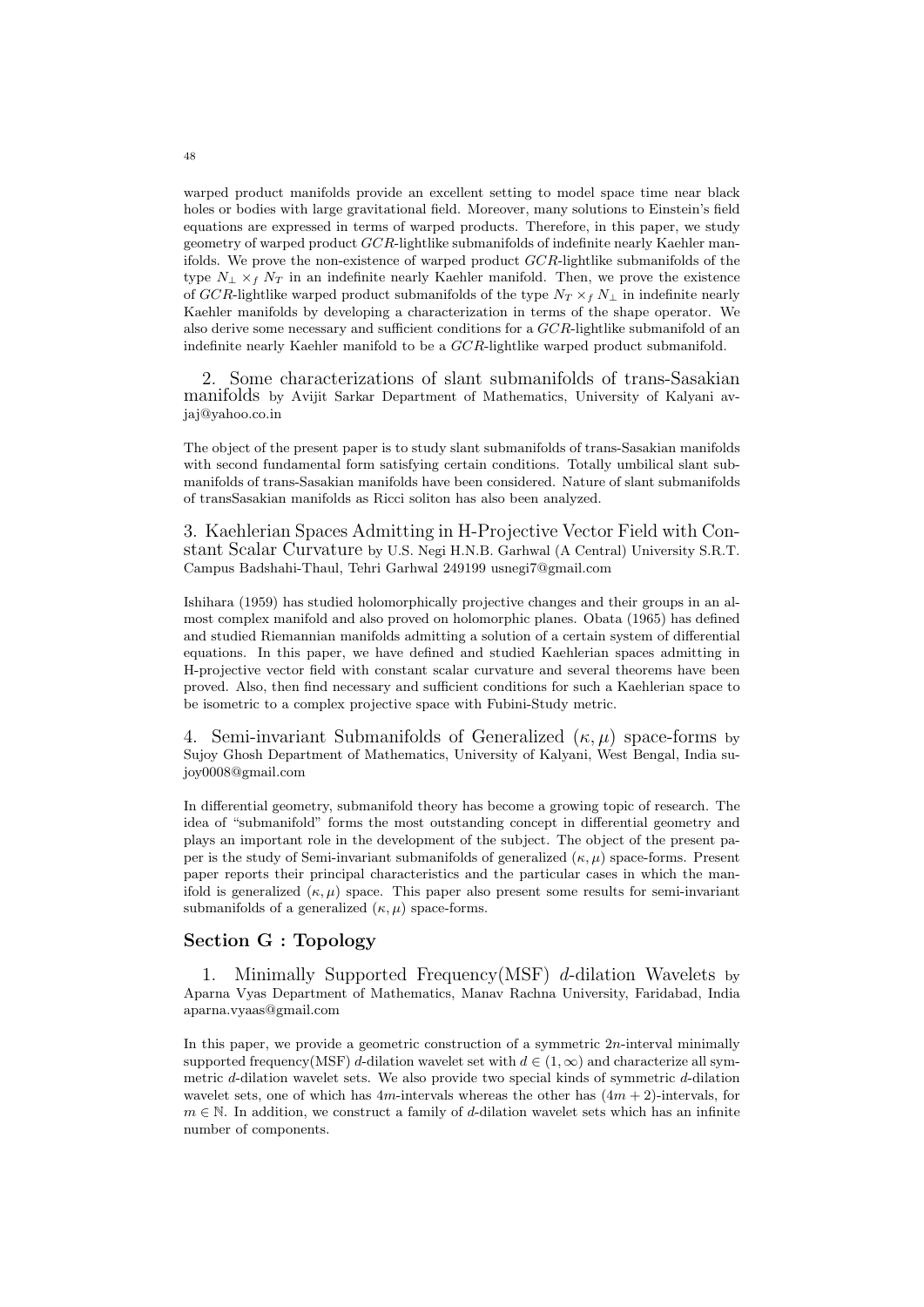2. Some new Concepts in Fuzzy Bitopological Spaces by Md. Ruhul Amin<sup>1</sup>, Md. Sahadot Hossain<sup>2 1</sup>Department of Mathematics, Faculty of Science, Begum Rokeya University, Rangpur - 5404, Bangladesh <sup>2</sup>Department of Mathematics, Faculty of Science. University of Rajshahi, Rajshahi - 6205, Bangladesh ruhulbru1611@gmail.com

In this paper, we have defined some new notions of -separation in fuzzy bitopological spaces using quasi- coincidence sense. We have discuss the relations among our and other such notions. We have observed that all these notions satisfy good extension property. We have shown that these notions are preserved under the one-one, onto and FP-continuous mapping. Moreover, we have obtained productivity and some other properties of this new concept. Initial and final topologies are studied here in quasi-coincidence sense.

3. On Some Convergences of Multifunctions and Slight  $B^*$ -continuity by Chandrani Basu Department of Mathematics, South Asian University, New Delhi, India chandrani.basu@gmail.com

Continuity and its various weaker and stronger forms for functions as well as multifunctions are the fundamental notions in the general topology and analysis. Consequently, different types of convergences have been studied which preserve these generalized continuities. In 1995, Kupka and Toma defined the concept of strong convergence for net of multifunctions and later on Domnik proved that strong convergence preserves upper and lower semi continuity. Ganguly and Mallick gave the notion of  $c$ -convergence and some sufficient conditions under which this type of convergence preserves further generalized continuity, namely,  $\varepsilon$ -continuity.

In this presentation we discuss the concepts of  $\tau_{cl}^+$  and  $\tau_{cl}^-$ -pointwise convergence, upper and lower cl-convergence and nearly-strongly convergence of nets of multifunctions from one topological space to another and compare them. Attempt has been made to formulate sufficient conditions under which these convergences preserve slight  $B^*$ -continuity of the limit multifunction.

4. Approximation of Fixed Points of Nonexpansive Mappings on Hadamard Spaces by Javid Ali, Department of Mathematics, Aligarh Muslim University, Aligarh, India javid.mm@amu.ac.in

In this presentation, we recall some fundamental fixed point theorems and notion of Hadamard space (complete CAT(0) space) with basic properties. We prove some strong convergence and ∆-convergence results to approximate the fixed of multi-valued nonexpansive mappings on CAT(0) spaces via one step iterative scheme. We also prove some results without end point condition. As an application, we study image recovery problem in CAT(0) spaces.

5. Annulets in a 0-distributive Lattice by R.M. Hafizur Rahman Department of Mathematics, Faculty of Science, Begum Rokeya University, Rangpur, Bangladesh salim030659@yahoo.com

The set of all ideals of the form , are known as annulets of L. These have been studied extensively by Cornish for distributive lattices. In this paper we have studied the topic only for -distributive lattices.

6. A short proof of the metrizability of  $\mathcal{F}\text{-metric}$  spaces by Sumit Som Department of Mathematics, National Institute of Technology Durgapur, India somkakdwip@gmail.com

The main purpose of this manuscript is to provide a short proof of the metrizability of  $F$ -metric spaces introduced by Jleli and Samet  $[On a new generalization of metric spaces,$ J. Fixed Point Theory Appl. 20(3)(2018)].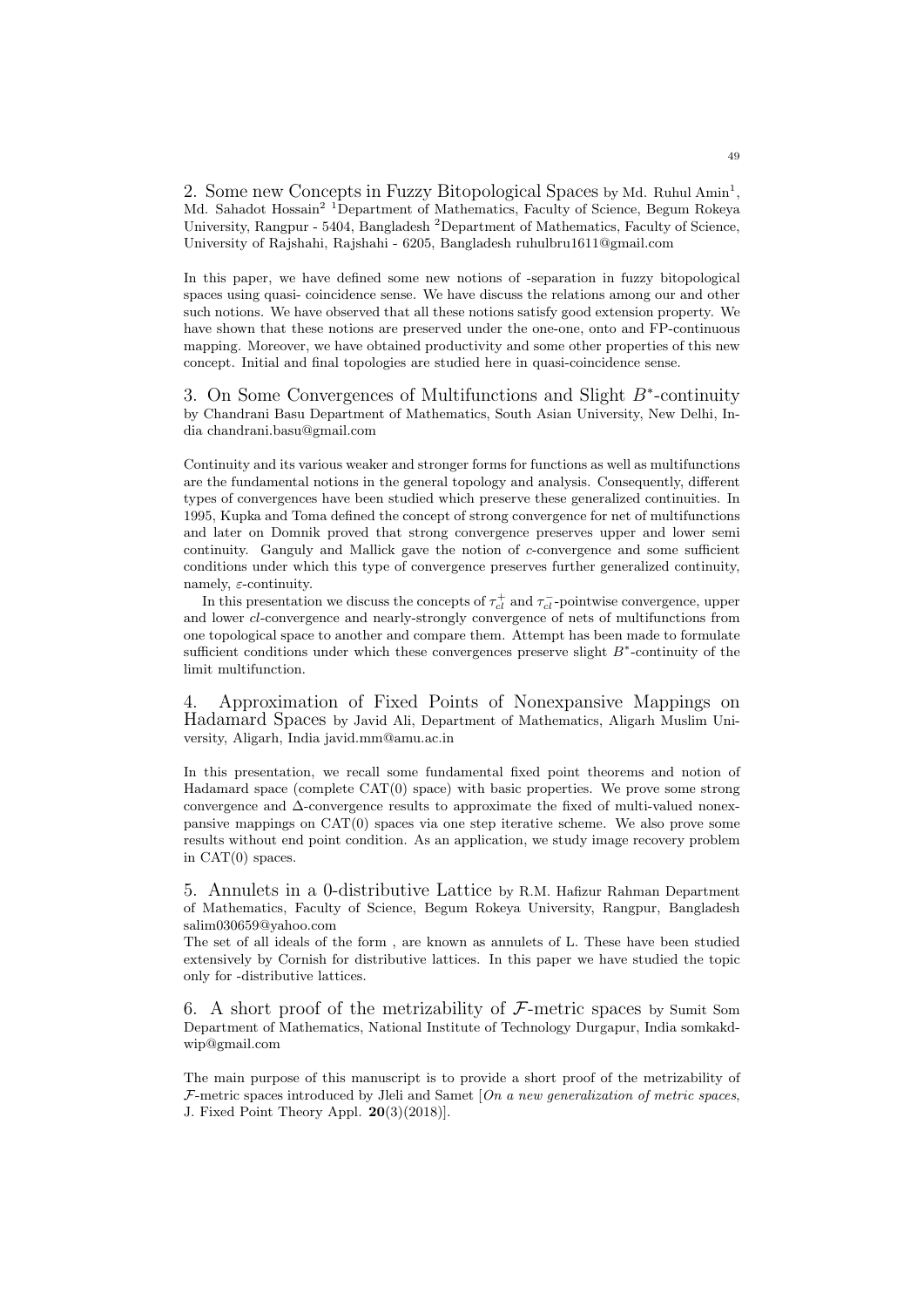7. A study on some variations of I-Hurewicz property using starselection principles by Upasana Samanta, Department of Mathematics, Jadavpur University, Kolkata, India samanta.upasana@gmail.com

In this paper, the main point of consideration is I-Hurewicz property which was introduced by Prof. Das and plays an important role in the study of selection principles and covering properties for the last decade. Subsequently, star-versions of I-Hurewicz property are introduced along with its two variants and analyze these properties in terms of selection principles. Certain interrelationships between these new notions are established and suitable examples are constructed. Several related results and, in particular, preservation properties are studied.

8. The Critical Point Equation on Kenmotsu and almost Kenmotsu manifolds by Dhriti Sundar Patra, Department of Mathematics, Birla Institute of Technology Mesra, Ranchi 835215, India dhritimath@gmail.com

In this work, we have studied the critical point equation (shortly, CPE) within the framework of Kenmotsu and almost Kenmotsu manifold satisfying certain nullity conditions. First, we prove that a complete Kenmotsu metric satisfies the CPE is Einstein and locally isometric to the hyperbolic space  $H 2n+1$ . In case of Kenmotsu manifolds, it is possible to determine the potential function explicitly (locally). We also provide some examples of Kenmotsu and almost Kenmotsu manifolds that satisfies the CPE.

9. Generalized Forms of I-Continuous Maps in Binary Ideal Topological Spaces with Applications by Nazir Ahmad Ahengar, Department of Mathematics and Computer Science R.D. University, Jabalpur 482001 nzrhmd97@gmail.com

The concept of binary topology from X to Y and the concept of topology on are independent and have been aroused as the new concept in the field of topology and have several applications in the modern science. In this paper we introduce and study several generalized forms of continuous maps in generalized binary ideal topological spaces like semi-continuous maps, -semi-continuous maps, totally-semi-continuous maps and strongly -semi-continuous maps and investigate various relationships of these maps by making the use of some counter examples. The study has not been found to be useful only in the categorization of the new class of generalized sets in generalized ideal topology but also establishing the relationships in the different useful fields of life.

10. Fuzzy metric representing crisp metric by R. Roopkumar, Department of Mathematics, Central University of Tamil Nadu, Thiruvarur, India roopkumarr@rediffmail.com

For a given fuzzy metric M, we introduce two different nets  $(\Delta_{M,\lambda})$  and  $(\delta_{M,\lambda})$  of metrics constructed from the fuzzy metric  $M$ , and prove that both nets converge to the same limit, under some necessary and sufficient condition. The common limit is called the actual metric representing the fuzzy metric  $M$ . We also derive some of the properties of these approximate metrics  $\Delta_{M,\lambda}$  and  $\delta_{M,\lambda}$ . On the other hand, for a given a metric d, we establish that the fuzzy metric representing  $M_d$  with values in  $\{0, 1\}$  and d are compatible with the same topology. Further, we prove that if a metric  $d$  induces a fuzzy metric  $M_d$ , then all the approximate metrics  $\Delta_{M,\lambda}$  and  $\delta_{M,\lambda}$  constructed from this fuzzy metric are equal to the original metric  $d$ .

## Section H : Measure Theory, Probability Theory and Stochastic Processes, and Information Theory

1. Beta Seasonal Autoregressive Fractionally Integrated Moving Average Models by Mohammad Shad, Department of Mathematics, NIT Hamirpur, India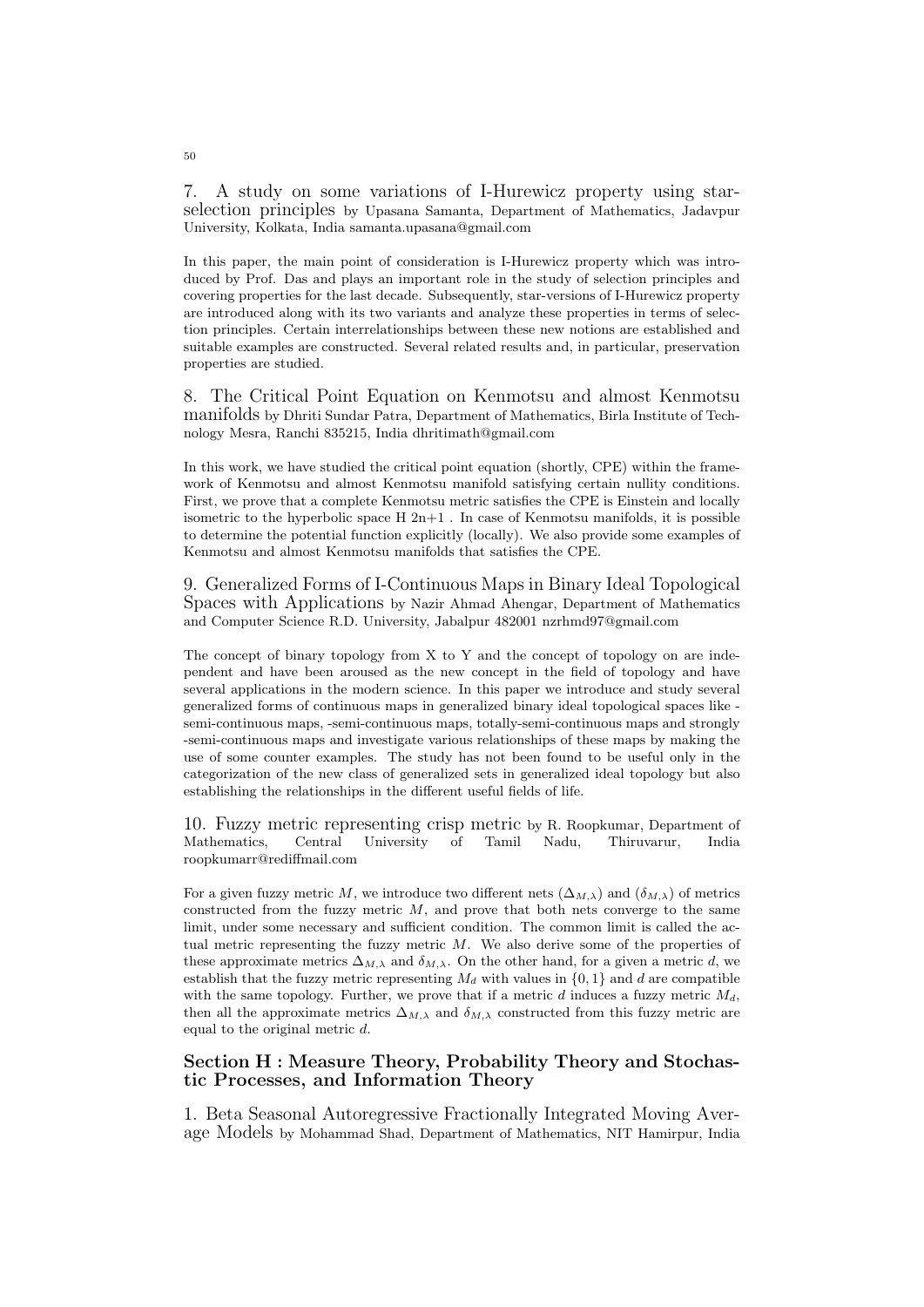#### mohammad@nith.ac.in

In this paper we have developed a dynamic beta seasonal autoregressive fractionally integrated moving average model based on the class of beta regressions. This model can be used to predict seasonal time series data which assume value in the standard unit interval  $(0, 1)$  such as rates and proportions. We estimated parameters of the proposed model using conditional maximum likelihood method. The closed form expression for the conditional score vector and conditional Fisher information matrix were derived. This paper also discuss about the interval estimation, hypothesis testing, model selection and forecasting. Monte Carlo simulation has been used to obtain the finite sample performance of conditional maximum likelihood estimators and white noise test. An application to environmental real data is also presented and discussed.

2. An uncountable, measure zero, dense set of non-monotone points of continuous functions by R. Palanivel Department of Mathematical and Computational Sciences National Institute of Technology Karnataka, Suarthkal, Mangalore 575025, India palanivelmath92@gmail.com

In this paper, we present a continuous function which has every Cantor ternary point as its non-isolated non-monotone points. The union of all the sets of non-isolated non-monotone points of iterates of the function have the desired properties.

3. New fractional integral inequalities by Atanu Manna Assistant Professor of Mathematics, Indian Institute of Carpet Technology Chauri Road, Bhadohi-221 401, Uttar Pradesh, India atanu.manna@iict.ac.in

The classical Hardy's integral inequality and its extensions play an important role in various branches of mathematical analysis. In this short note, a new proof is obtained of a famous extension of classical Hardy's integral inequality. Indeed, a basic concept of probability theory has been applied to establish it. Using similar techniques, certain new fractional integral inequalities involving generalized Riemann-Liouville and Weyl integrals are established. It is also shown that the best possible constants in each of the above inequalities can be obtained by a probabilistic method.

# Section I : Numerical Analysis, Approximation Theory and Computer Science

1. A uniformly convergent method for a two parameter singularly perturbed parabolic problem with time delay by Sumit, Sunil Kumar Department of Mathematical Sciences, Indian Institute of Technology (BHU) Varanasi, India sumit.rs.mat16@iitbhu.ac.in

We construct a robust numerical method for a two parameter singularly perturbed parabolic problem with time delay using a hybrid monotone finite difference operator on an adaptive mesh. The mesh used is a product of uniform mesh in time and a piece-wise uniform Shishkin mesh in space variable. The method is proved to be second order parameter uniformly convergent in space and first order in time.

2. DPG Method with Optimal Test Functions for the Heat Equation by Jhuma Sen Gupta Department of Mathematics, BITS Pilani Hyderabad Campus, Hyderabad, Telangana jhumagupta08@gmail.com

In this talk, we discuss discontinuous Petrov-Galerkin (DPG) method with optimal test functions for the heat equation. We have considered a time stepping scheme based on the backward Euler approximation and ultra-weak variational formulation at each time step. We discuss the stability of the method for both the field variables (the original unknown and its gradient weighted by the square root of the time step) and present a framework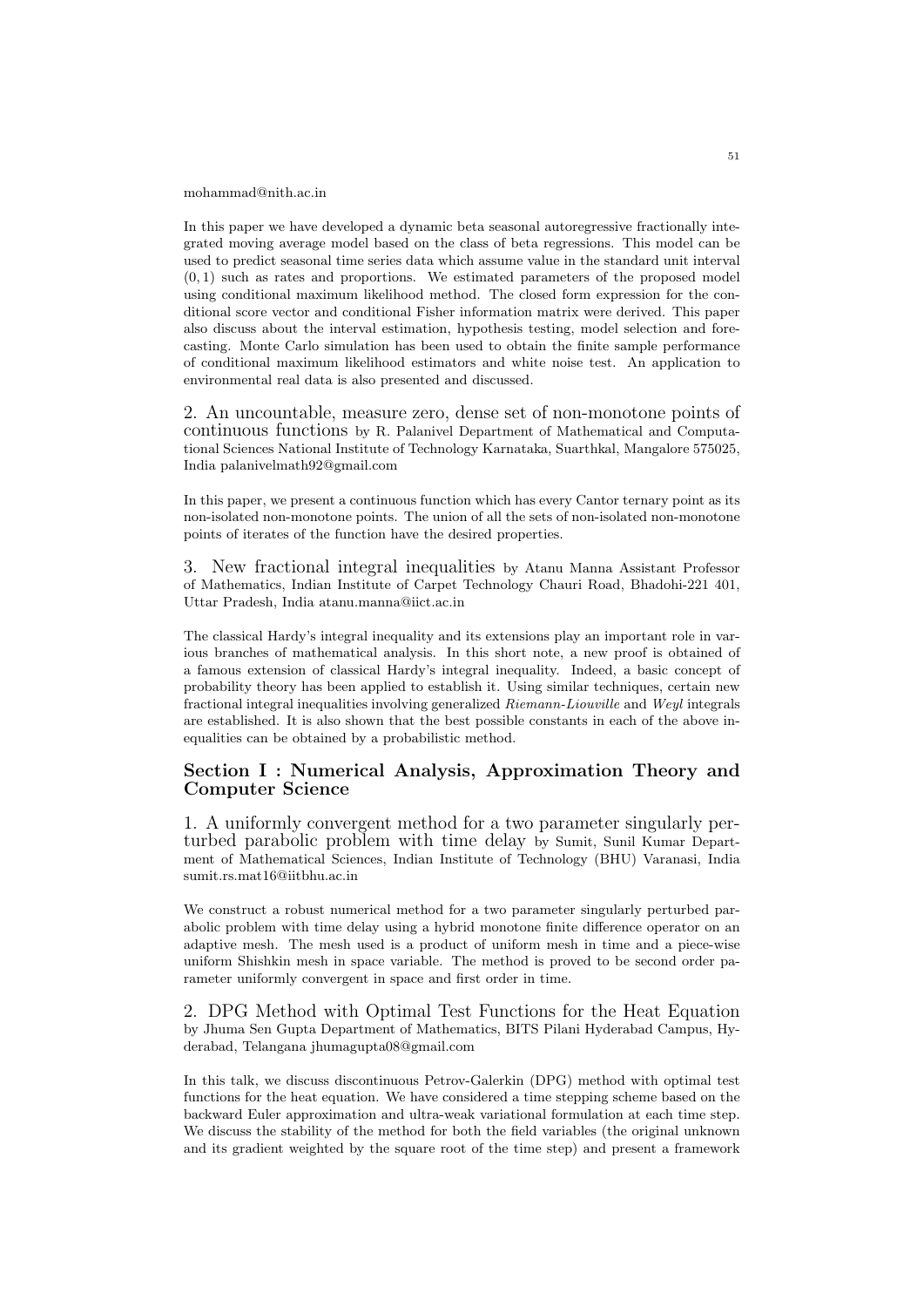for abstract error analysis to derive a Céa-type error estimate. Finally, some numerical results are reported to validate our theoretical findings.

3. Degree of Approximation of Conjugate Fourier Series of Functions in Besove Space by Riesz Mean by Sanghamitra Beuria Department of Mathematics, College of Basic Science and Humanities, OUAT, Bhubaneswar, Odisha sbeuria108@gmail.com

The paper studies the degree of approximation of functions by their Conjugate Fourier series in the Besove space by Riesz mean and thus generalizing many known results.

4. Direct and inverse results for Kantorovich type exponential sampling series by Shivam Bajpeyi Department of Mathematics, Visvesvaraya National Institute of Technology Nagpur, Nagpur, India. shivambajpai1010@gmail.com

In this article, we analyse the approximation properties of the new family of Kantorovich type exponential sampling series. We obtain the point-wise approximation theorem and Voronovskaya type theorem for the proposed operator. Further, we obtain a representation formula and an inverse result approximation for the above family of operators. Finally, we give some examples of kernel functions to which the proposed theory can be applied along with the graphical representation exhibiting the approximation by this operator.

5. Approximation of functions in Besov space by Supriya Rani Department of Mathematics, Central University of South Bihar Gaya - 824236 (Bihar), India supriya@cusb.ac.in

The degree of approximation of a function in Lipschitz space, Hölder space and generalized Hölder space using single and product summability operators has been studied by the some earlier authors. In the present work, we estimate the error of a function g in Besov space using Hausdorff-generalized Nörlund  $(\Delta_H \cdot N^{p,q})$  product operator of its Fourier series. It is interesting to note that Besov space generalizes different functional spaces like Sobolev space, Lipschitz space and generalized Hölder space. Besov space is also used to study regularity properties of the functions. It can also be noted that the product operator is stronger than a single summability operator. Thus, in the present work, we consider Hausdorff-generalized Nörlund  $(\Delta_H \cdot N^{p,q})$  means product operator  $(\Delta_H \cdot N^{p,q})$  means reduces to  $E_q \cdot N^{p,q}, C_1 \cdot N^{p,q}, \Delta_H \cdot N^{p_m}, \Delta_H \cdot N^{1/(m+1)}, \Delta_H \cdot \bar{N}_{q_m}, \Delta_H \cdot C_\alpha$  means. In fact, in the present work, we establish two theorems on best approximation of a function g belonging to  $B_q^{\lambda}(L_r)$  space using  $\Delta_H \cdot N^{p,q}$  product means of its Fourier series. Our results generalizes three known results of this direction of work.

6. ElNino based Comparison of Learning Algorithms for Modeling Annual Rainfall in Chennai by M. Nirmala Department of Mathematics Sathyabama Institute of Technology, Chennai, India mnirmalamaths@gmail.com

The prediction of annual rainfall is very important because of current climate change and for the disaster management in a metropolitan city like Chennai, India. Present work reports comparison of prediction models for the annual rainfall in Chennai through learning algorithms of Artificial Neural Network (ANN). For this purpose, a dataset consisting of monthly rainfall of Chennai and Nino3.4 from 1901 -2017 were collected and Multilayer Perceptron (MLP) and Radial Basis function (RBF) algorithms were applied to model the annual rainfall. The suitable model is identified by measuring the performance of the models using the error measures.

7. A Study of approximation by linear combinations of Lupas operatorsby Avinash Kumar Sharma P.G. Deptt. of Mathematics Magadh University, Bodh Gaya, Bihar ak95257016@gmail.com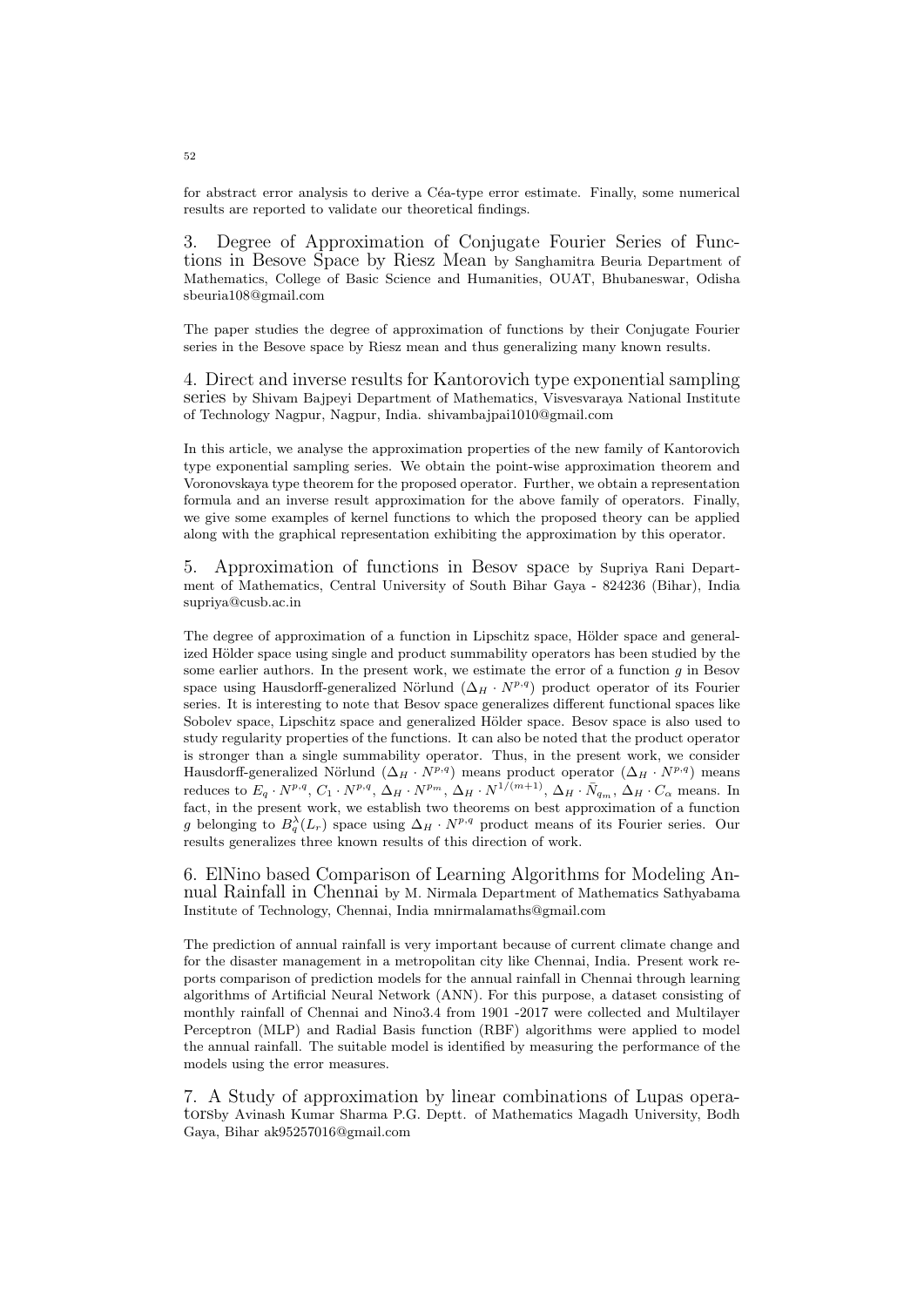It has been established by Karovkin's theorem that operators sequence introduced by A. Lupas is an approximation method. In this paper we have shown that, under certain constraints on functions, linear combinations of operator sequence of A. Lupas behave better as regards convergence. We have found an expression for moments of general order.These play a crucial role. We use it to prove our main result.

8. Kantorovich-type non-linear exponential sampling series in the setting of Orlicz spacesby Prashant Kumar Department of Mathematics Visvesvaraya National Institute of Technology Nagpur, Nagpur, India. pranwd92@gmail.com

In the present article, we introduce a non-linear version of the Kantorovich type exponential sampling operators and study its convergence in the setting of Orlicz spaces. We derive the point-wise and uniform convergence results for the above operator. The problem of convergence for the proposed operator is discussed in some particular function spaces like exponential spaces, logarithmic spaces etc. Finally, some examples of the kernel functions to which the theory can be applied along with graphical representation are provided.

9. Numerical Solution of Elliptic Dirichlet-Robin Initial Boundary Value problem on Square and Triangular Domain by Malabika Adak Department of Applied Mathematics and Humanities, Yeshwantrao Chavan college of Engineering, Nagpur, India malabikaadak@yahoo.co.in

Laplace and Poisson equation is a typical second order elliptic partial differential equation (PDE) that appears in many areas of science and engineering. Five-point finite difference method (FDM) is used to solve the twodimensional Laplace and Poisson equations on square and triangular domain. To solve partial differential equation specific boundary conditions are required. In this study, Dirchlet and Robin boundary conditions are considered for solving the system of equations at each iteration. When the function itself is specified on the boundary is called Dirichlet boundary. In some problems, a linear combination of function and its normal derivative is specified, is called Robin boundary. The chosen body is square and triangle, which is discretized into square grids and non-square grids particularly for triangular domain. The obtained numerical results are compared with analytical solution. The study objective is to check the accuracy of FDM for the numerical solutions of square and triangular bodies of 2D Laplace and Poission equations.

10. A New Two-steps Iterative Scheme Based on Composite Simpsons Rule for Solving Nonlinear Equations by Jogendra Kumar DIT University, Dehradun, U. K., India jogendra.bhu@gmail.com

In this paper, a new two-steps iterative method of order three constructed based on composite Simpson rule and fundamental theorem of calculus for solving nonlinear equations. A number of numerical examples are given to show the efficiency and performance of the method. Also the method is compared with some well-known existing iterative methods.

11. Comparison of two hybrid iteration schemes based on proper double splittings by Ashish Kumar Nandi Department of Mathematics BITS Pilani K.K. Birla Goa Campus, Goa, India ashish.nandi123@gmail.com

The purpose of this work is to formulate two hybrid alternating methods by using double proper splittings. This work is motivated by Benzi and Szyld [Numererische Mathematik 76 (1997) 309-321; MR1452511]. The first scheme extends the scheme in the non-singular matrix setting introduced by Li, Fan, and Zheng [Comput. Math. Appl. 77 (2019) 981990; MR3913644] very recently and then a second hybrid scheme is proposed such that the classes of matrices, for which the performance of one hybrid scheme is better than the other, are mutually exclusive. The double splitting outperforms the single spitting, even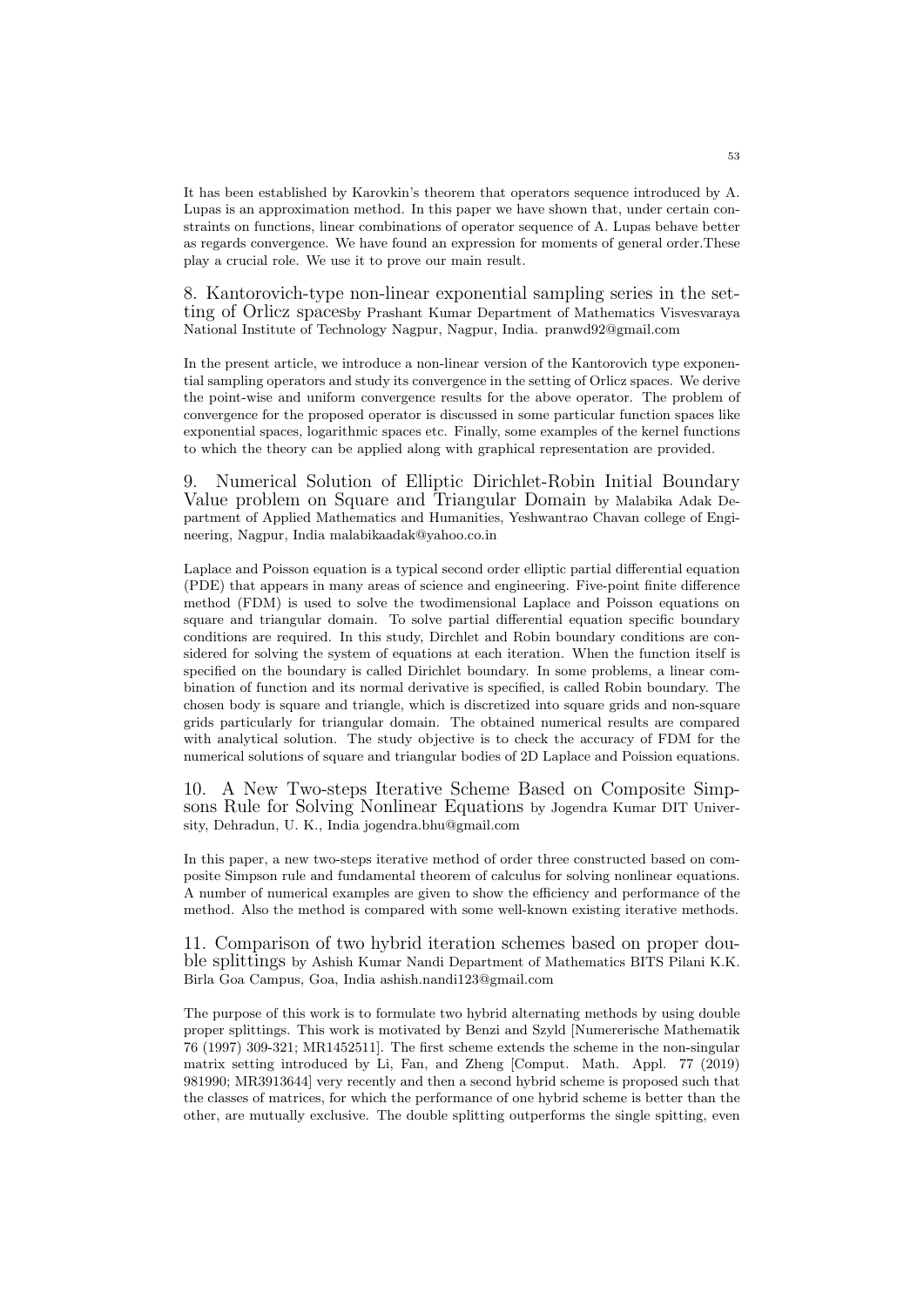for rectangular matrices. Also, the hybrid schemes are faster and has several computational advantages over the classical splitting methods. Further, we have discussed the performance of the pre-conditioners induced by two different double alternating schemes. The convergence and comparison results are discussed with computational evidences, which ensure the faster convergence of hybrid schemes than the usual double splitting method. The theoretical findings are verified by numerical examples.

12. A study on approximation of a conjugate function using Cesaro-Matrix product operator by H.K. Nigam<sup>1</sup>, Md. Hadish<sup>2</sup> Department of Mathematics, Central University of South Bihar, Gaya hadish@cusb.ac.in

In this paper, we, establish two theorems to study the error estimates of conjugate of a function f (2π-periodic) in weighted Lipschitz class  $W(L^p, \xi(t))$ , by cesaro-Matrix  $(C^{\delta}T)$ product means of its conjugate Fourier series. In this work, we consider more advance class of function as compared to the work of earlier authors in order to arrive at the best approximation of conjugate of a function  $f(2\pi\text{-periodic})$  by trigonometric polynomial of degree  $n$ . It can be noted that the results obtained so far in the direction of present work could not provide the best approximation of the function. Also, the studies on estimations of error of conjugate of a function  $f(2\pi\text{-periodic})$  in weighted Lipschitz class  $W(L^p, \xi(t))$  using  $C^{\delta}T$  means of conjugate Fourier series have not been studied so far. Our results generalize six previously known results and also provide some important corollaries.

13. On the Location of Zeros of a Polynomial (with Quaternionic Vari $able)$  by D. Tripathi Department of Mathematics, Manav Rachna University, Faridabad, India dinesh@mru.edu.in

Let  $p(q) = \sum_{l=0}^{n} q^{l} a_{l}$ , where  $q = \alpha + i\beta + j\gamma + k\delta \in \mathbb{H}$ , where  $\alpha, \beta, \gamma, \delta \in \mathbb{R}$  and  $i, j$ , and k are the fundamental quaternion units and  $a_l, 0 \leq l \leq n$  are either real or quaternions. In this paper, we present certain results concerning the location of zeros of polynomial  $p(q)$ with quaternionic variable  $q$ , which generalize and refine some known Eneström-Kakeya type bounds.

14. Higher order fitted operator numerical scheme for singularly perturbed delay differential equations by S. Dinesh Kumar School of Advanced Sciences, VIT Vellore mathdinesh005@gmail.com

In this paper, we consider a boundary value problem for a singularly perturbed delay differential equation of reaction-diffusion type. A fitted operator finite difference scheme based on Numerov's method is constructed. The scheme derived is a fourth order accurate for a moderate value of the perturbation parameter, whereas for small values of the parameter the method is second order or less. An extensive amount of computational work has been carried out to demonstrate the applicability of the proposed method.

### Section J : Operations Research

1. Multi-Objective Fractional Programming with Real-Coded Genetic Algorithm for Optimization with Real Data by Debasish Roy, Department of Mathematics. IIT Kharagpur, West Bengal 721302, India Mathematics, IIT Kharagpur, debasish.roy@maths.iitkgp.ac.in

Real-Coded Genetic Algorithm handles the alleles by a real number in comparison to the Canonical Genetic Algorithm, which processes them by binary numbers. RCGA (Real-Coded Genetic Algorithm) is a closer solution for real-world problems. In this paper, RCGA has been implemented in MATLAB. The financial statements of a Tea Firm were analysed, and the data was extracted. Two ratio functions have identified to characterise the problems of Tea Estate. The coefficients of the model have been derived by Regression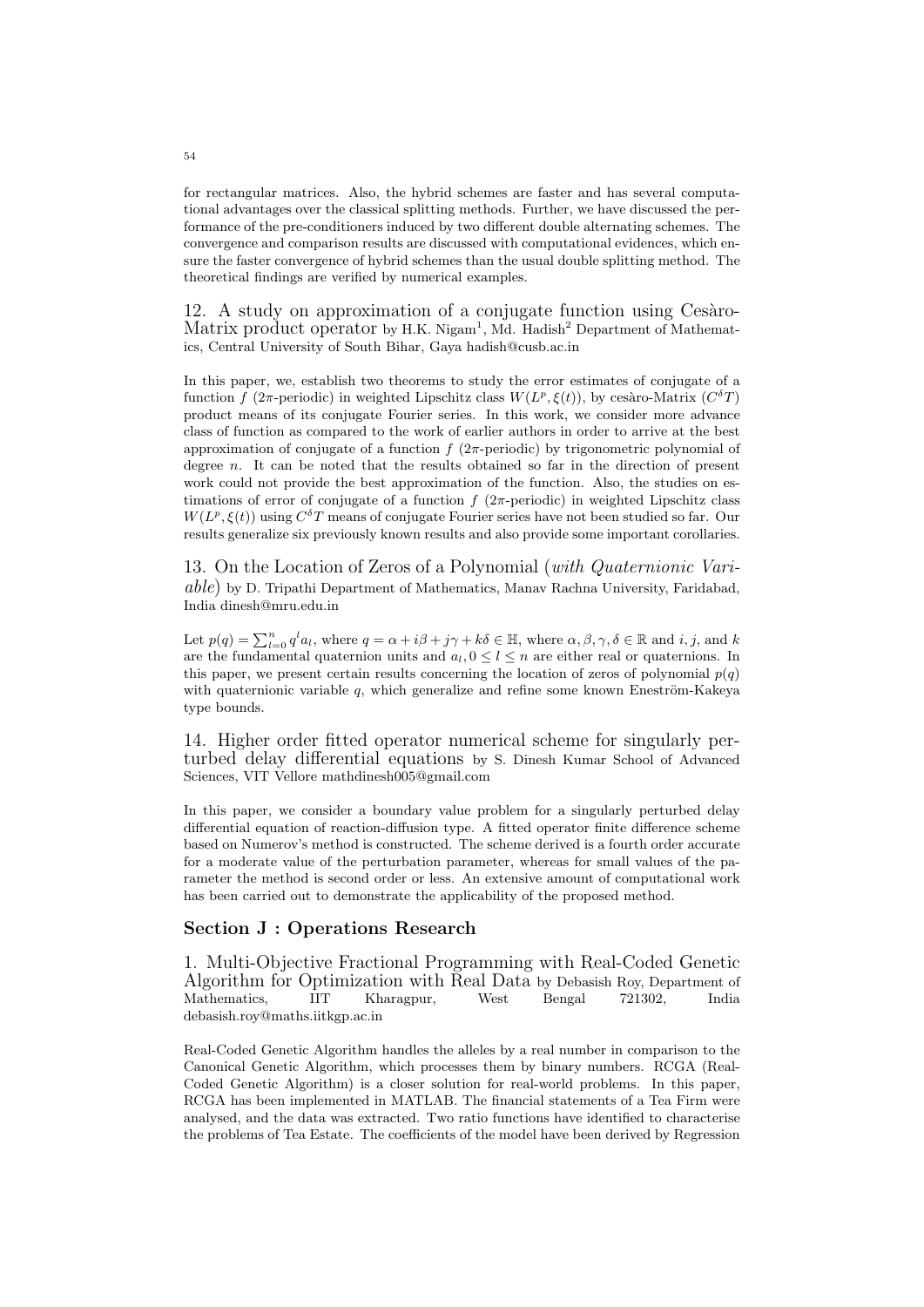Analysis on historical data using R programming. Improvement of these functions will inherently enhance the efficiency of the organisation. Here the multivariate vector function in R  $2 +$  will be optimised. The principles of Multi-Objective Optimizations have been used to optimise the two objective functions. The most generic way in MOOP is a Genetic Algorithm. Therefore, the optimal value of the vector function is derived with the help of a Genetic Algorithm with real values. The results are also presented with intermediate steps.

2. Optimum Production for a heaped stock dependent breakable item through variational principle by J.N. Roul, Patha Bhavana, Visva-Bharati, Santiniketan-731235, West Bengal, India jotindranath.roul@visva-bharati.ac.in

Breakability rate of fragile item depends on the accumulated stress of heaped stock level. So breakablility rate can be considered as dependent parameter of stock variable. The unit production cost is a function of production rate and also dependent on raw material cost, development cost and wear-tear cost. The holding cost is assumed to be non-linear, dependent on time. Here optimal control problem for a fragile item under finite time horizon is considered. The profit function which consists of revenue, production and holding costs is formulated as a Fixed-Final Time and Fixed State System, optimal control problem with finite time horizon. Here production rate is unknown and considered as a control variable and stock level is taken as a state variable. It is formulated to optimize the production rate so that total profit is maximum. As particular cases, models are evaluated with and without breakability. The models are solved by using conventional Variational Principle along with the non-linear optimization technique-Generalised Reduced Gradient Method (LINGO 12.0). The optimum results are illustrated both numerically and graphically. Some sensitivity analysis on breakability coefficient are presented.

3. Markovian Queueing Model with Second Optional Service and Correlated Reneging by P. Vijaya Laxmi Department of Applied Mathematics, Andhra University, Visakhapatnam 530003, India vijaya iit2003@yahoo.co.in

In this paper, we study a single server Markovian queueing system with second optional service and correlated reneging. The system is analyzed by a quasi birth-death process and steady state probabilities of the model are obtained using matrix geometric method. Some performance measures and numerical illustrations are also provided. An optimization of the cost function is performed to find the optimal service rate that minimizes the total cost.

4. An optimization approach to airline crew pairing problems by Tanmay Kundu, Deepmala Mathematics Discipline PDPM Indian Institute of Information Technology, Design and Manufacturing Jabalpur- 482005, India tanmaykundu.math@gmail.com

In airline industry, an effective crew scheduling system is essential for reducing operating costs and it is the second largest direct operational cost next to the fuel costs. Crew scheduling consist of two problems: crew pairing and crew assignment. In crew pairing phase, anonymous pairings, starting and ending at a home base, are constructed. In total, the pairings must cover all positions to be covered in the flights defined by the time table. Besides the fuel costs a considerable portion of the crew costs can be saved through solving the crew pairing optimization problem. In this paper, we propose a brief review and mathematical model of the fundamental crew pairing problem, its concepts, algorithms, and computation.

5. Fuzzy programming with S shaped nonlinear membership function approach to multiobjective solid transportation problem with mixed constraints by A.K. Bit Department of Mathematics, Faculty of Civil Engineering College of Military Engineering, Pune - 411 031 (M.S.), India amalkbit@yahoo.com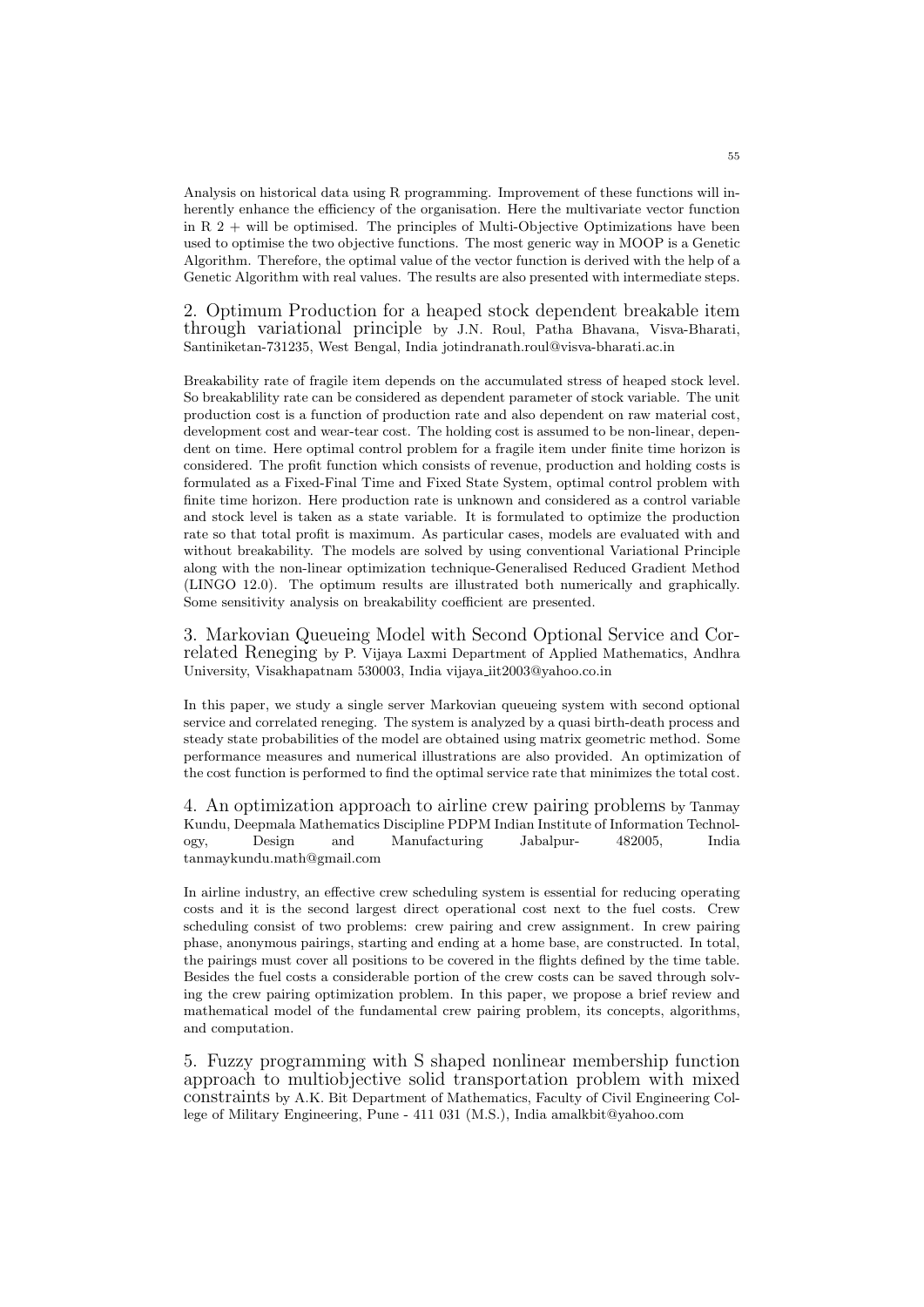The multiobjective solid transportation problem with mixed constraints in which the supply, demand and capacity constraints are mixed (equality and inequality) types and the objectives are equally important, non-commensurable and conflicting in nature. The fuzzy programming with S shaped nonlinear membership function for obtaining efficient solutions as well as the best compromise solution of a multiobjective solid transportation problem with mixed constraints has been presented in this paper. An example is included to illustrate the methodology. In addition, this method is compared with one existing fuzzy programming algorithm with linear membership function and hyperbolic membership function using one example.

## Section K : Solid Mechanics, Fluid Mechanics, Geophysics and Relativity

1. A Comparative Analysis of Magnetothermoelastic Disturbances induced by Thermal Shock in Three Phase Lag Theory of Thermoelasticity and Dual Phase lag Theory of Thermoelasticity by Rakhi Tiwari Department of Mathematics, Nitishwar mahavidyalaya, A Constitutent Unit of Babasaheb Bhimrao Ambedkar Bihar University, Muzaffarpur rakhibhu2117@gmail.com

The propagation of magneto-thermoelastic waves generated by a thermal shock in a finitely conducting elastic half-space in contact with vacuum has been studied. Three phase lag theory of thermoelasticity has been applied to account for the interaction among the elastic, thermal and magnetic fields. The boundary of the domain is subjected to a normal load. Laplace transform technique on time is used to obtain the solutions. A detailed analytical as well as numerical study has been done using three phase lag theory of thermoelasticity. As Dual phase lag is a special case of Three phase lag model of thermoelasticity. In order to make a comparative study, computational results have been calculated graphically in both (Dual phase lag and Three phase lag thermoelasticity). We obtain significant differences in both the models. However in some places, Three phase lag model exhibits better results as compare to Dual phase lag model of thermoelasticity.

2. Blocking dynamics of flexural gravity waves in three-dimensions by Susam Boral, Trilochan Sahoo Dept. of Ocean Engineering and Naval Architecture IIT Kharagpur, India susamboral@gmail.com

Surface gravity waves interact with the large floating elastic structure to generate flexural gravity waves which are of significant importance for ocean space utilization as well as in the impingement of ocean waves with sea ice in the marginal ice zone. In the presence of current, blocking of one-dimensional flexural gravity waves and buckling of the flexible plate have been demonstrated for certain critical values of compressive force by analyzing the corresponding dispersion relation which possesses five roots in case of deep water. However, various limiting conditions such as threshold of blocking and the buckling limit are related to the occurrence of multiple roots of the flexural gravity wave dispersion relation which are otherwise distinct in nature. In the present study, blocking dynamics of two-dimensional flexural gravity waves is studied in the presence of current and compressive force in the three-dimensional fluid domain. The basic scenarios of wave blocking in the presence of top-hat current are analyzed as a special case. Further, between the blocking and buckling limit, for some fixed value of wave frequency, the wave dispersion relation possesses three real roots of which two roots coalesce either at the primary or secondary blocking points which is similar to the case of two-dimensional flow. The study reveals the occurrences of wave blocking for flexural gravity wave and buckling of the structure depend not only on the compression of the plate or current flow but also on the directions of wave propagation and current flow.

3. Viscosity variation and porous wall effects in conical squeeze film bearing using Rabinowitsch fluid lubricants by Amit Kumar Rahul Department of Mathematics & Computing Indian Institute of Technology(ISM) Dhanbad, India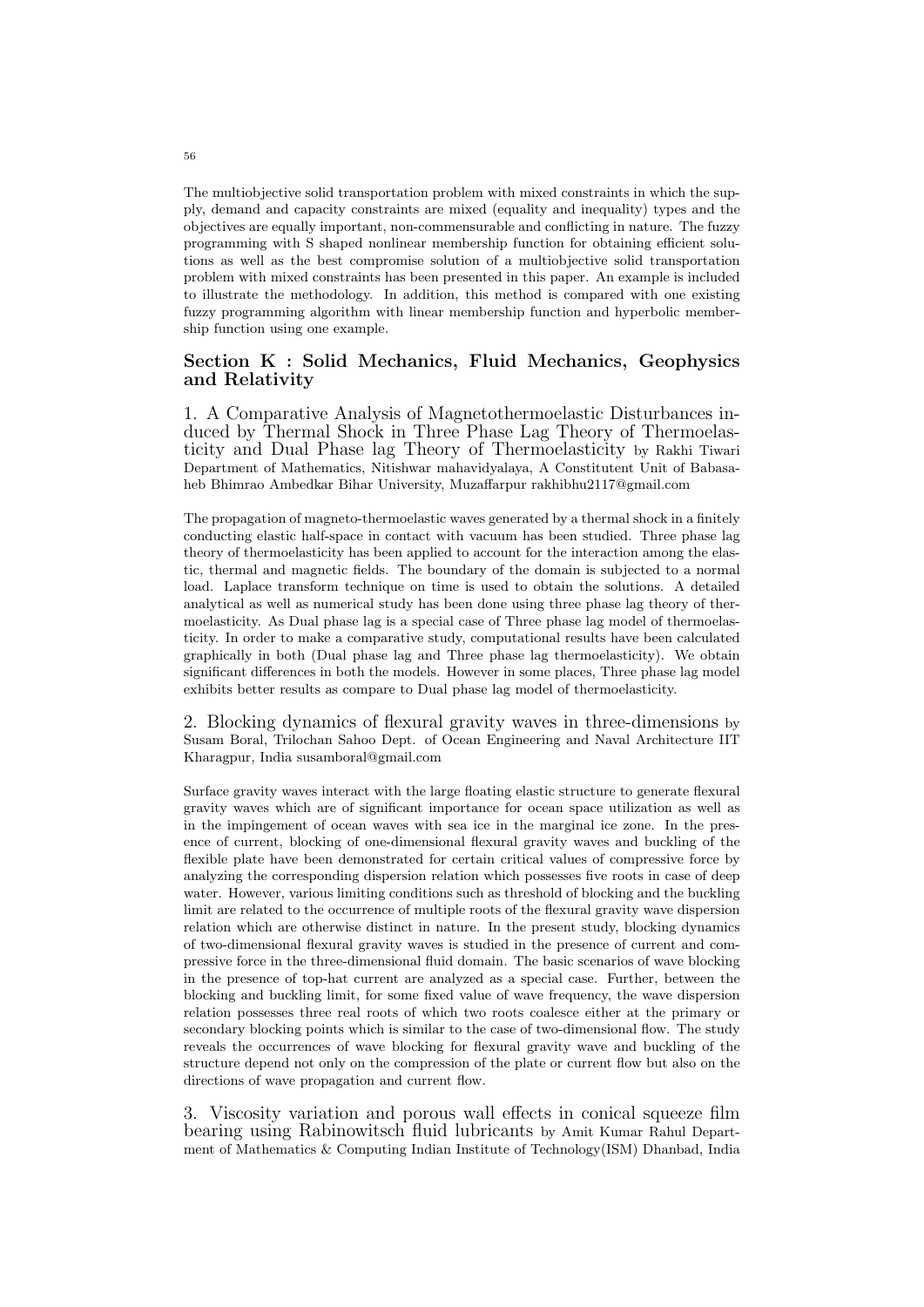#### akrahulism@gmail.com

In this research article, viscosity variation of a non-Newtonian fluid with porous conical bearing has been theoretically analyzed over the Rabinowitsch fluid index, 0.00004  $\leq \omega$ 0.00002 and viscosity index  $(0 - 1)$ . The porous matrix consists, a system of capillaries of very small radii with homogeneous porous wall. The modified Reynolds equation representing the non Newtonian properties following the cubic stress law condition is determined. An approximate analytical solution is found using a small perturbation method. The solution for pressure and load capacity with distinct values of viscosity-variation and porous parameter are calculated and compared with Newtonian lubricants. The results reveal that the effect of porous wall enhances the load-carrying capacity and lengthen time but the viscosity variation of non-Newtonian fluid decreases the load-carrying capacity and response time, as compare to the non-Newtonian lubricant.

4. Propagation of wave in two-layer Ocean over varying bottom in presence of porous walls by Nagmani Prasad, Ramanababu Kaligatla, Saista Tabssum Department of Mathematics & Computing Indian Institute of Technology(ISM) Dhanbad, India nagmani0609@gmail.com

In two layer fluid, a scattering problem of oblique wave by multiple porous walls in the presence of varying bottom is tackled. Here, the bottom profile is an association of an uneven bottom of finite interval and constant water depths of semi-infinite intervals in a way for step-type. The multiple porous walls are placed toward wind side of the constant water depth. In two layer fluid system, both the fluids of two different densities and finite depths are assumed while the fixed porous walls are extended up to the free surface. Using small amplitude water wave theory and Darcy's law over the fluid flow across the porous walls, The problem is modeled as BVP. To deal the solution of the current problem, method of matched eigenfunction and modified mild-slope equation (MSE) is applied. Further, the continuity conditions of the fluid pressure at the point of bottom slop discontinuities and mass flux at the interface is utilized to convert the boundary value problem into a system of equations. Further, the performance of the multiple porous walls as a breakwater to mitigating the wave energy, the reflection and transmission coefficients, wave forces on barriers are computed against parameters such as slope length, interface height, incident wave angle and porosity. The results are likely to be useful to assess the performance of porous walls as a breakwater in water of uneven depth.

5. Energy balance relations for flow through thick porous structure by Santanu Koley Department of Mathematics, Birla Institute of Technology & Science - Pilani Hyderabad Campus, Telangana, India santanukoley1989@gmail.com

In wave-structure interaction problems, energy balance relations often derived and used to check the computational accuracy of the numerical methods. These energy identities also used to get qualitative information about various physical quantities of interests. It is well known that for rigid structures, the energy identity is  $|R|^2 + |T|^2 = 1$ , where  $|R|$ and  $|T|$  are reflection and transmission coefficients respectively. Even if we take flexible barriers then also the aforementioned energy identity will hold. This gives us an useful information that no wave energy is used to deform the flexible barrier. Now, for porous structure, often a part of the incoming wave energy is dissipated by the structural porosity. So, the aforementioned energy identity will be modified into  $|R|^2 + |T|^2 + K_D = 1$ , where  $K_D$  takes into account the amount of dissipative wave energy. These energy identities are available in the literature for thin porous barriers. But, derivation of the energy identity is complicated for thick porous structures due to complex momentum equation and boundary conditions. In the present paper, an appropriate energy identity will be derived for water waves past a thick rectangular porous structure. In this regard, Green's second identity is used in multi-domain regions with the arguments velocity potential and its complex conjugate. With the help of complex function theory, the final form of the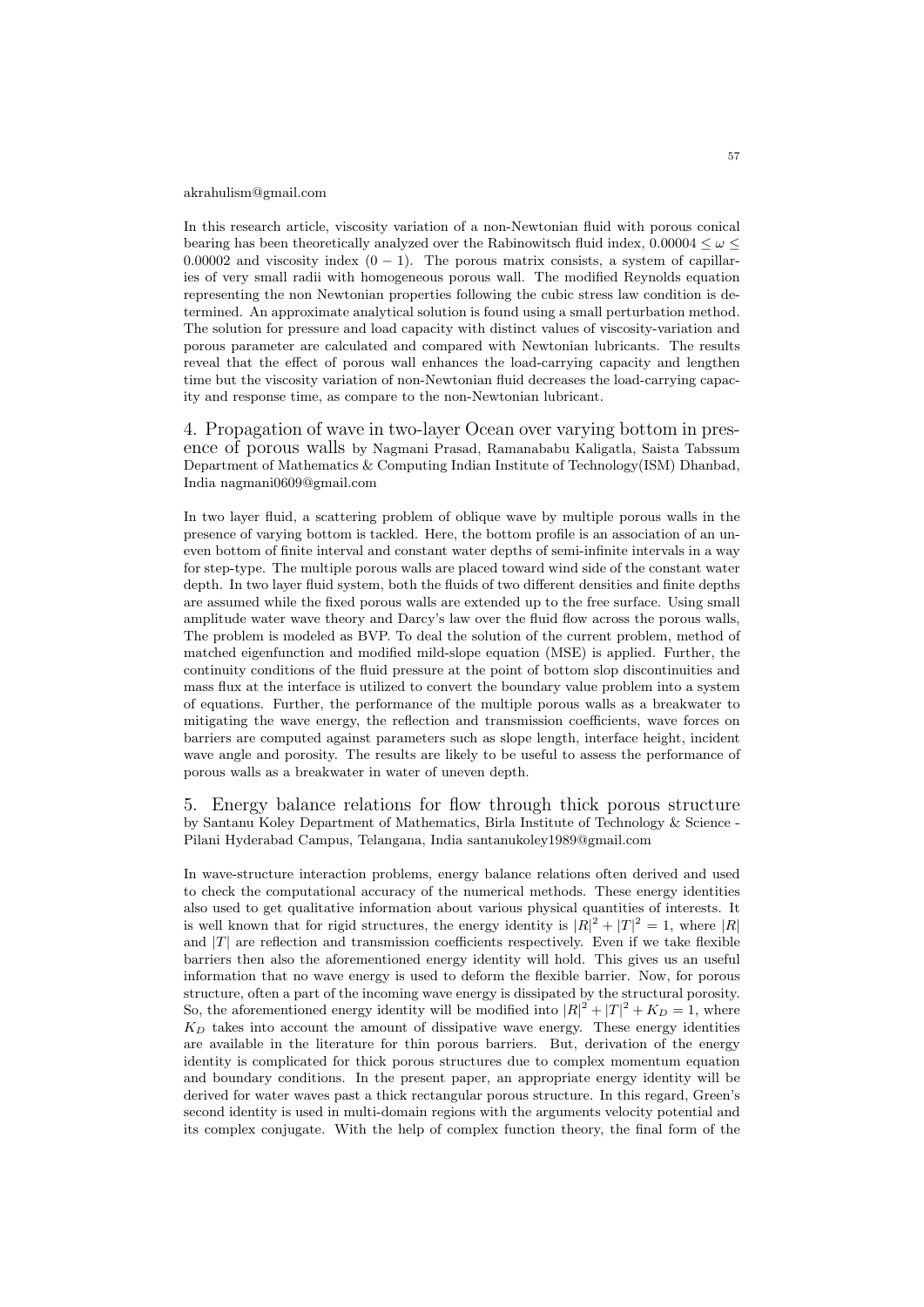same is the following:

$$
|R|^2 + |T|^2 + K_D = 1
$$

where

$$
K_D = F\left(m, f, k_0, \theta, \omega, g, \phi_1(0, z), \frac{\partial \phi_1^*}{\partial x}(0, z), \phi_3(b, z), \frac{\partial \phi_3^*}{\partial x}(b, z), \phi_2(x, 0)\right)
$$

In this aforementioned equation,  $m$  is the inertial coefficient,  $f$  is the friction coefficient,  $k_0$  is the progressive wave mode,  $\omega$  is the angular frequency,  $\phi_i$  for  $j = 1, 2, 3$  are the velocity potentials for the regions left, within and right to the porous structure and  $\phi^*$  is the complex conjugate. It is to be noted that the rectangular porous structure is having width b and situated between  $x = 0$  to  $x = b$  along the horizontal direction and  $z = 0$  to  $z = -h$  along the vertical direction. Now, to compute various quantities associated with the energy identity, the associated BVP is converted into a system of Integral equations using appropriate Green's function. The derivations of the free surface Green's function for porous region is complex and will be handled in a suitable manner. Finally, using quadrature formulae, the components present in the energy identity will be obtained and checked for validation.

6. Combined effects of periodic suction and permeability on MHD oscillatory flow of Rivlin Ericksen fluid past a moving semi-infinite porous plate in the presence of thermal radiation by Deepti Department of Mathematics, Shivaji College (University of Delhi), Raja Garden, New Delhi-110027 deepti math@yahoo.com

In this paper the behaviour of unsteady flow of viscous incompressible and electrically conducting Rivlin Ericksen fluid past a semi-infinite vertical porous plate having variable permeability under thermal radiation effects is examined. Further the time dependent suction is assumed at the plate which is moving with constant velocity whereas the free stream velocity is assumed to be oscillating with time. The dimensionless governing equations for the fluid flow under investigation are reduced to set of ordinary differential equations using two term harmonic and non-harmonic functions and solved analytically under relevant boundary conditions. Further the analytical results obtained for velocity, temperature and concentration profiles are evaluated numerically and their variation with different flow parameters are shown graphically. Also, the variation behaviour of Skin friction, Nusselt number and Schmidt number along with their amplitudes and phase angles for pertinent parameters is displayed graphically.

7. Transient MHD Casson Fluid Flow past an Inclined Surface by S. Talukdar Department of Mathematics Girijananda Chowdhury Institute of Management and Technology (GIMT)-Tezpur talukdarsujit15@gmail.com

A transient MHD Casson fluid flow past an inclined moving plate is examined to address the effect of chemical reaction and thermal radiation. The resulting system of the equations governing the flow is solved analytically using regular perturbation technique. The numerical results obtained are presented graphically against the different values of the parameters entering into the problem and interpreted physically showing an excellent agreement with the physical reality of the problem

8 On Superintegrable Monopole Systems by Md Fazlul Hoque Department of Mathematics Pabna University of Science and Technology, Pabna - 6600, Bangladesh fazlul math@yahoo.co.in

One important class of superintegrable monopole models is Kaluza-Klein monopoles and its complete algebraic description, which allows a dynamical symmetry of quantum motions. In fact models in space with Taub-NUT metric have attracted much attention and this metric is well known to admit the Kepler-type symmetry and provides nontrivial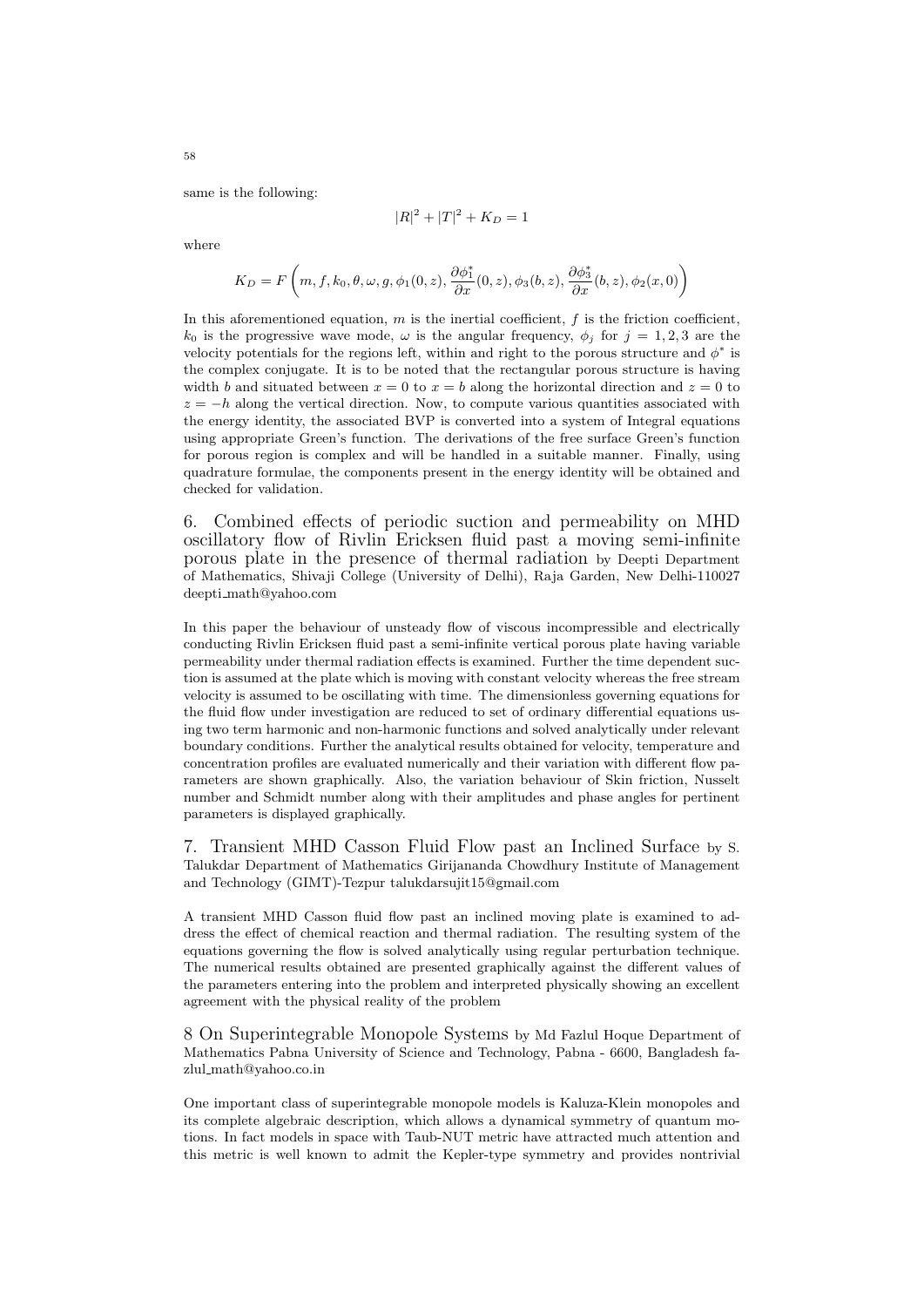generalization of the Kepler problems. In this talk, we overview new families of superintegrable Kepler, MIC-harmonic oscillator and deformed Kepler with Yang- Coulomb monopole systems in flat space and curved Taub-NUT space. We present their algebraically independent integrals of motion via direct and constructive approaches, which show the superintegrability of the models. The integrals form symmetry algebras of the corresponding Hamiltonians with structure constants involving Casimir operators of certain Lie algebras. Such algebra approaches provide a deeper understanding to the degeneracies of the energy spectra and the connection of the wave functions with differential equations and differential geometry.

9. Scattering of Surface Gravity Waves by a Porous Box by Sofia Singla De-Indian Institute of Technology Ropar, sofia.singla@iitrpr.ac.in

Scattering of oblique surface gravity waves by a surface-piercing porous box in the water of finite depth is investigated. The mathematical problem is based on the small-amplitude water wave theory and Darcy's law for flow past porous structure. Using the matched eigenfunction expansion method, the boundary value problem is reduced to a system of linear algebraic equations, which is solved numerically. The assessment of the mathematical model is made through a comparison with the existing experimental and theoretical studies. The efficiency of the proposed model in reflecting, transmitting and dissipating wave energy is demonstrated numerically. The study reveals that the height and width of the porous box play important roles for not only in trapping surface waves within the porous box but also dissipating a major part of wave energy by the structure. The study will provide useful information in the creation of a tranquility zone in ports, harbors, marina, bays and other marine facilities.

10. Energy Stability of Natural Convection in an Inclined Fluid Layer by Manisha Arora Centre for Advanced Study in Mathematics Panjab University Chandigarh, India arora12794@gmail.com

An energy stability analysis of convection in an inclined layer of a viscous, incompressible fluid is carried out. The nonlinear stability boundary for the underlying dynamical system is obtained in terms of control parameter Rayleigh number. It is observed that the nonlinear stability boundary depends upon the inclination of the layer with respect to the horizontal and the Prandtl number of the fluid. A comparison with the linear instability boundary for the considered hydrodynamic system indicates a possibility of subcritical region.

11. Wave propagation in elastic-plastic material with voids by Suraj Kumar Department of Mathematics Panjab University, Chandigarh - 160 014, India surajnara1993@gmail.com

Constitutive relations and governing equations have been developed for an elastic-plastic material with voids having single slip-plane and direction. The plasticity of the material is considered through the dislocation of slip-plane. The propagation of uni-directional plane waves has been explored in an infinite elastic-plastic material with voids and found that there exist four basic waves consisting of three coupled elastic-plastic waves and a lone transverse wave. The speeds of propagation of all the coupled elastic-plastic waves are found to be affected by the plasticity and void parameters, in general, while the transverse wave is not affected by the plasticity and void parameters and travels with the speed of classical transverse wave. Out of the three coupled elastic-plastic waves, two waves are the counterpart of the waves existing in elastic material with voids, while the third wave is new and has appeared due to the presence of plasticity in the material. One of the coupled elastic-plastic waves that is least affected by the plasticity faces critical frequency, below which the wave is a non-propagating wave. This critical frequency arises due to the presence of voids in the medium. The speed of various waves are computed for a specific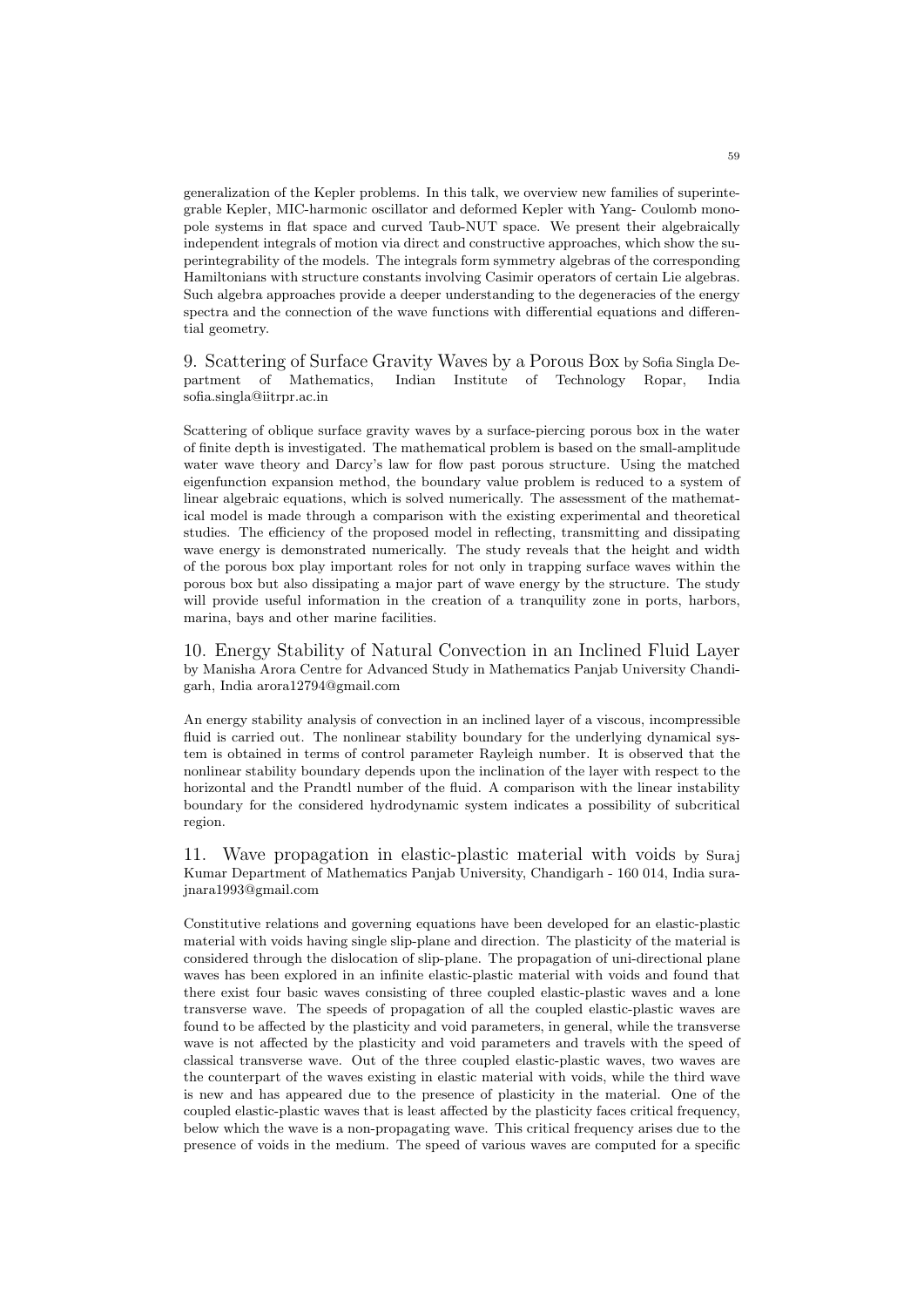model and results obtained are presented graphically. At large frequency values, all the coupled elastic-plastic waves propagate with constant speeds, but at low frequency values, they propagate with speeds less than that of the longitudinal wave of classical elasticity. Several earlier known results have been recovered as special cases from the present formulation.

12. Propagation of Rayleigh-type wave in a layered thermo-elastic medium with double porosity by Davinder Kumar Department of Mathematics Panjab University, Chandigarh - 160 014, India davinderkgoriwal@gmail.com

In this work, propagation of Rayleigh-type surface wave has been explored in a finite layer bonded over a half-space consisting of thermo-elastic medium with double porosity structure. Theory of thermo-elastic solid with double porosity structure given by Iesan and Quintanilla (2014) has been used for this study. The Secular equation has been derived analytically and is found to be dispersive and complex in nature. For a particular model, the secular equation is solved numerically. Dispersion of phase velocity, through-thickness displacements and stresses has been depicted graphically. Several special cases have been also deduced from present formulation.

13. Analysis of reflection and refraction of P-waves in an intermediate layer lying between two semi-infinite media by Pooja Singh Department of Applied Mathematics, Indian Institute of Technology (Indian School of Mines), Dhanbad - 826004, Jharkhand, India poojaismites@gmail.com

The present article undertakes the analysis of reflection and refraction of a plane wave at the interfaces of layered structured comprised of a water layer of finite thickness sandwiched between an upper half-space constituted of ice and a lower isotropic elastic halfspace. A closed form expression of amplitude ratios of reflected and refracted waves has been derived in terms of angles of incidence, propagation vector, displacement vector and elastic constants of the media. Expressions corresponding to the energy partition of various reflected and refracted waves have also been established analytically. It has been remarkably shown that the law of conservation of energy holds good in the entire reflection and refraction phenomena for different angles of incidence. A numerical examples were performed so to graphically portray the analytical findings. Further the deduced results are validated with the pre-established classical results.

14. Analysis of Flexoelectricity on Surface Wave Transmission in Two Layered Piezo-Structure by Sonal Nirwal Department of Mathematics and Computing, Indian Institute of Technology (Indian School of Mines) Dhanbad 826004, Jharkhand, India sonal.iitism@gmail.com

In the present study, propagation of the surface wave in a two-layered structure composed of piezoelectric materials has been investigated. In the composed model, a piezoelectric plate is overlying on another piezoelectric plate with a perfect interface. Based on firstorder shear deformation principal, flexoelectricity is considered in the upper piezoelectric layer and the governing equations are derived accordingly. In particular, composite piezoelectric plates are taken into account to sketch the dispersion curves (for both electrically open and short circuit cases). To obtain the dispersion relation, the mathematical formulation has been done and solved analytically. Variation of phase velocity versus wavenumber has been distinctly marked. The influence of the flexoelectric coefficient on the phase velocity curves (of first and second mode) has been shown graphically. This study may serve as a fundamental criterion to calibrate the 2-D theoretical model of the flexoelectric system.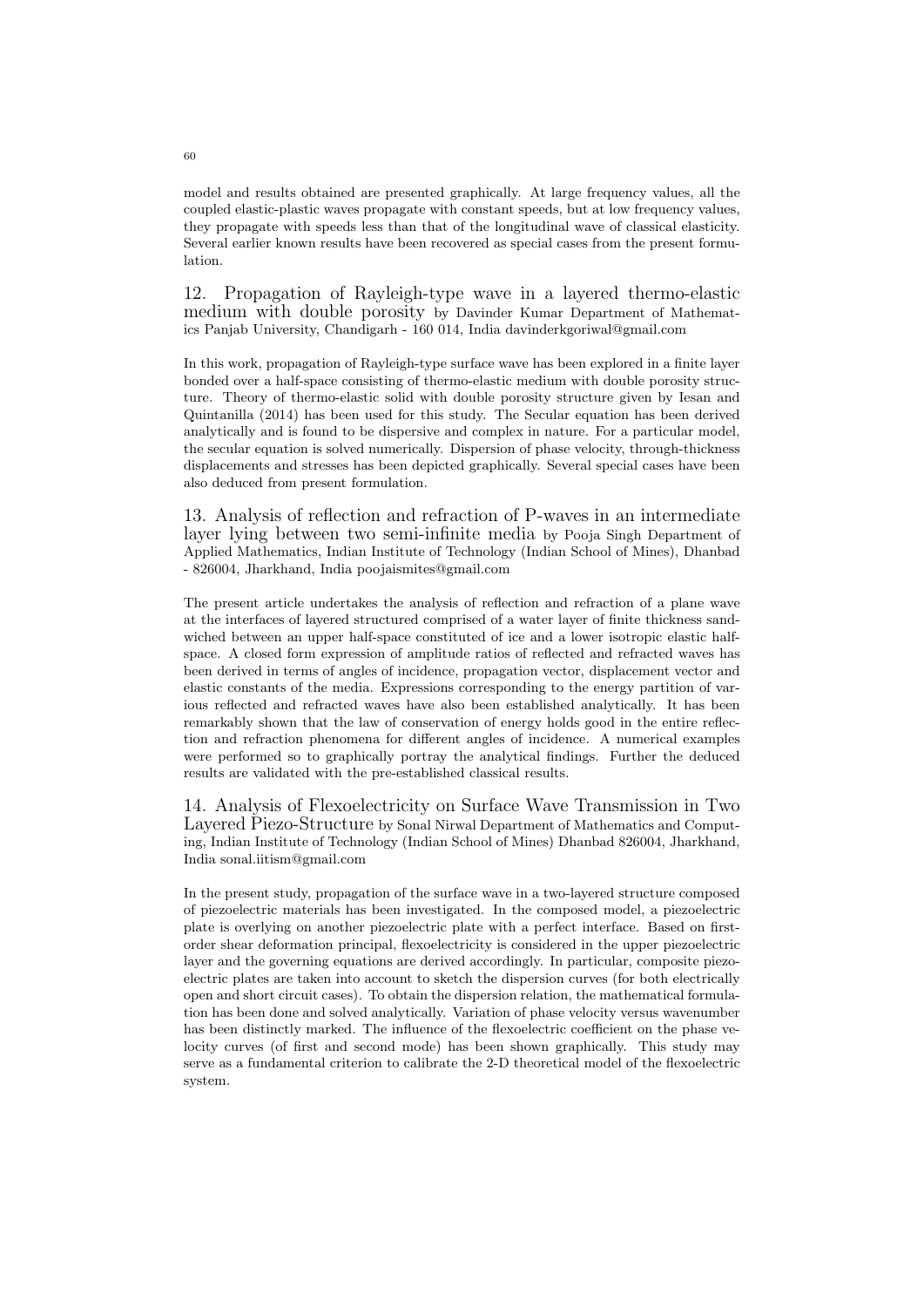15. Mathematical Modeling of Hollow Fibre Membrane Bioreactor: An Application in Tissue Engineering by Prakash Kumar Department of Mathematics Indian Institute of Technology Kharagpur, India kumarprakashji@gmail.com

Hydrodynamics and nutrient transport in a hollow fibre membrane bioreactor (HFMB) is studied by developing a 2D mathematical modelling in Cartesian coordinates. The HFMB consists an annular scaffold attached to the periphery along with a fibre membrane which separates the lumen with scaffold. The scaffold is elastic and deformable in nature which undergoes deformation with the applied pore pressure. The scaffold consists of stem cells attached to the porous matrix for proliferation. The cells are assumed to be strictly adhered to the scaffold matrix which allows us to consider both as a single solid phase in that region. The corresponding mixture equations are reduced and derived into the biphasic mixture model for the solid and fluid phases. Stokes and Darcy equations govern the incompressible fluid in the lumen and porous membrane. The method of lubrication theory is incorporated with approximation of small aspect ratio of the lumen. The nutrient transport in the scaffold region is assumed to be governed by advection-diffusion-reaction due to the presence of cells and advection-diffusion in the lumen and porous membrane. Analytical solution of the coupled system is presented while the results focus the effect of various parameters on the fluid flow and nutrient consumption by different kind of cells. The factors which affect the nutrient concentration are porosity and permeability of the scaffold, Thiele modulus, pressure gradient etc. The model helps to identify appropriate key physical parameter values to monitor the experiments in obtaining adequate nutrient supply in the bioreactor for better cell proliferation.

16. Biphasic mixture model to an in-vitro tumor - existence and uniqueness results by Meraj Alam Department of Mathematics Indian Institute of Technology Kharagpur, India merajalam113@gmail.com

In this work, we propose a mathematical model that describes poroelastohydrodynamics  $($ interstitial hydrodynamics  $+$  the deformation of tissue material) within an isolated solid tumor. It is assumed that the tumor tissue region is deformable and behaves as a homogeneous porous medium. The theory of mixtures is adapted to write mass and momentum balance equations for poroelastohydrodynamics. The momentum balance equations are coupled via the interaction forces between the phases (fluid and solid). In general, the supply of fluids and macromolecules within a tumor is heterogeneous due to the heterogeneous blood vessel distribution. In order to take into account these features, the physiological transport parameters (e.g., hydraulic conductivity or permeability) are assumed as functions of space and dilatation. This assumption introduces nonlinearity in the governing model equations, which form a system of elliptic partial differential equations. Here in this article, we developed the well-posedness of governed model in a weak sense. In order to show the well-posedness, we require some basic mathematical tools such as Sobolev spaces, Poincare's, Holder's, Korn's and trace inequalities. We convert the system of PDEs into an equivalent variational formulation using Greens' Theorem. Further, we derive a priori estimate's on the solution and establish the existence of a weak solution using Galerkin and weak convergence methods. We further show the local uniqueness of the solution and continuous dependence on the given data.

17. Effect of Heterogeneity and Porosity on Love Waves in a Heterogeneous Orthotropic Layer over a Gravitating Porous Half-Space by Anup Saha Department of Mathematics, Rampurhat College Rampurhat, Birbhum, India sahaanup1989@gmail.com

The present paper is concerned with the propagation of Love waves in a heterogeneous orthotropic layer under changeable initial stress over a gravitating porous half-space. In the upper layer the heterogeneities in initial stress, density and shear moduli obey the laws  $P = P_0(1 + \sin \alpha z), \rho = \rho_0(1 + \sin \alpha z)$  and  $Q_i = a_i(1 + \sin \alpha z)$ . The dispersion equation of Love waves has been deducted in a closed form by means of the method of variable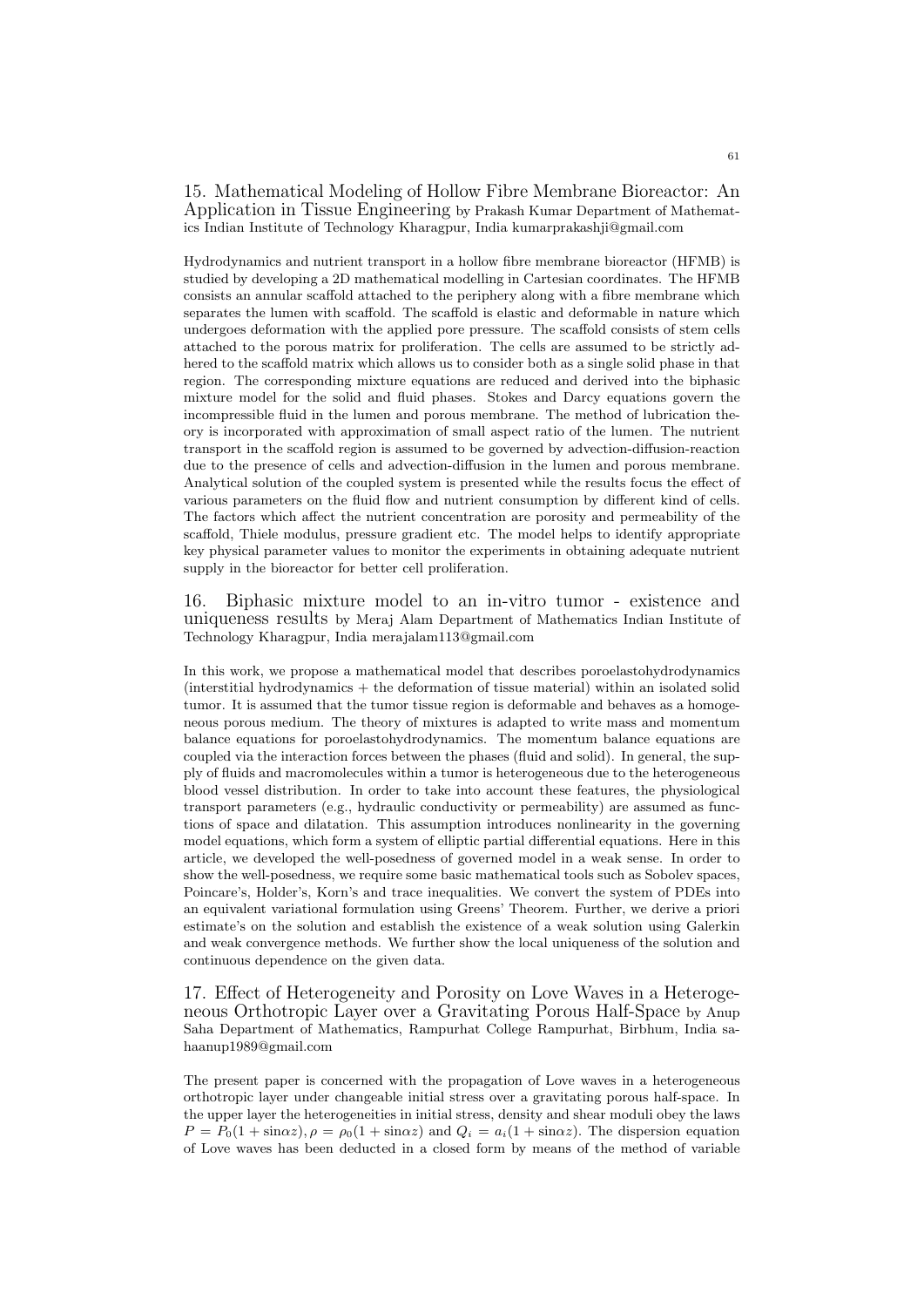separation. The study reveals that the presence of heterogeneity, initial stress, ratio of directional rigidities, gravity and porosity of the porous half-space approves the significant effect of these parameters in the propagation of Love waves. The velocity of Love waves has been computed for several cases. It has also been observed that for a homogeneous orthotropic layer over a homogeneous orthotropic half-space, the velocity equation obtained is in agreement with the corresponding result.

18. Unsteady MHD free convection in a radiating fluid flow past a vertically time-dependent moving plate with ramped double-diffusive condition by Harekrishna Mandal Department of Mathematics, Balurghat College, India kmathk@gmail.com

Unsteady MHD free convection and mass transfer from a viscous, incompressible, electrically conducting and chemically reacting fluid flow past a vertical infinite flat plate is investigated. The flow is induced by a general time-dependent movement of the vertical plate, the cases of ramped temperature and constant plates are studied. Exact solutions of the governing equations are obtained. The Sherwood number, Nusselt number and skin friction coefficients are obtained for both ramped temperature and isothermal plates. Applications of practical interest are discussed for different types of plate motions. The numerical values of species concentration, fluid temperature and fluid velocity are displayed graphically whereas the numerical values of Sherwood number, the Nusselt number and skin friction are presented with help of graph, for different parameter values for plate moving with (i) uniform velocity, (ii) uniform acceleration and (iii) periodic acceleration respectively for both ramped and constant plates. Solution for  $Pr = 1(electrolyte)$  and  $Sc = 1$ (methanol) are also obtained.

19. Analytical study of surface wave in porous piezoelectric composite structure by Juhi Baroi Department of Mathematics and Computing Indian Institute of Technology (ISM), Dhanbad - 826004 juhibaroi@gmail.com

An analytical solution for propagation of surface wave in a Porous Piezoelectric Material (PPM) layer lying over a Dielectric substrate is proposed with different interface conditions. Different boundary between the two media is considered e.g. perfect, imperfect etc. For the imperfection of the interface spring model in linear form is considered. The dispersion matrix is calculated for both, electrically open and short circuit cases. Numerical example and graphical representation have been made to illustrate the effect of different material properties on the velocity of surface wave. Finally, the outcome of present study is matched with classical Love wave result. Obtained solution may be utilized for theoretical optimization of structure of devices made of piezo-composites.

20. Mathematical Modeling of Contaminant Transport through Anisotropic Porous Soil Layers by Jagabandhu Dixit Dept. of Civil Engineering, Shiv Nadar University Gautam Buddha Nagar, Uttar Pradesh jagabandhu.dixit@snu.edu.in

The fate of contaminants in the soils and modelling the contaminant flow through an anisotropic heterogeneous porous soil medium is a challenge due to the scale of the problem and the complexity of the coupled equations involved in it. The increased concentration of the chemical content in the soil pollutes the ground water through percolation, its gets deposited in the plants and fruits through the process of evapotranspiration, and it causes deterioration in the steel reinforcement provided for underground structures leading to a reduction in life of the structure. This work aims to calculate the effects of the chemicals and the rate of deterioration based on a finite volume method. A cuboidal boundary is chosen for the simulation and a selected site is set as an inlet for contaminants to flow through all other sources of contaminants are neglected. A modified Navier-Stokes equation is used for computing porous flow and convection-diffusion equation is used for computing chemical transport of contaminants through the soil. Soil is a multiphase system that requires a model for simultaneous solution of flow of water and chemical. This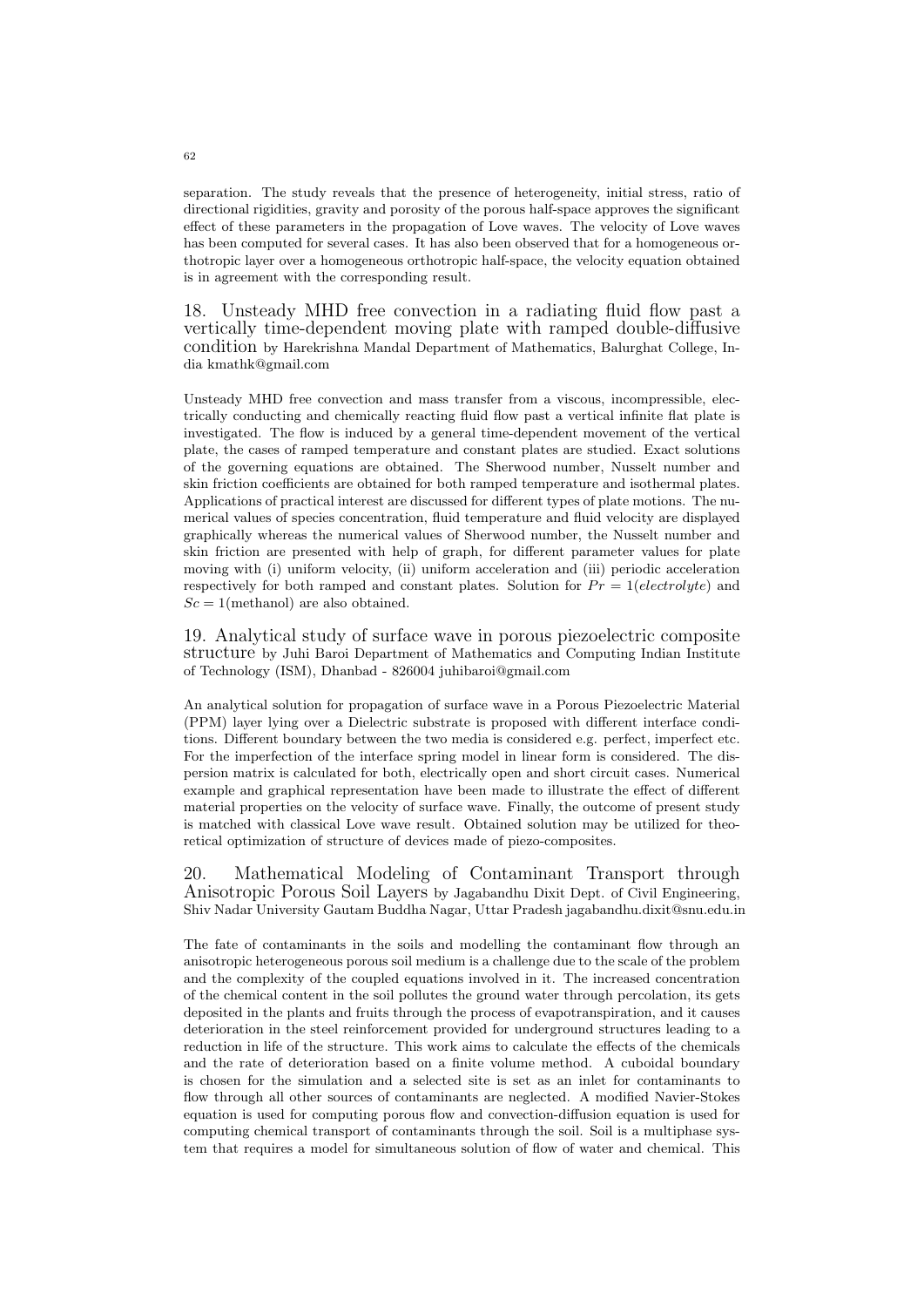work considers soil medium to be fully saturated. The convection diffusion equation considered in this study is a coupled combination of diffusion and convection. Diffusion takes place due to intermingling of particles present in water and the convection take place due to motion of water along with the chemicals through the soil pores. The chemical concentration changes with the velocity of water and the flow through the soil medium has a net effect on mass balance. The final equation is derived by considering mass balance of the chemical species by setting net change of mass to be equal to mass entering. The mass fraction presented through the plots signifies the total amount of chemical infiltrating through the soil domain.

21. Thermoelastic modelling for the rectangular plate under the hyperbolic heat conduction theory in a differential transform domain by Kamini Pillai College of Engineering New Panvel, Navi Mumbai, Maharashtra (India), kaminc2012@gmail.com

In this paper, the differential transform method based on Taylor's series method is presented for solving hyperbolic heat conduction equation with an internal heat source, under thermoelastic media. The two-dimensional finite rectangular plate is considered and thermoelastic behaviour is studied for it. We determined the temperature distribution in the plate follows the non-Fourier heat conduction law and also simulate the thermal stress and displacement along spatial direction using stress function and displacement function. The effect of periodically varying heat source on stress components is also studied and depicted numerically and graphically for a special case.

22. Thermal stress intensity factor for an edge crack in orthotropic composite media by Anuwedita Singh Department of Mathematical Sciences Indian Institute of Technology(BHU) Varanasi, India anuweditavishen@gmail.com

The purpose of this article is to determine the thermal stress intensity factor (SIF) of an edge crack situated in an orthotropic strip of finite thickness h bonded to an orthotropic half plane, under thermal and mechanical loadings. The problem is reduced to a singular integral equation of the first kind. The integral equation is converted to a pair of the singular integral equations using asymptotic expansion method. The analytical expression of the stress intensity factor at the edge crack tip is found for concentrated point loading. The numerical values of SIF are computed for different point loading for various crack lengths and different ratios of thermal conductivities for different particular cases when the composite orthotropic material is the mixture of Steel-Myler and E-Glass epoxy. The significant feature of the article is the pictorial presentations of the variations of SIF due to the effect of ratios of thermal conductivities of both the materials.

23. Response of Integral Transform Technique in Thermal Stresses of Hollow Cylinder by means of Internal Moving Point Heat Source by Sangita B. Pimpare<sup>1</sup>, Chandrashekhar S. Sutar<sup>2 1</sup>Department of Mathematics, G.T.Patil College, Nandurbar <sup>2</sup>Department of Mathematics, PSGVPMS's ASC College, Shahada, Dist.Nandurbar sangitamhjn@gmail.com

The present paper concern with the study of thermoelastic model in hollow cylinder. In this paper thermal stresses has been determined in hollow cylinder with internal moving point heat source. To find the solution of mathematical thermoelastic model the integral transform technique is used. The numerical results are also shown by considering the special case. The results are discussed by graphically.

24. MHD Poiseuille Flow of Viscoelastic Fluid in an Inclined Channel by Kiran Kumari Department of Mathematics, L B S PG College, Jaipur, India kiran.kumariprajapati@gmail.com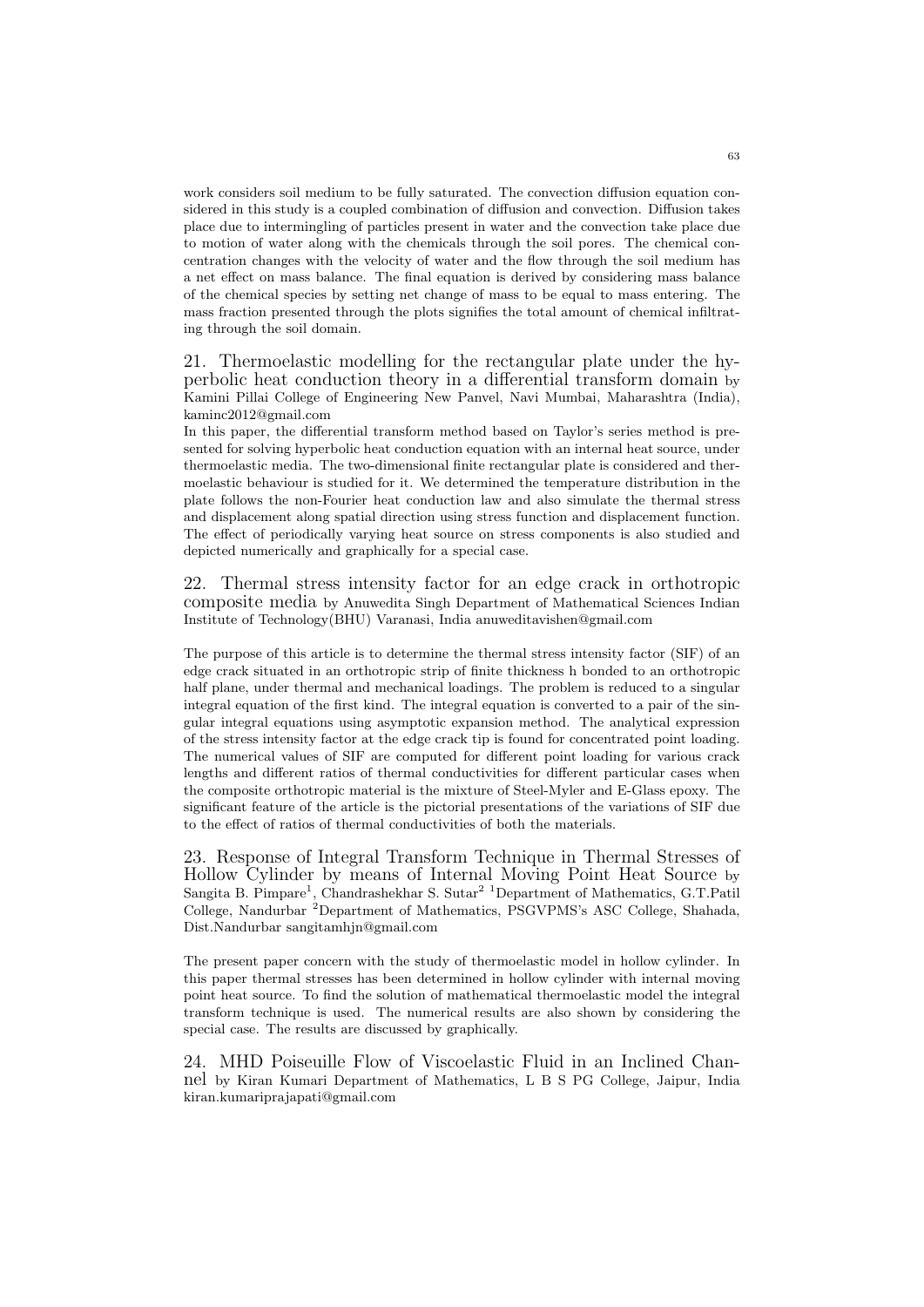Heat and Mass transfer analysis for the MHD Poiseuille flow of viscoelastic fluid between two inclined plates through porous medium in the presence of radiation absorption, chemical reaction and thermal radiation is the subject of this investigation. Analytical solutions for velocity, temperature and concentration field are obtained by analytical method and the effects of flow parameters on resulting non-dimensional velocity, temperature and concentration are analyzed graphically.

25. Bending of a Rectangular Plate by Using Differential Transform Method by Chandrashekhar S. Sutar Department of Mathematics & Statistics PS-GVPM'S A.S.C. College, Shahada (M.S.) India sutarchandu@gmail.com

The present paper deals with the study of thermoelastic model in a rectangular plate. In this paper bending moment of a rectangular plate has been determine by the application of thermal stresses. The differential transform method is used to determine the solution of mathematical model. Also the results are discussed by graphically.

26. On the analysis of mixed convection in a rectangular vented cavity by Chitralekha Sarkar<sup>1</sup>, Swapan Kumar Pandit<sup>2</sup>, Durga Charan Dalal<sup>3 1</sup>Department of Mathematics, Rampurhat College, Rampurhat, Birbhum - 731224, West Bengal, India <sup>2</sup>Integrated Science Education & Research Centre, Visva-Bharati, Santiniketan - 731235, India <sup>3</sup>Department of Mathematics, Indian Institute of Technology Guwahati, Guwahati - 781039, India chitralekha.math@gmail.com

A numerical investigation has been performed to study the mixed convection in a rectangular cavity where the bottom wall is considered to be wavy. The inlet is situated at the bottom part of one of the vertical wall and outlet is at the top portion of the opposite vertical wall. The modeled equations are two-dimensional(2D) Navier-Stokes(N-S) equations representing incompressible viscous flows. A colder fluid enters the enclosure through the inlet and a constant heat flux is applied at the above portion of the inlet at the vertical wall. Other walls are adiabatic. The relevant parameters are Reynolds number(Re) and Rayleigh number(Ra) which are also discussed in the present study.

27. Effects of relaxation and ion size on the electrophoresis of rigid colloid by Binod Kumara Parth<sup>1</sup>, P. Gopmandal<sup>2</sup>, R.K. Sinha<sup>1</sup> <sup>1</sup> Department of Mathematics, National Institute of Technology Patna, India <sup>2</sup>Department of Mathematics, National Institute of Technology Durgapur, India binod.math15@nitp.ac.in

Present work is a semi-analytical study on the electrophoresis of charged spherical rigid colloid by considering the effects of relaxation and ion size. The mathematical model is based on low Reynolds number for fluid flow in Stokes region. We adopt a linear perturbation technique under a weak electric field assumption. An iterative numerical technique is employed to solve the coupled set of perturbed equations. We have validated the numerically obtained electrophoretic mobility with the corresponding analytical solution derived under low potential limit. Going beyond the widely employed Debye-HÜckel linearization, we have presented the results for a wide range of surface charge density, electrolyte concentration and slip length to Debye length ratio.

28. Elastic material with voids subjected to electro-magnetic interactions by Ashish Kumar Department of Mathematics Panjab University Chandigarh, India ashishkumarpu@gmail.com

The possibility of time harmonic plane waves have been explored in an elastic medium with voids subjected to large uniform static magnetic and electric field. The influence of electro-magnetic field is observed on the propagating waves. For different electric conductive materials, the speed of various waves is investigated under limiting cases of frequency. The phase speeds and corresponding attenuations against frequency are computed and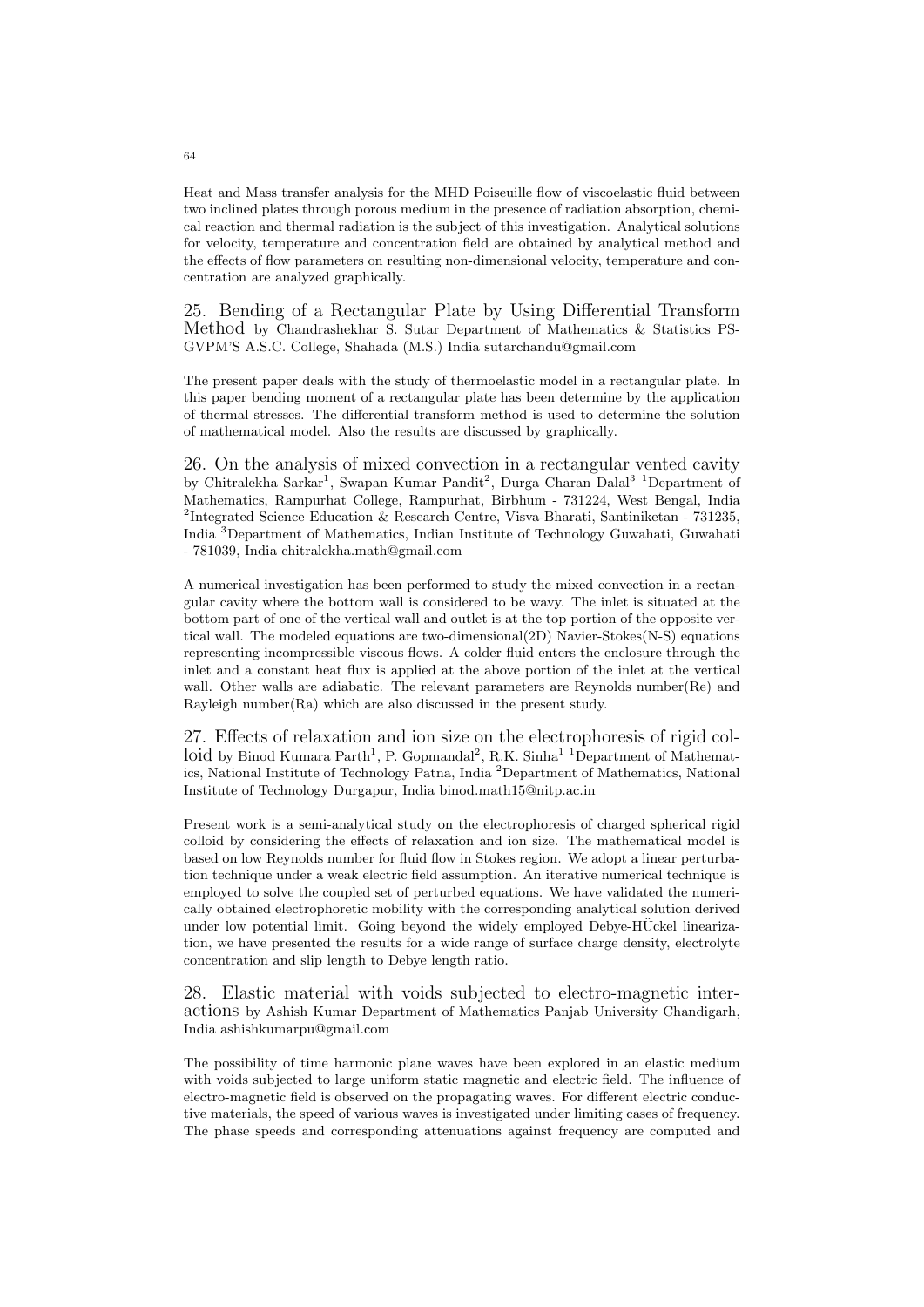depicted graphically for a specific material.

### Section M : Bio-Mathematics

1. Double Allee effect in IGP systems and its Implications to Biological Control: A Theoretical Perspective by M.S. Bhuvaneswari<sup>1</sup>, B.S.R.V. Prasad<sup>2</sup> <sup>1</sup>Department of Mathematics, Vellore Institute of Technology, Vellore, India <sup>2</sup>Vellore Institute of Technology, Vellore, India bhuvaneswari.sai1991@gmail.com

Intraguild predation (IGP) is a ubiquitous phenomenon in nature and differs from classical competition and predation. IGP is a particular case of food web dynamics, in which two or more taxa interact with each other with interactions ranging from competition for a shared resource to predation upon each other. Theoretical studies carried out on IGP predicts that the coexistence of intraguild predator and intraguild prey is only possible under certain restrictive assumptions. However, the results of empirical studies on IGP reveals a conflicting view from the theoretical predictions. Due to these discrepancies, ecologists are more fascinated with studying the dynamics of IGP by incorporating more realistic ecological factors. Allee effect is one of such exciting factors. The positive densitydependence of species for its survival is called the Allee effect, and it can manifest either in the birth, or mortality rate of species. In this article, we explore the effects of double Allee effect on the dynamics of IGP system by formulating a simple mathematical model. In doing so, we have considered both the strong and weak Allee effect separately. We probed into the conditions for predator and prey to exclude each other and also for conditions of coexistence. The local bifurcation analysis (transcritical, Hopf) and global bifurcation analysis (viz., saddle-node, homoclinic and Bogdanov-Takens) have been carried out by considering the intrinsic growth rate of predator and predation rate of the predator on prey as bifurcation parameters. Numerical simulations are performed to validate the analytical findings. The findings of the present study highlight the role of the Allee effect in IGP systems and its outcome on the biological control programs.

2. KCC Theory and its Application to Time Delay Spatio-Temporal Prey-Predator Model by T.N. Mishra DST-Centre for Interdisciplinary Mathematical Sciences, BHU t.mishra01@gmail.com

The KCC theory is based on the assumption that the second-order dynamical system and geodesics equation, in associated Finsler space, are topologically equivalent. In this work, time delay spatio- temporal prey-predator model has been taken as an application and the studied the stability of it by using KCC theory. Both linear and Jacobi stability of the model have been discussed in details. Further, the effect of time delay parameter on stability of model has been observed and measured the presence of chaos in the model. The bifurcation and critical value of bifurcation parameter have been investigated. The numerical examples of particular interest have been taken to compare the results of Jacobi stability and linear stability. It is observed that Jacobi stability on the basis of KCC theory is global than the linear stability.

3. Mixture theory based tumor growth and development in gel-like tissues by Bibaswan Dey Department of Mathematics, University of North Bengal Raja Rammohunpur campus, Darjeeling-734013, India bibaswandey@nbu.ac.in

In the present investigation, an in-vivo mimicking model of two-phase avascular tumor growth is presented. The tumor is assumed as a two-phase mixture of tumor cells and extracellular fluid. We consider tumor cells to behave as viscous liquid having viscosity different from the extracellular fluid. The tumor is allowed to grow within an ambient two-phase medium which is characterized by 3:2 proportion of viscous hydrogel and small proportion of normal cells. The present model focuses on the mechanical interaction between the growing tumor and the surrounding hydrogel medium that influences the growth dynamics. The stress induced into the surrounding hydrogel medium as a result of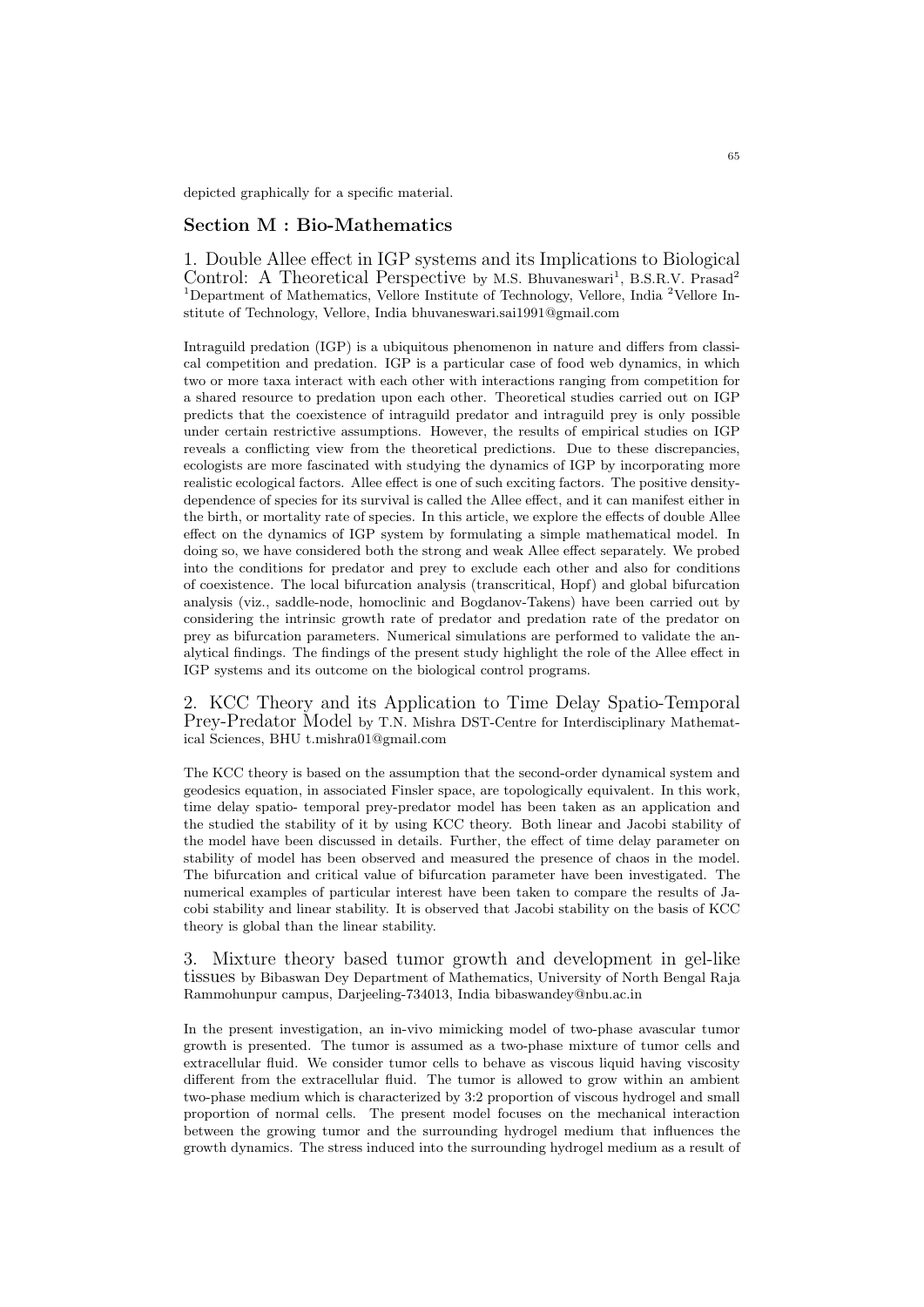radial expansion of tumor spheroid has been described through mass conservation and force balance equations for each phase inside both the regions and stresses are balanced at the tumor-hydrogel interface. The growth is mainly mediated through the externally supplied nutrients and oxygen inside the hydrogel medium. Entire poroelastohydrodynamics is coupled with mass transport model for nutrient and oxygen transport inside the tumor spheroid.

We employ semi analytical techniques to solve the governing poroelastohydrodynamic and mass transfer equations. The obtained results demonstrate useful insights on the growth process e.g., onset of necrosis inside the tumor, impact of surrounding medium on the dynamics of tumor growth as well as classifying scenarios of assisting and delaying necrosis. Significant parameters controling the dynamics are metabolism rate of tumor cells, nutrient diffusivity, hydraulic conductivity, nutrient supply from the surroundings etc. Two stages are considered here corresponding to development of the tumor: (i) initial stage when there is no necrosis (ii) advanced stage post necrosis. Computed theoretical results are compared with existing theoretical and experimental data in literature to validate the model developed.

4. Math Modeling and Drug Diagnosis of Salmonella by Surendiran S. Department of Mathematics with Computer Applications PSG College Of Arts And Science, Coimbatore, Tamilnadu, India ssurendiran1999ps@gmail.com

In this work we will look at the SIR model for Mathematical Modelling of Salmonella disease. Mathematical models allow us to extrapolate from current information about the state and progress of an outbreak to predict the future and, most importantly to quantify the uncertainty in these predictions. Salmonella occurs worldwide (except the poles of earth), urban and rural areas, developed and developing countries. It can be transmitted by humans through direct and indirect ways. The transmission of disease is studied through mathematical model. Numerical solutions are shown support the theoretical problems.

5. Dynamics of Cholera Transmission Model with Limited Medical Resources by Vijay Pal Bajiya, Jai Prakash Tripathi Department of Mathematics Central University of Rajasthan, Ajmer, India bajiya123@gmail.com

In this work, we proposed a mathematical model for the transmission of cholera disease incorporating limited medical resources. The treatment function in model, is assumed to be a continuous and differentiable function of infected individuals which captures the effect of deferred treatment due to limited medical resources and the number of infected individuals is large enough. The global dynamics of model investigated and then we try to understand the effects of capacity of the treatment. It is found that backward bifurcation also occurs. Therefore, decreasing of the basic reproduction number less than unity is not enough condition to eradication of the disease and critical value at the turning point is assumed as a new threshold to eradication of the disease. Some enough conditions to disease free equilibrium and endemic equilibrium being asymptotically stable are also investigated. Mathematical findings of this work suggest that we should improve medical technology and increase medical resources to give the patients timely treatment.

6. A two species Amensalism model with Allee effect on first species and harvesting on second species by Sarita Bugalia, Jai Prakash Tripathi Department of Mathematics Central University of Rajasthan, India, saritabugalia44@gmail.com

In this work, we proposed a two species Amensalism model with Allee effect on first species and harvesting in second species. The interaction between species is of Amensalism type with Holling type II functional response. We show the local stability of all equilibria are under certain conditions. We analyzed the effect of Allee parameter and harvesting. Further, we analyze qualitative and bifurcation analysis of the system. We also observe that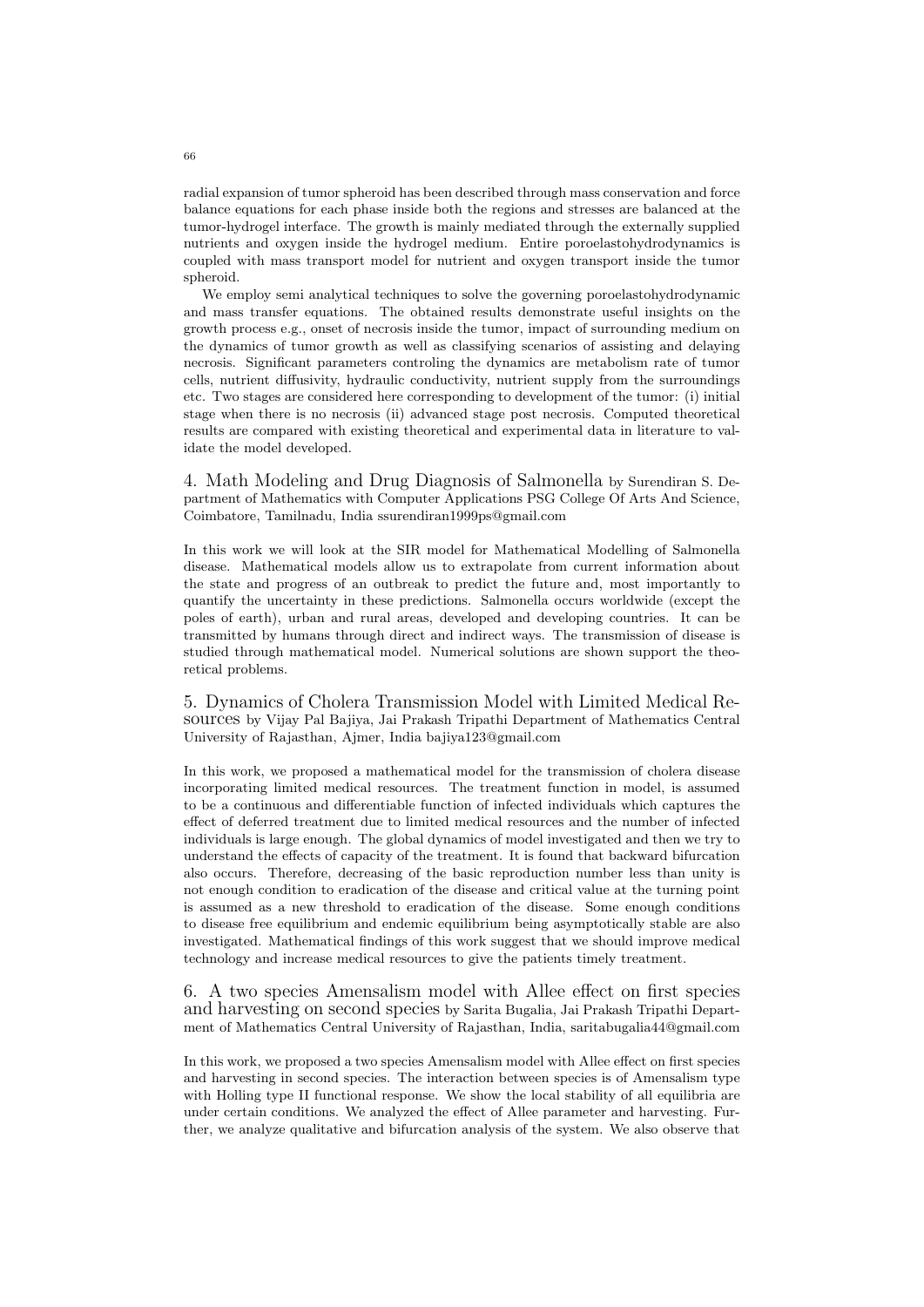Allee parameter can generate and destroy the interior equilibrium. Further we demonstrate that the system is bistable. In numerical simulation we see the behavior of the system with and without Allee effect. Allee effect influence only first species. Because of Allee effect the system takes longer time to reach its stable steady state solution and decrease the final density of species. The role of harvesting in the model is also analyzed.

7. Mathematical Modeling of Glucose-Insulin-Glucagon model using ingested glucose and somatostatin by Aditya Ghosh Department of Mathematics, Adamas University, Kolkata, West Bengal, India ghosh.aditya.iitg08@gmail.com

This paper is focusing on an interactive Glucose-Insulin-Glucagon model in the presence of externally ingested glucose which has logistic type growth. This model is inspired from the model of Centre for Human Drug research (CHDR). This model also taken into account the internalization of glucose receptors. In this work somatostatin has been implemented and its' effect has been analyzed mathematically and numerically. We have used somatostatin as on-off function. We consider this model into three different time periods. Optimal control policy has been used in different time phases. Pontryagin's principle is used here to determine it.

8. Effect of information and treatment in an SEIR model by Tanuja Das Department of Mathematics, Indian Institute of Technology Patna, India tanujamanidas@gmail.com

In this work, we study a susceptible-exposed-infective-recovered (SEIR) model with a nonlinear incidence function and saturated treatment function. This incidence function accounts for the sensitivity of susceptible individuals towards the infective density in population due to the impact of media coverage. We analyse the model for stability. We obtained the basic reproduction number  $R_0$  for the model. It is shown that when  $R_0 < 1$ , the disease dies out and the disease free equilibrium is globally stable. When  $R_0 > 1$ , the disease free equilibrium becomes unstable and there is possibility of existence of three endemic equilibrium points. Stability of endemic equilibrium is performed analytically when it is unique and it is shown globally asymptotically stable conditionally. Numerically we have shown the existence and stability properties in case of multiple endemic equilibrium. Also, numerical simulations are used to explore and analyse our analogical findings. We observe that saturation in treatment and information plays important role in the dynamics of disease spread.

9. Modeling the Impact of Information, Vaccination and Saturated Treatment on Infectious Diseases by Anuj Kumar School of Mathematics, Thapar Institute of Engineering & Technology, Patiala, India anujdubey17@gmail.com

The present study focuses to explore the dynamics of infectious diseases via proposing and analyzing a nonlinear compartmental model. The model accounts for the effect of information on vaccination coverage (i.e. information-induced vaccination) on healthy population and saturated treatment policy on the infective population due to the limited medical resources. Model analysis is performed and the global stability of the disease free equilibrium is established when treatment is available sufficiently. Multipleendemic equilibrium points are found due to saturation effect considered in medical treatment and information-induced vaccination. Under a parametric condition, the global asymptotic stability of the unique endemic equilibrium is established. Furthermore, the existence Hopf bifurcation is shown analytically when medical resources are limited which infers the oscillatory persistence of the disease within the population. Occurrence of Hopf-Hopf bifurcation is also investigated numerically. Hence, multiple stability switches are observed due to saturated form of treatment and information-induced vaccination. Our study infers that the model system gives rise to the rich and complex dynamics.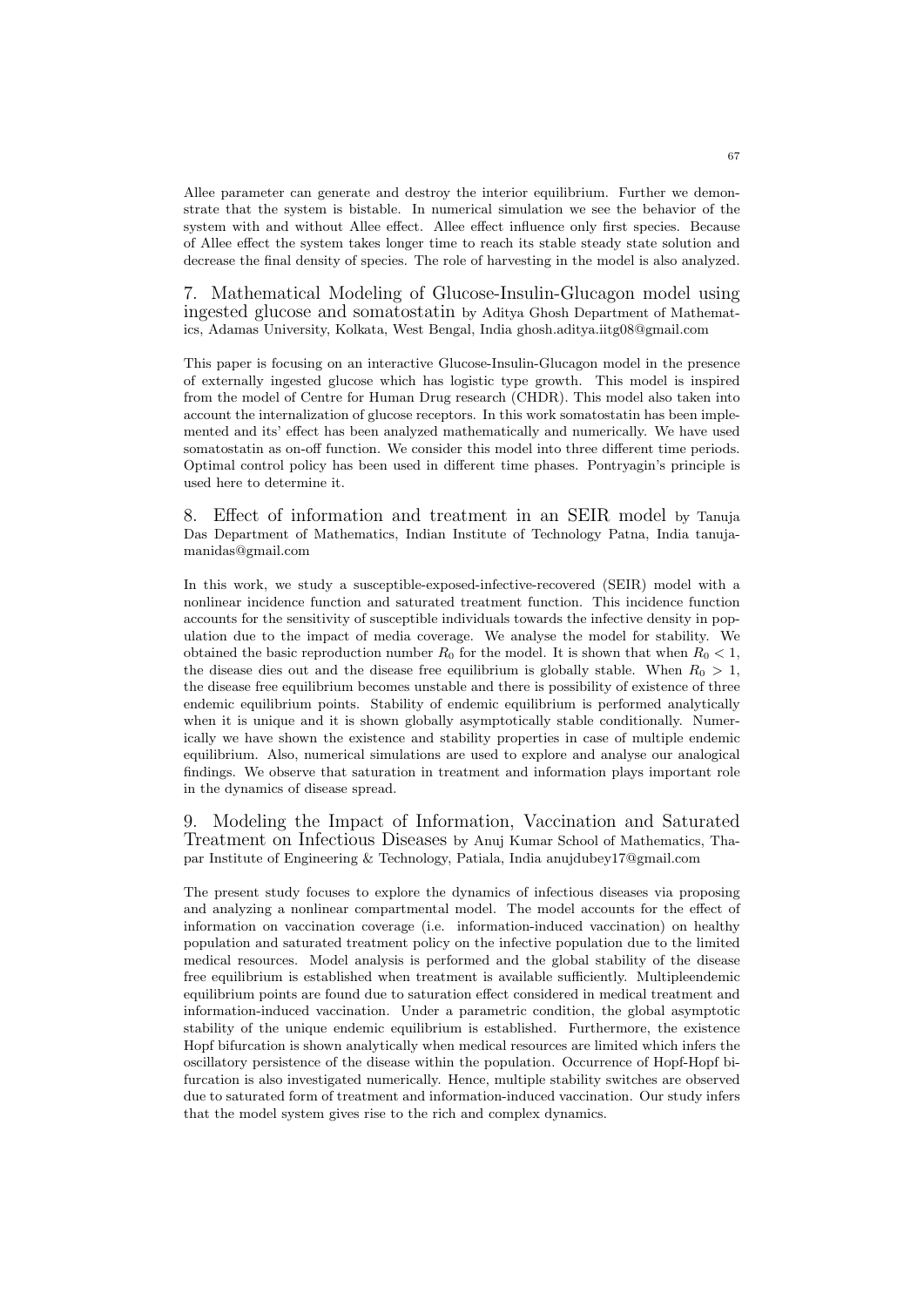10. How the Transpiration through agricultural crops affects rainfall: a Mathematical model by Amita Tripathi Department of Mathematics, Banaras Hindu University, Varanasi 221005 India amita4utripathi@gmail.com

India is known as agriculture based country and agricultural crops in several regions depend on rainfall. During last few decades a less rainfall is observed in these regions and it is noted that atmospheric environment in these regions is deficient in humidity (water vapours). This leads to less rainfall in these regions. The water vapours in the atmosphere are mainly formed through the vaporization of water from oceans and they are also formed from agricultural crops through the transpiration process. In the present study, our aim is to formulate a mathematical model to see the effect of transpiration from agricultural crops on rainfall. In the formulation of model, it is assumed that water vapours are formed in the atmosphere through the transpiration of agricultural crops proportional to the crops apart from the oceans and other sources (assumed constant). In the presence of water vapours, cloud seeding techniques (use of conducive aerosols) are used to stimulate rainfall, which increases the agricultural crops with saturated type functional form. To capture the impact of environmental fluctuations, the stochastic version of the proposed model is also studied. The stability theory of ordinary and stochastic differential equations is used to predict the long term behaviour of the proposed model system. The analysis of model reveals that cloud seeding not only increases the rainfall but it also increases the agricultural crops and water vapours in the atmospheric environment. The analytical findings are well supported through numerical simulation.

## Section N : History and Teaching of Mathematics

1. Correction in the rule of Aryabhata during the case of differences between two Projections of Consecutive arc divisions by D.N. Garain<sup>1</sup> and Sanjeev Kumar<sup>2 1</sup> Department of Mathematics, S.K.M. University, Dumka, Jharkhand, India <sup>2</sup>S.K.M. University, Dumka, Jharkhand, India sanjeev.aryu@gmail.com

In the present study we have modified the value of differences between two projections of consecutive arc divisions mentioned in the work of A. A. KrishnaswamiAyyangar entitled The Mathematics of Aryabhata. With the help of circumference-diameter ratio of Aryabhata, we have obtained two more corrected values. Also we have obtained the result with modern circumference-diameter ratio. We have found error percentage in three cases 0.14338558%, 0.000467054% and 0.14291853% respectively.

2. Teaching STEMM in 21st Century-A New Approach by Chanchal Dass Dass Scientific Research Labs Private Limited, Ahmedabad, India cdass01@gmail.com

Present work reports an innovative teaching technique of STEMM subjects using mathematics of transformations. Teaching Science, Technology, Engineering, Mathematics, and Medicine (STEMM) remained a challenge for centuries. It has become more challenging in the twenty-first century due to the rapid advancement of technologies. With the rapid advancement of technologies, STEMM subjects are developing at an accelerated rate. Day by day newer topics are being added up and the old topics are getting a substantial facelift. But the teaching methodology of these subjects remained stagnant for centuries. This is creating a huge gap between the required skill set and the actual skill set of students. Majority of the students struggling to keep pace with the new developments. In this scenario, teaching STEMM subjects in conventional way is not only making STEMM learning difficult, but it also creating a gap between desired skill set to actual skill set among the students globally. This has multifaceted negative impact on contemporary society and future generations to come. To overcome this problem, an innovative STEMM teaching methodology has been developed. The core of this innovation is few simple techniques that can convert any mathematical or scientific concepts into geometrical shapes without any coding or programming knowledge. On one hand, it reduces the abstractness of mathematical concepts, on the other hand, it provides clear understanding of the concepts. In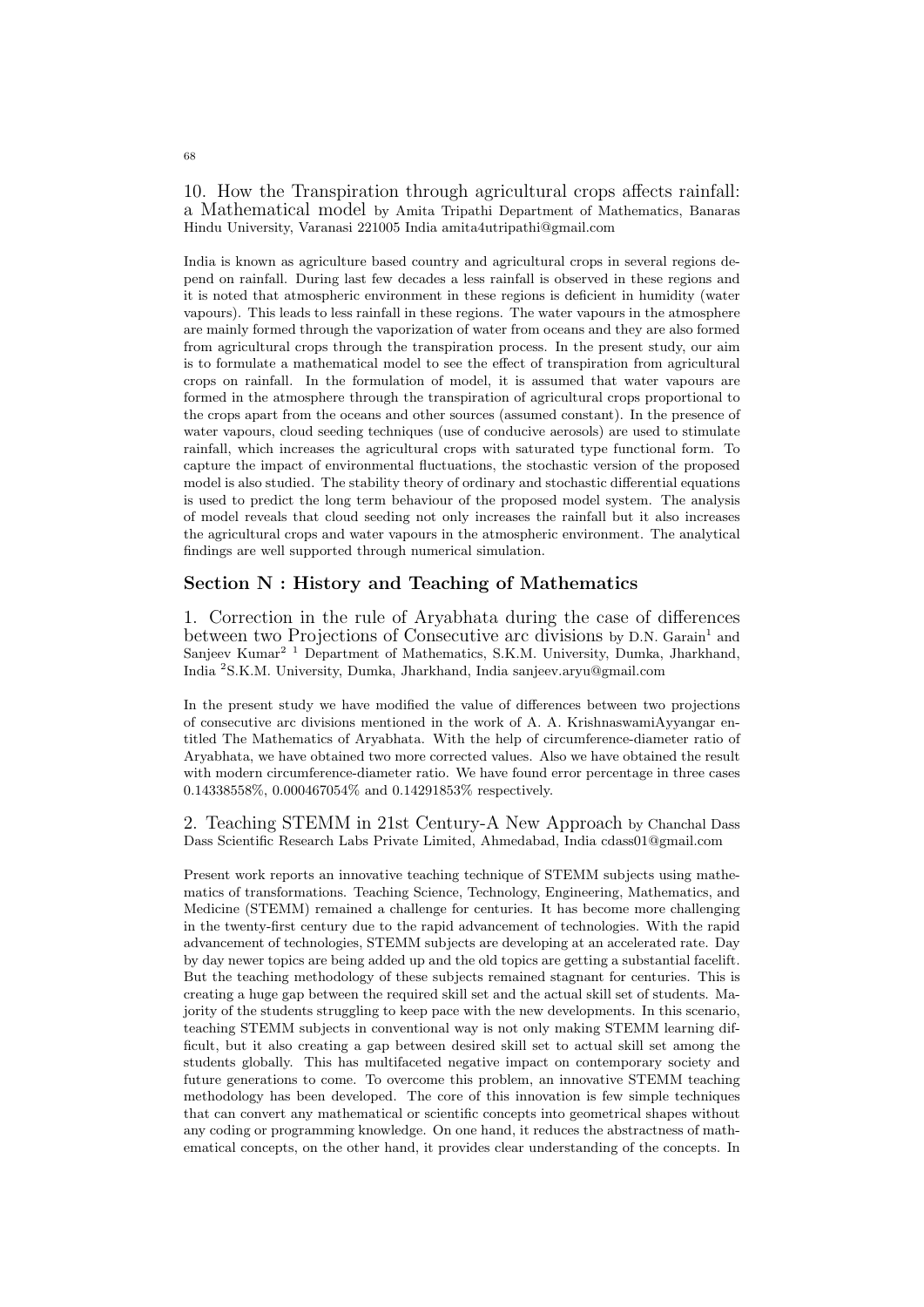this paper, an attempt has been made to explain the objective, philosophy, methodology, and goal of the new STEMM teaching technique and how it can be effectively used in supplementing conventional teaching methodologies.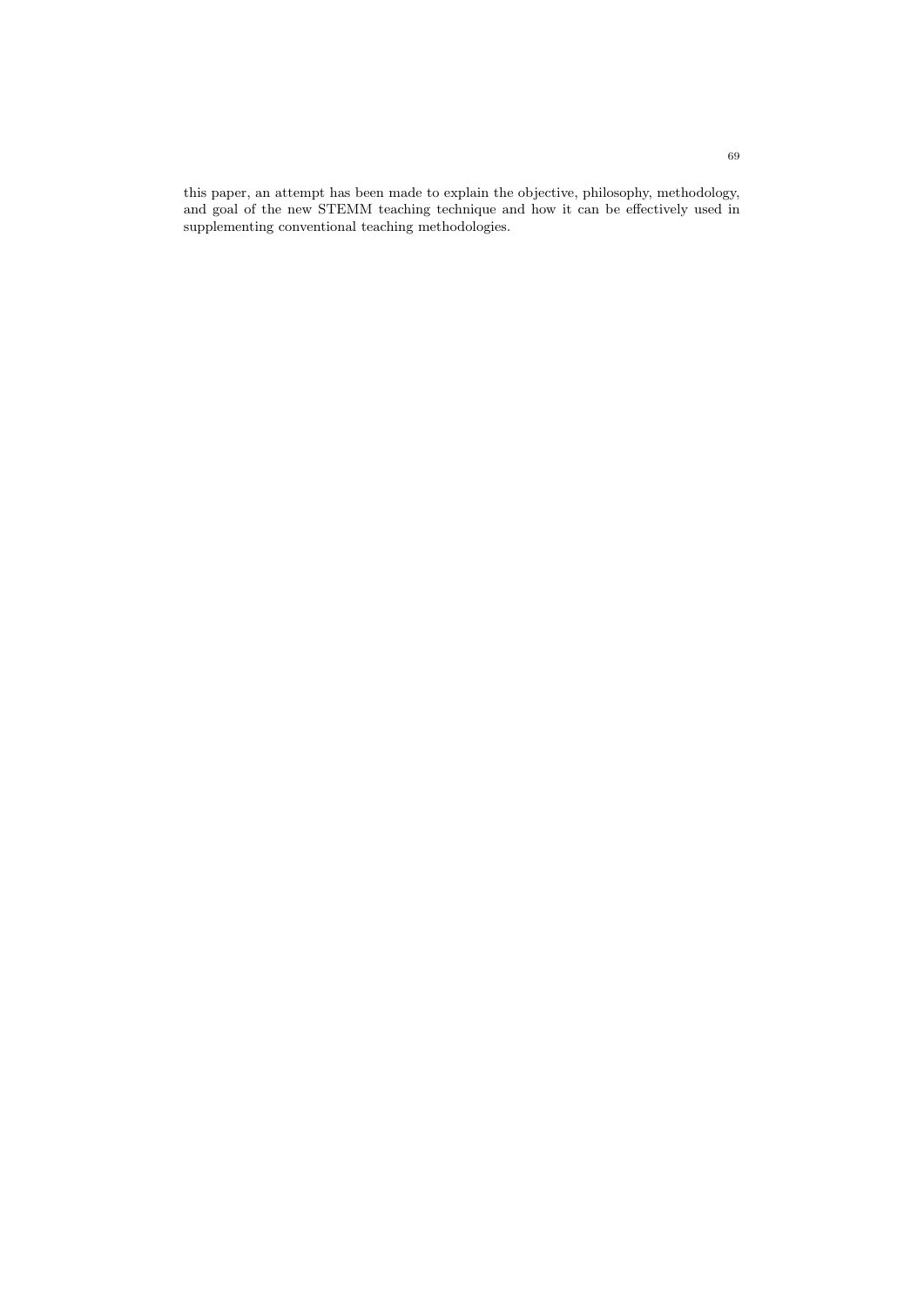# Call for Applications for Various Awards to be given by the IMS for the Year 2019

Applications are requested from researchers in mathematics for the following AWARDS to be given by the Indian Mathematical Society for the year 2019. The last date for receiving the applications is June 30, 2019. The applications should be sent to Prof. Satya Deo, the General Secretary of the IMS, along with the copy of the published paper and the proof of the age on his e-mail address : sdeo94@gmail.com. Papers published in paid journals will not be considered.

### (1) A. K. Agarwal Award for the year 2019

Terms and Conditions for the Award:

(a) The paper should be in the area of Number theory, Combinatorics, Discrete mathematics, Analysis and Algebra.

(b) The paper should be in single authorship. In exceptional cases, the paper by two authors could be considered. In this event the prize amount will be equally divided (between the two authors). The author(s) should not submit more than one publication for this award.

(c) The upper age limit is 45 years as on 31st December 2019. In case of two authors both must be below 45 years.

(d) The papers considered must have been published either online or in print version during the year 2019. The paper must have been published in an internationally refereed journal. More weight age could be given to well established journals.

(e) The author(s) should be Indian citizen and must have carried out the said research work in India.

(f) The prize carries a certificate and a cash amount up to Rs. 10,000/- depending on the rate of interest on the accrued amount.

(2) A. M. Mathai Award for 2019 (for best publication in Applicable Mathematics).

Terms and Conditions for the Award :

(a) The paper should contain significant original contribution in any branch of mathematics which has some applications in other fields such as Physical Sciences, Biological and Medical Sciences, Social Sciences, Probability and Statistics.

(b) The paper should be a single-author paper.

(c) The upper age limit is 35 years as on December 31, 2019.

(d) The author should not submit more than one publication for this award.

(e) The papers must have been published either online or in print version during the year 2019. The paper must have been published in an internationally refereed journal. More weightage could be given to well established journals. The papers on routine generalizations, computations of formulae without proper analysis should not be considered for this award.

(f) The author should be associated with any university/college/ institution in India where the work was done and the paper must have a mention of the name of that institution as affiliation (the person need not be an Indian citizen).

(g) The paper sent for this award should not have been submitted or rejected for any other award.

(h) The award carries a certificate and cash amount up to Rs 30,000/- depending on the rate of interest on the accrued amount.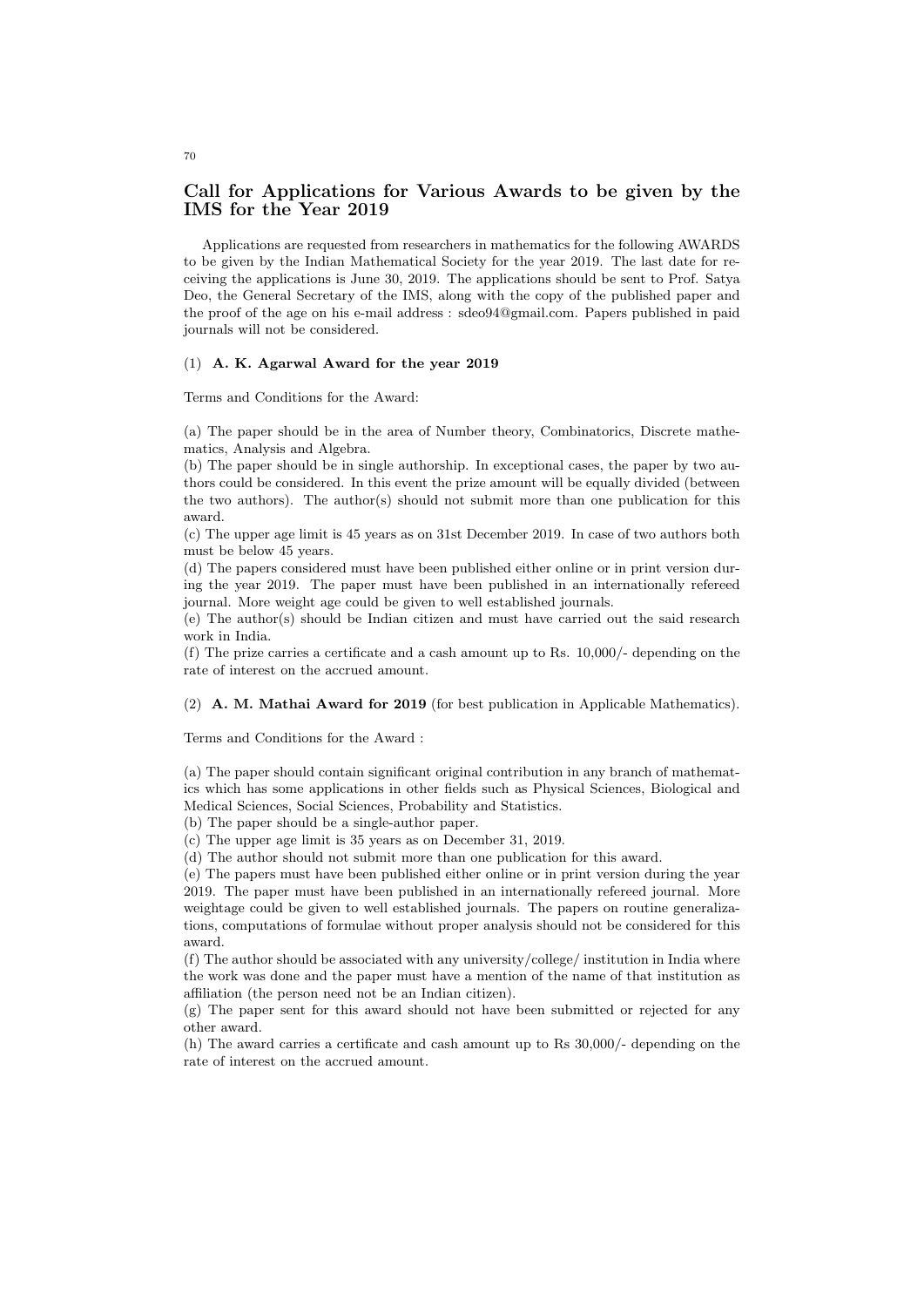(3) Prof. Satish C. Bhatnagar Award for 2019 (For best paper in the area of History of Mathematics)

Terms and Conditions for the Award:

(a) The paper must be in the area of History of Mathematics focusing on a person, problems, region, system of education or government.

(b) The paper should be in single authorship. In exceptional cases, the paper by two authors is considered. In this event, the prize amount will be equally divided.

(c) The minimum age limit for this award is 35 years as on 31st December 2019. There are no limits on the citizenship of the applicant. The award consists of a citation and a cash prize of Rs. 10,000/-.

Nominations for this award will also be considered.

## Prof. Satya Deo, General Secretary, IMS.

## Prof. S. S. Shrikhande passed away

Prof. S. S. Shrikhande, who is known for his breakthrough work (jointly with R. C. Bose and E.T. Parker) of disproof of the famous conjecture made by Euler that "there do not exist two mutually orthogonal latin squares of order  $4n + 2$  for any n", is no more. Prof. Shrikhande passed away on April 21, 2020 at the age 102. He was a life member of the IMS. May the departed soul rest in peace. The Indian Mathematical Society offers its heart fails condolences to the bereaved family.